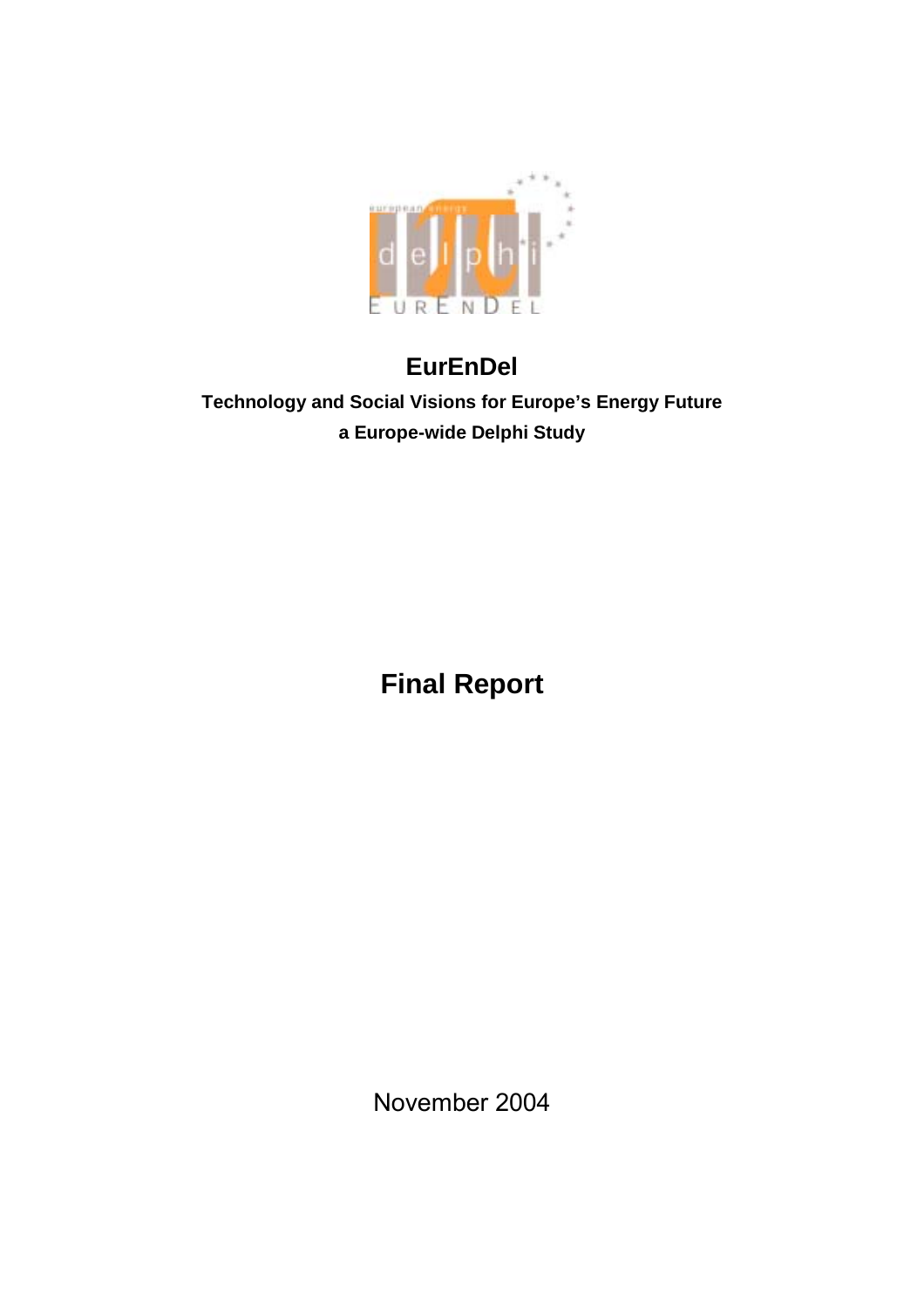This document contains the main results of the EurEnDel project. It includes the findings of the European Energy Delphi survey and the resulting recommendations for R&D policy. Further information on the EurEnDel project is documented in EurEnDel working papers which are available from the project website: www.eurendel.net.

We would like to thank all participants of the EurEnDel Delphi survey for their contributions which were vital for the project's success.

#### **The Project Team:**

Timon Wehnert Björn Helbig Wolfram Jörß Michael Knoll Tobias Reuss *IZT - Institute for Futures Studies and Technology Assessment (D)* 

Anna Oniszk-Popławska Lukasz Jaworski Magdalena Rogulska Grzegorz Wiśniewski

#### *EC BREC/IBMER - EC Baltic Renewable Energy Centre (Pl)/Institute for Building Mechanisation and Electrification of Agriculture*

Augusto Ninni Oliviero Bernardini Monica Bonacina Massimo Parati *IEFE, Università Bocconi (I)* 

Daniela Velte Juan Pedro López Araguás Ibon Zugasti

*Prospektiker - European Institute for Future Studies and Strategic Planning (E)* 

Birte Holst Jørgensen Mads Borup Poul Erik Morthorst Oliver Nielsen

*Risø - Risø National Laboratory (Dk)* 





EurEnDel is a European Union research project funded under the 5th RTD Framework Programme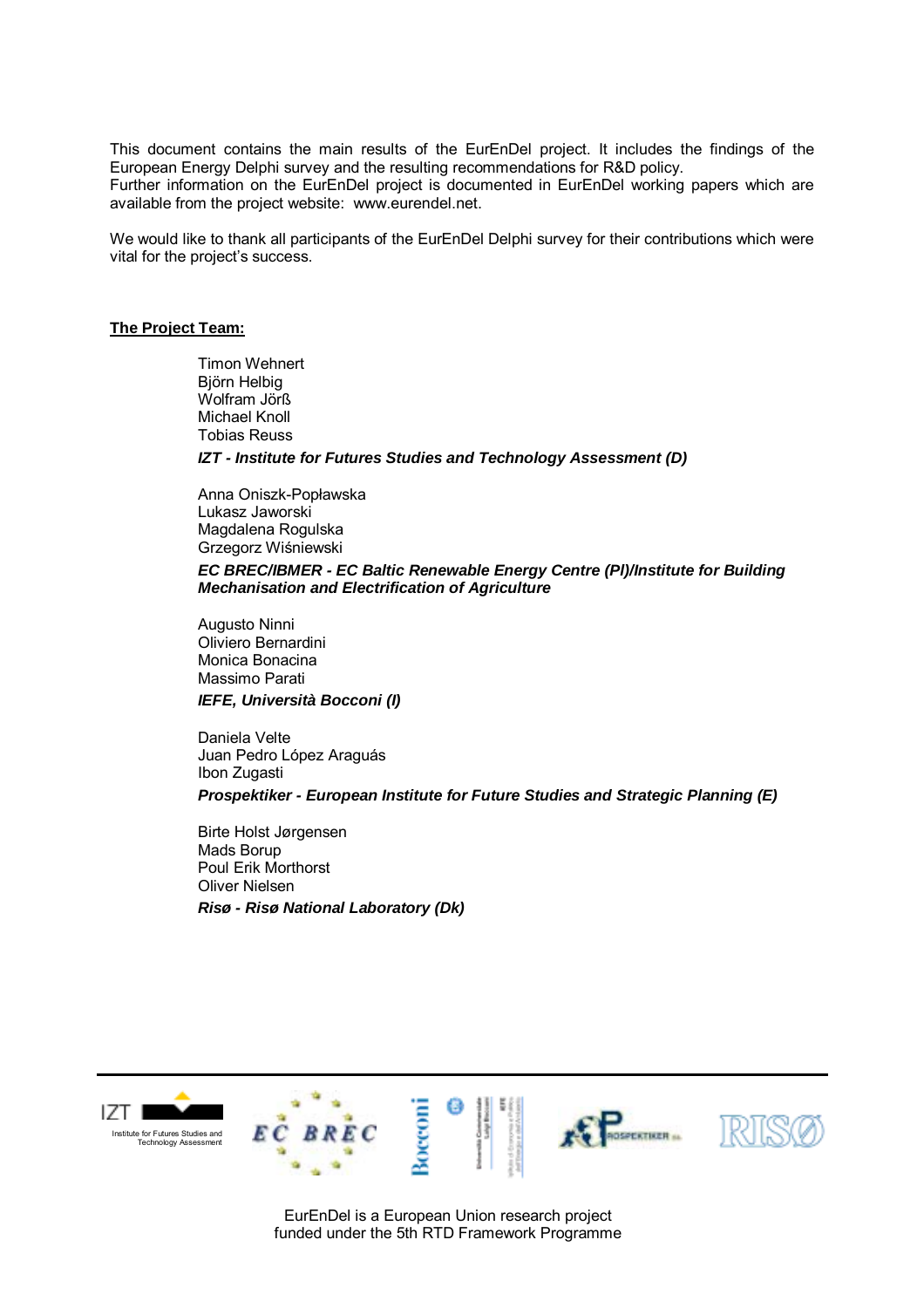# **Table of Contents**

| 1. |                                                                                                                                                                                                                          |  |
|----|--------------------------------------------------------------------------------------------------------------------------------------------------------------------------------------------------------------------------|--|
| 2. |                                                                                                                                                                                                                          |  |
| 3. |                                                                                                                                                                                                                          |  |
|    |                                                                                                                                                                                                                          |  |
| 4. |                                                                                                                                                                                                                          |  |
|    | Major Findings on Technologies and Energy Sources42<br>4.4.1.<br>Major Findings on Instruments and Innovations45<br>4.4.2.<br>4.6.1.                                                                                     |  |
| 5. | <b>Comparison of Social and Technological Perspectives 53</b>                                                                                                                                                            |  |
|    | 5.2. Possible sources of divergences in the evaluation of the<br>statements:<br>5.3. The "Preferences" of the three Societal Visions for the Technology<br>5.4. Preferences of the Societal Visions for Technologies and |  |
| 6. | 6.4.3. Quantitative CO <sub>2</sub> Emission Classification of the Scenarios77                                                                                                                                           |  |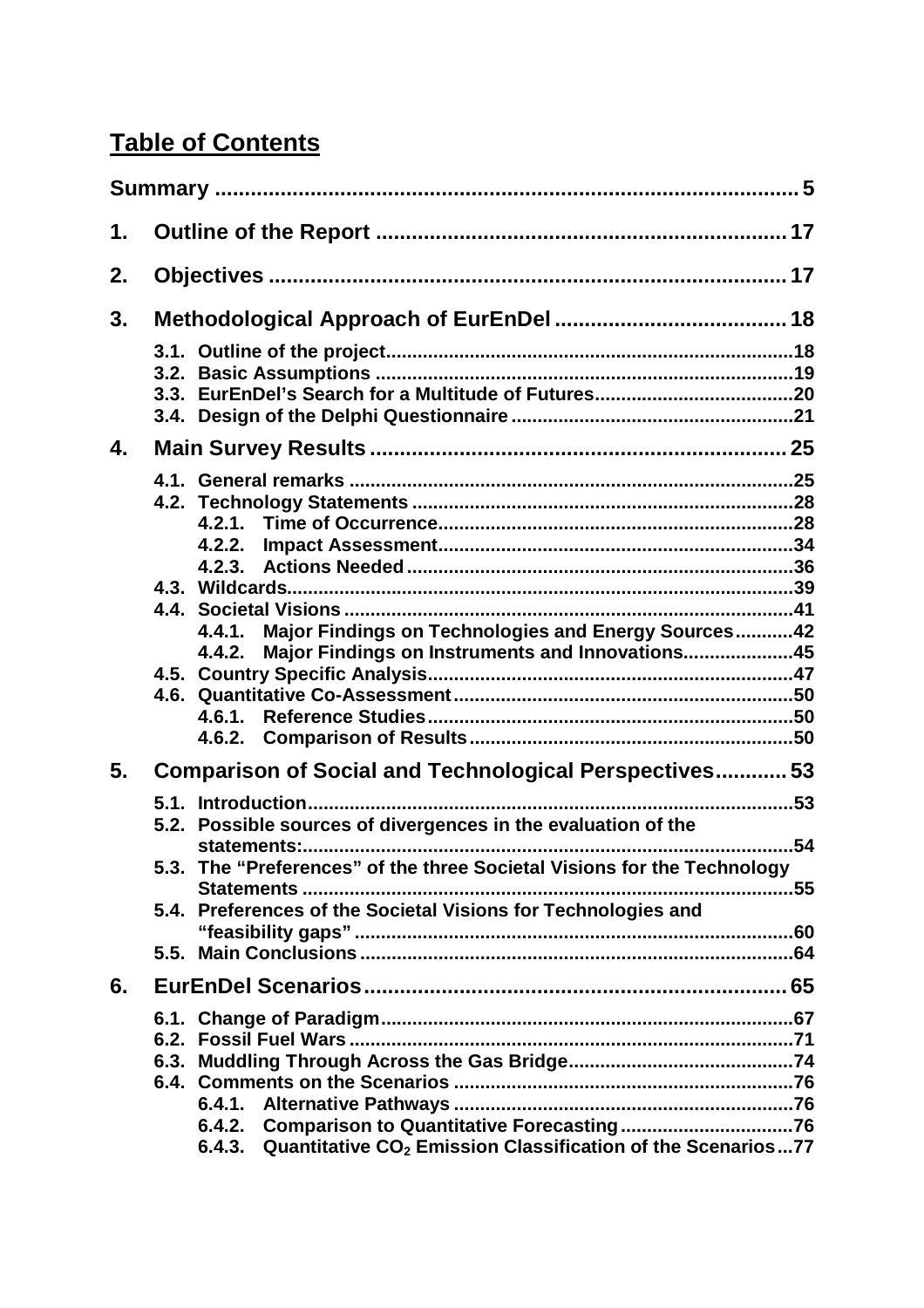|    | 7.3. In-depth Analysis of Results and Recommendations 83 |     |  |
|----|----------------------------------------------------------|-----|--|
|    |                                                          |     |  |
|    |                                                          |     |  |
|    |                                                          |     |  |
|    |                                                          |     |  |
|    |                                                          | .92 |  |
| 8. |                                                          | 96  |  |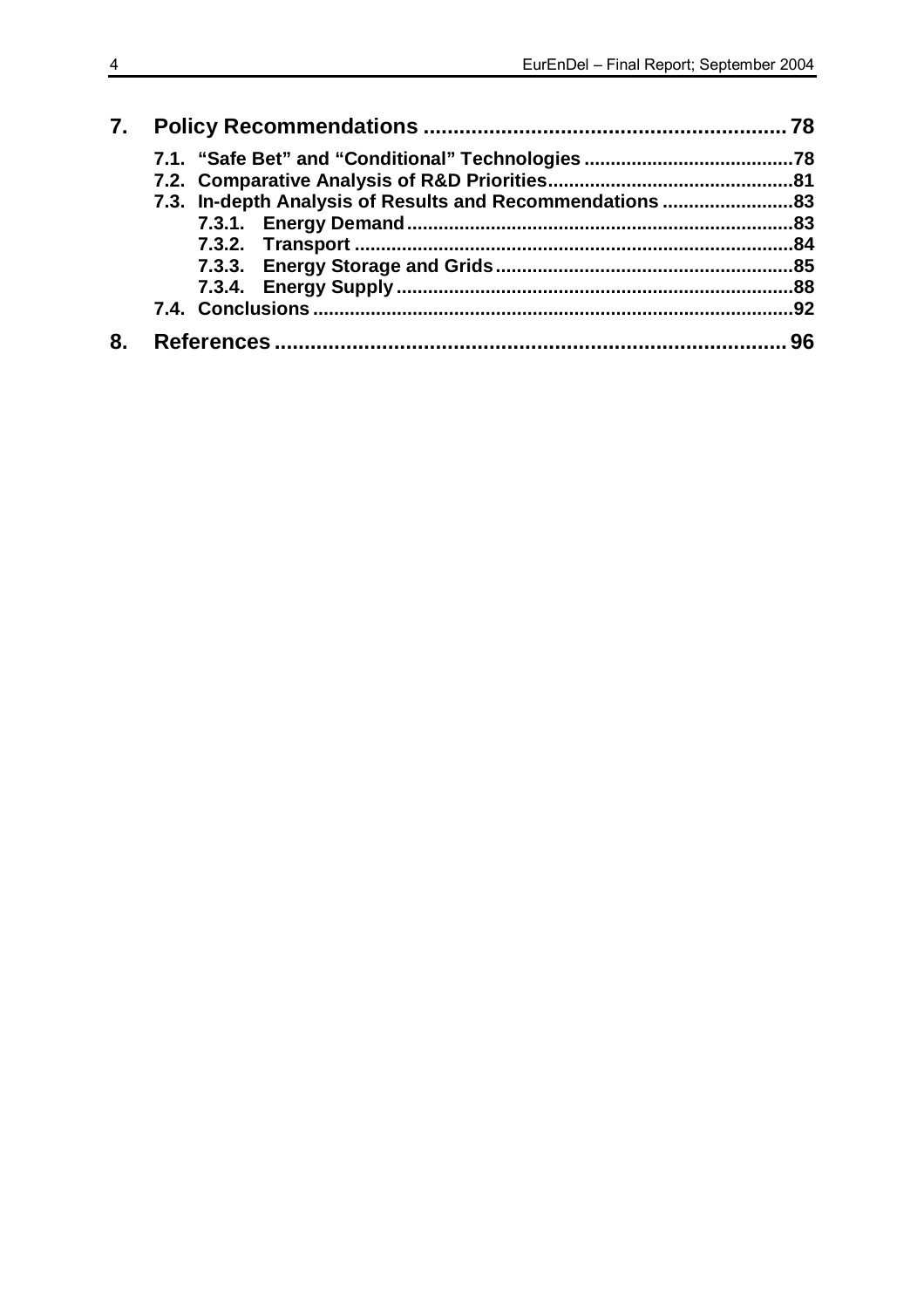# **Summary**

»I always avoid prophesying beforehand because it is much better to prophesy after the event has already taken place.« Winston Churchill

#### **Contents of the Summary**

| V. Europe's Energy Future in 2030 - Three Scenarios 11 |  |
|--------------------------------------------------------|--|
|                                                        |  |

# **I. Scope of EurEnDel**

EurEnDel is the first Europe-wide Delphi study on future developments in the energy sector. The ultimate objective of the project was to provide advice on energy R&D priorities, based on sound expert knowledge. With a time horizon of 2030, this expert survey not only provides a useful perspective on long-term developments of energy technologies, but also evaluates these technologies against different sets of social values or "visions".

More than 3,400 energy experts from 48 countries were originally invited to participate in this two-round, web-based Delphi exercise. The response rate of about 20%, obtained in the first round, ensures that the results represent a broad European perspective on the challenges that Europe's energy system will be facing over the next two and a half decades. The following pages document the expert opinions emerging from the survey, including insight from the more than 1,600 written comments sent by the participants.

In the survey and in the analysis of the results equal emphasis was placed on the technology-push perspective "What *will* the future be like?" and the normative socialpull perspective "What *should* the future be like?". In this respect, considerable attention was given to the different responses received from technology experts, generalists and decision makers.

The results of the Delphi were interpreted on the background of three qualitative scenarios of Europe's energy futures up to the year 2030. In a world of uncertainties, EurEnDel recognized the impracticality of referring to a single energy scenario. For this reason it adapted the classical Delphi approach, employing a variety of foresight approaches both in the design phase and in the later analysis of the results.

#### **The Delphi questionnaire**

The EurEnDel Delphi questionnaire consisted of two parts:

• Part I represented the technology push perspective: For 19 "classical" Delphi statements of energy technologies and trends the participants of the survey were asked to assess the Time of Occurrence, the Impact and Actions Needed to promote an early occurrence of each statement. In addition, a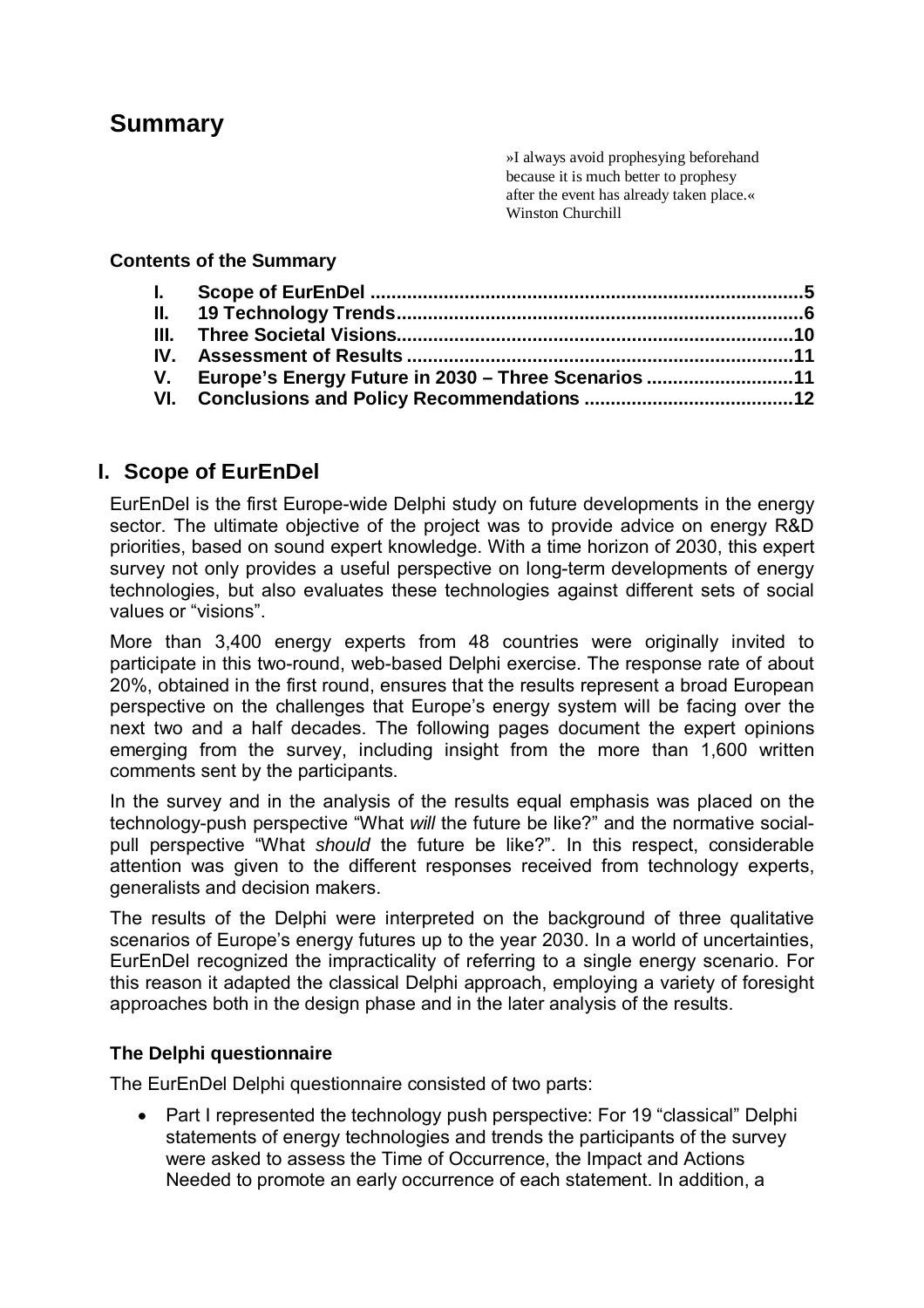section on technological "wildcards" explored unlikely developments, which, might have a strong impact on the energy system.

• Part II covered the social pull perspective: Three societal visions were presented and the participants were asked to assess the importance of energy technologies and sources as well as other instruments and innovations for each of these visions.

# **II. 19 Technology Trends**

The 19 technological statements highlight important developments of all fields relating to energy demand and supply. Bearing in mind the objective of developing R&D recommendations the focus was set on emerging rather than established technologies. This selection should not be misinterpreted in the way that technologies not touched upon would not be present in future energy systems.

The respondents where asked to qualify their expertise for each individual statement in the first part of the Delphi questionnaire according to four categories: expert, knowledgeable, familiar or unfamiliar.

#### **Time of Occurrence**

Presented in Graph 8-1 the Delphi statements and their Time of Occurrence, as assessed by the participants. The graph displays the answers obtained in the second round for all those participants, who considered themselves to be either experts, knowledgeable or at least familiar with the topic. The bars in Graph 8-1 indicate the statistical spread of answers. This spread become smaller from the first to the second round, as intended with the Delphi method, thus signifying a higher reliability of the results. However, for many statements the difference between the lower and upper quartile still surpasses 10 years, thus the mean value should not be referred to as an exact prediction. Displayed on the right hand side of Graph 8-1 are the share of respondents, who found the corresponding statement to be totally unlikely and classified it to happen "never". Some important issues should be pointed out:

#### • **Energy Demand**

On both statements on energy demand there is a great consensus by the survey participants. Doubling the energy efficiency in industrial production is considered to be likely before 2030 by 65% of the respondents. An even higher percentage, 75% of the respondents anticipate 50% of all new buildings in Europe to be low energy buildings before 2030. Only a marginal share (1 to 2%) consider these developments to be totally unlikely.

#### • **Transport**

A 20% market share of fuel cell driven cars is expected by the respondents in the late 2020s. Note that this is well before hydrogen is expected to play a significant role in Europe's energy system.

On the issue of a 25% share of biofuels for transportation the expert's opinions are divided: The majority expects this to happen before 2030. However quite a large share (15%) of respondents consider 25% a too larger number.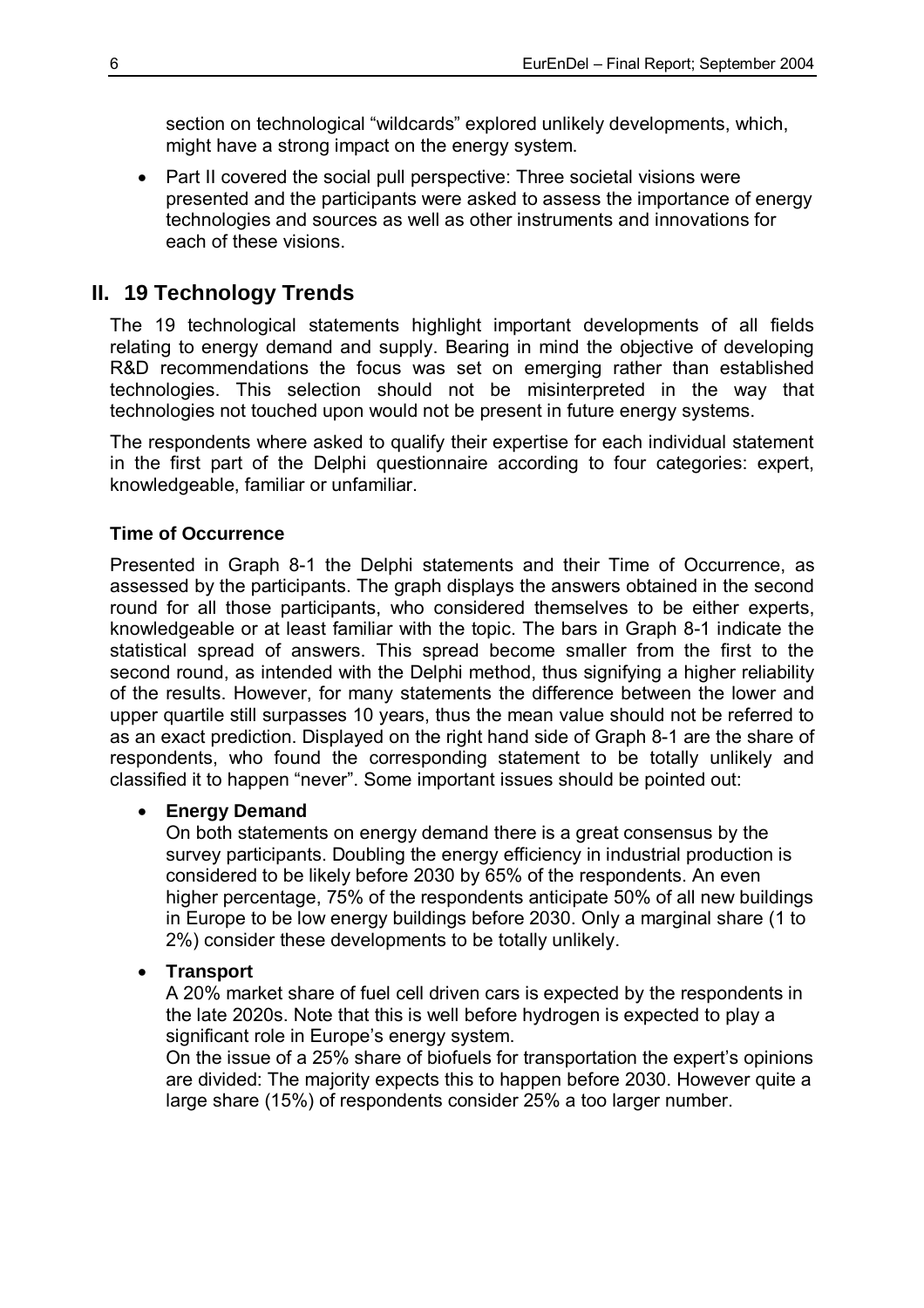### **Time of Occurrence**

|                                 |                                                                                                                                                                                         | 2010 | 2020 | 2030 | 2040 | <b>Never</b> |
|---------------------------------|-----------------------------------------------------------------------------------------------------------------------------------------------------------------------------------------|------|------|------|------|--------------|
| Demand<br>Energy                | <b>Novel production processes</b><br>Industrial energy consumption in Europe is reduced by 50% per<br>produced unit through novel production processes                                  |      |      |      |      | 2%           |
|                                 | Intelligent buildings<br>Low-energy buildings with intelligent power systems make up >50% of<br>all new buildings in Europe                                                             |      |      |      |      | 1%           |
|                                 | 20 % FC cars<br>Fuel cell driven cars reach a European market share of 20%                                                                                                              |      |      |      |      | 1%           |
| Transport                       | 25% Bio-fuels<br>Bio-fuels will have a European market share of >25% in the road<br>transport sector                                                                                    |      |      |      |      | 15%          |
|                                 | 15% Freight on rail<br>Improved logistics based on information and communication<br>technologies raise the railway's market share in Europe's freight                                   |      |      |      |      | 10%          |
|                                 | <b>H2 from diverse sources</b><br>Hydrogen produced from diverse sources and used as an energy<br>carrier constitutes a significant part of the energy system.                          |      |      |      |      | 3%           |
|                                 | H <sub>2</sub> from RES<br>Hydrogen produced solely from renewables and used as an energy<br>carrier constitutes a significant part of the energy system.                               |      |      |      |      | 10%          |
| Storage, Distribution and Grids | H <sub>2</sub> from bio<br>Biological or bio-chemical production of hydrogen are in practical use                                                                                       |      |      |      |      | 6%           |
|                                 | <b>Energy storage in RES</b><br>Advanced energy storage technologies are widely used in renewable<br>energy supply systems                                                              |      |      |      |      | 1%           |
|                                 | Superconductive materials<br>Widespread use of superconductive materials in transformers and<br>generators                                                                              |      |      |      |      | 2%           |
|                                 | 30% distributed energy systems<br>Distributed energy systems (< 10 MW) contribute with >30% to<br>Europe's electricity supply                                                           |      |      |      |      | 4%           |
|                                 | International grids<br>Large international grids allow an energy production based on regional<br>renewables (solarthermal power from North Africa, biomass from<br>Central Europe etc.) |      |      |      |      | 16%          |
|                                 | <b>Plasma confinement tech</b><br>Plasma confinement technologies for nuclear fusion are in practical use                                                                               |      |      |      |      | 22%          |
|                                 | <b>Safe fission</b><br>Nuclear power plants based on passive safe reactor types are in<br>practical use                                                                                 |      |      |      |      | 19%          |
|                                 | 25% RES<br>Renewable energy sources cover 25% of Europe's total energy supply                                                                                                           |      |      |      |      | 4%           |
| <b>Supply</b>                   | 5% PV<br>Photovoltaic cells contribute with >5% of European electricity<br>generation                                                                                                   |      |      |      |      | 9%           |
|                                 | Ocean tech<br>Ocean technologies (e.g. tidal, currents, and wave) are in practical use                                                                                                  |      |      |      |      | 6%           |
|                                 | <b>Biomass</b><br>Biomass for central heating and district heating systems is widely used                                                                                               |      |      |      |      | 5%           |
|                                 | $CO2$ capture and sequestration<br>$CO2$ capture and sequestration from fossil fuel power plants is in<br>practical use                                                                 |      |      |      |      | 12%          |

*Graph 8-1 Mean value of Time of Occurrence of technology statements in the second Delphi round. Left hand side of the bar indicates 25% quartile and right hand side 75% quartile.* 

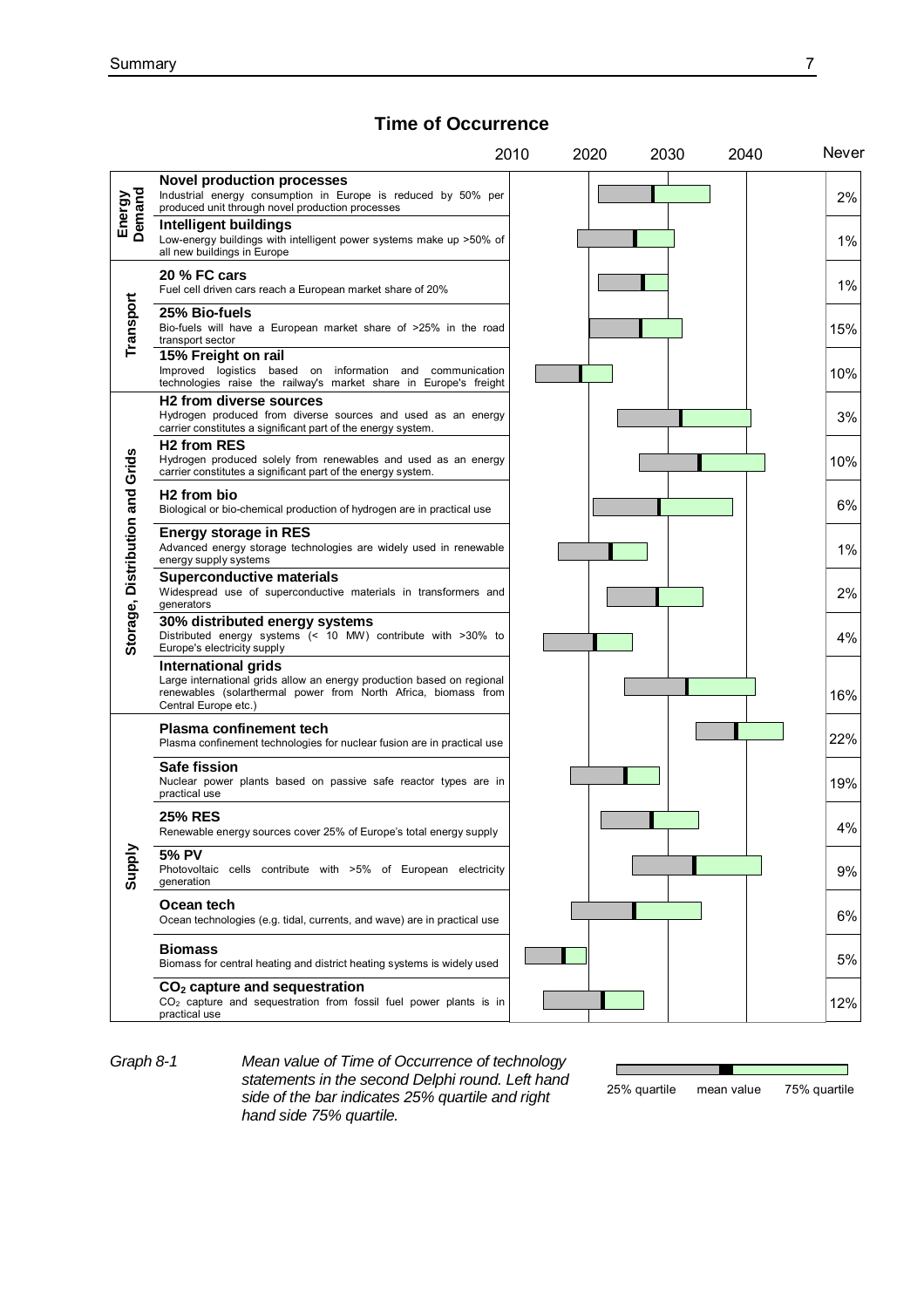# • **Storage, Distribution and Grids**

There is a large consensus that the trend towards a more decentralised electricity supply prevails. A 30% share of decentralised generation is expected by 2020. In contrast there is quite a controversy when and if at all large international grids allow for an energy transportation of regionally produced renewable energy. 16% of the experts do not believe that e.g. solarthermal power from North-Africa or Biomass from Central Europe will be used beyond for regional supply.

Energy storage is considered to be in widespread use by the early 2020s to support renewable energy systems. Hydrogen, as one storage option is considered to constitute a significant part only after 2030.

### • **Energy Supply**

The respondents are quite split concerning the future of nuclear energy. Both statements, on fusion and on fission, received the highest "never" shares. Those experts who consider these technologies to come anticipate to passive safe reactor types around 2025. Fusion is considered a very long-term option. Plasma confinement technologies, a prerequisite for fusion reactors, are not considered to be in practical use before 2040.

As for renewable energy sources there is little doubt that a 25% share of Europe's total energy supply is possible. 66% of the respondents consider it likely that this share is reached before 2030. A high contribution of photovoltaic to this share is a truly long-term goal. The majority of respondents consider a 5% contribution of PV to Europe's electricity supply realistic only after 2030.

#### **Country specific analyses**

 $\overline{a}$ 

Sensitivity analyses regarding **country specific answering patterns** show only minor differences with regards to the anticipated time of occurrence. In this respect the respondents share a common European view. However, for certain issues, especially for the two nuclear statements, there is considerable disagreement between respondents from different countries on the general likelihood or desirability of the statements.

### **Comparison with quantitative models**

A comparison of the EurEnDel Delphi results with two energy scenarios, which were developed from quantitative models1, indicates that the EurEnDel participants anticipate more rapid development of substitute technologies and higher market shares, particularly those based on renewable energy resources. These expectations logically extend to changes in related systems, such as advanced storage and distributed energy technologies. However, recent research [Laitner 2004] suggests that economic models tend to underestimate the potential of emerging technologies. Furthermore, the scenario assumptions behind these reference studies (which are very careful business as usual assumptions) are unlikely to correspond to the framework conditions underlying the EurEnDel experts' anticipations.

<sup>&</sup>lt;sup>1</sup> These were "European Energy and Transport - Trends to 2030" published by the European Commission, DG TREN [Mantzos et al. 2003] and the "With Climate Policies" (WCLP) scenario which is used as one of the baseline scenarios in the EU-wide CAFE (Clean Air For Europe) process managed by the European Commission, DG Environment. [Zeka-Paschou 2003].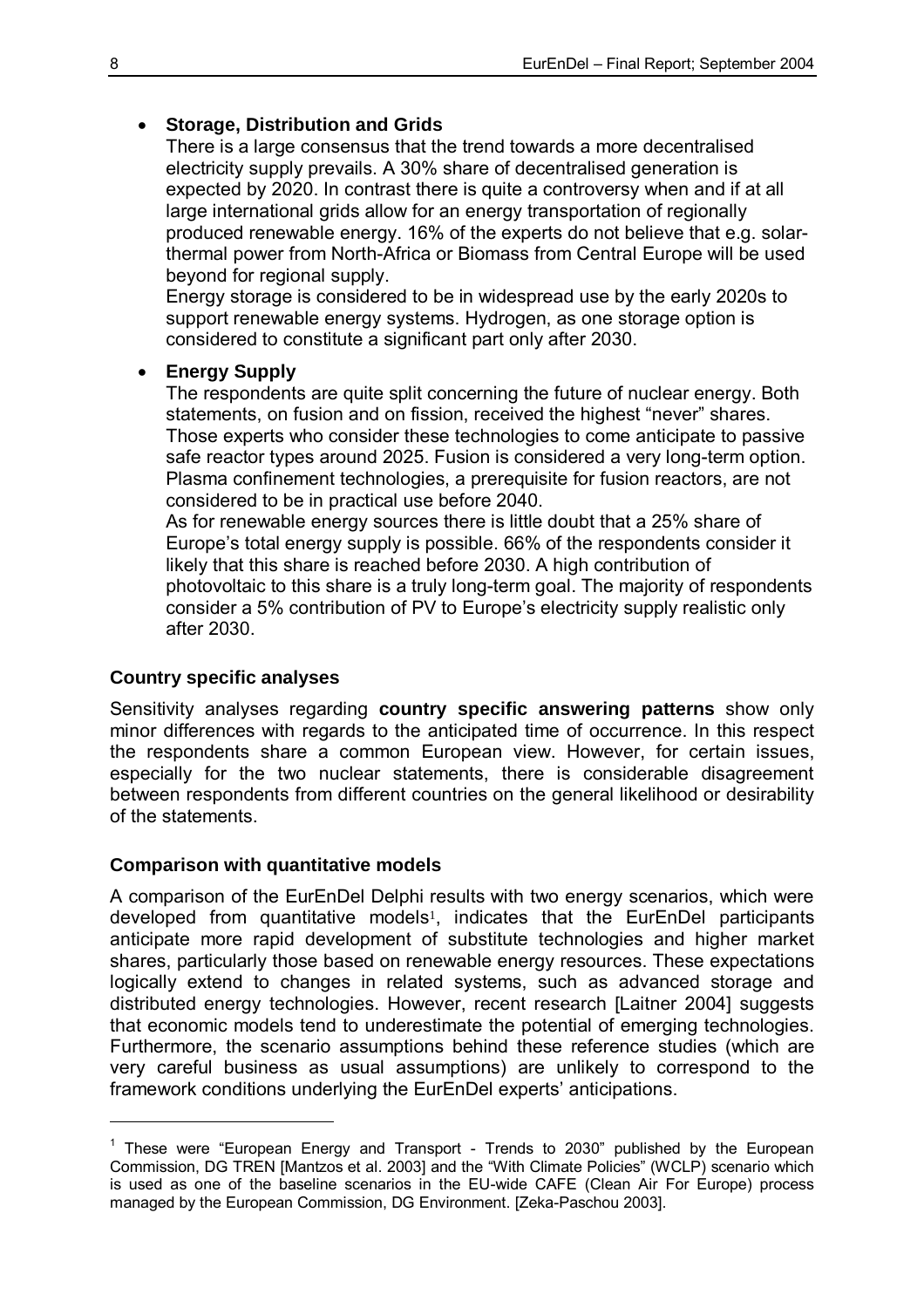In fact, the EurEnDel Delphi results on expected time frames should be more correctly be interpreted as identifying achievable future developments, given the right framework conditions and incentives.

#### **Impact Assessment**

The respondents were asked to rate the anticipated impact of the statements in the areas of Wealth Creation, Environment, Quality of Life and Security of Supply. An index based calculation of the impacts, allowed comparison between the technology statements. Major findings were:

- A share of 25% renewables for Europe's total energy supply was considered to be overall the most beneficial in the four areas considered. In addition to the positive ecological impact, the respondents highlighted the strong contribution to security of supply.
- Following closely were the two statements on **efficient use of energy** the statement on novel production processes and the statement on low-energy buildings.
- The two statements on **nuclear energy** (safe passive reactors and plasma confinement technologies for nuclear fusion) received low overall ratings. The greatest positive contribution of these technologies was seen in the area of security of supply. But even in this field, these statements had only average impact, the crucial factor being the lack of public acceptance of nuclear fission.
- CO<sub>2</sub> capture and sequestration in fossil fuel plants was assessed to be beneficial only for environmental reasons, but generally obtained very low ratings.
- The statements on **fuel cells and hydrogen** were generally perceived as providing only medium benefits. However, hydrogen production from renewable sources was judged to have more positive impacts than hydrogen produced from diverse sources.

Most technology statements scored higher on environment and on security of supply rather than on wealth creation and quality of life. This may reflect the high costs respondents associate with the energy transition process but also the clearer understanding of environmental impacts and the concern for security of supply, while wealth creation and quality of life are more relative criteria and not so directly linked to energy development.

#### **Supportive Actions**

In the questionnaire the respondents were also asked to assess which actions are most needed to promote an earlier occurrence of the Delphi statements. The results of this assessment are the basis for the policy recommendations outlined in the respective section of this summary (see chapter VI).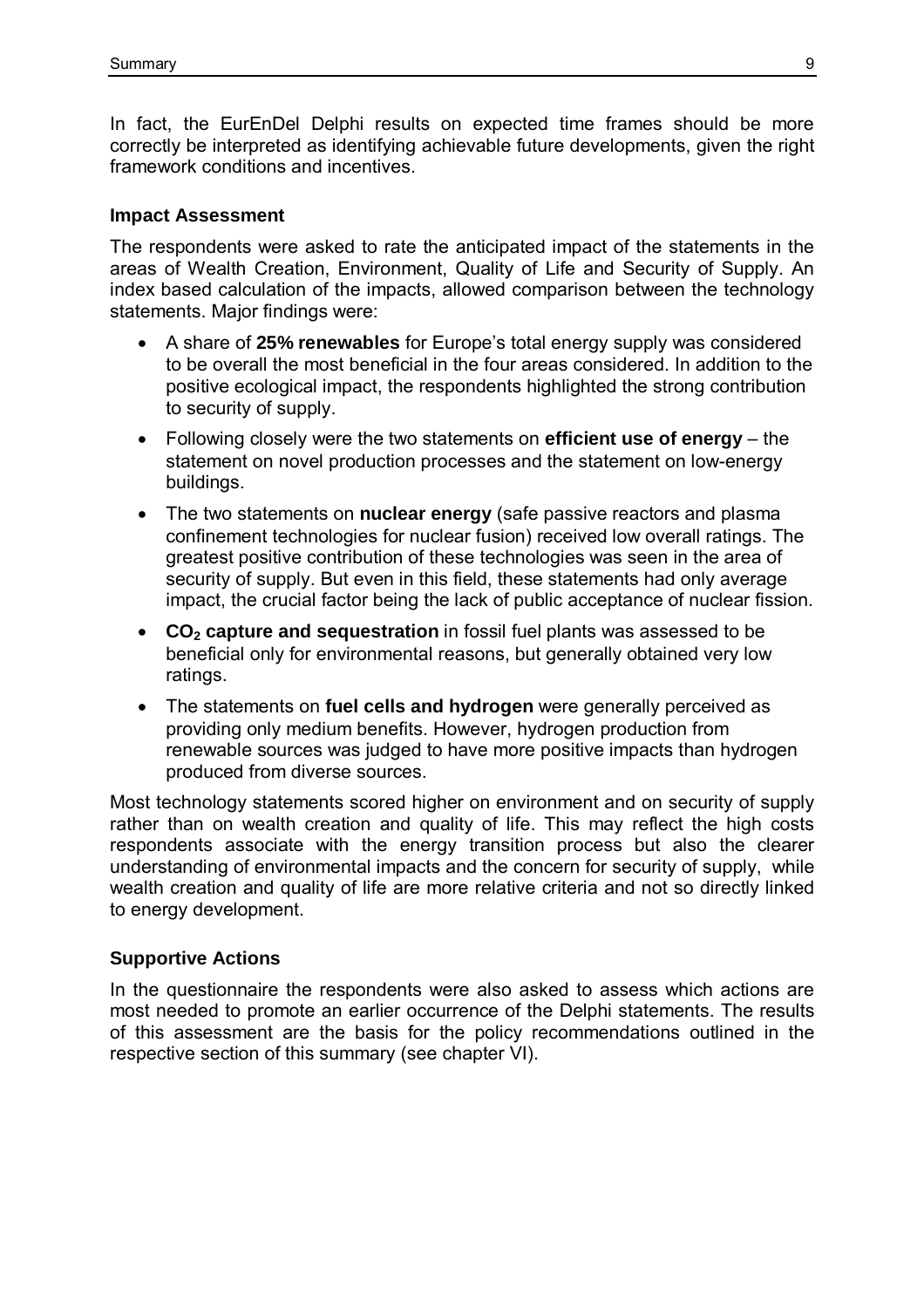### **III. Three Societal Visions**

In the second part of the questionnaire, three societal visions were outlined and the respondents asked to assess the importance of energy technologies and sources on the background of the set of values identified in each of the visions. The visions correspond to some extend to the three cornerstones of sustainable development:

- 1) The vision of **Individual Choice** placed emphasis on individual needs, liberalised markets and consumer sovereignty in the choice of products and services.
- 2) The vision of **Ecological Balance** valued protection of the ecosystem, ecological awareness and sustainable production and consumption.
- 3) The main features of the vision of **Social Equity** were a reduction of income disparities and of social exclusion, accompanied by community balance and cohesion at the European level, while allowing for regional solutions.

None of the three visions should be interpreted as a forecast of a likely future, nor should they be confused with the EurEnDel scenario exercise (see chapter 6). Rather, they represent the extreme situations that would materialise if the values upon which they are based became predominant and if Europe's energy system were shaped according to those values alone. It seems more likely that European values in 2030 will reflect a combination of the visions. Nonetheless, the exercise undertaken in the second part of the questionnaire is valuable because it allows an assessment of technologies and energy sources, not just with respect to their technical and market potential, but also in relation to different social contexts.

The most significant conclusions emerging from the survey responses were:

- **Energy conservation technologies** and demand-side management techniques are considered to be of highest importance **and reached the highest ranking** in each of the three visions.
- In the vision of **Individual Choice**, fuel cells were given very high importance, presumably as an option to develop individually tailored energy solutions.
- In the vision of **Ecological Balance**, Wind and Biomass were rated second, seemingly reflecting their perceived limited impact on environment.
- In the vision of **Social Equity**, biomass was rated highly probably because of its high labour intensity and potential for regional wealth creation.
- The role of **hydrogen** was considered to be rather independent of social values and achieved intermediate ratings in all three visions.
- **CO<sub>2</sub> sequestration** received a low rating, except for the vision of Environmental Balance, in which it was assigned intermediate importance.
- **Nuclear fission** was rated lowest in importance in all three visions.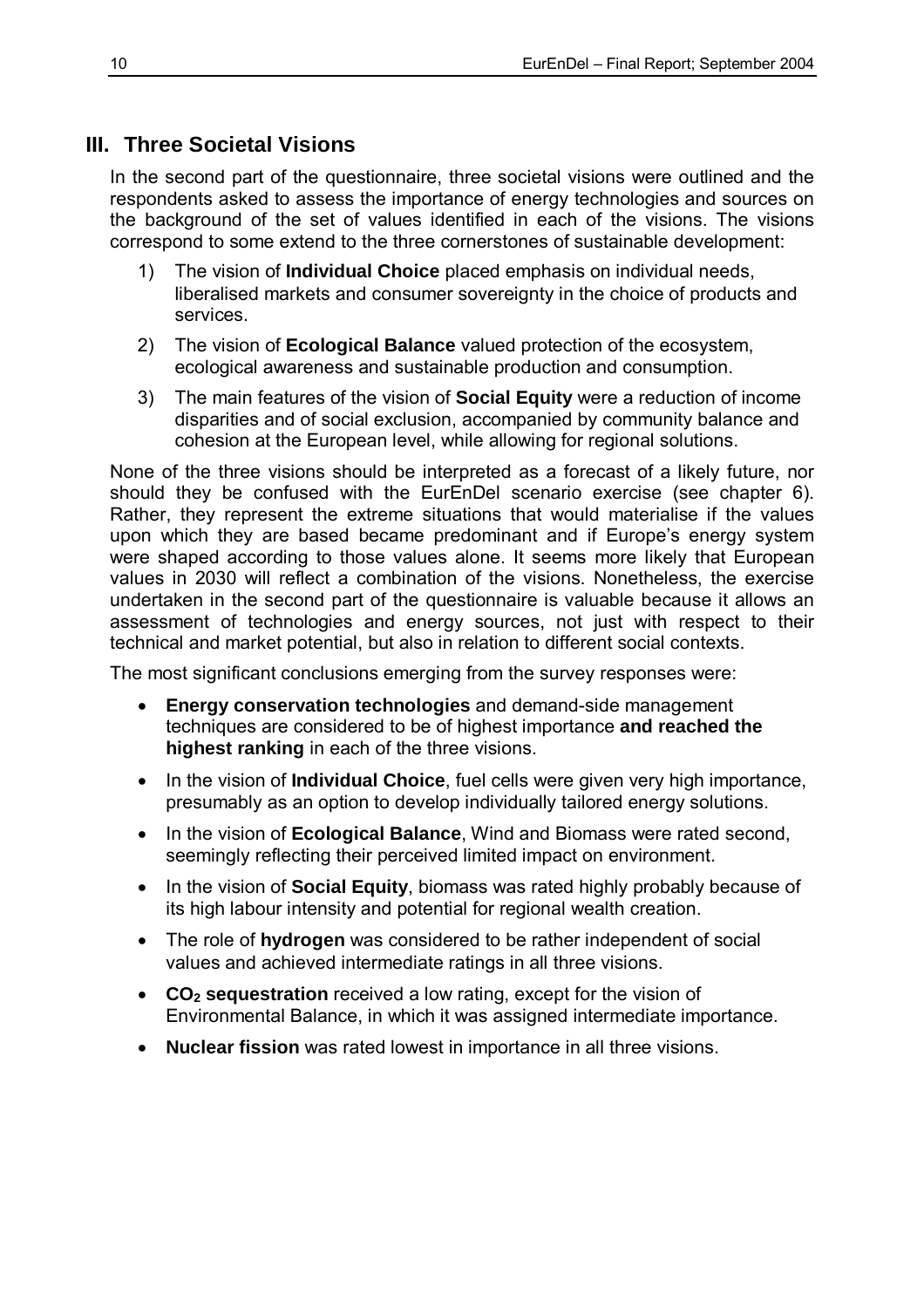# **IV. Assessment of Results**

An in-depth analysis of the survey data was conducted linking the first and the second part of the questionnaire thus comparing results gained with the prospective technology-push perspective to those gained under the normative social-pull perspective. The analysis focuses on two issues:

- The differences in assessment made by the self-declared "experts" and the totality of respondents to Delphi (who considered themselves to be either experts; knowledgeable; familiar or unfamiliar on the specific subjects). The *experts* are assumed to know very well, for each technology statement, the effects, the times of occurrence and the actions needed to accelerate their expected times of occurrence. The average level of scientific knowledge of the totality of respondents is lower, but they are assumed to well represent the *"energy community",* i.e. those people requested to back governments in implementing policies to accelerate their occurrence, having a better knowledge of the broader framework conditions.
- The anticipated impacts of a certain development and the consequent contribution of this technology to a social vision are compared to the feasibility under a certain vision. For this analysis the actions needed to promote a technology are linked to support schemes which are in-line with the values of each vision and would thus be implemented more easily.

Following the political economy literature, this approach can explain the divergences between targets and instruments, or the so called "feasibility gaps".

Important results are:

- Both experts and energy community agree that under all the Societal Visions energy demand technologies are the most important ones in terms of the total social impacts. However, energy conservation technologies may face problems of underinvestment, as its evaluation is around 10-15 % higher than that of policies needed to implement it.
- If only security of supply is considered a strong disagreement between experts and energy community can be noted: for the experts the most important technology in terms of security of supply is "nuclear fission". The energy community (totality of respondents) considers it to be only of medium importance. For the energy community the most important are still "Energy conservation technologies".

Further results are incorporated into the policy recommendations presented below.

# **V. Europe's Energy Future in 2030 – Three Scenarios**

The three qualitative scenarios derived from the Delphi results put the seemingly unrelated data on different technologies into a coherent context. They illustrate the findings of the Delphi and serve as a tool to check the robustness of technological choices under different framework conditions. The transformation of the European energy system as well as the pace of this process, are largely dependent upon political will, but also upon external framework conditions, which cannot be completely controlled by the main political actors, i.e. the European Commission and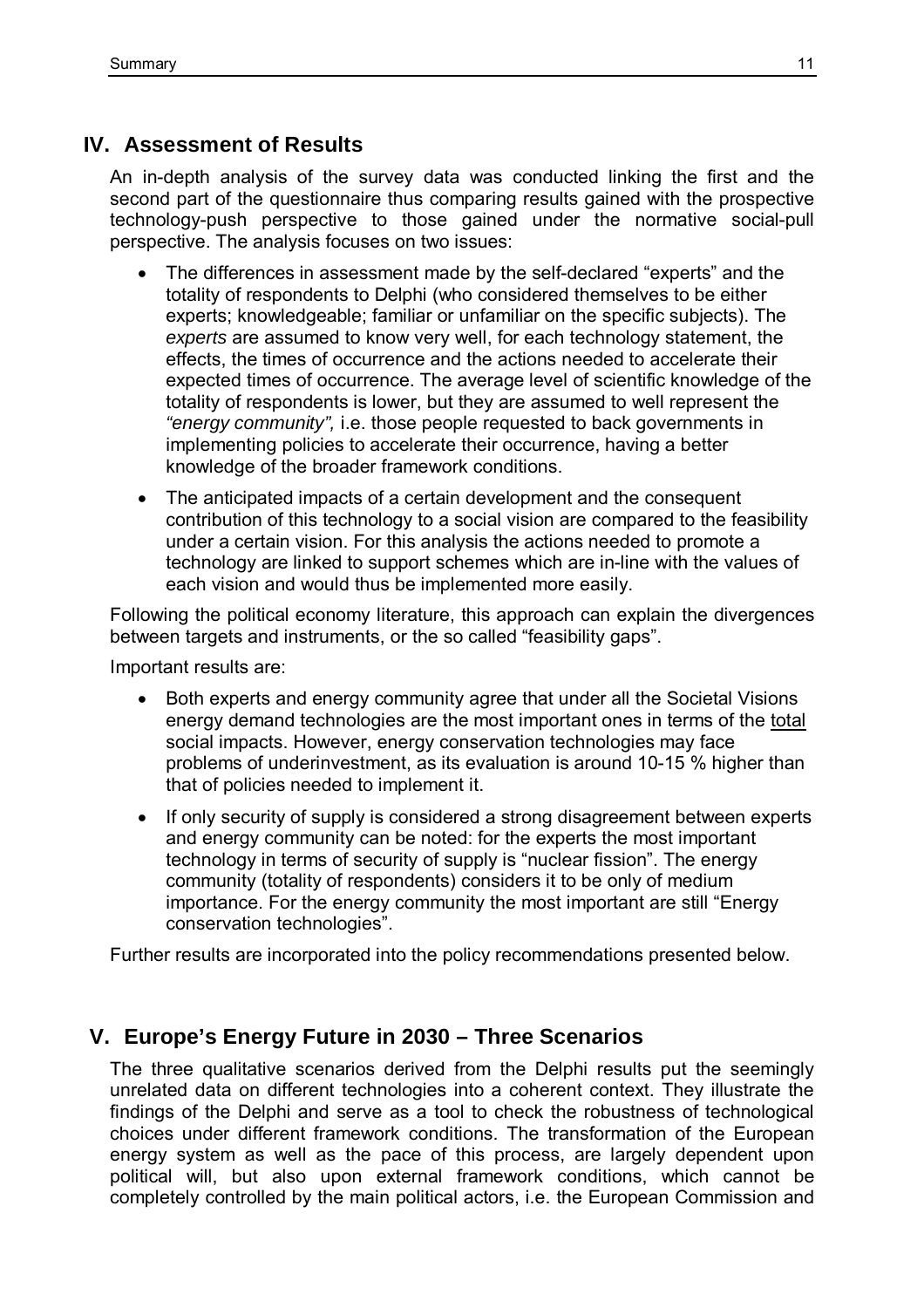the countries and regions, which form part of the European Union. Decisive factors, which may act as motors or restraints, are related to the accessibility of fossil fuels, the mainstreaming of ecological values throughout the European society and its institutions, and also the level of risk perception in society. The frameworks of the scenarios are based on different trends in these three fields.

#### **Scenario 1: Change of Paradigm**

The first scenario combines hypotheses, which are closely related to a strong policy shift towards sustainable development in the years up to 2030: it is due to a combination of political will, technological progress, structural changes in the economy and urgent environmental pressures that Europe 25 is on the way of achieving great progress in energy efficiency. These combined features trigger an aggressive and self-learning move towards much lower levels of energy intensity across all processes and countries. It is mostly a universal attitude, which seeps across all layers of societies and spheres of activity, summing up efforts by many and in many places.

#### **Scenario 2: Fossil Fuel Wars**

*Fossil Fuel Wars* stands for a crisis scenario, in which climate change concerns play a minor role when defining priorities for energy policies. Conflicts between the different interest groups prevail on European, as well as on national levels. Economic, social and environmental policy goals are difficult to integrate and there is a general lack of willingness among companies and citizens to bear the increasing costs of environmental protection.

#### **Scenario 3 : Muddling Through Across the Gas Bridge**

In the third scenario there is also a major drive towards sustainability, but it is assumed that long-term climate change impacts cannot be avoided. In 2030, Europe is still caught in the middle of a slow transition process towards a more sustainable energy system. Natural gas plays a key role as intermediary solution, not only in power generation, but also in transport.

# **VI. Conclusions and Policy Recommendations**

The EurEnDel findings provide a twofold contribution to the analysis of Europe's energy policies:

- they corroborate the conflicting attitudes and paradigms prevalent among energy experts, with valuable new dimensions for the on going energy debate;
- they offer genuine new insight on energy issues, with added value for decision makers.

This final chapter summarises the most important results of the EurEnDel survey. The underlying objective of EurEnDel was the assessment of long-term trends and needs in the fields of energy technologies. Special attention is given to faithfully translating the trends and needs identified by the survey participants into recommendations for R&D and energy policies.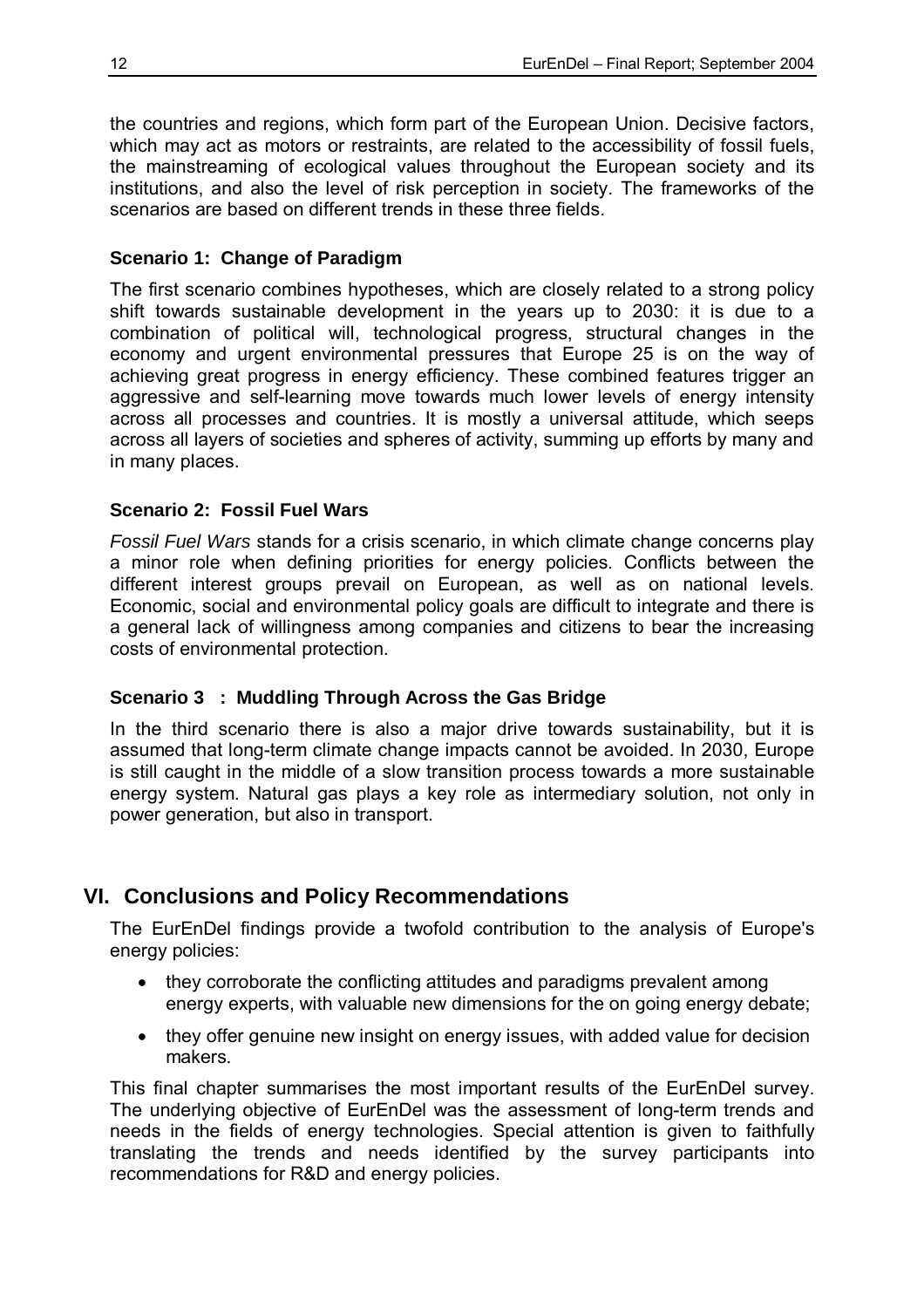#### **Highest Priority: Energy efficiency**

- The foremost message from the EurEnDel exercise is that **energy efficiency** technologies are the decisive element in Europe's energy future. The EurEnDel participants are quite resolute in their appraisal that technologies to reduce energy demand have the **most beneficial** impacts and must be favoured independently of the societal vision pursued. No matter whether we strive for economic well-being and liberty of choice, ecological balance or social equity, demand-side options to reduce Europe's dependence on energy supplies are highest on the list of priorities.
- However, despite their high potential and societal needs, supportive actions to improve energy efficiency must be intensified combining research, fiscal incentives and initiatives to promote end-user acceptance in order to avoid the **high underinvestment risk**.
- In housing and industry, long-term strategies are vital since high rates of energy efficiency improvements in these sectors can be achieved only in long term perspective, beyond 2020. Efficiency improvements in housing and industry rely heavily on fiscal incentives and regulation. However, by analogy with the priority given to research in these fields in the USA and Japan, market measures **need strong backing from applied research** in energy efficiency technologies.
- Enhancing energy efficiency in housing and industry is facilitated in the enlarged Europe because of the greater energy saving potential in new member states. However urgent **action is necessary in all 25 member states**, to obtain the expected results.
- Containing the increase in **transport energy demand** was identified as one of the most difficult challenge for Europe's energy system. The EurEnDel analysis indicates that there is **no simple solution**, capable of meeting this challenge. Efforts need to be intensified on all levels and employ all available means. The EurEnDel survey focussed on fuel cells and freight transport by railways as two solutions that can play a significant role.
- **Fuel cells** meet all the criteria for classifying as **a safe-bet** technology. They are well placed to play a major role in future transport systems, contributing both to energy efficiency improvements and reduction of local emissions. Fuel cell driven cars are expected to reach a significant market share well before the hydrogen economy is established. Thus flexibility of design using natural gas as a transition fuel will be crucial in the development of fuel cells for transportation.
- Though **fuel cells** for transport as well as **hydrogen production** still require substantial **research support**, many Eurendel respondents are of the opinion that the technology could already benefit from the **application of market measures** (essentially fiscal incentives), due to potentially strong cost reductions coming from economies of scale.
- As for other mature technologies, fiscal and regulatory measures are the most important means of supporting **freight transport by rail**, though research still has a significant role to play. However, the future role of railways in freight transport depends more than anything on political choice.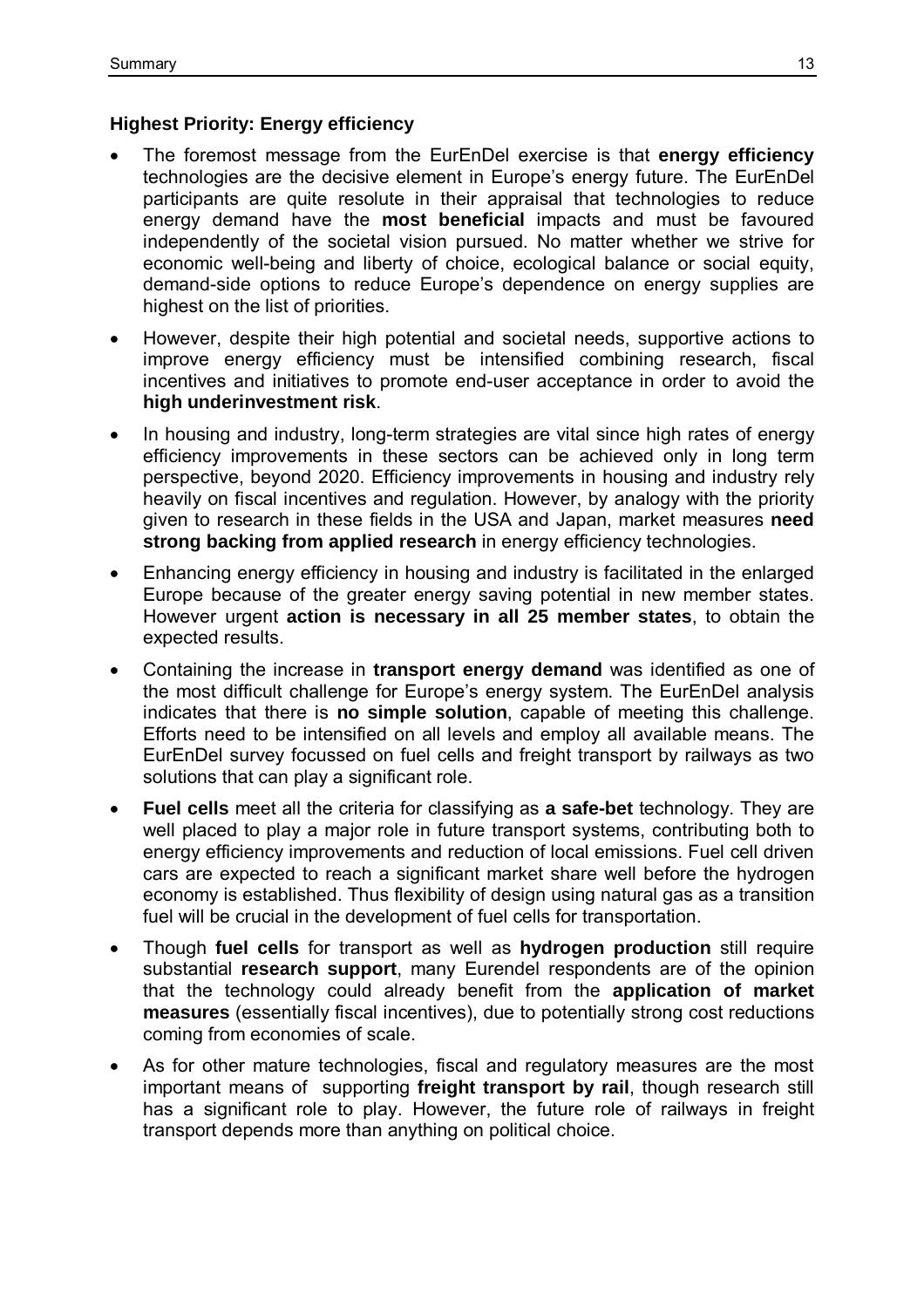#### **High Potential: Renewables**

- The majority of the EurEnDel experts believe that **25% of Europe's total energy** demand can be **met by renewable energy sources before 2030**. However, this target is deemed to be realistic only if renewable energy technologies receive appropriate support and in combination with strong energy efficiency improvements.
- The survey respondents consider **a high share of renewable energy sources**  as **highly beneficial** from a societal point of view. Renewable energy development rated second in priority after demand-side oriented solutions. Basic reasons behind the high overall ranking were its positive impact on the environment, its contribution to security of supply and its potential for regional development.
- **Biomass** has the greatest potential to play a significant role in Europe's energy future. Both biomass utilisation technologies **and biofuels** production need applied research to enhance their competitiveness over the short and medium term. However, biomass resources are limited and there will be a competition for the use of land for biomass production for different energy related purposes (electricity, heat, transportation).In this respect, considerable uncertainties exist concerning the role of biofuels in Europe's future energy system. Research directed at evaluating effective biomass potentials seems necessary to identify strategic long term options.
- **Photovoltaic** technology can play a significant role in Europe's energy future in the longer term. A 5% contribution to Europe's electricity supply is considered possible between 2030 and 2040. However, such a high share implies that PV is competitive with alternatives and is held to be realistic in this time frame only as a result of a major technical breakthrough. Attaining such an ambitious target requires both basic and applied research, but also market expansion through adequate economic incentives.
- Besides technical and economical hurdles a key factor hindering the development of some renewables (such as wind an biomass) is **public acceptance** in relation to land change issues, landscape pollution, reduced comfort and distrust towards unknown technologies. Lack of public acceptance and antagonism from some decision makers results in smaller demand for these technologies and can delay technological maturity.

#### **Increasing Importance: Distributed Electricity Generation and Energy Storage**

- **Energy storage** is not just one of many elements of existing energy systems, but a key component in the future generation of electricity from intermittent renewable energy sources. Achieving a high share of renewables in Europe's energy system is not possible without a long term commitment in this field. Yet the Delphi results clearly indicate the risk of under-investment in energy storage R&D under current support schemes. The participants in the survey underscore a strong need for both basic and applied research.
- Energy storage technologies are endorsed by the Delphi participants not only in relation to societal visions favouring renewable supply sources. **Energy storage** technologies will become increasingly important in the future also in relation to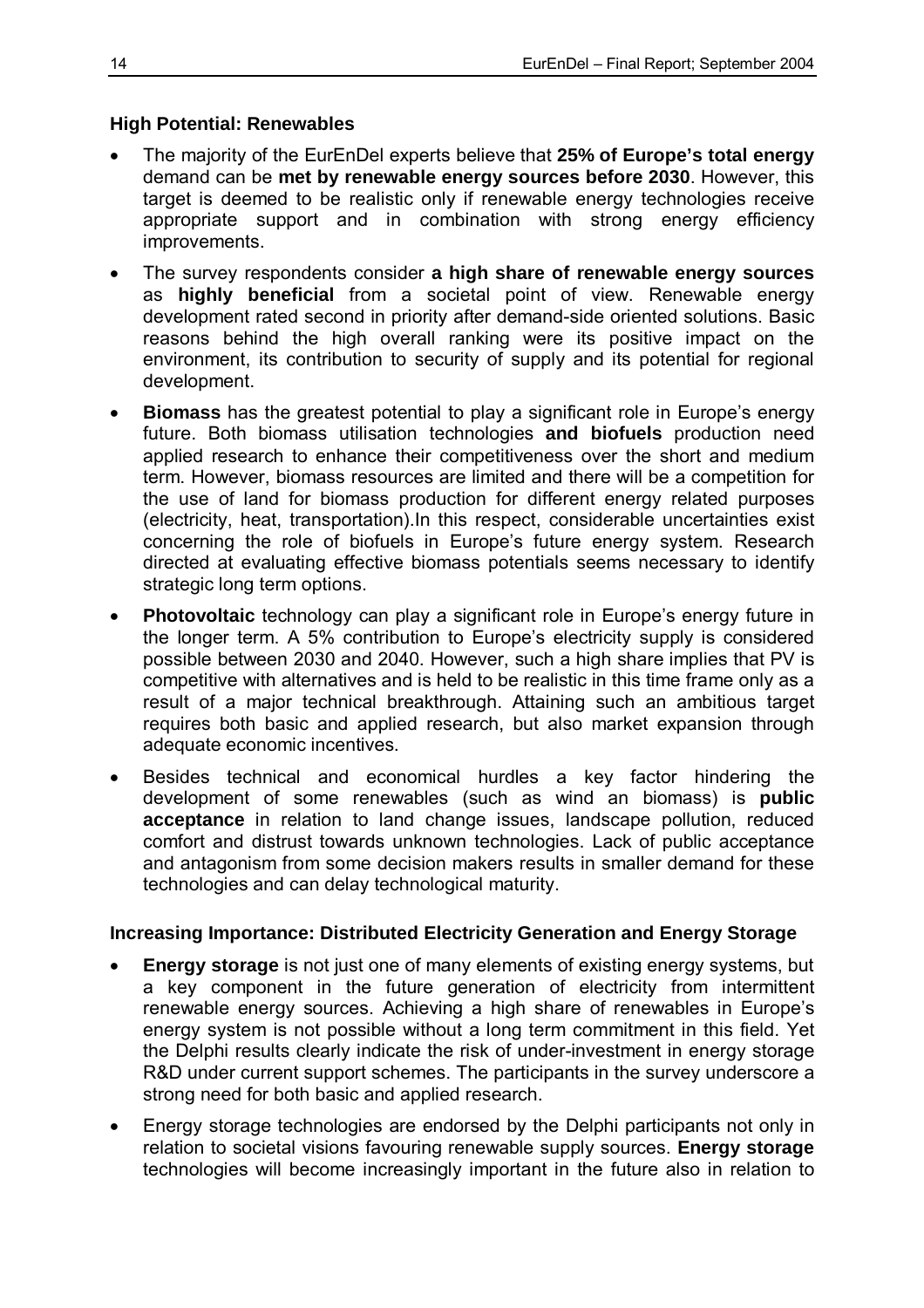the development of distributed energy systems and are therefore a fundamental element of societal visions favouring individual choice.

- The hydrogen system has the potential to become a major storage option. However, due to the long time horizon for hydrogen to contribute significantly to Europeís energy system **other storage alternatives**, including batteries, flywheels and super-capacitators also have to be pursued.
- The assessment of the **hydrogen** economy provided by the EurEnDel respondents depends on the source of the hydrogen. A hydrogen economy for its own sake is difficult to justify from an economic and environmental standpoint and less beneficial. The prevalent position is that hydrogen production from renewable sources is to be preferred mainly for environmental reasons. However, other sources (natural gas, coal or nuclear energy) may be required as bridges in the transition to a hydrogen economy based on renewable energy sources. To this end it is deemed important to identify a suitable long term growth path establishing framework conditions for the large new infrastructure needs required in the expansion of the hydrogen economy.
- The development of **superconductive materials** was considered to support the fulfilment of major policy and technology goals such as strengthening of the European electricity transmission grid, reduction of transmission and distribution losses and more efficient energy storage. Although it is now in very immature stages of development, the vast majority of the EurEnDel participants consider it to be a **viable option** for the future energy system.

#### **Controversial Issue: Nuclear Energy**

- A large majority of the EurEnDel participants do not expect the introduction of passively safe reactor types in Europe before 2020. However, it seems a controversial issue considering that almost 20% of the respondents do not believe it will ever occur. Despite its importance for security of supply and  $CO<sub>2</sub>$ abatement, **nuclear fission** was given very low ratings in the impact assessments.
- Roughly three quarters of the experts believe that at some point in the future **nuclear fusion** will be in practical use. However, this was the most controversial issue covered in the EurEnDel survey. Due to the very long-term perspective for its technological maturity, fusion generally received very low impact ratings. Some experts even doubt whether high support levels for nuclear fusion should be continued at all as there have been no clear signs of a major breakthrough and there are no chances for the commercialisation of this technology before 2030. In any event, the Delphi respondents generally agree that the perception of nuclear fusion in the public mind should be decoupled from that of nuclear fission.
- Both nuclear technologies elicit the **largest divergence** between participants **based on national origin**. While there seems to be a fairly high consensus between respondents from different countries on the technical feasibility and the anticipated time horizons, there are strong disagreements on the expected societal impacts and whether or not the technologies will be in practical use in Europe.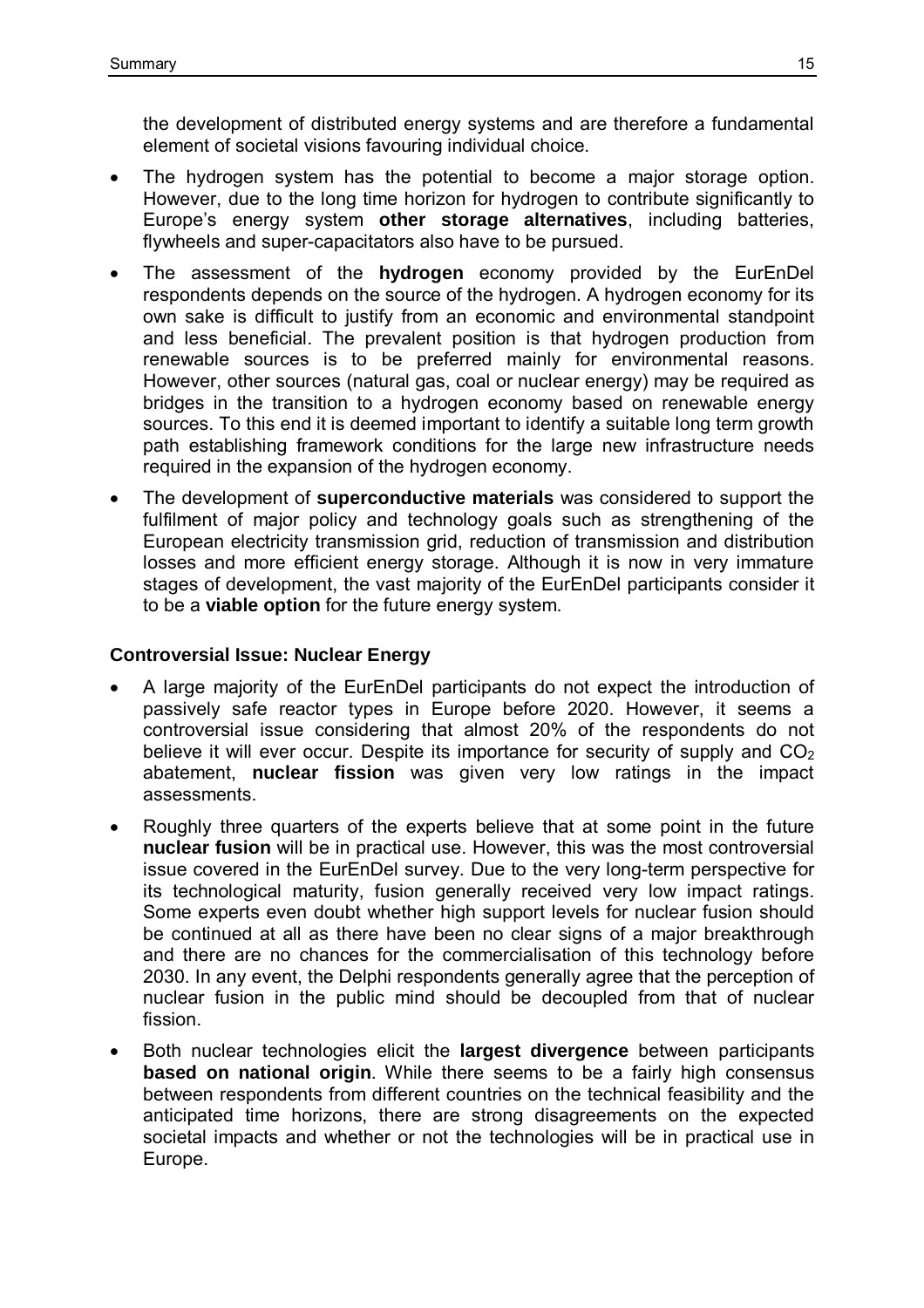#### **Intermediate Solution: Natural Gas**

• Most of the Delphi participants agree that **natural gas** can play an important role towards a more sustainable energy supply future for Europe. However, they also stress the need to avoid excessive reliance on this energy source for security of supply reasons. Many emphasize the **transitional character** of this resource as a bridge to a more sustainable energy future not based on fossil fuels. Consequently growth strategies should ensure compatibility with truly sustainable long-term options. In any event in the period considered a strong increase in natural gas imports can be anticipated together with **high investments needed**  to build up the necessary infrastructure (pipelines and liquefaction facilities). R&D efforts in this field can contribute to bringing down the costs of natural gas transportation and storage infrastructure.

#### **Other issues**

- Participants in the survey broadly agree that long term reliability and safety (both real and perceived by the public at large) are the **most crucial issues** for the development of **nuclear** power. To a lesser extend this also holds true for the **hydrogen** system (production, transport and storage) as well as  $CO<sub>2</sub>$ **sequestration and storage**.
- Another pervasive issue throughout the Delphi response is that, both in the case of demand and supply side technologies, the level of **energy prices** should reflect the external costs, in order to increase the economic competitiveness of emerging technologies.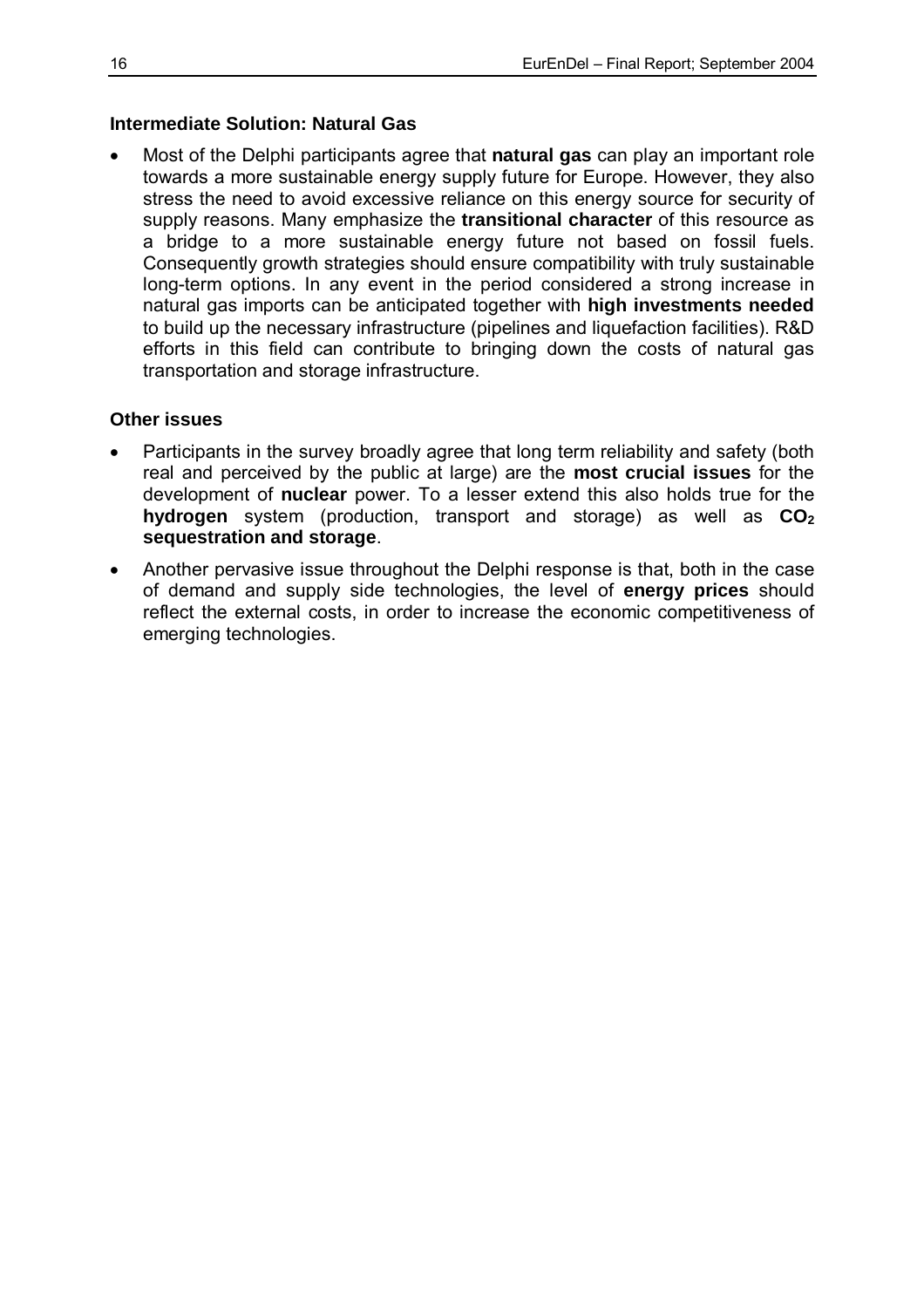# **1. Outline of the Report**

After a short summary of the objectives underlying the EurEnDel project in chapter 2 the methodological approach is described in chapter 3. This is done in quite detail since EurEnDel follows a newly developed approach of applying the Delphi method in combination with other foresight tools. The main survey results are presented in chapter 4. This includes a comparison of the EurEnDel Delphi results with scenarios developed from quantitative models.

One of the new items in the EurEnDel approach is to split the Delphi questionnaire into two parts: one with a technology driven perspective and one with a societal demand perspective. The combining comparison of the results stemming from these two perspectives is outlined in chapter 5. To interrelate the findings on the assessed technologies three qualitative scenarios are described in chapter 6 which illustrate the findings of the survey on the background of different global framework conditions. Finally policy recommendations are developed in chapter 7 which mainly aim at energy R&D policy.

For each chapter of this report a background paper exists which is available for download from the project website: www.eurendel.net. Also available is a 35 page summary report [Wehnert et al. 2004] which highlights the major findings presented in this report.

# **2. Objectives**

Main objectives of EurEnDel were:

- Explore future trends in energy technology development.
- Assess the potentials of emerging and existing technologies to contribute towards a sustainable development.
- Add to the development of a common European knowledgebase on energy technologies.
- Identify research needs in the energy field which help to promote a sustainable development.

As a time horizon for the assessment 2030 was chosen for the following reasons: 25 to 30 years is a reasonable time frame for emerging technologies to enter the market. Thus today's research activities should shape Europe's energy future in 2030. And, by that time major transformations in Europe's energy future may have occurred. A large share of today's power plants will (have to) be replaced, making room for new choices. Furthermore it seems very likely that the depletion point for conventional oil will be reached by then [Illum 2004]. If this would mark the end of the "cheap oil era" then major changes in Europe's energy supply would be inevitable.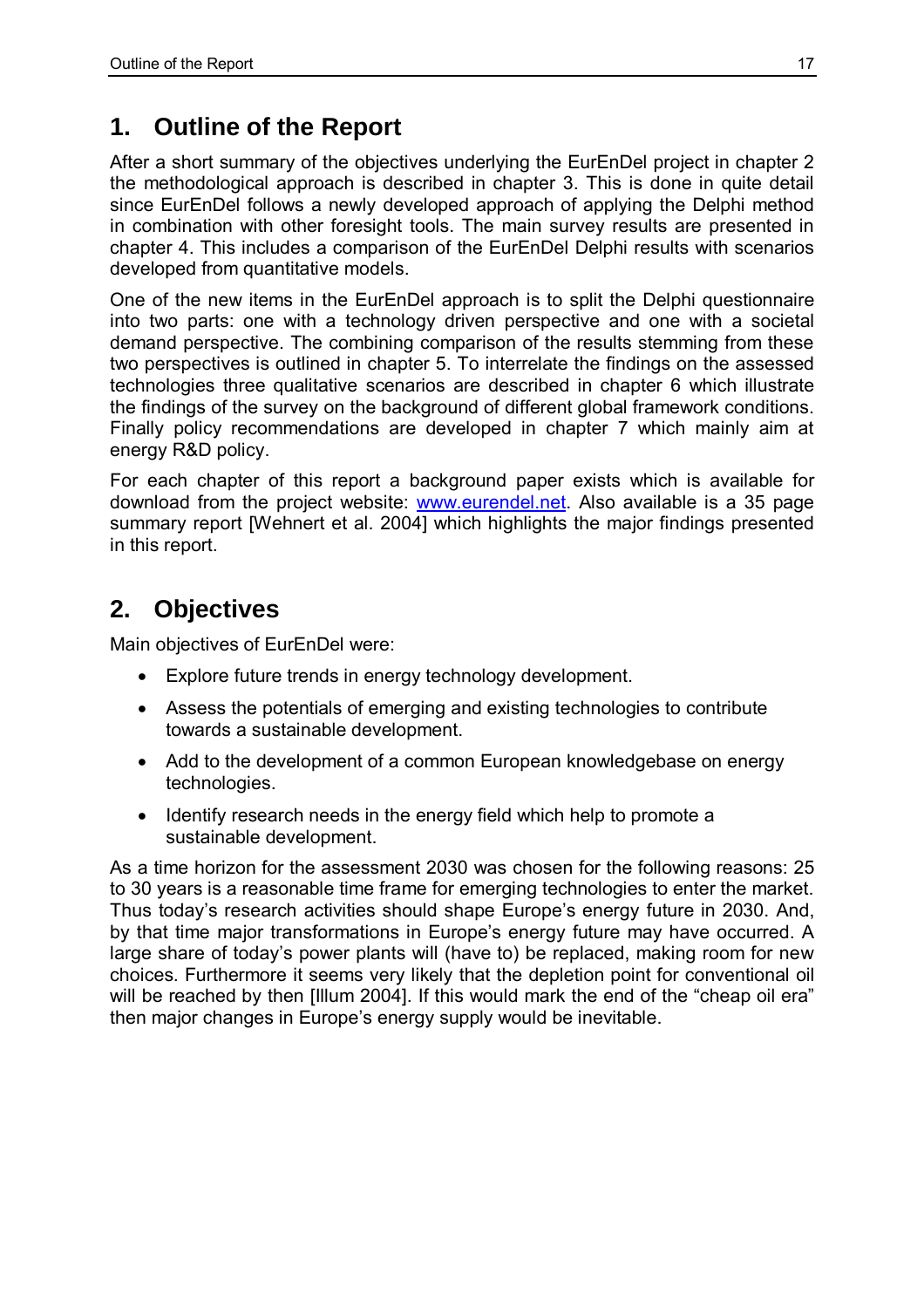# **3. Methodological Approach of EurEnDel**

»Prediction is very difficult, especially if it's concerning the future« Niels Bohr

# **3.1. Outline of the project**

The core of EurEnDel is a Europe-wide Delphi survey with two rounds of expert consultations. However, EurEnDel is more than a Delphi. In adaptation of the classical Delphi approach EurEnDel combines prospective and normative foresight elements. Following the prospective technology-push perspective, the question is: ìWhich are likely developments in the energy technology fieldî? The normative social-pull perspective focuses on (normative) societal demands: "Which technologies do we need in order to be able to satisfy future needs"? EurEnDel combines these two perspectives both within the Delphi questionnaire itself and by applying additional foresight methods such as the development of scenarios.

#### **Why Delphi?**

The aim of EurEnDel is to describe trends in the development of energy technologies and to identify research and development needs in the energy field based on estimated technical potentials and future societal demands. This requires a common European perspective. Especially with this focus, Delphi is an appropriate method to involve a large number of energy experts and stakeholders in the energy sector who have heterogeneous backgrounds and bring them together in a large-scale discussion process for the assessment of energy technologies. Through the anonymity of the process it can be guaranteed that the participants can change their mind without loosing their face or without having to pound on their established position. On the other hand, Delphi is not a simple questionnaire. By confronting the experts with the results of the first round they can re-assess their own position, which makes the overall results more valid. In addition the Delphi method is not only providing predictions, but a discussion within a certain community and thus helps to establish a common knowledge base (cf. [Gordon 1994], [Linstone and Turroff 1974]).

#### **Project design**

 $\overline{a}$ 

Graph 3-1 gives an overview of the major project steps. Since the design of the Delphi questionnaire is crucial for the whole project it is described in more detail below.

In addition to an in-depth quantitative analysis of the Delphi results (see chapter 4) the results of the Delphi were assessed against results gained from quantitative models (see chapters 4.6 and 6).2 T**hree qualitative scenarios** were developed

<sup>2</sup> A series of major energy scenarios was analysed. A special focus was put on two scenarios which were used as benchmarks for the EurEnDel findings: "European Energy and Transport - Trends to 2030" [Mantzos et al. 2003] and the "With climate policies" scenario [Zeka-Paschou 2003]. See EurEnDel working paper "Quantitative co-assessment of the EurEnDel Delphi results" [Jörß and Wehnert, 2004] (available at www.eurendel.net) for details.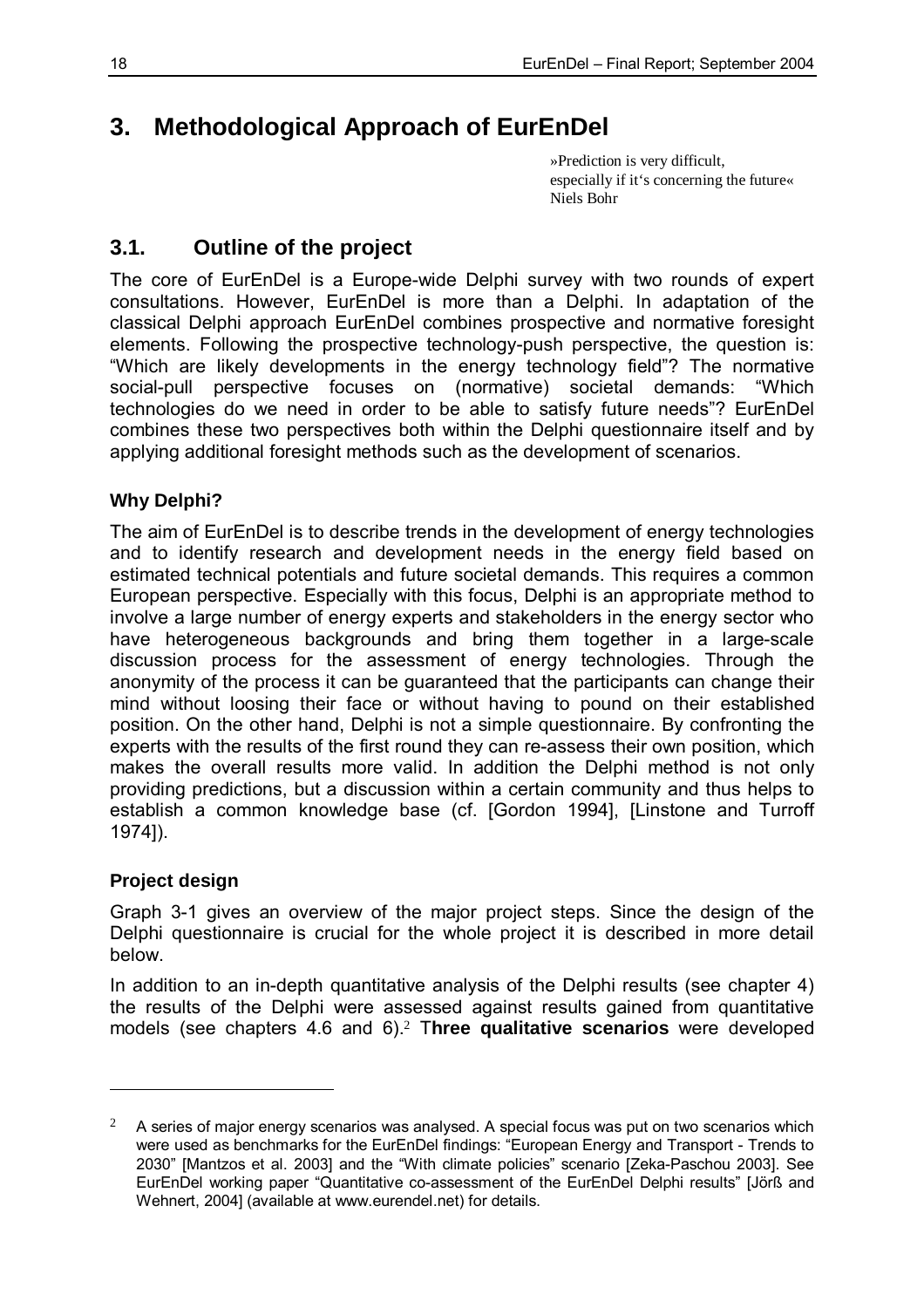which provide a more holistic and illustrative description of the Delphi results (see chapter 6). <sup>3</sup>

The comparison of the technology-push and the social-pull perspective links together the first and the second part of the questionnaire. This comprises an in-depth statistical analysis of the survey data focussing on differences in respondents' answers with regards to their expertise. Guiding questions were: "Which technologies do we need?" and "Which technologies will be easy to promote?". 4

Combining the results of all previous project steps policy recommendations were developed, focusing on R&D policies. The evaluation scheme employed to assess the analysed technologies takes into account the impacts of technologies, their coherence with societal demands (importance in EurEnDel visions) and their robustness (performance in EurEnDel scenarios) as described in chapter 6. An overview of EU, USA and Japanese energy R&D priorities and funding was compiled as background information. <sup>5</sup>

# **3.2. Basic Assumptions**

l

#### **Technology development is a social process.**

It sounds almost like a triviality to state that technological development can not be considered a "black box", which follows it's own path, solemnly obeying it's own rules. Technology development is interdependent with social and economic developments. It is embedded in and itself provoking a specific legal and societal framework.

# **Workflow of EurEnDel**



 $3$  The process of scenarios development is described in detail in the EurEnDel working paper "The EurEnDel Scenarios - Europe's Energy System by 2030" [Velte et al. 2004] which is available at www.eurendel.net.

<sup>&</sup>lt;sup>4</sup> The methodology is further described in chapter  $5 -$  for details see also EurEnDel working paper ìSocial and technical perspectivesî [Ninni, Bonacina 2004] which is available at www.eurendel.net.

 $5$  For details see also EurEnDel working paper "Policy Implications" [Oniszk et. al. 2004] which is available at www.eurendel.net.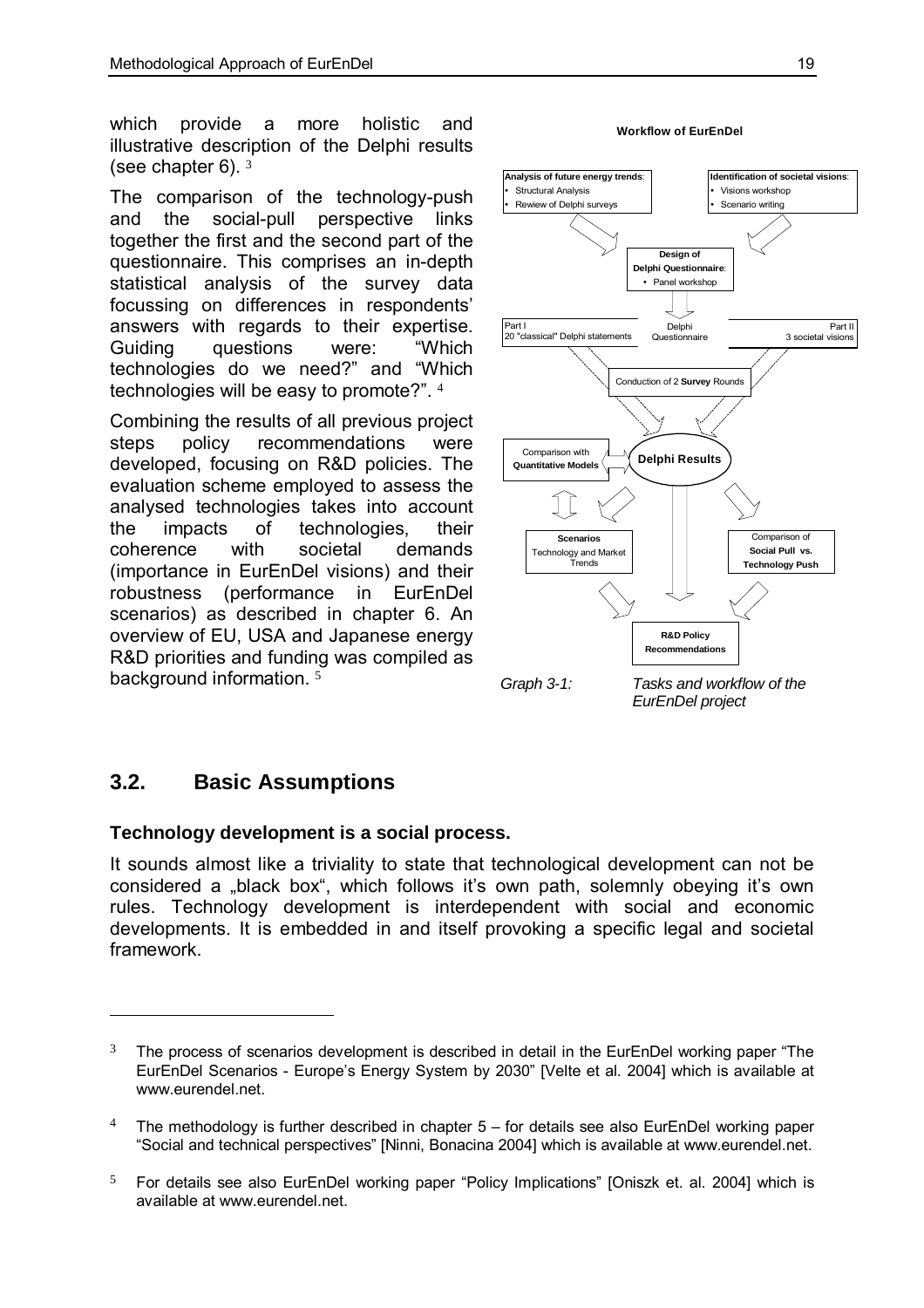### **The Implicit Scenarios**

Therefore it is not surprising that, when experts fill-in a Delphi questionnaire, they often ask themselves  $-$  or the designers of the questionnaire, in fact  $-$  under which assumption they should assess the statements. According to the Delphi methodology, however, no explicit framework is given. There is no directive, for instance, whether or not the experts should assume that the Kyoto Protocol would be ratified  $-$  in the case of EurEnDel such assumptions would make a significant difference. Instead the experts should assess the statements bearing in mind all their personal assumptions of what the future would be like. Consequently, the experts are giving their individual judgement on how certain technologies will develop, and each one of them has his individual scenario in mind  $-$  a future framework in which the anticipated technological developments take place.

#### **How to interpret Delphi results**

Following the above line of thought a limitation of the Delphi method is revealed: The framework conditions the participants have in their mind are not made explicit. Thus it is important to assess Delphi results against different frameworks (e.g. policy priorities or economic conditions). Furthermore, it is important to note that Delphis tend to give mainstream answers and tend to neglect trend breaks. Catastrophes, crises or major technology breakthroughs are generally not foreseen by the experts as being the most likely option. Consequently, certain Delphi predictions become invalid if the trend break occurs. Therefore it is important not to limit Delphi results to the statistical means of all answers, but to enhance the robustness of the predictions by combining Delphi with other foresight methods.

# **3.3. EurEnDel's Search for a Multitude of Futures**

Bearing in mind that one cannot talk about *the one future* which is bound to come and which can be predicted precisely, but instead following a concept of a multitude of possible futures, EurEnDel employed a wide variety of instruments to adapt the classical Delphi approach.

#### • **Broad Mix of Experts**

Since pure technological experts often overestimate the technological possibilities the participants of EurEnDel were chosen to have a broad view on energy issues and to present all stakeholders in the energy business (see chapter 4.1 for details).

#### • **Look at Outsider Opinions and Contradictions**

In addition to the statistical analysis of the quantitative data the evaluation of the EurEnDel survey explicitly focused on minority opinions and contradictions: An in-depth analysis of all experts comments was run. The statistical data was scanned for "double peaks" (e.g. a large share of experts saying that a certain technology is to come rather early while an equally large share predicts that it will never come)  $-$  a contradiction which would be lost if one only looks at the mean value, but which can be adequately explored by sketching a set of scenarios of future developments

#### • **Confrontations with Societal Visions**

One fundamental approach of EurEnDel was to stir the experts mind and invite them to leave the entrenched paths of our daily thinking. Sketches of Europe's energy future based on idealised societal visions are presented in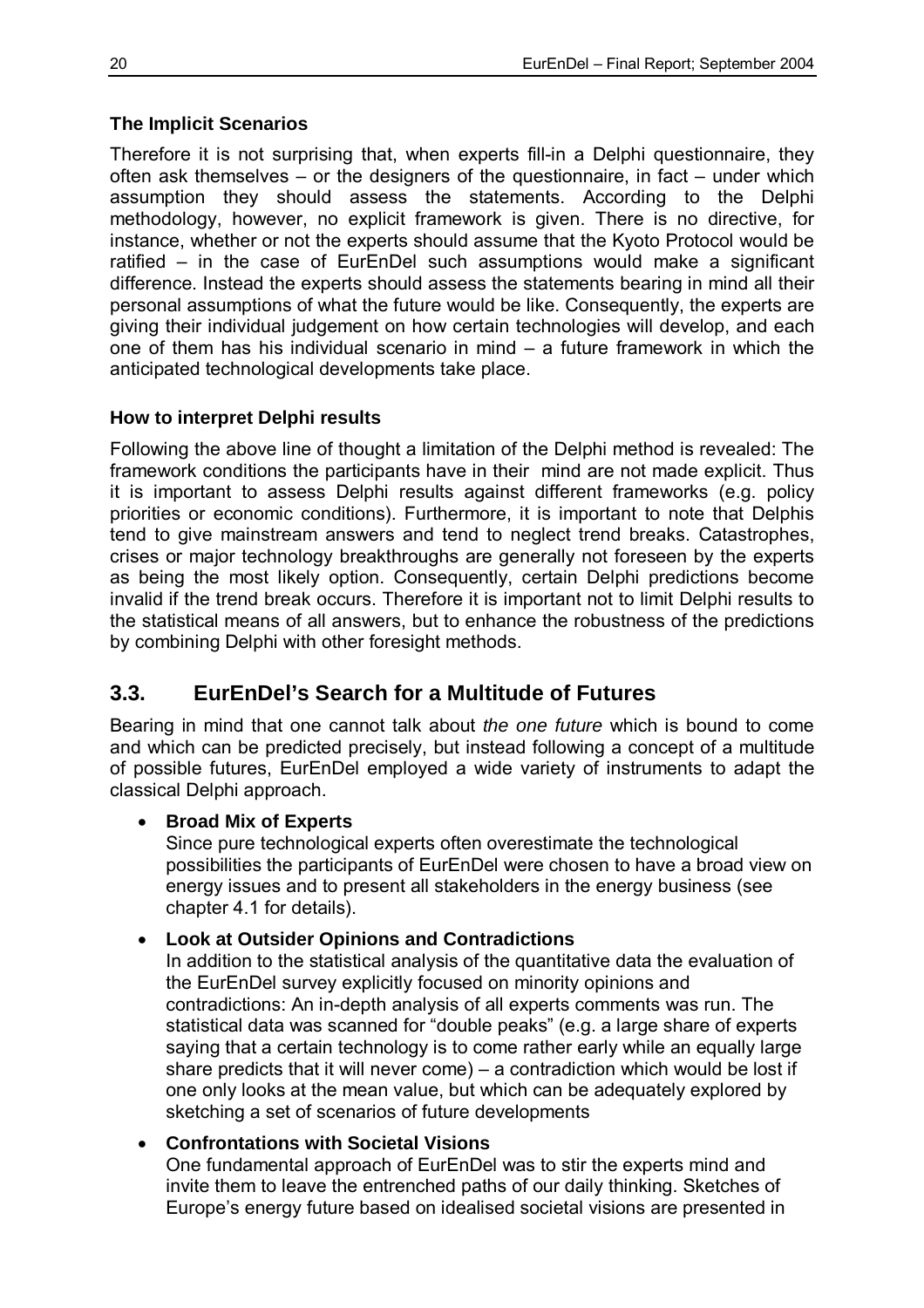the questionnaire and the participants of the Delphi were asked to assess the importance of energy technologies for each of the visions. These visions were normative elements looking for technologies most apt to fulfil societal needs.

#### • **Development of Scenarios**

To be able to adequately describe the multitude of possible futures three different scenarios of Europe's energy future were developed from the Delphi results. The correlations between the Delphi statements are taken into account and the results on single technologies are combined to consistent pictures of Europe's energy system. The scenarios are a tool to test the robustness of energy technologies under different framework conditions.

# **3.4. Design of the Delphi Questionnaire**

The EurEnDel Delphi questionnaire consists of two parts:

- Part I represents the technology push perspective: 19 "classical" Delphi statements of energy technologies and trends form the main body, augmented with a section on technological "wildcards" – unlikely developments which however might have a strong impact on the energy system.
- Part II covers the social pull perspective: Three societal visions are presented and the participants of the survey are asked to assess the importance of energy technologies and sources as well as other instruments and innovations for each of these visions.

The aim of EurEnDel is to take the broad perspective on the energy system as a whole. However, covering all energy related issues and at the same time exploring each topic in depth would come down to having the whole world in a nutshell. Due to the methodological approach of EurEnDel and the fact that the survey was conducted on-line, the number of Delphi statements had to be limited to  $19$ otherwise the participants would have been overburdened with a too large questionnaire. It took approximately one hour to fill in the questionnaire, which is quite long for an on-line survey. <sup>6</sup>

#### **Cross-impact analysis – Identifying Key Drivers**

Being very aware of the fact that covering the whole energy system in mere 19 statements is not possible, the approach was to find one or two key technological statements within each field that influences the energy system.

Starting with the question of what will be the main drivers of future energy demand in Europe a cross-impact analysis process was conducted. A total of 42 drivers within 15 problem fields (see Graph 3-2) were identified relating to both demand and supply options, but also to political and social trends, which are likely to have an important influence on the future constellation of the energy system. Those drivers, which have the highest impact on the energy system and at the same time can purposely be influenced from the outside were selected for further investigation in the Delphi

 $\overline{a}$ 

 $6$  The full questionnaire is available as download from www.eurendel.net.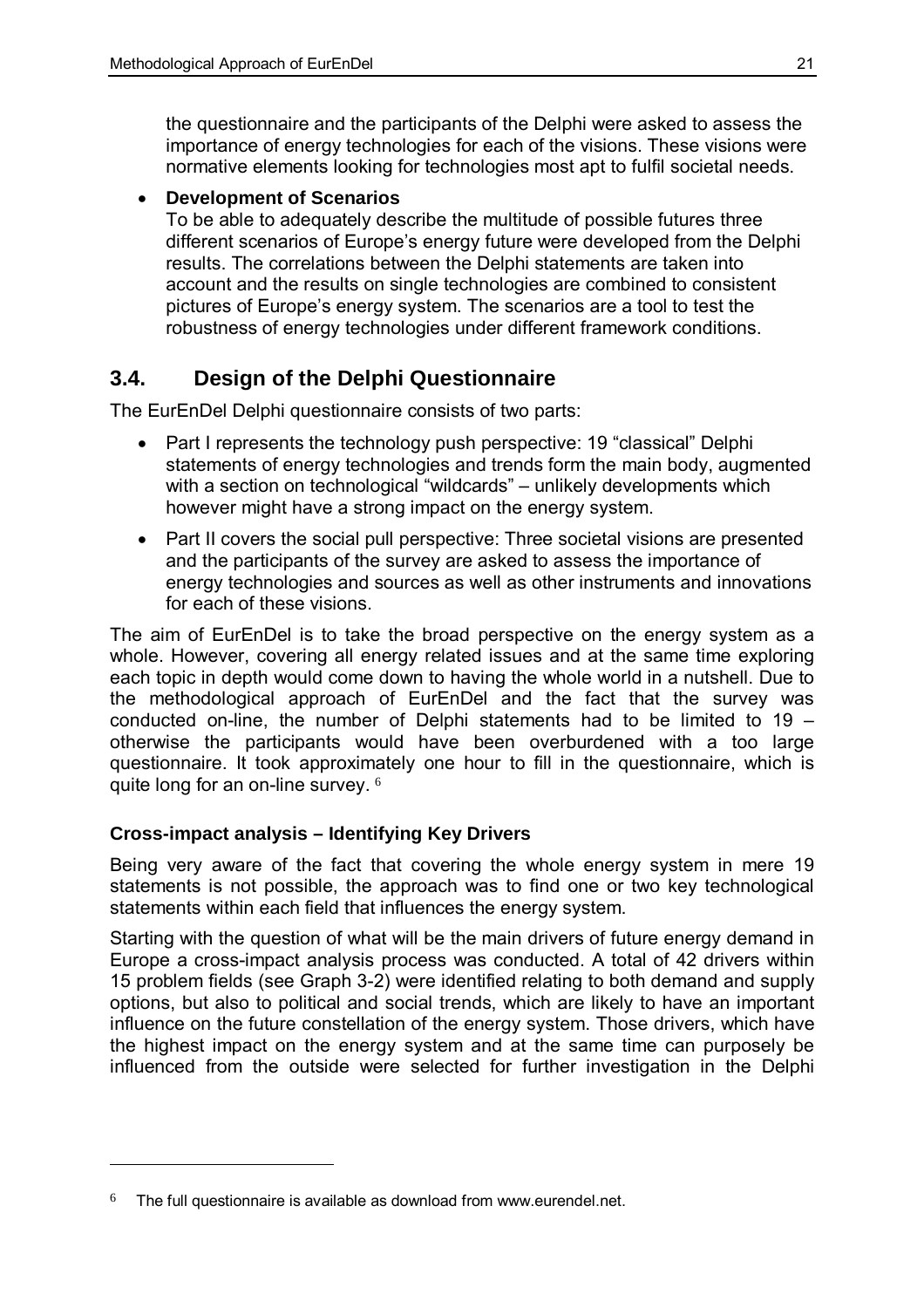questionnaire. Thus the aim was to identify the instruments needed to actively steer the energy system.<sup>7</sup>



 $\overline{a}$ 

*Graph 3-2: Scoping process in the EurEnDel project: from problem fields to key emerging energy technologies* 

 $7$  More information on the EurEnDel structural analysis process and all results developed thereof are summarised in the EurEnDel working paper: "Results of the Cross-Impact Analysis - Identifying Key Issues of Europe's Energy Future" [López and Velte 2003], which is available at www.eurendel.net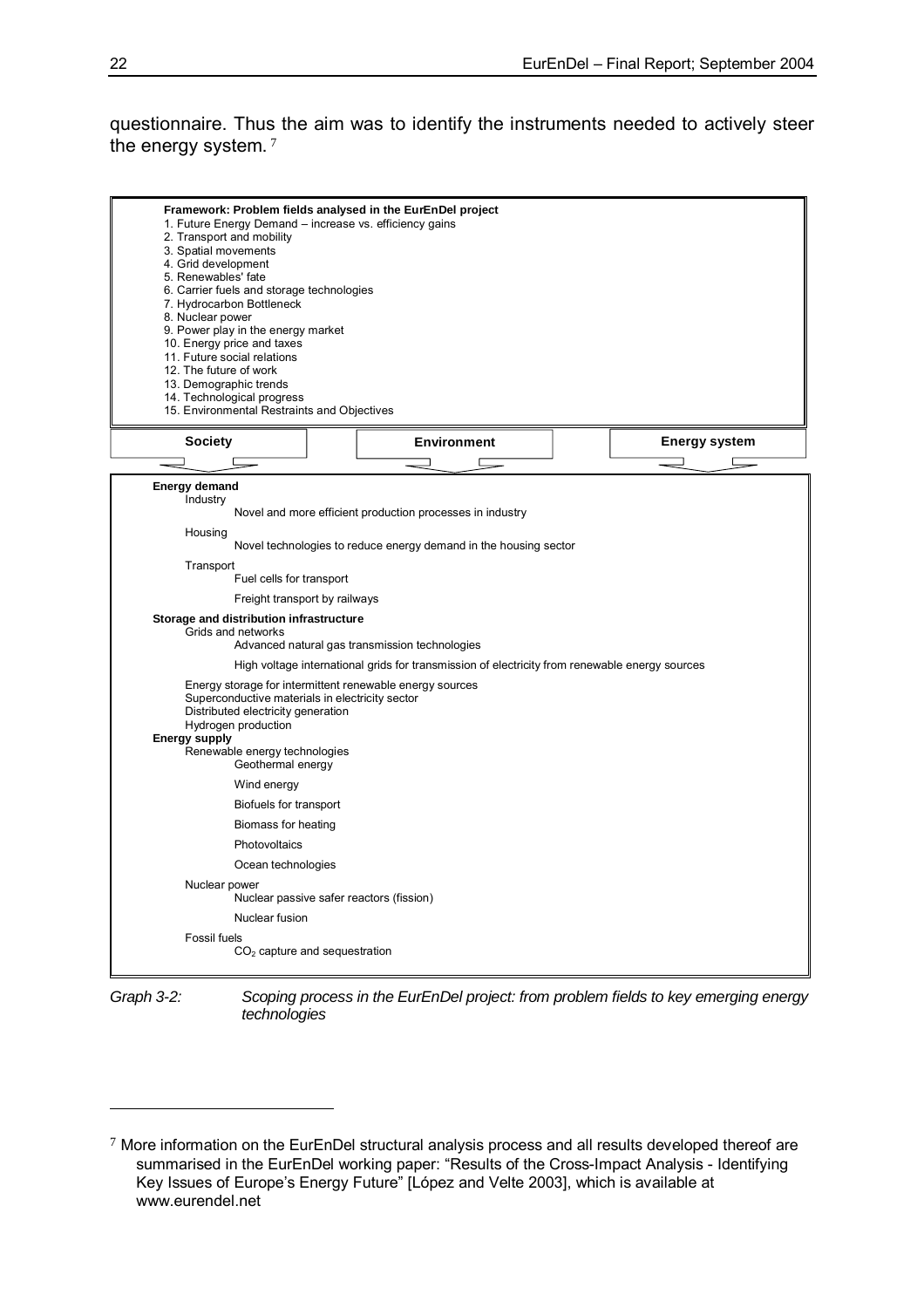### **Analysis of Foresight and Delphi Surveys**

A thorough evaluation of 17 previous major foresight and Delphi surveys was conducted.8 From this the state of the art as well as hints to future potentials of energy technologies were identified. Input for the selection of the EurEnDel Delphi statements was gathered from an analysis with the following criteria:

- 1) Where are contradictions in assumptions on future developments? This is e.g. the case in the field of future energy demand where a rise in airconditioning conflicts with a growing share of low-energy houses.
- 2) Which are technological advances, which have not been sufficiently covered in national Delphis? (Blind spots)
- 3) Where are differences in the assessment of the time-frame for technology improvements?

In addition, the foresight comparison served as a control instrument for the EurEnDel project to guarantee that no major areas were overlooked in the cross-impact analysis.

#### **Development of Delphi Statements**

The key drivers, which had been identified in the cross-impact analysis, were then associated to corresponding technologies. The focus was put on energy technologies with estimated high research needs. In this respect the Delphi questionnaire does not want to explore all aspects of a future energy system (e.g. it was not the intention to determine shares of all energy sources  $-$  a task for which other methods are suited better). Consequently a focus was put on emerging rather than established technologies.

The final choice and wording of the Delphi statements was done on a panel workshop with all project partners and external experts.

#### **Identification of societal visions**

 $\overline{a}$ 

The development of the societal visions, which form the second part of the Delphi questionnaire, followed a bottom-up approach - starting from general social needs and then narrowing them down to socially driven visions of Europe's Energy Future in 2030. In a broad literature research general societal trends were analysed (issues which were also addressed in the cross impact analysis were i.e. transport and mobility; spatial movements; future social relations; the future of work; demographic trends as well as environmental restraints and objectives). They were complemented by a review of EU policy priorities. This information formed the basis for a visions workshop in which all EurEnDel team members as well as six social and energy experts participated. The workshop brought about the seeds for the three societal visions then presented in the Delphi questionnaire (see chapter 4.4 for full description):

 $8$  The results of this analysis are documented in a working paper "Energy related Delphi statements in comparisonî which is available for download from: http://www.izt.de/eurendel/background\_information/evaluation\_foresight\_studies/index.html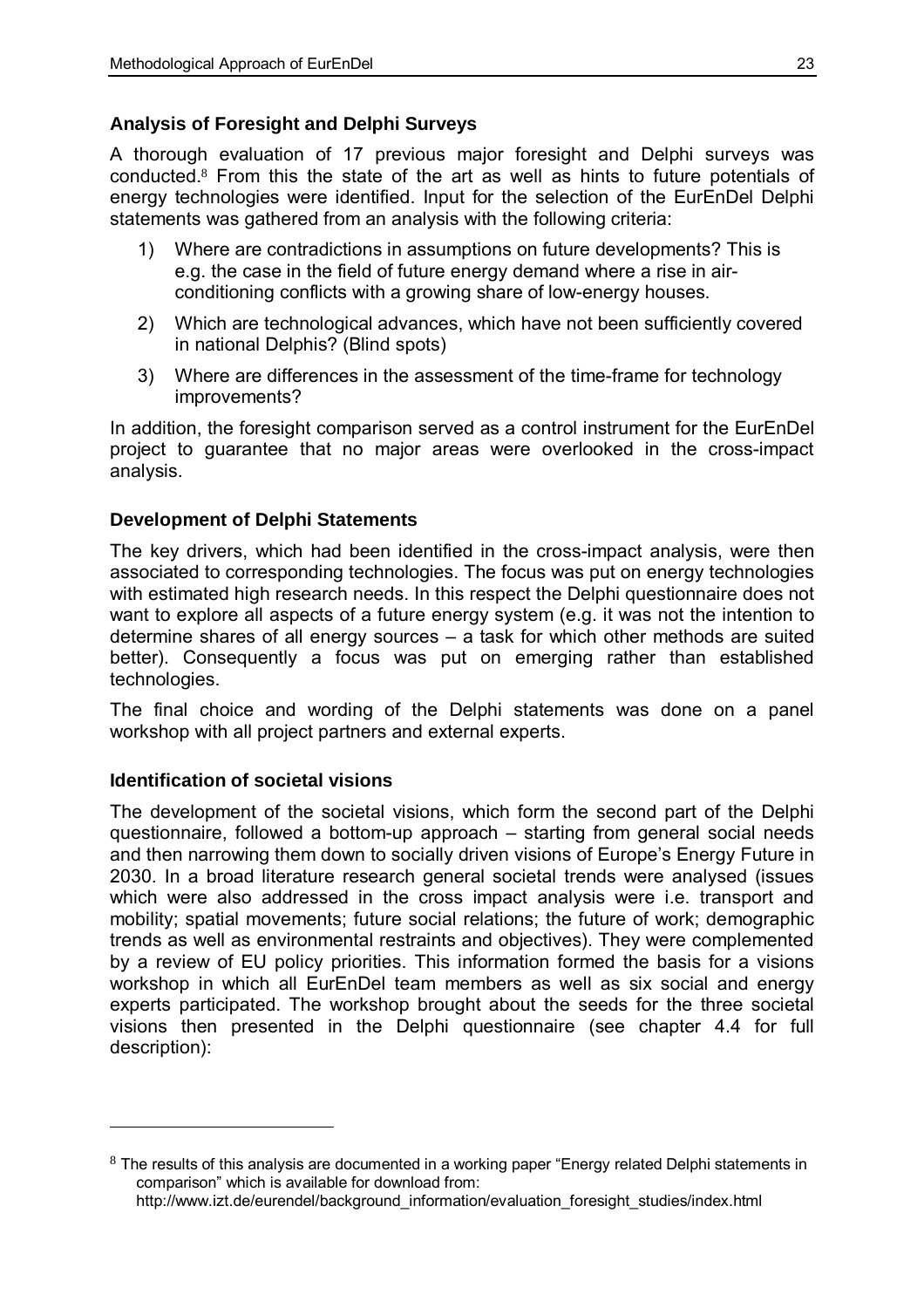- The societal vision of **Individual Choice** puts emphasis on individual needs, liberalised markets and consumers' sovereignty in choosing products and services.
- **Ecological Balance** values protection of the ecosystem, ecological awareness and sustainable production and consumption.
- The main features of the vision of **Social Equity** are a minimisation of income disparities and social exclusion, accompanied by social balance and cohesion at the European level while allowing for regional solutions.

None of the final three societal visions should be mistaken as a realistic forecast of a likely future. Instead, they mark extreme cornerstones for situations that might arise if the values upon which each vision is based became predominant in Europe and if the continent's energy system was shaped according to those values only. Most probably, the societal values in Europe in 2030 will consist of a mixture of the dominant values stated in the visions, but the information contained in the second part of the questionnaire gives information on the question which technologies would be preferable if a certain societal value was emphasised.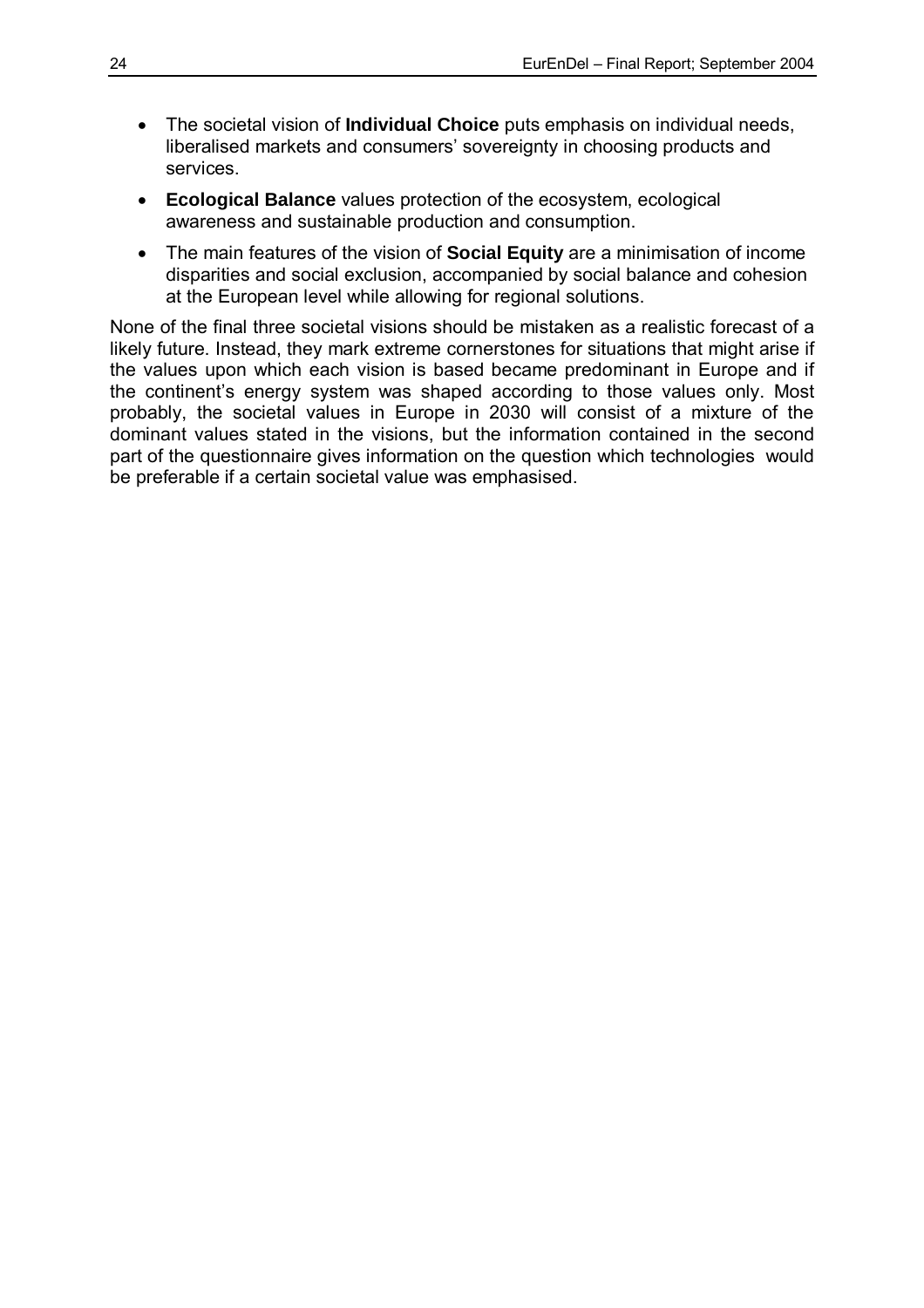# **4. Main Survey Results**

»Get your facts first, and then you can distort them as much as you please. «

Mark Twain (1835 - 1910)

This chapter presents the main results from the EurEnDel Delphi survey and a coassessment with other quantitative analyses<sup>9</sup>. These cover:

- General remarks on the professional, demographic and national profile of the respondents.
- Expectations regarding 19 technology statements in terms of their Time of Occurrence, their impact on Wealth Creation, Environment, Quality of Life, and Security of Supply, and Actions Needed to support an early occurrence.
- A section on wildcards in terms of technological breakthroughs which may be unlikely but would have a strong impact on the whole energy system.
- Expectations with respect to three visions for future energy systems comprising the vision of Individual Choice, the vision of Ecological Balance, and the vision of Social Equity. These visions are tested against the importance of energy sources and technologies as well as the impact of various instruments and innovations.
- A country specific analysis of the result, focusing mainly on the three countries with the highest share of respondents: Germany, Spain and Poland.
- A quantitative co-assessment of the results by comparing the respondents' expectations with quantitative models.

# **4.1. General remarks**

 $\overline{a}$ 

The EurEnDel Delphi survey was conducted electronically. The first round survey was conducted in the period from  $2^{nd}$  June to 1<sup>st</sup> August 2003. The gross population of the first round survey was 3,461 experts, of whom 669 responded producing a response rate of 19%. The second round survey included the results from the first round survey as well as some adjustments and improvements. It was sent out to the 669 respondents from the first round survey and was conducted in the period  $18<sup>th</sup>$ August to  $30<sup>th</sup>$  September 2003. A total of 418 experts responded to the survey resulting in a response rate of 62%.

The participants for the survey were identified by the EurEnDel partners in the following way:

- Selecting from existing expert databases of the institution
- Identified authors of energy publications
- Identified speakers on energy congresses

More detailed information on the issues covered in this chapter are presented in the EurEnDel working papers [Jørgensen et. al 2004] and [Jörß and Wehnert 2004] which are available on www.eurendel.net.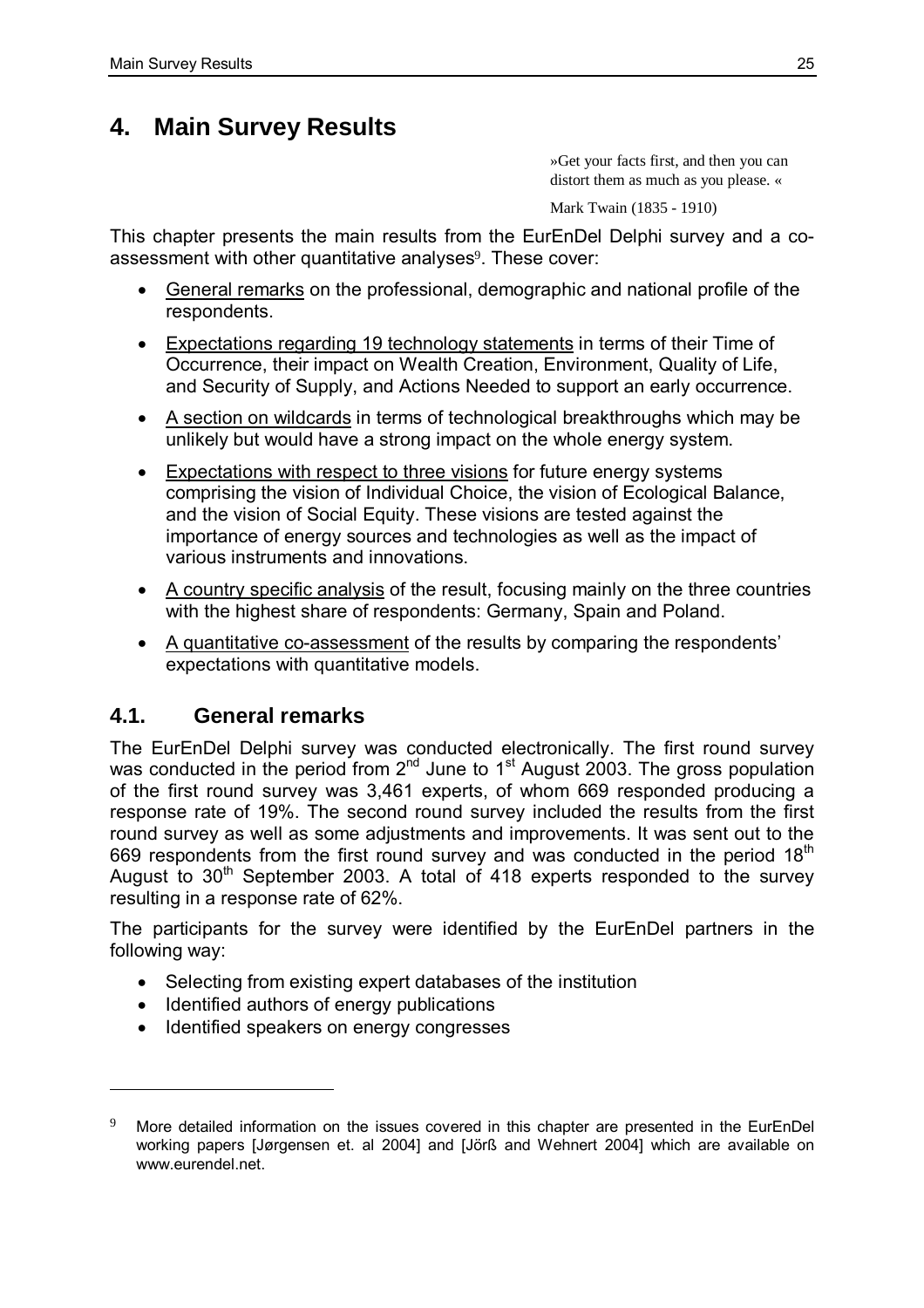- Co-nomination of experts either by partners or on the project web-site (www.eurendel.net)
- Completing missing fields by directed research (internet, address databases, phone calls), e.g. for the energy journalists, public agencies and politicians, associations

Due attention was paid to gather a sample of highly qualified experts accounting for a high degree of diversity with respect to expertise, institutional background and geographical origin.

In Table 4-1 an overview is given of the respondents from both rounds. They are primarily male (88%), which corresponds to the general male domination in the energy sector. The respondents come from all age groups, however, since decision makers and high rank experts were selected more than 2/3 are more than 40 years old.

The vast majority (94%) of the respondents reside in Europe, primarily in one of the 25 EU Member States (see Graph 4-1). To account for a global perspective, experts from outside the whole world were invited to participate in the survey. Participants came from a total of 48 countries. The distribution of respondents among EU33 countries generally reflects the population of the countries quite well (see Graph 4-2). However some countries are over- and other underrepresented. This deviation generally does not deteriorate the overall results (see chapter 4.5).

|                         | Round 1 |            | Round 2 |            |  |
|-------------------------|---------|------------|---------|------------|--|
|                         | Number  | Percentage | Number  | Percentage |  |
| <b>Gross Population</b> | 3,461   | 19%        | 669     | 62%        |  |
| Respondents             | 669     |            | 418     |            |  |
| Female                  | 80      | 12%        | 49      | 12%        |  |
| Male                    | 564     | 88%        | 366     | 88%        |  |
| Age                     |         |            |         |            |  |
| Below 40                | 206     | 32%        | 128     | 31%        |  |
| Above 40                | 442     | 68%        | 287     | 69%        |  |

| Table $4-1$ : | Overview of survey population |
|---------------|-------------------------------|
|---------------|-------------------------------|



14%

2%

 $6<sup>9</sup>$ 

74%

 $EU$  15





*Graph 4-1: Respondents by country group – three quarters belong to EU 15 (26 respondents in the first round and 2 in the second round did not specify their origin)*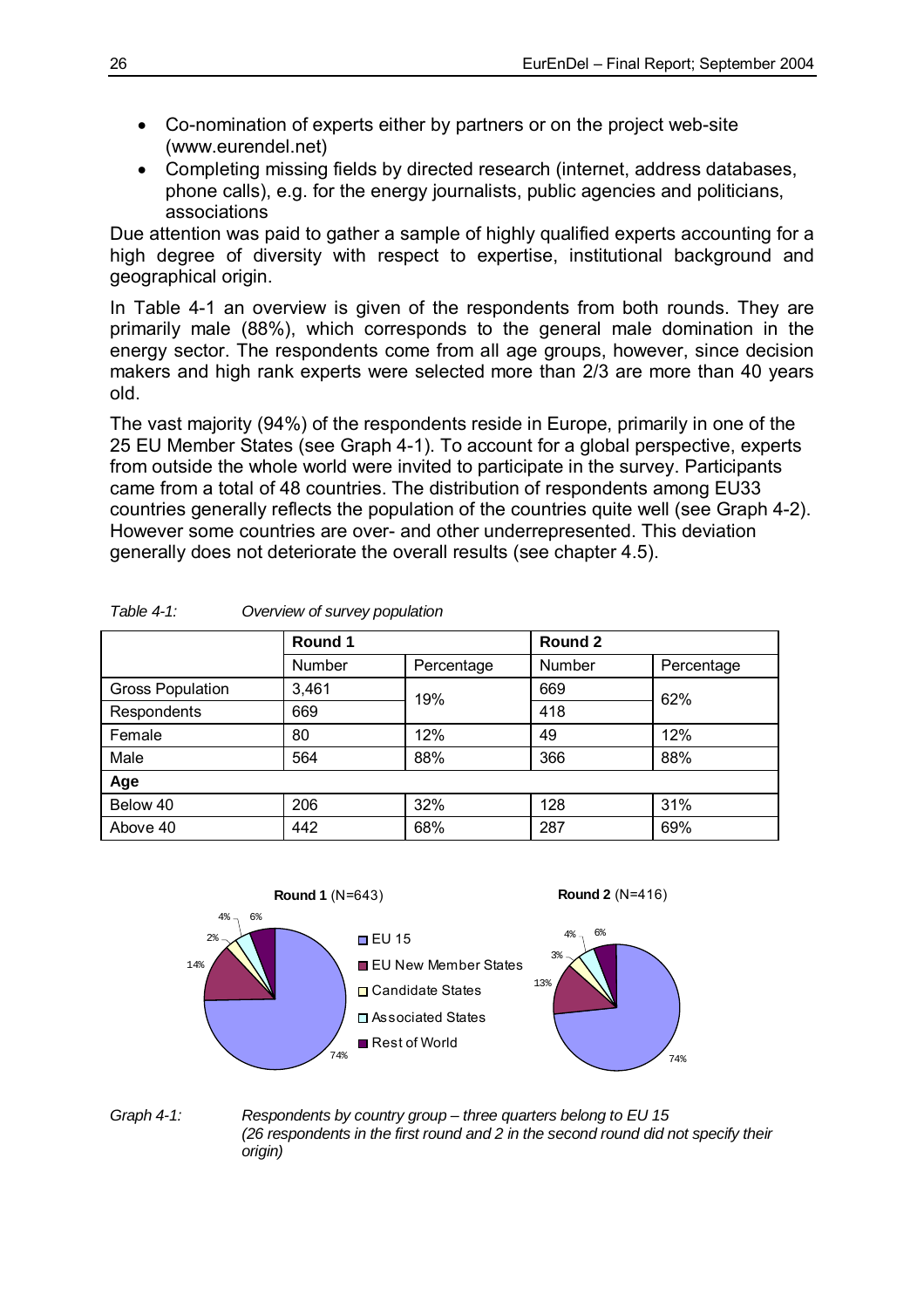





*Graph 4-2: Share of respondents to the second Delphi round in comparison to the size of their country of origin. 100% refers to all countries listed. Please note the different scaling of the graphs.* 

The respondents show an even mix of technological and non-technological experts (see Graph 4-3). The non-technological experts have their expertise primarily expertise public policy (23%) and to a lesser extent in business (13%).

In terms of institutional background the respondents also show a very good distribution within the various fields (Graph 4-4). Roughly one third each comes from academic research (34%) and from industry (29%). The remaining experts mainly work in consulting (18%) or public policy (11%).

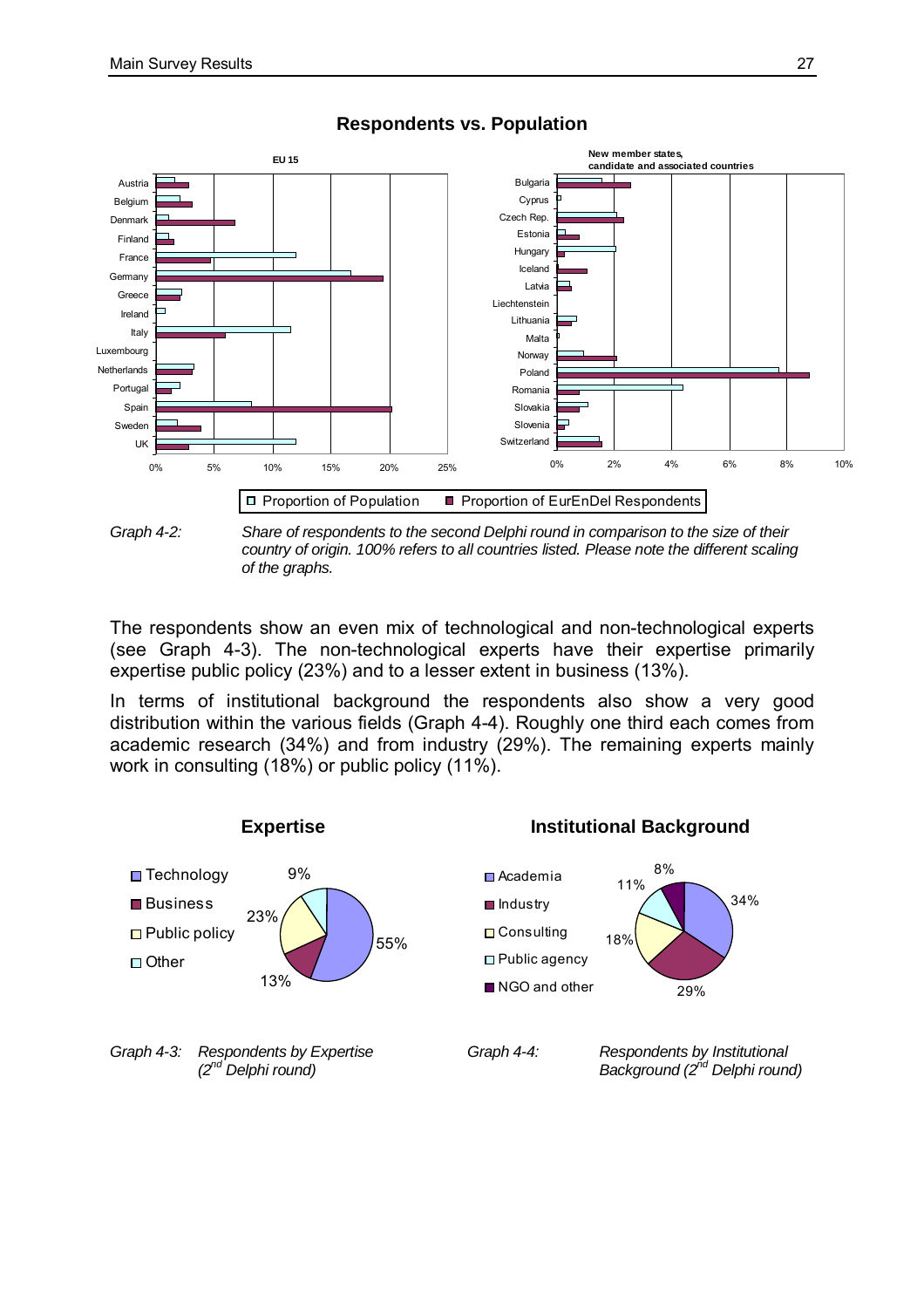# **4.2. Technology Statements**

In the first part of the Delphi questionnaire, experts were asked to assess 19 technology statements against their Time of Occurrence, their Impact, and Actions Needed to support an early occurrence of the statement.

In addition the respondents where asked to qualify their expertise for each individual statement:

# **Expertise of Respondents:**

The respondents where asked to qualify their expertise for each individual statement in the first part of the Delphi questionnaire according to the four categories:

**Expert** - if you consider yourself to belong to that community of people who currently dedicate themselves to this topic.

*Knowledgeable* – a) if you were an expert in it some time ago, but feel somewhat rusty now; b) if you are in the process of becoming an expert but still have some way to go to achieve mastery of the topic; c) if you work in a neighbouring field and occasionally draw upon or contribute to the development of this topic.

*Familiar* - if you know most of the arguments used in discussions on the topic, you have read about it, and have formed an opinion about it.

#### *Unfamiliar*

If not indicated differently in this document only the answers of those respondents who considered them either "expert", "knowledgeable" or "familiar" are displayed. The answers of respondents that are unfamiliar with the given statement were analysed only in relation to specific aspects (see Chapter 5).

In some cases the answers of those respondents who rated themselves as "experts" are especially highlighted.

# **4.2.1. Time of Occurrence**

In Graph 4-5 an overview of the Time of Occurrence for all technological statements is presented. Shown are the mean value, 25% quartile and 75% quartile for first round and second round answers of all respondents ("expert", "knowledgeable" or "familiar") and the mean value of the "experts" (second round answers only). The absolute number or respondents, "N" is given for each category. On the right hand side the share of respondents is listed who find the statement totally unlikely and classified it to happen "never".

The mean value of the Time of Occurrence for most statements lies between 2020 and 2030. This corresponds well with the intended 30 years time horizon of the EurEnDel project. However, in the interpretation of the results it is important not only to look at the mean values, but also the statistical spread of the answers (which is indicated by the length of the bars in Graph 4-5) and the share of respondents who answered that the statement would "never" occur, which is also displayed in Graph 4-5.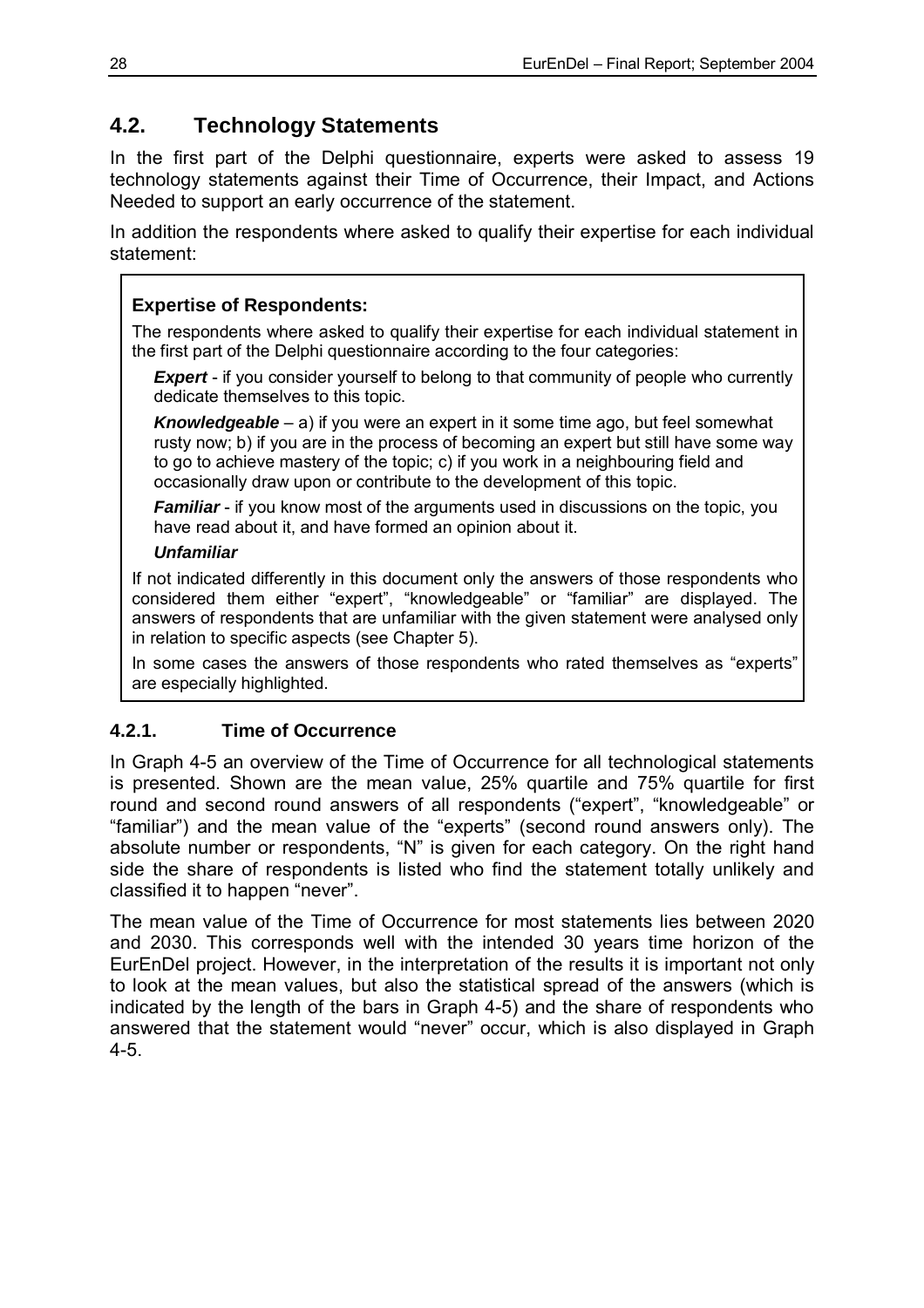### **Calculation – Time of Occurrence**

To calculate the **mean time of occurrence** for one statement the number of answers in each class was weighted with the average class value:

Before 2010 (i.e. 2006 – 2010)  $\rightarrow$  2008

- $2011 2020$   $\rightarrow$  2015
- $2021 2030$   $\rightarrow$  2025
	-
- After 2030 (i.e. 2030 2050)  $\rightarrow$  2040

Note that in this calculation the answer option 'never' is excluded, because it can't be logically integrated. For this reason Graph 4-5 explicitly lists the percentage of respondent who stated 'never' when asked for the Time of Occurrence for the different statements.

The 25% quartile and the 75% quartile are a measure for the **degree of consensus** / disagreement of the respondents.

**25% quartile:** 25% of the respondents say that the statement comes true before this date.

**75% quartile:** 75% of the respondents say that the statement comes true before this date (This corresponds to 25% of the respondents saying that the statement comes true *after* this date).

Distinct findings of a first hand evaluation of the Times of Occurrences are:

#### • *Differences between first and second rounds*

- o A convergence of the answers can be observed over the two rounds: this illustrates a greater degree of consensus among the respondents  $$ a desirable and typical phenomenon of the Delphi technique.
- o The majority of statements experience a slight shift towards a later Time of Occurrence between the 1<sup>st</sup> and the 2<sup>nd</sup> round.
- The **degree of consensus on the Time of Occurrence** differs strongly from statement to statement.
	- o The statements with **highest degree of agreement** among the respondents are "Biomass for central heating and district heating systems is widely used", with 61% of the respondents expecting a time of occurrence between 2011 and 2020, and the statement on fuel cell driven cars predicting a 20% market share between 2021 and 2030 (57% of respondents).
	- o **Least consensus** is found in statements on the practical use of ocean technologies (*e.g.* tidal, currents, and wave), in statements referring to hydrogen production, and in the statements "Large international grids allow energy production based on regional renewables" and "Nuclear power plants based on passive safe reactor types are in practical use". In these fields the uncertainty of the expert's predictions is highest.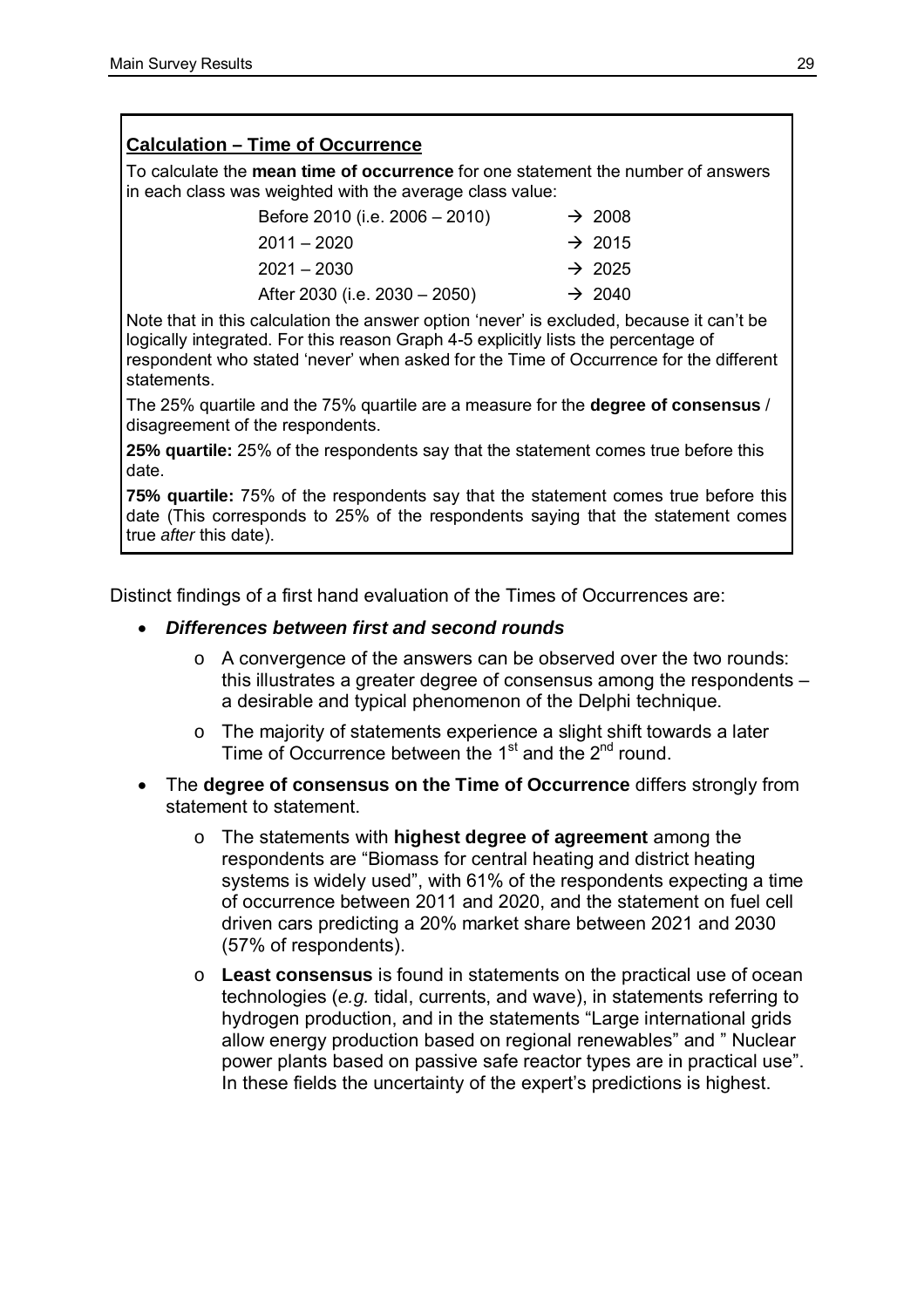# **Time of Occurrence**

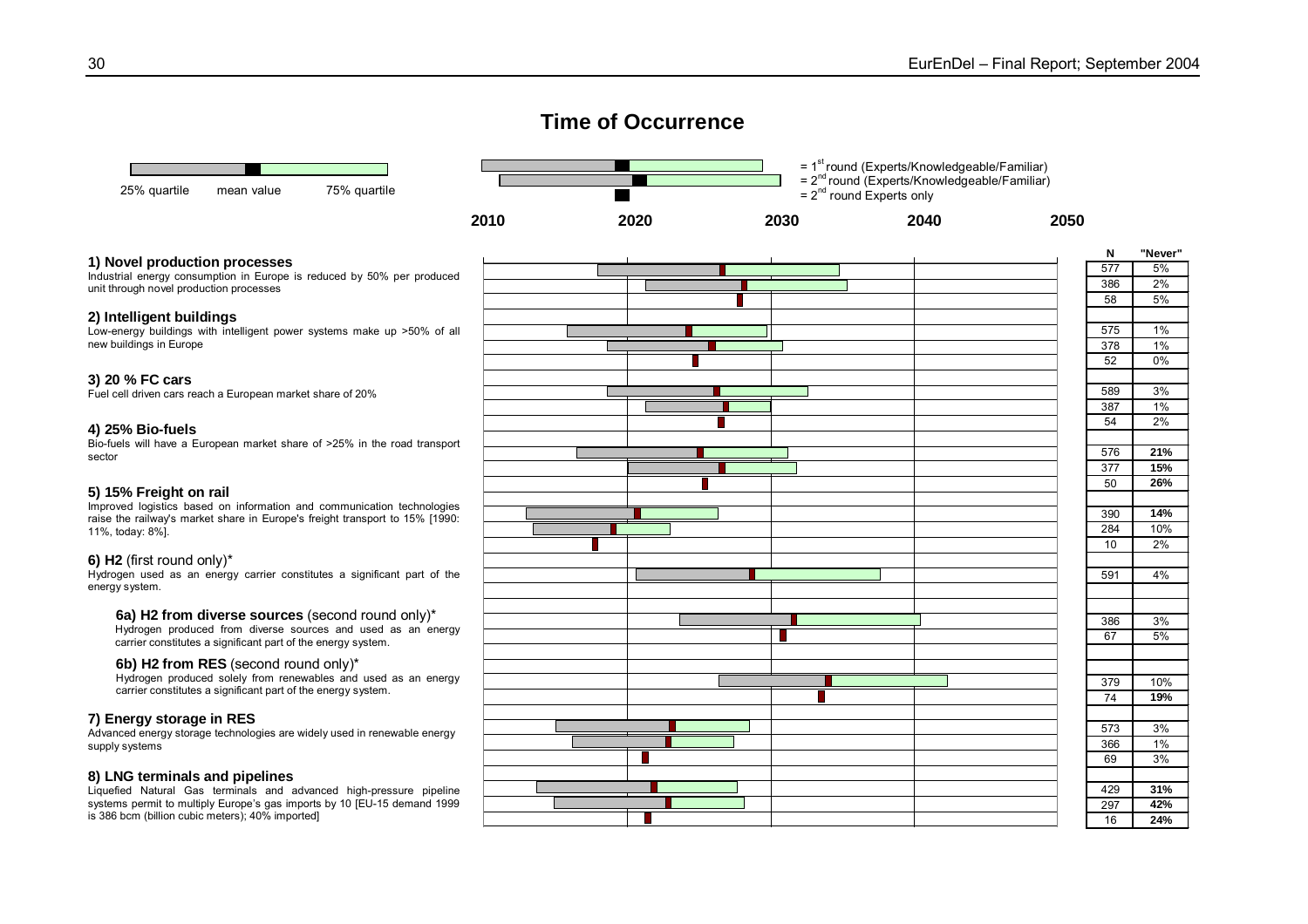|                                                                             | 2010 | 2020 | 2030 | 2040 | 2050 |            |          |
|-----------------------------------------------------------------------------|------|------|------|------|------|------------|----------|
|                                                                             |      |      |      |      |      | N          | "Never"  |
| 9) Superconductive materials                                                |      |      |      |      |      | 376        | 5%       |
| Widespread use of superconductive materials in transformers and generators  |      |      |      |      |      | 276        | 2%       |
|                                                                             |      |      |      |      |      | 16         | 2%       |
| 10) 30% distributed energy systems                                          |      |      |      |      |      |            |          |
| Distributed energy systems (< 10 MW) contribute with >30% to Europe's       |      |      |      |      |      | 588        | 7%       |
| electricity supply [Today it is 14%]                                        |      |      |      |      |      | 376        | 4%       |
|                                                                             |      |      |      |      |      | 99         | 2%       |
| 11) International grids                                                     |      |      |      |      |      |            |          |
| Large international grids allow an energy production based on regional      |      |      |      |      |      | 554        | 19%      |
| renewables (solarthermal power from North Africa, biomass from Central      |      |      |      |      |      | 363        | 16%      |
| Europe etc.)                                                                |      |      |      |      |      | 55         | 14%      |
|                                                                             |      |      |      |      |      |            |          |
| 12) Plasma confinement tech                                                 |      |      |      |      |      | 333        | 23%      |
| Plasma confinement technologies for nuclear fusion are in practical use     |      |      |      |      |      | 231        | 22%      |
| 13) Safe fission                                                            |      |      |      |      |      | 9          | 5%       |
| Nuclear power plants based on passive safe reactor types are in practical   |      |      |      |      |      |            |          |
| use                                                                         |      |      |      |      |      | 353        | 20%      |
|                                                                             |      |      |      |      |      | 263        | 19%      |
| 14) 25% RES                                                                 |      |      |      |      |      | 28         | 5%       |
| Renewable energy sources cover 25% of Europe's total energy supply          |      |      |      |      |      |            |          |
| [Today it is 6%]                                                            |      |      |      |      |      | 616        | 5%       |
|                                                                             |      |      |      |      |      | 402<br>142 | 4%<br>9% |
| 15) 5% PV                                                                   |      |      |      |      |      |            |          |
| Photovoltaic cells contribute with >5% of European electricity generation   |      |      |      |      |      | 569        | 13%      |
| [Today it is 0.15%]                                                         |      |      |      |      |      | 376        | 9%       |
|                                                                             |      |      |      |      |      | 61         | 16%      |
| 16) Ocean tech                                                              |      |      |      |      |      |            |          |
| Ocean technologies (e.g. tidal, currents, and wave) are in practical use    |      |      |      |      |      | 465        | 10%      |
|                                                                             |      |      |      |      |      | 308        | 6%       |
|                                                                             |      |      |      |      |      | 20         | 3%       |
| 17) Biomass                                                                 |      |      |      |      |      |            |          |
| Biomass for central heating and district heating systems is widely used     |      |      |      |      |      | 589        | 9%       |
|                                                                             |      |      |      |      |      | 384        | 5%       |
|                                                                             |      |      |      |      |      | 95         | 7%       |
| 18) CO2 capture and sequestration                                           |      |      |      |      |      |            |          |
| CO2 capture and sequestration from fossil fuel power plants is in practical |      |      |      |      |      | 503        | 11%      |
| use                                                                         |      |      |      |      |      | 345        | 12%      |
|                                                                             |      |      |      |      |      | 50         | 7%       |
| 19) H2 from bio (second round only)*                                        |      |      |      |      |      |            |          |
| Biological or bio-chemical production of hydrogen are in practical use      |      |      |      |      |      | 278        | 6%       |
|                                                                             |      |      |      |      |      | 20         | 3%       |

*Graph 4-5: Mean value of Time of Occurrence of Delphi statements for first and second round answers, including answers of "experts only" for the second round. Left hand side of the bar indicates 25% quartile and right hand side 75% quartile.* 

*\*(Statement 6 was split into statement 6A and 6b in the second round, statement 19 was newly introduced in the 2nd round)*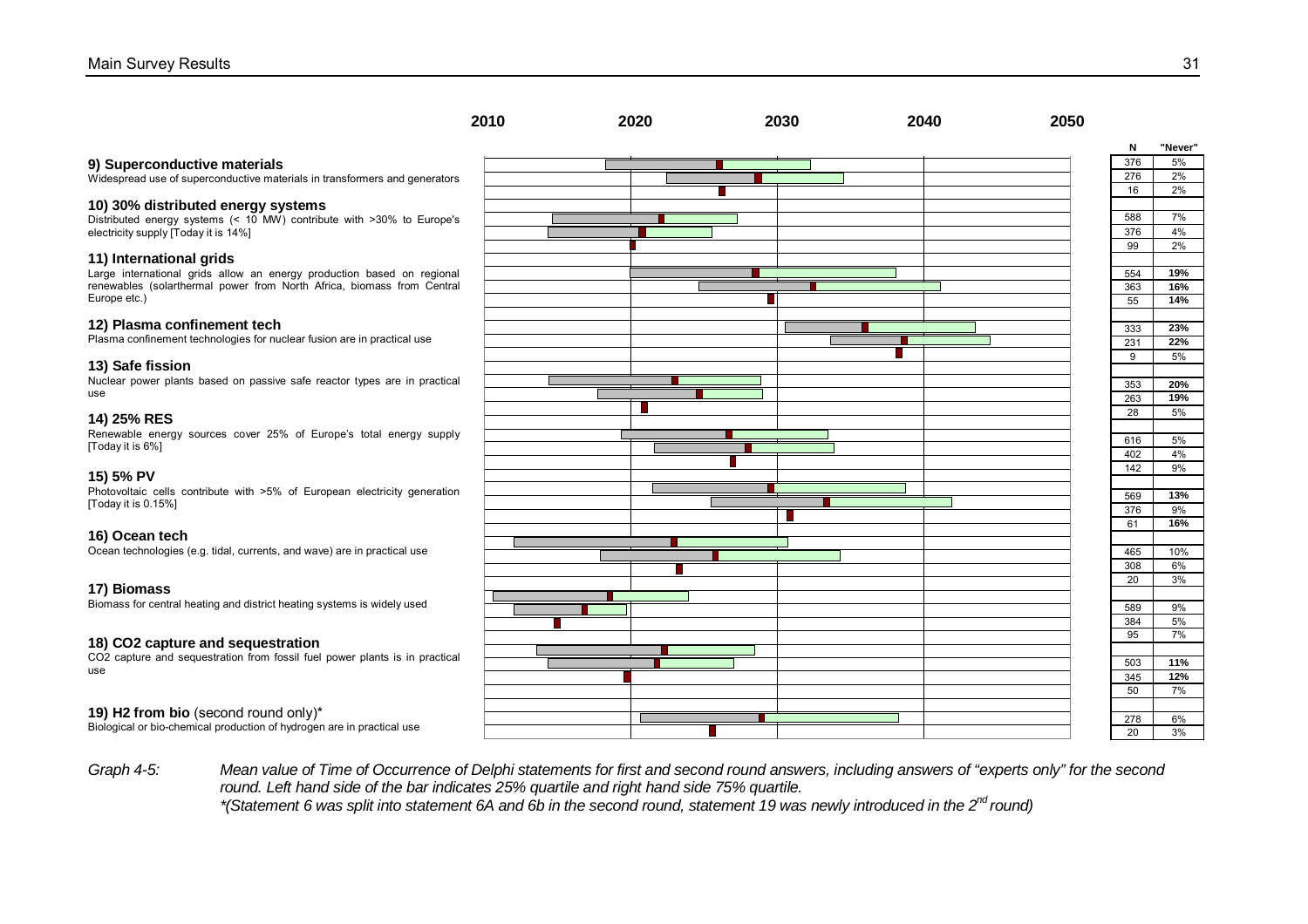#### • **Likelihood of** *Occurrence*

The overall likelihood of occurrence can be estimated by the share of "never" answers (a low percentage indicating a high likelihood that the statement will eventually become true). The shares of never answers range from 0% to 22%.10 Especially noteworthy are:

- o Although there is a great consensus on *when* plasma confinement technologies for **nuclear fusion** could be available (statement 12) there is a strong disagreement whether or not this will *ever* be the case. The perceptions of the respondents show quite strong country specific differences on this issue (see chapter 4.5).
- o A similar picture evolves for **nuclear fission** where almost 20% of the respondents consider the construction of passively safe reactors in Europe as unrealistic.
- o On statement 4 a large number of respondents doubt the feasibility of a 25% share of biofuels in road transport. As a major limiting factor the overall biomass potential is mentioned.

#### • *Respondents with high expertise*

The "experts" always expect the occurrence for the stated technologies to be earlier than the overall group of respondents. This phenomenon of professional optimism is frequently found in the literature (Häder and Häder 2000). However on some issues the difference between specialised experts in a certain field and the overall respondents is very distinct:

- o Noteworthy are the two **nuclear** statements where the experts are much more optimistic that the technologies will come at all (see lower never share of experts in statements 12 & 13). A similar tendency can be observed for the statement on **CO<sub>2</sub> sequestration**
- o The contrary holds true for the **photovoltaic** statement (no. 15) where a higher share of experts considers a 5% PV contribution to Europe's electricity supply unrealistic, compared to the totality of the respondents.

#### **Important findings by technology field:**

#### • **Energy Demand**

 $\overline{a}$ 

On both statements on energy demand there is a great consensus by the survey participants. Doubling the energy efficiency in industrial production is considered to be likely before 2030 by 65% of the respondents. An even higher percentage, 75% of the respondents anticipate 50% of all new buildings in Europe to be low energy buildings before 2030. Only a marginal share (1 to 2%) consider these developments to be totally unlikely.

 $10$  The statement on natural gas infrastructure development is excluded from most parts of the evaluation due to defective formulation which made the interpretation of the corresponding results problematical. Here the "never" share was even higher (42%). However this is due to the fact that is ill formulated altogether (a 10 fold increase in natural gas imports would be too high). Responses on natural gas development from the second part of the questionnaire could nevertheless be retained.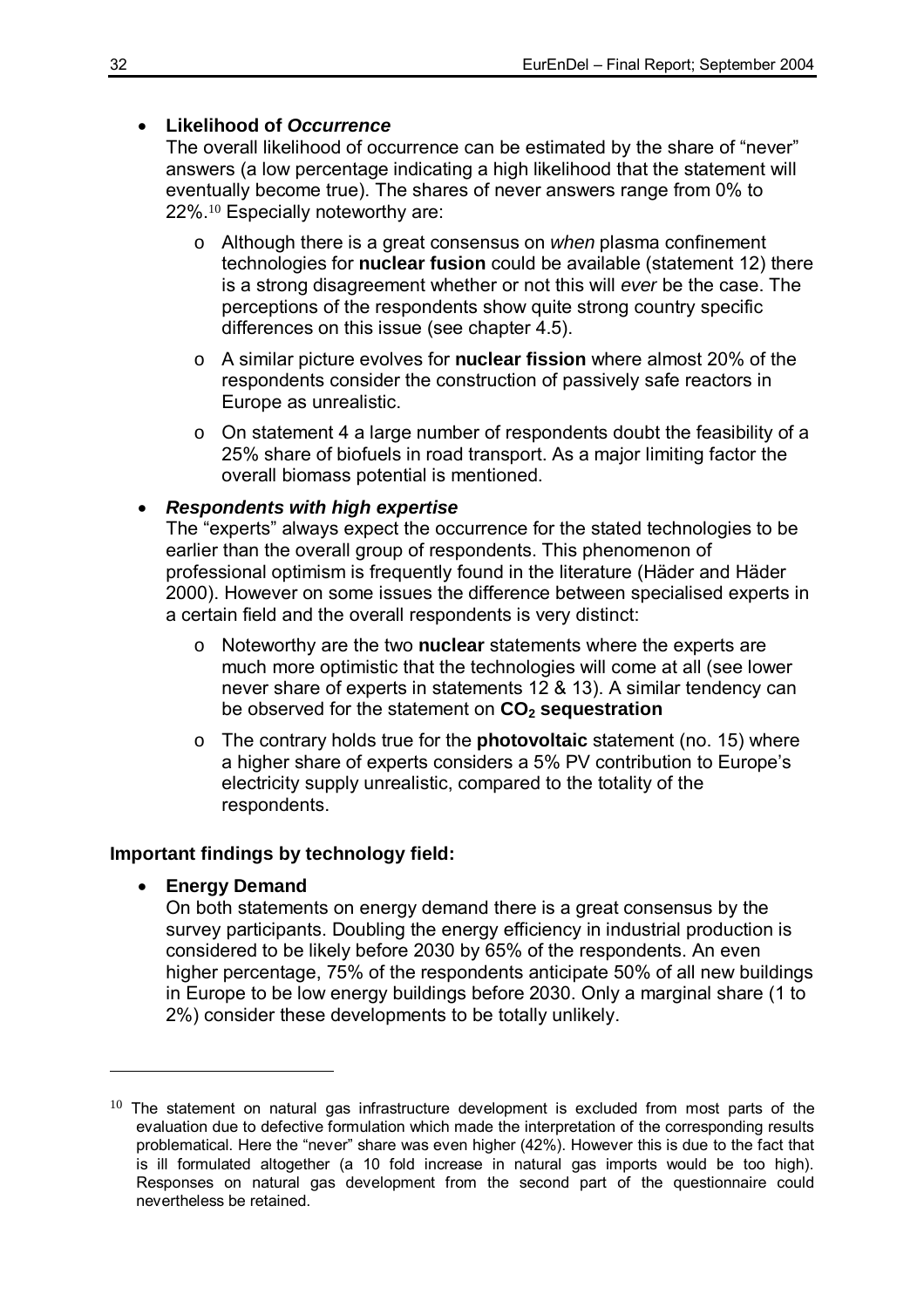#### • **Transport**

A 20% market share of fuel cell driven cars is expected by the respondents in the late 2020s. Note that this is well before hydrogen is expected to play a significant role in Europe's energy system.

On the issue of a 25% share of biofuels for transportation the expert's opinions are divided: The majority expects this to happen before 2030. However quite a large share (15%) of respondents consider 25% a too larger number. Comments indicate that the major restraining factor was the limited overall potential for biomass production

#### • **Storage, Distribution and Grids**

There is a large consensus that the trend towards a more decentralised electricty supply prevails. A 30% share of decentralised generation is expected by 2020. In contrast there is quite a controversy when and if at all large international grids allow for an energy transportation of regionally produced renewable energy. 16% of the experts do not believe that *e.g.* solarthermal power from North-Africa or Biomass from Central Europe will be used beyond for regional supply.

Energy storage is considered to be in widespread use by the early 2020s to support renewable energy systems. Hydrogen, as one storage option is considered to constitute a significant part only after 2030.

#### • **Energy Supply**

The respondents are quite split concerning the future of nuclear energy. Both statements, on fusion and on fission, received the highest "never" shares. Those experts who consider these technologies to come anticipate to passive safe reactor types around 2025. Fusion is considered a very long-term option. Plasma confinement technologies, a prerequisite for fusion reactors, are not considered to be in practical use before 2040. The perception of the respondents revealed certain country specific differences on this issue, which are further analysed section 3.3.

As for renewable energy sources there is little doubt that a 25% share of Europe's total energy supply is possible. 66% of the respondents consider it likely that this share is reached before 2030. A high contribution of photovoltaic to this share is a truly long-term goal. The majority of respondents consider a 5% contribution of PV to Europe's electricity supply realistic only after 2030.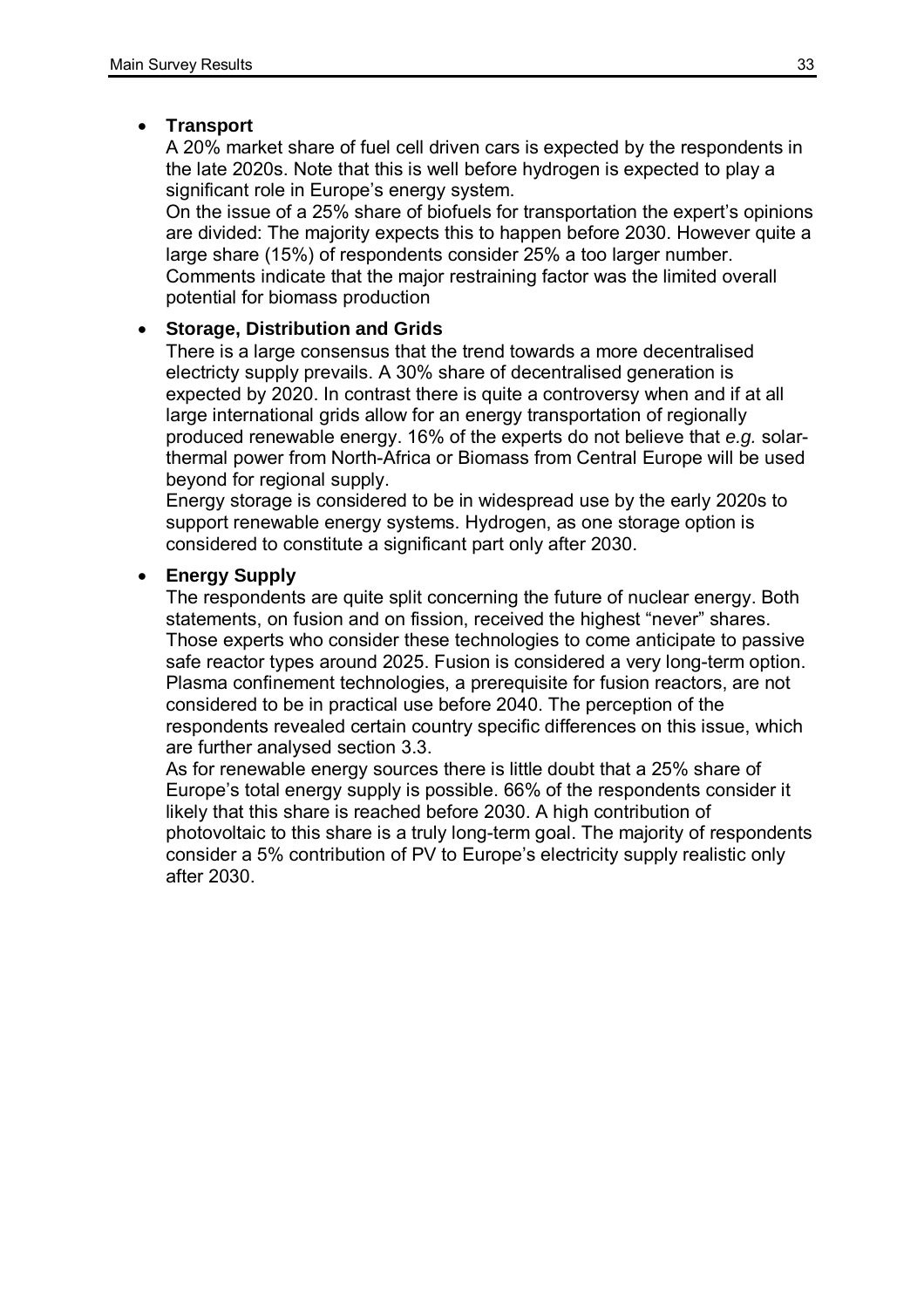#### **4.2.2. Impact Assessment**

For each technology statement the respondents were asked to give an assessment of the impact it would have, if the statement came true. Assessed was the impact on:

- Wealth Creation
- Environment
- Quality of Life
- Security of Supply

The technological statements are ranked according to their impact on these four impact measures. The ranking according to the impact is shown in Graph 4-6. A more qualitative comparison per field of impact is displayed in Graph 4-7.

#### **Impact index**

The evaluation of the impact assessments of the 19 technological statements is based on an index calculation. The index ranges from -50 for an adverse impact up to 100 for a highly beneficial impact.

It is underlined that the index does not describe the importance of the technology for the European energy system *as such*. The statements often include specific market shares (percentages) and for these the impact on different aspects is assessed. (Refer to Graph 4-5 for wording of statements) The impact index has no meaning in absolute terms and only helps to compare the statements with each other.



*Graph 4-6: Impact ratings of all 19 Delphi statements for the four impact categories assessed in the questionnaire. The statements are ranked according to the average impact rating which is proportional to the overall length of the bar.*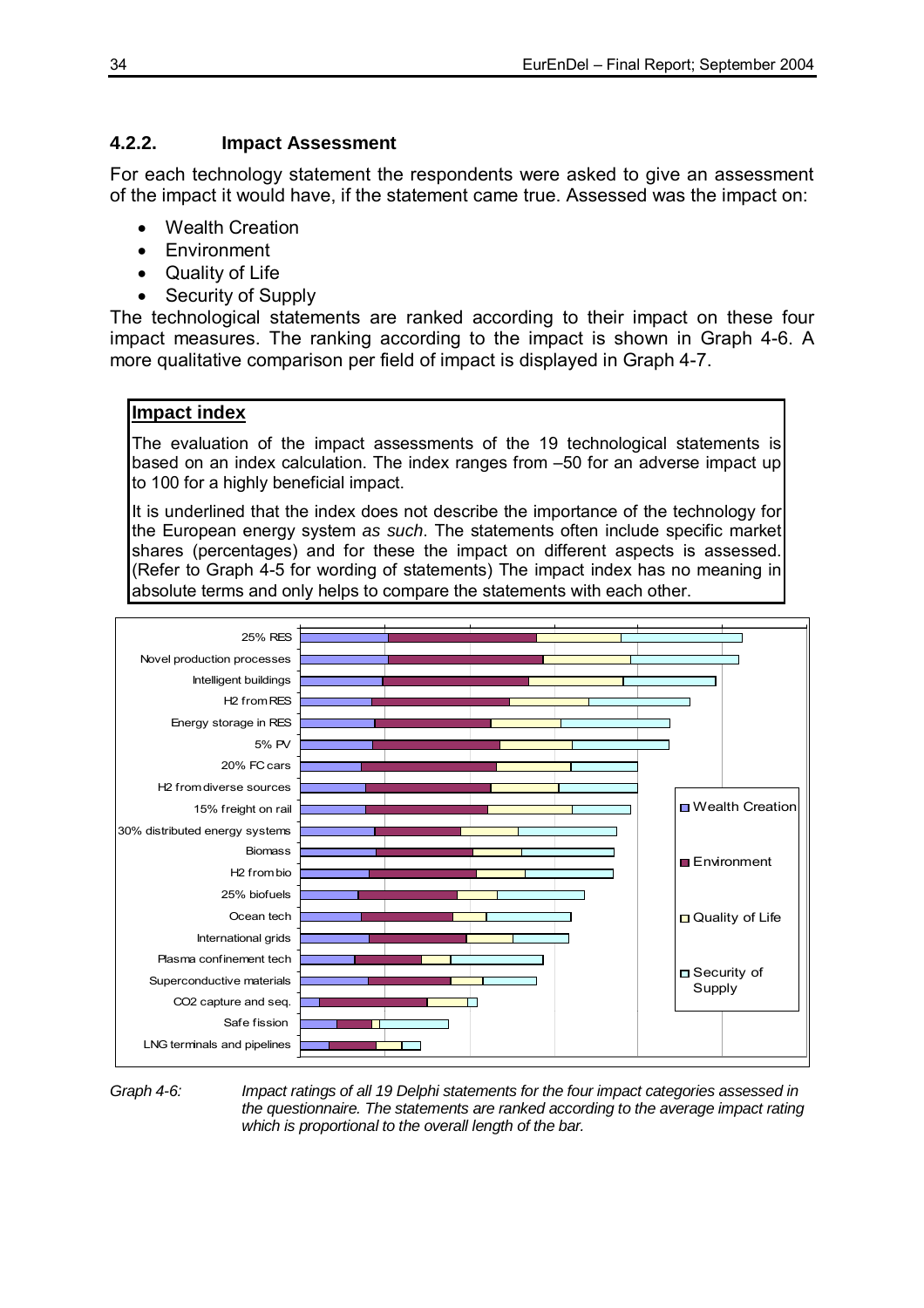

*Graph 4-7: Comparison of impacts of technological developments on Wealth Creation, Environment, Quality of Life and Security of Supply*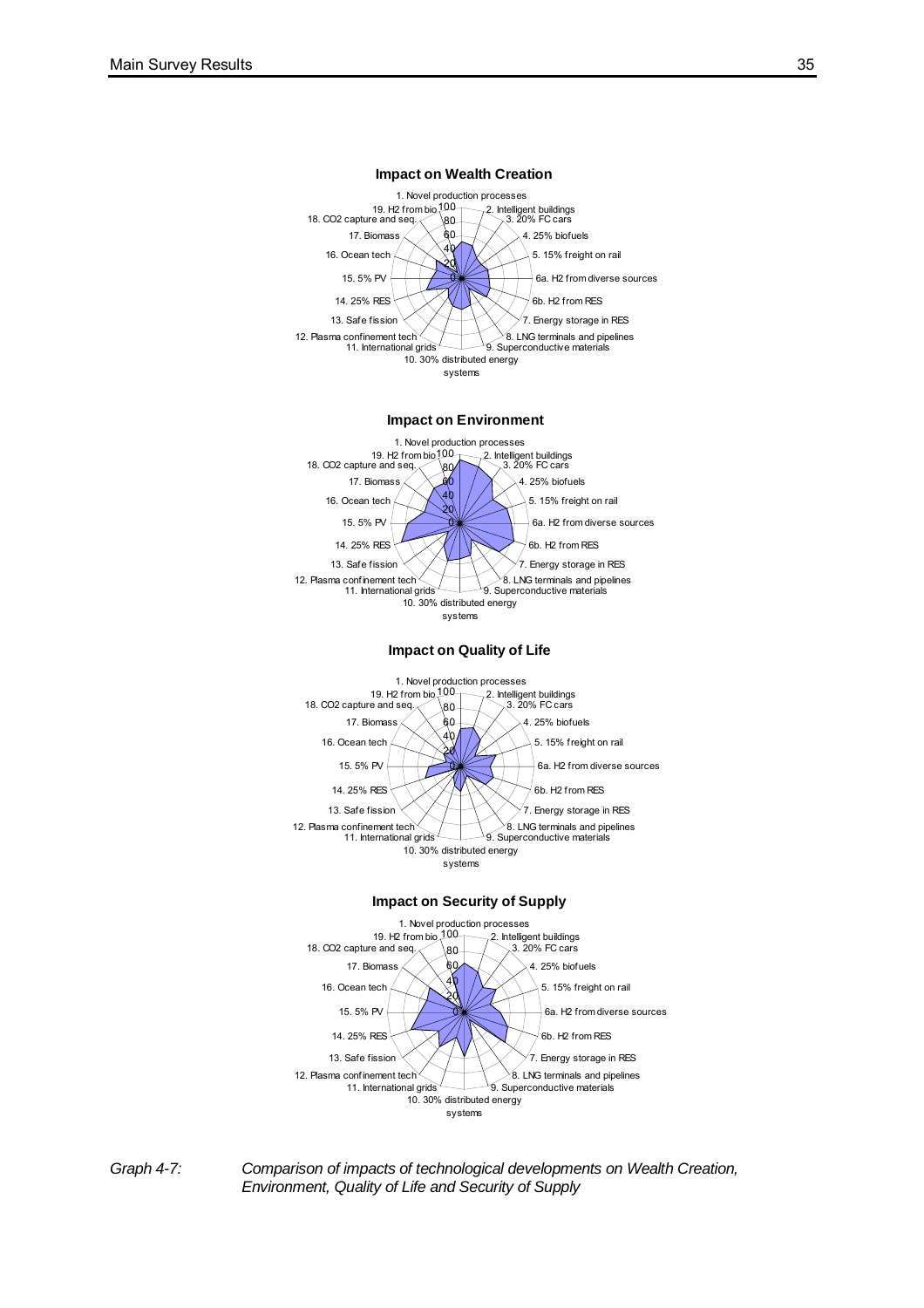The most important findings are:

- A share of 25% renewables for Europe's total energy supply was considered to be overall the most beneficial in the four areas considered. In addition to the positive ecological impact, the respondents highlighted the strong contribution to security of supply.
- Following closely were the two statements on **efficient use of energy** the statement on novel production processes and the statement on low-energy buildings.
- The two statements on **nuclear energy** (safe passive reactors and plasma confinement technologies for nuclear fusion) received low overall ratings. The greatest positive contribution of these technologies was seen in the area of security of supply. But even in this field, these statements had only average impact, the crucial factor being the lack of public acceptance of nuclear fission.
- CO<sub>2</sub> capture and sequestration in fossil fuel plants was assessed to be beneficial only for environmental reasons, but generally obtained very low ratings.
- The statements on **fuel cells and hydrogen** were generally perceived as providing only medium benefits. In the first round survey, statement 6 did not distinguish between deriving H2 from diverse sources (6A) or from renewable sources (6B) and was ranked in the higher end (rank 6). The result of splitting the statement into two in the second round (No. 6A H2 produced from diverse resources, and No. 6B H2 produced from RES) is that No. 6A is ranked number 9 whereas No. 6B is ranked as number 4.

An in depth impact assessment is presented in chapter 5. It is important to mark that the biggest differences with respect to the national origin of the respondents appear in the field of impact assessment.

#### **4.2.3. Actions Needed**

The respondents were asked to assess which of the following actions could promote an early occurrence of the statement:

- Increase in Basic R&D
- Increase in Applied R&D
- Fiscal Measures
- Regulation
- Public Acceptance

The percentages of respondents who consider an action suitable to promote a statement are displayed in Graph 4-8. Since more than one action could be ticked off for each question the percentages do not add up to 100.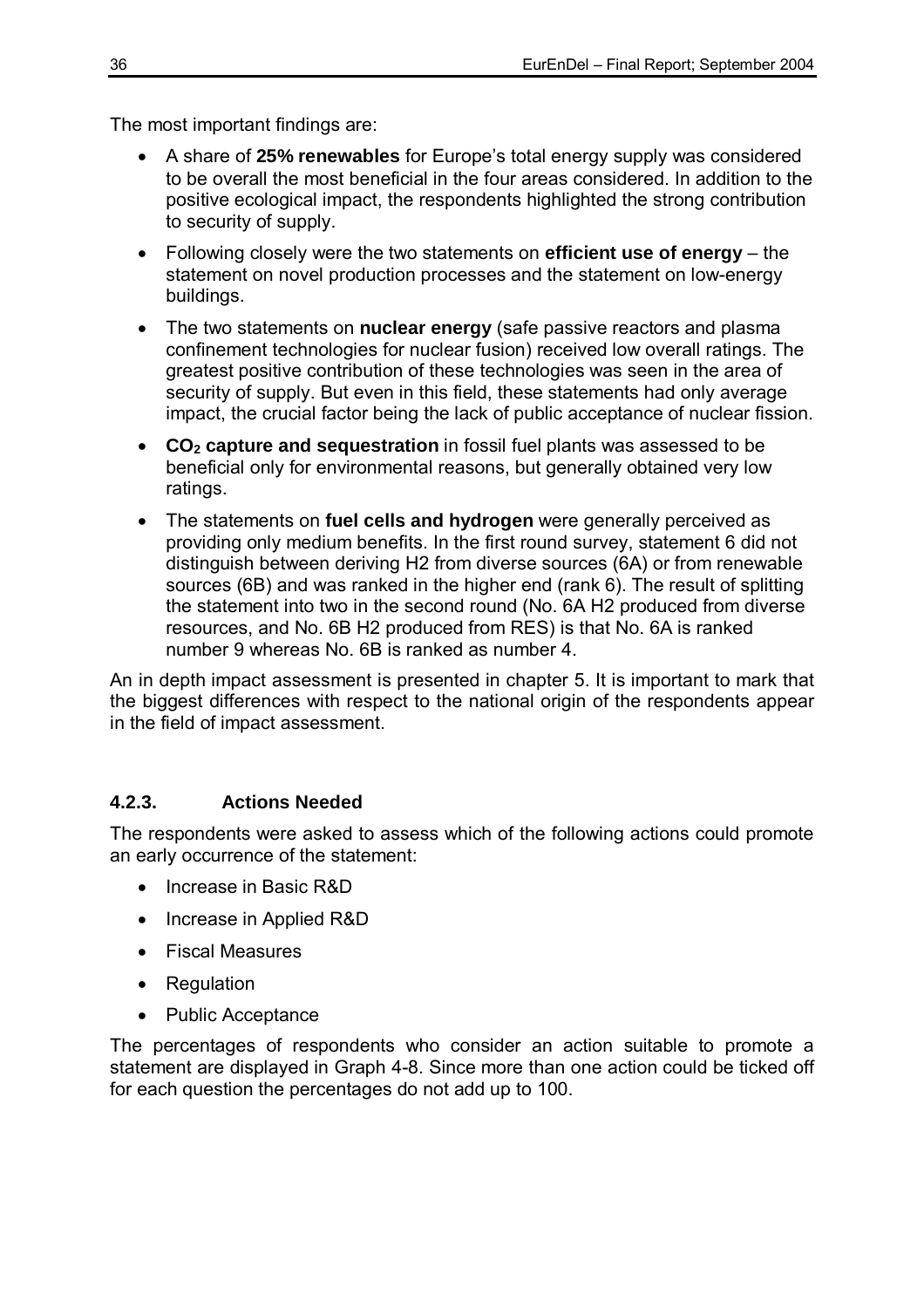



*Graph 4-8: Comparison of actions needed to enhance the likelihood of occurrence of the Delphi statements.* 

Just by the shapes of the covered areas in the spider graphs it can be concluded that the respondents consider quite different measures appropriate to promote the individual technologies. Important findings are:

- The three statements with the highest degree of consensus among the respondents on the necessity of **basic research** are:
	- o Statement 9 Superconductive materials (84%),
	- o Statement 12 Plasma confinement tech (92%) and
	- o Statement 19 H2 from bio (83%)

while

- o Statement 2 Intelligent buildings (11%),
- o Statement 5 15% freight on rail (4%),
- o Statement 8 LNG terminals and pipelines (7%),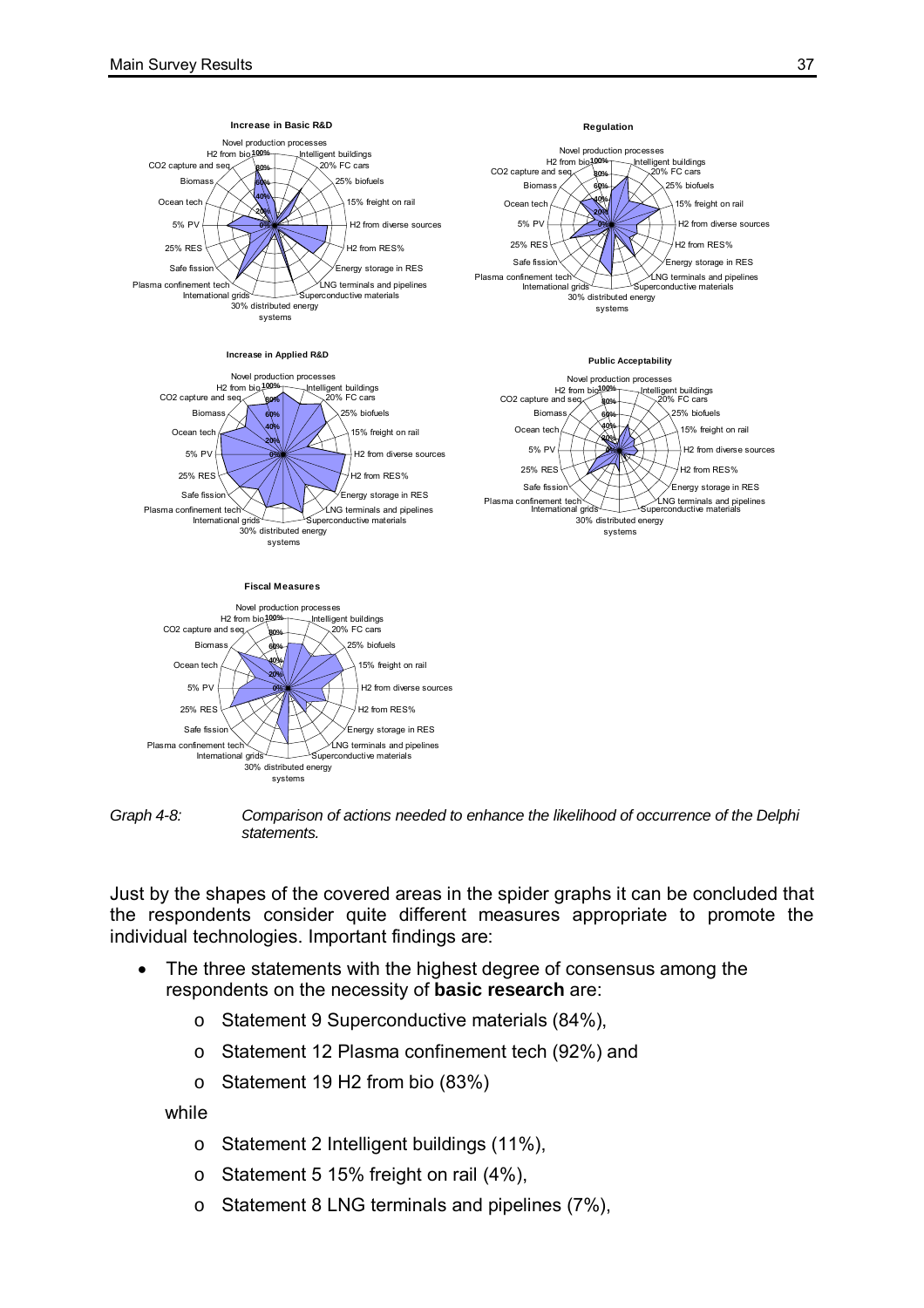- o Statement 10 30% distributed energy systems (11%) and
- o Statement 17 Biomass (8%)

have very few respondents pointing towards an increase in Basic research as a required action for realisation.

- Increase in **applied R&D** is the category that is considered most relevant by the respondents across all statements. For example 97% of all respondents agree that statement 16 (Ocean technologies) requires increased Applied R&D. Statements 1 (Novel production processes), 3 (20% FC cars), 6A (H2 from diverse sources), 7 (Energy Storage in RES), 9 (Superconductive materials) and 15 (5% PV) all have 90% or more of the respondents agreeing on Applied R&D as an action that will enhance the likelihood of occurrence. The only statement with a relatively low number (37%) of respondents suggesting increased Applied R&D is statement 5 (15% freight on rail).
- The evaluation of the need for **fiscal measures** to promote the technology statement is quite varied. A great majority of respondents (above 80%) encourage this for statements 4 (25% biofuels), 5 (15% freight on rail), 10 (30% distributed energy systems), 15 (25% RES) and 17 (Biomass). In the low end are statements 9 (Superconductive materials), 12 (Plasma confinement tech) and 13 (safe fission), all with support of 8% of the respondents. An explanation for the low number of respondents could be the very high percentages in either 'Increase in Basic R&D' or 'Increase in Applied R&D' of these statements, indicating that they are far from actual market introduction.
- **Regulation** is considered relevant to statements 2 (Intelligent buildings), 5 (15% freight on rail) and 10 (30% distributed energy systems) by 80%, 79% and 78% of the respondents respectively. Only 6% finds Regulation a necessary precondition for statement 12 (Plasma confinement technologies) and only 15% for statement 9 (Superconductive materials). Again, the low percentages reflect high percentages in Basic and Applied R&D, and thus distant from market introduction.

The need for actions addressing **public acceptability** is only supported by a majority of respondents (67%) in the case of statement 13 (Safe fission). The other statement involving nuclear power, statement 12 (Plasma confinement tech), only has 27% of the respondents pointing towards Public Acceptability as an action requiring issue. This may be related to the long term realisation perspective of this technology. Only 1% of the respondents find that statement 9 (Superconductive materials) has need for action addressing Public Acceptability.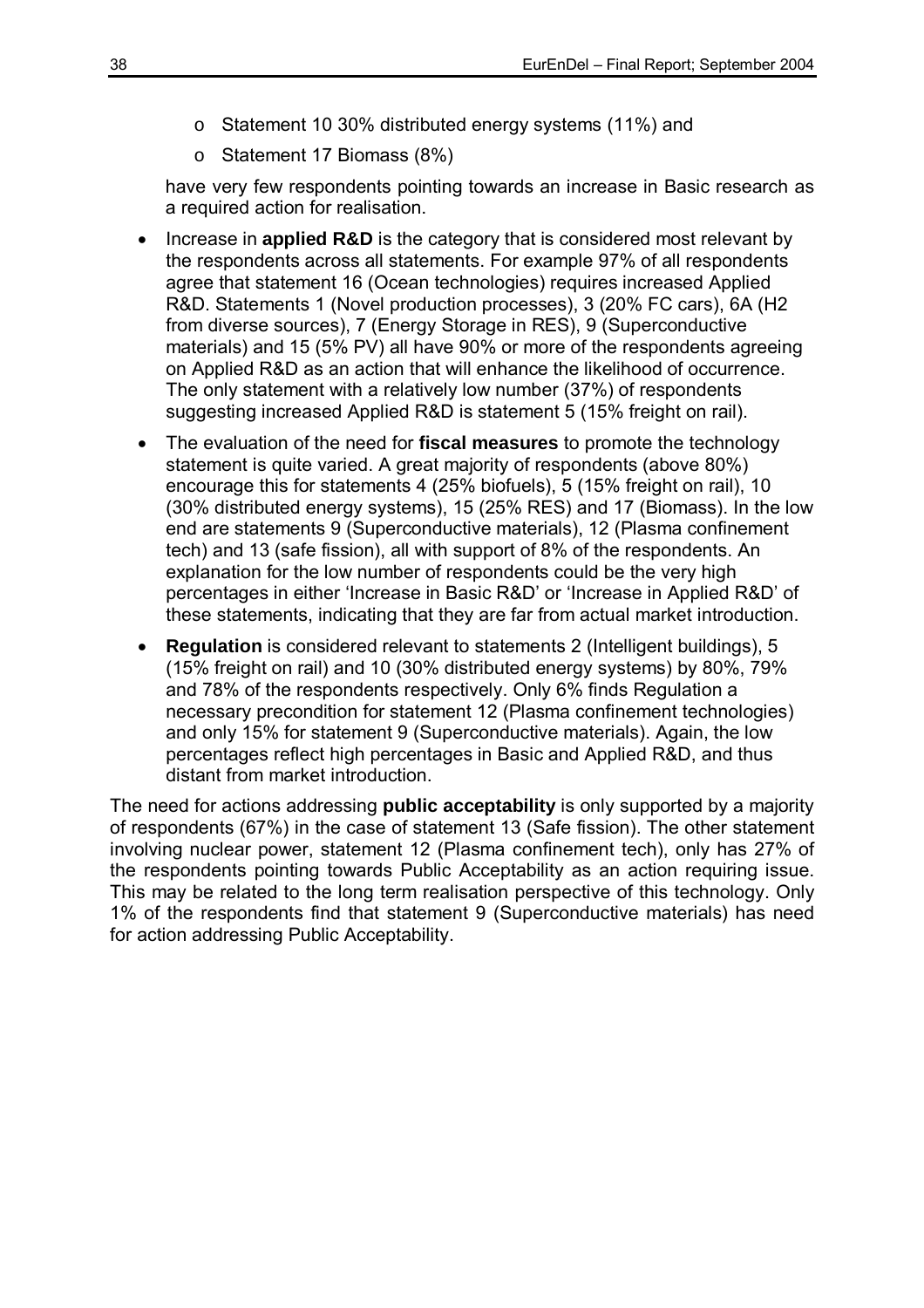### **4.3. Wildcards**

In the scenario technique wildcards are events that have a relatively low chance of occurrence but would have a very significant impact on the system in question. Within EurEnDel technological breakthroughs with high impact on the energy system as a whole were analysed. In the first round of the EurEnDel Delphi survey the respondents were invited to suggest energy technologies they would consider to be possible wildcards. Most suggestions referred to leaps in established technologies. In contrast to these rather evolutionary developments three possible wildcards ambient superconductivity, cold fusion and space power  $-$  were selected from the suggestions and introduced in the second round of the survey. The respondents were asked to assess probability and potential impact of the wildcards.



*next 20 years* 



The results can be summarised as follows:

- Ambient temperature superconductivity has first rank of the wildcards. Only 4% of the respondents find this technology entirely impossible and still 35% find it likely to happen (see Graph 4-9).
- Cold nuclear fusion is considered to have the highest potential impact ( Graph 4-10), but is assessed to be much more unlikely than Ambient temperature superconductivity.
- The utilisation of Space power is considered to be the most unlikely Wildcard as well as having the least potential impact on the energy system. Many expert's comments point out that it would be by fat too costly.

The wild cards have not explicitly been incorporated into the further evaluation. They were considered too unlikely to base one of the scenarios on a breakthrough in one of the fields. However it should be kept in mind that such wildcards can have a major impact on the whole energy system and consequently a breakthrough could render quite many of the Delphi predictions incorrect. From the above, it can be concluded that the developments in the field of superconductivity should be watched closely. While the developments anticipated in the corresponding Delphi statements were considered as having a rather moderate impact, ambient superconductivity has a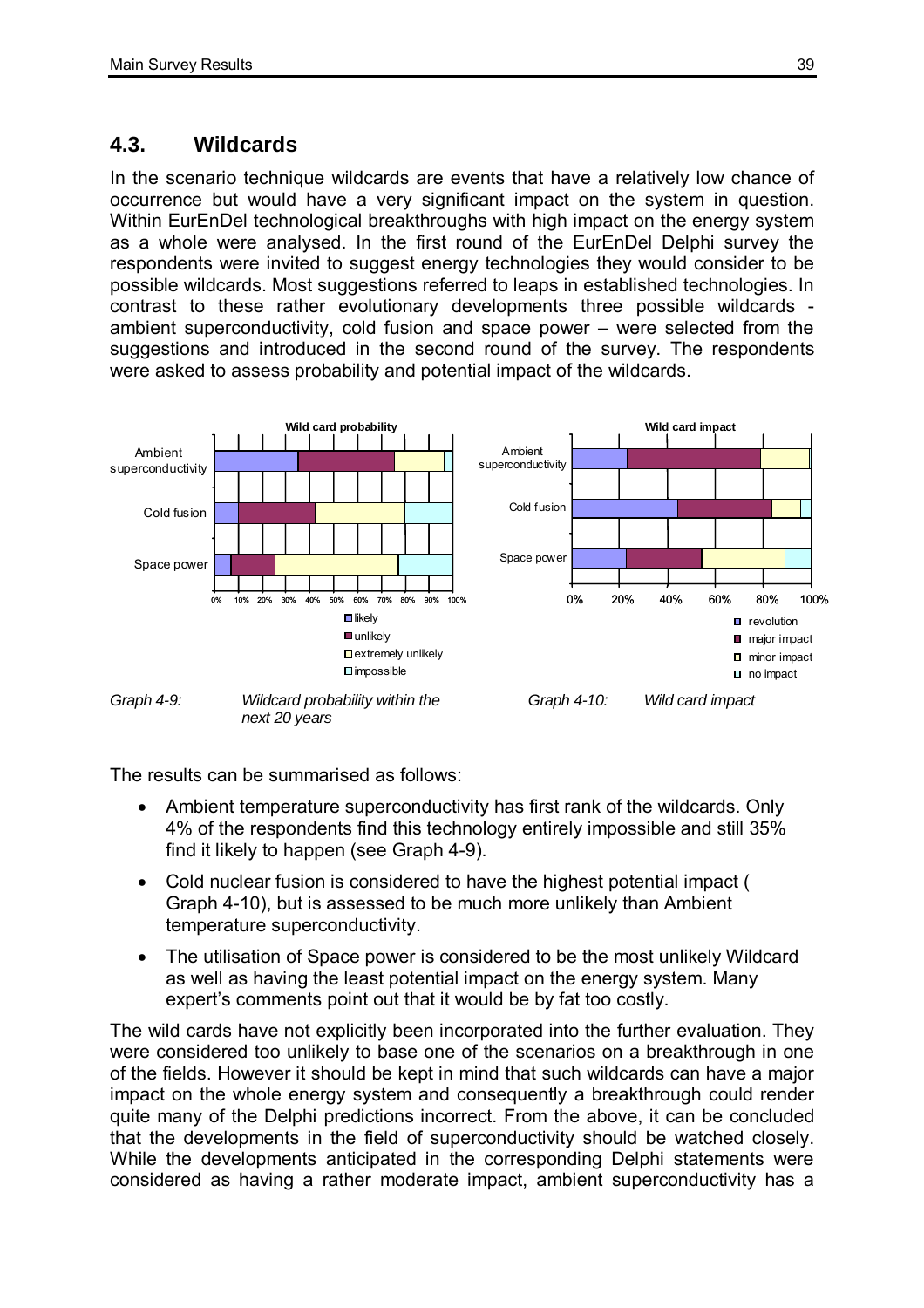quite high potential and was considered extremely unlikely or impossible by only 25% of the respondents.

### **Conclusions**

As a general outcome from the wildcard exercise it can concluded that the energy system of 2030 will to a large extend be based on technologies known today. The only "real" wildcards are the three discussed above. All the other comments and suggestion of the experts in this section refer to technologies already quite well known  $-$  e.g.: photovoltaics or fuel cells  $-$  where the respondents pointed out that innovation leaps in these fields could lead to major changes in the future energy system. As there are no hints to new technological fields where they expect extreme innovations for the energy system, it can be considered quite likely that Europe's energy system of the year 2030 will largely be dominated by technologies known or in the laboratory today.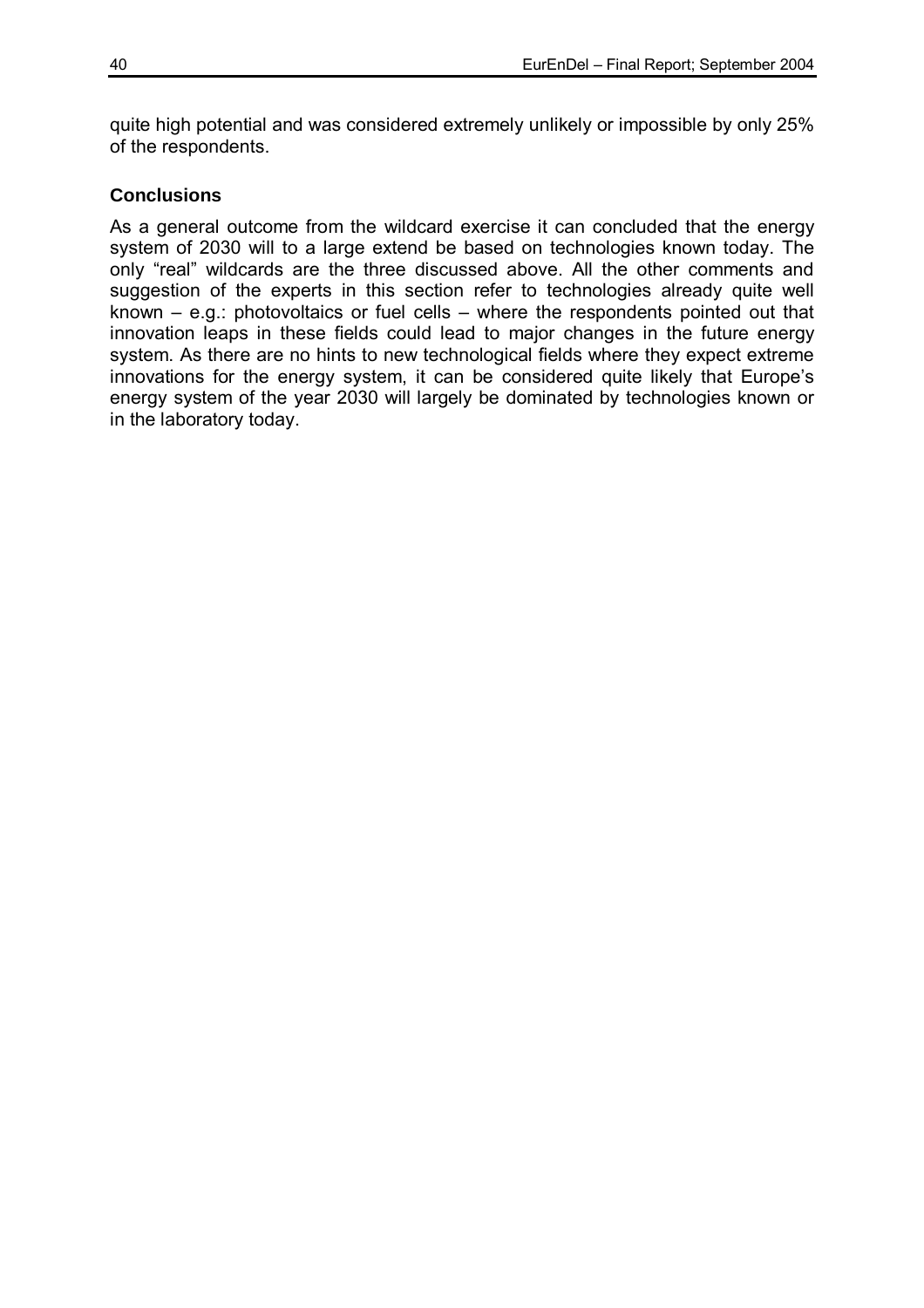### **4.4. Societal Visions**

In the second part of the questionnaire short descriptions of three societal visions were given and the respondents were asked to assess the importance of certain energy technologies and innovations for the energy systems of each vision.<sup>11</sup>

### **Vision I – Individual Choice**

2030: Individual liberty is the prime societal value in Europe. Consequently politics sets the framework for liberalised markets with a strong emphasis on consumers' sovereignty. Transparency of costs and free competition ensure that people have the possibility to choose products and services according to their individual needs and personal preferences. The portfolio ranges from low-cost fulfilment of basic needs to high comfort or ecological products at high costs.

#### **Vision II – Ecological Balance**

*To live a life in balance with nature* is the slogan that best describes the predominant European value in 2030. Accordingly the protection of the ecosystem is the major policy goal. It embodies both local (air quality, acid rain, etc.) and global (climate change, biodiversity, etc.) dimensions. The "polluter pays" principle is strictly enforced. Higher costs for ecological sound solutions are widely accepted by the consumers. This has led to the 'greening' of companies on the producer side.

Following the precautionary principle the use of resources and the emission of pollutants have been reduced dramatically. Industrial processes are being transformed into closed cycle processes.

### **Vision III – Social Equity**

 $\overline{a}$ 

The pursuit of greatest possible equity is the primary value in Europe in 2030.

Consequently European policy strives to minimise income disparities and to combat social exclusion. The growth of the European Union, namely the accession of the central and eastern European countries, raises the urgent need for establishing a social balance within Europe. To promote social cohesion within and between regions, European regulatory authorities set up a strong communal social framework, which explicitly allows for regional solutions.

In the private sector concepts of social accountability are widely applied. Responsible industries contribute their share to enhance the employment intensity of economic growth.

Society is willing to socialize costs that go along with burden sharing and adopting measures that promote equity.

 $11$  In addition to the here presented visions in the Delphi questionnaire consequences for the energy sectors were listed as bullet points to stir the experts imagination. They are presented in [Jørgensen et. al 2004] which is available from www.eurendel.net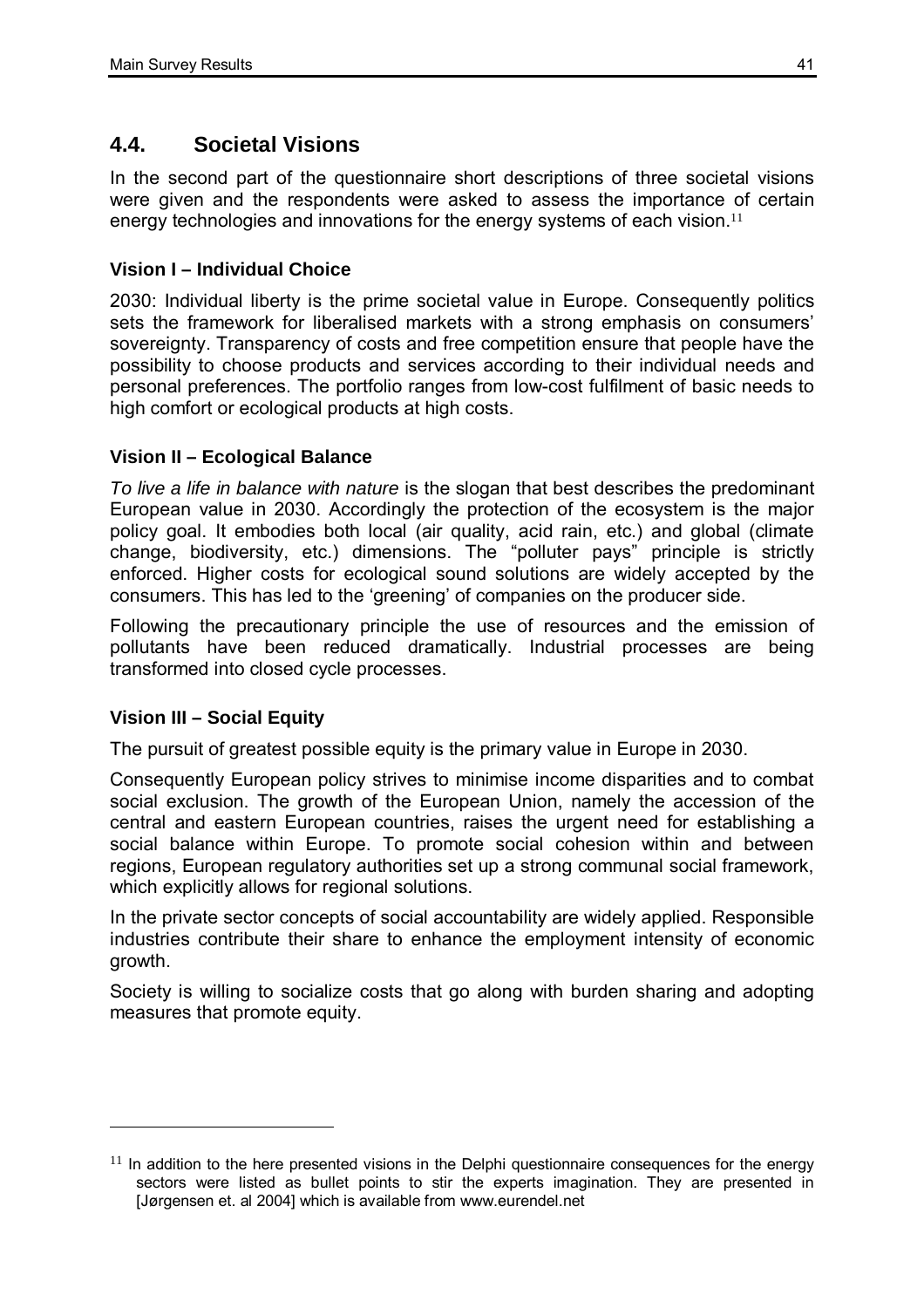### **Index definitions**

The respondents were asked to assess the importance of certain energy sources and technologies as well as economical instruments and innovations for the energy systems of each vision.

#### **Technology / energy source index:**

The index of the technology / energy source assessment is based on total number of respondents and weighted values of 100 (very important), 50 (important), 25 (low importance) and 0 (unimportant)).

#### **Instruments / innovation index**

The innovation index is based on total numbers of respondents and weighted values of 100 (highly beneficial), 50 (beneficial), -50 (adverse), and -100 (highly adverse.

### **4.4.1. Major Findings on Technologies and Energy Sources**

The respondents were asked to assess the importance of certain energy sources and technologies for the energy systems of each vision.

- As can be seen in Graph 4-11 the major difference appears between the vision of Individual Choice and the vision of Ecological Balance. Under the vision of Social Equity the ratings of the importance of the various energy technologies and sources come close to the average rating which was calculated from the means over all visions. Although there are significant differences between the three visions they are not drastic (refer to Graph 4-11: the *shape* of the areas covered is generally quite similar). The EurEnDel respondents clearly state preferences but would not go as far as suggesting totally different energy portfolios to comply with the demands of the individual visions.
- Significant differences in terms of which energy technologies are considered most important are most pronounced in the assessment of the renewable energy sources. All renewables are rated much higher in the vision of Ecological Balance compared to Social Equity. In return *Natural Gas Import by Pipeline* is ranked higher in Individual Choice than in Ecological Balance and Social Equity.
- The undisputed top rank variable when looking at the average of the three visions is *Energy Conservation Technologies*, as it holds the top rank in all of the three societal visions, followed by *Demand Side Management Systems*  and *Biomass* (see Table 4-2).
- In the societal vision of **Individual Choice** the top three variables are *Energy Conservation Technologies*, *Fuel cells and Demand Side Management Systems.* The lowest ranked are *Ocean Power*, *Geothermal* and *CO<sub>2</sub> Sequestration*. Based on the ranking in the Individual Choice vision, the energy technology matters more than the origin (whether renewable or not) of the energy.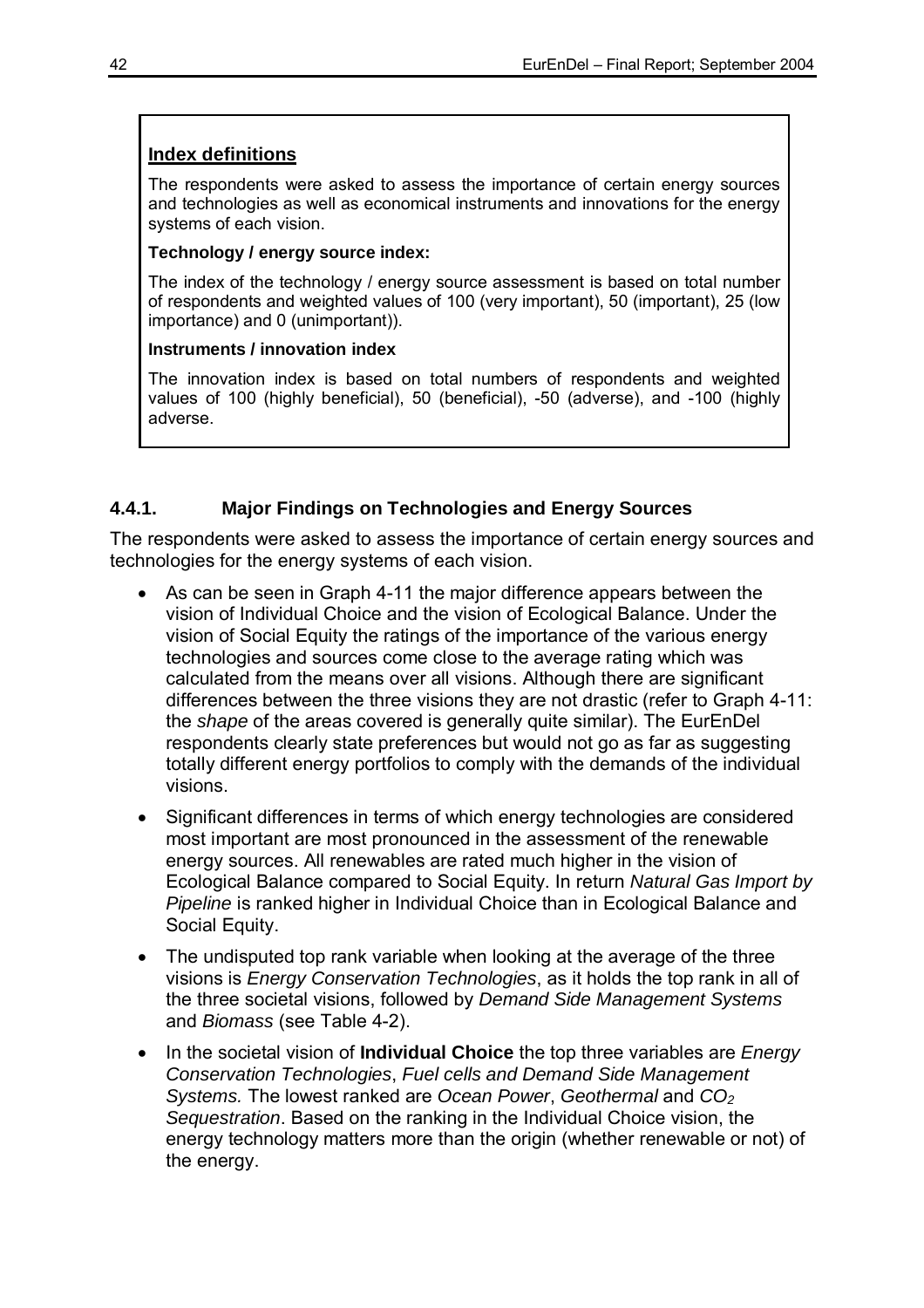- In the societal vision of **Ecological Balance** the message from the respondents is clearly that fossil and nuclear energy source are rated low. The top ranks are *Energy Conservation Technologies*, *Wind* and *Biomass*.
- In the vision of Social Equity, Biomass and Demand Side Management Systems are considered most important in addition to Energy Conservation Technologies. *Nuclear Fission* is by far the least valued energy source in this vision.

| <b>Energy source/technology</b>                  | <b>Individual</b><br><b>Choice</b> | <b>Ecological</b><br><b>Balance</b>    | <b>Social</b><br><b>Equity</b> | Average               |
|--------------------------------------------------|------------------------------------|----------------------------------------|--------------------------------|-----------------------|
|                                                  | Rank/index                         | Rank/index                             | Rank/index                     | Rank/index            |
| Energy conservation technologies                 | 1 / 67                             | 1 / 89                                 | 1/69                           | 1/75                  |
| Demand<br>side<br>management<br>systems          | 3<br>60<br>$\sqrt{ }$              | 6 / 78                                 | 3 / 64                         | 2/67                  |
| <b>Biomass</b>                                   | 50<br>9                            | 3<br>83<br>$\overline{I}$              | 2/67                           | 67                    |
| <b>Fuel cells</b>                                | 65<br>2 <sub>1</sub>               | $\overline{80}$<br>5<br>$\overline{I}$ | 54<br>8/                       | 66<br>4/              |
| Wind                                             | 50<br>9                            | 2/<br>86                               | 62<br>4/                       | 66                    |
| Alternative transport fuels                      | 4 / 58                             | 7 / 77                                 | 56<br>5/                       | 64<br>6 /             |
| for<br>electricity<br>Energy<br>storage<br>power | /57<br>5                           | 9/72                                   | 5/56                           | 7 / 62                |
| Photovoltaics                                    | 11<br>46<br>$\sqrt{ }$             | 81<br>4/                               | 56<br>5/                       | 61<br>8<br>$\prime$   |
| H2 production and storage                        | 8 / 54                             | 8 / 75                                 | 9 / 50                         | 60<br>9/              |
| Pan European electricity and gas<br>grid         | /56<br>6                           | 13/47                                  | /50<br>9                       | 10/51                 |
| CO2 sequestration                                | 36<br>14<br>$\overline{I}$         | 10/<br>64                              | 14<br>37<br>$\overline{1}$     | 11 <sub>l</sub><br>46 |
| Natural gas import by pipeline                   | 7/55                               | 14 / 37                                | 43<br>11/                      | 12 <sub>l</sub><br>45 |
| Geothermal                                       | 15/31                              | 11<br>60<br>$\sqrt{ }$                 | 39<br>12/                      | 13/<br>43             |
| Ocean power                                      | 16 / 29                            | 12 / 55                                | 15 / 34                        | 14/<br>40             |
| Natural gas import liquefied                     | 12 / 45                            | 15 / 33                                | 13 / 38                        | 15/39                 |
| Nuclear fission                                  | 13<br>/37                          | 16 / 30                                | 16 / 25                        | 16/31                 |

*Table 4-2: Comparison of societal visions*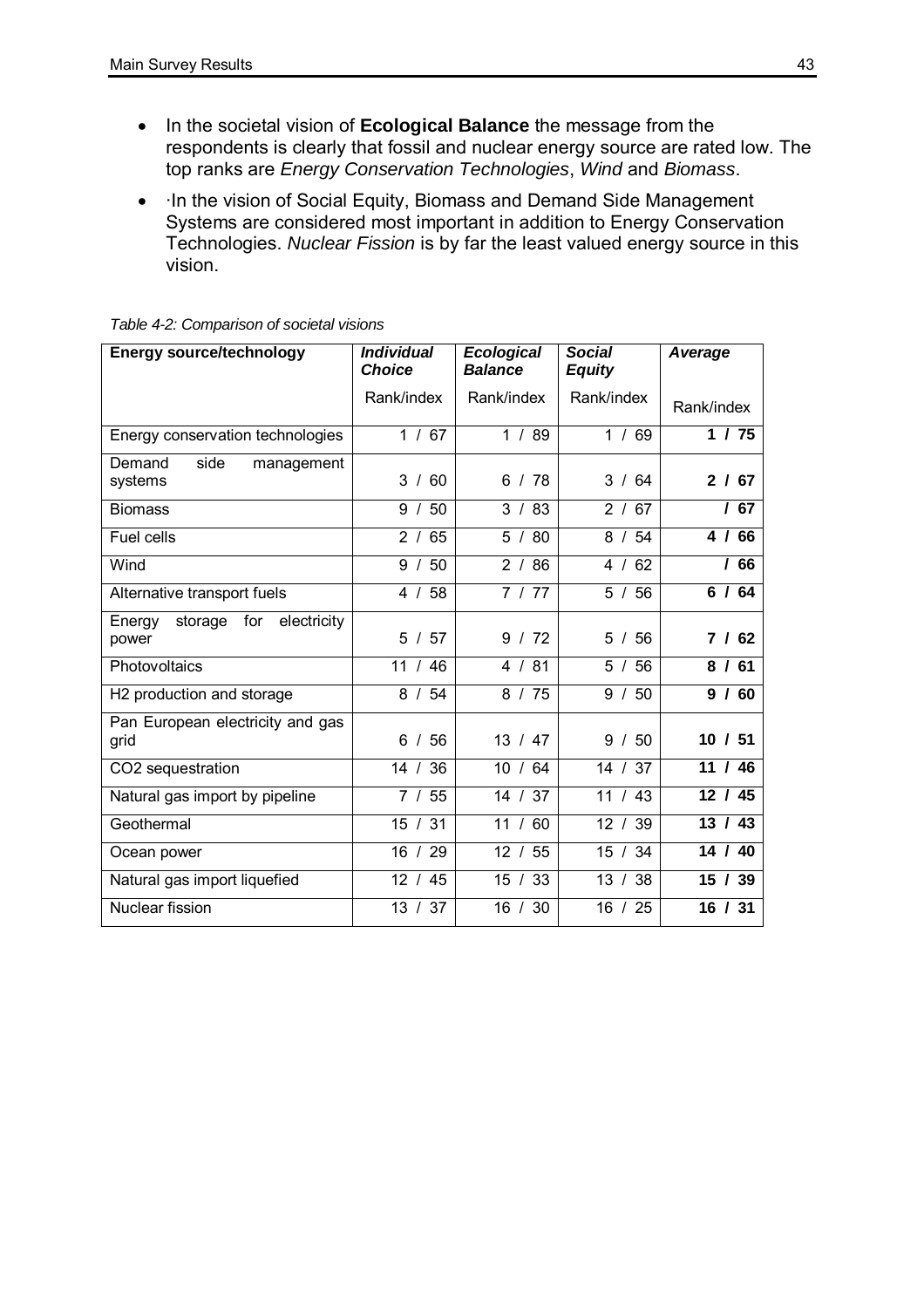

#### **Vision 1:** *Individual Choice*



Individual choice **I** Average









**□** Social equity □ Average

*Graph 4-11 Comparison of societal visions - importance of certain energy sources and technologies for the energy systems of each vision. As a reference the average over all three visions is given. For definition of index refer to p. 42*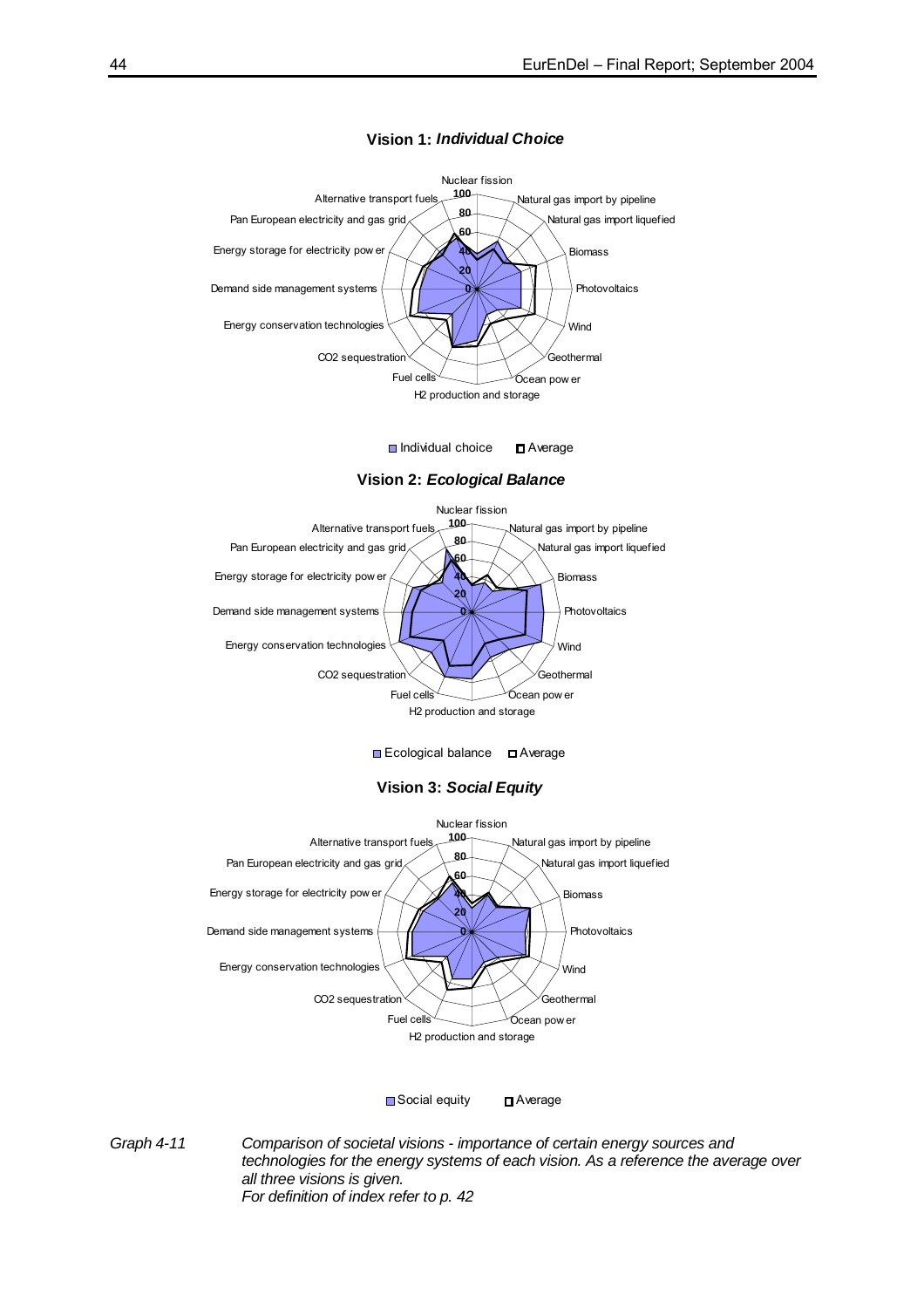### **4.4.2. Major Findings on Instruments and Innovations**

Respondents were asked to assess a number of social, political, and economic instruments and innovations and their influence on the three societal visions. The instruments assessed were:

- Strong public financing of R&D
- Behavioural changes supporting an energy demand reduction
- Internalisation of external costs in energy prices
- Fiscal incentives
- Level playing field in energy markets

The top rank across the societal visions of the socio-economic and political instruments and innovations is Strong public financing of R&D (index 71), Behavioural changes leading to energy demand reduction (index 68), and Fiscal incentives to support private R&D (index 64). Level playing field in the energy markets is ranked lowest, in spite of its top rank in the vision of Individual Choice. The general picture is one of major differences between the three visions, especially Individual Choice and Ecological Balance, as these two visions have a completely opposite ranking order of the instruments.

**Individual Choice**  Rank/index **Ecological Balance**  Rank/index **Social Equity**  Rank/index **Average**  Rank/index Strong public financing of R&D and infrastructure 3 / 58 3 / 84 1 / 71 **1 / 71**  Behavioural changes leading to energy demand reduction 5 / 45 1 / 92 2 / 66 **2 / 68**  Internalisation of external costs in energy prices **6. Experiment COSIS 11** 4 / 51 2 / 87 4 / 54 3 / 64 Fiscal incentives to support private R&D | 2 / 59 | 4 / 74 | 3 / 57 | **4 / 63** Level playing field in the energy markets 1 / 64 5 / 44 5 / 48 **5 / 52** 

*Table 4-3: Comparison of visions* 

Taking a closer look at Graph 4-12 reveals the following qualitative findings:

- The proposed instruments/innovations are quite similar in vision 2 and 3 (shape of pentagon), but are generally rated more beneficial for vision 2 (size of pentagon).
- The proposed instruments/innovations are very different in vision 1. Here the main focus is on level playing field.
- The highest overall ratings are behavioural changes to reduce energy demand in vision 2 Ecological Balance. This is in line with the overall strong assessment of energy saving technologies in both the Vision part and the Delphi part (statements 1 and 2) of the questionnaire.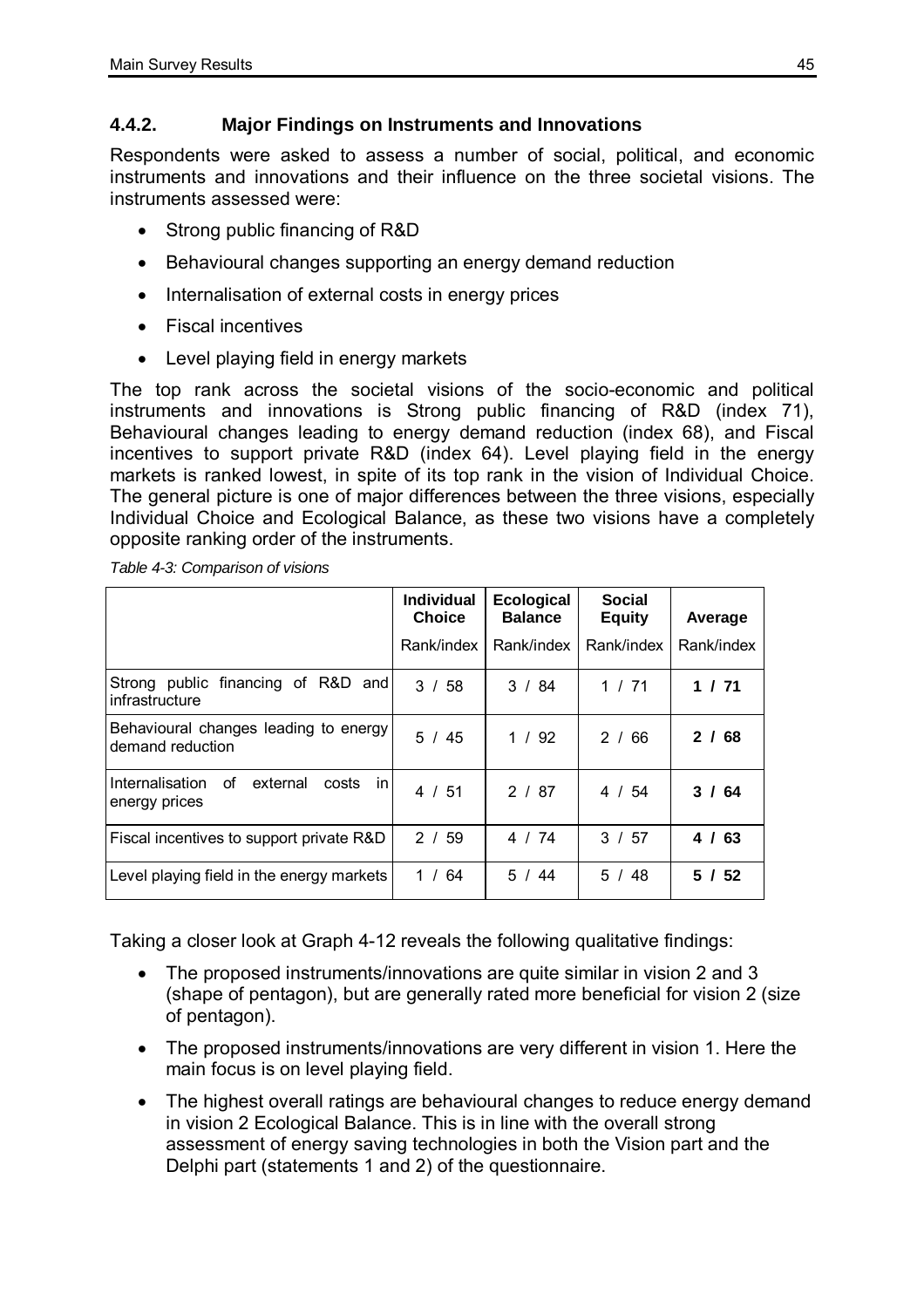

*Graph 4-12: Comparison of Instruments and Innovations which could promote the goals described in the three societal Visions*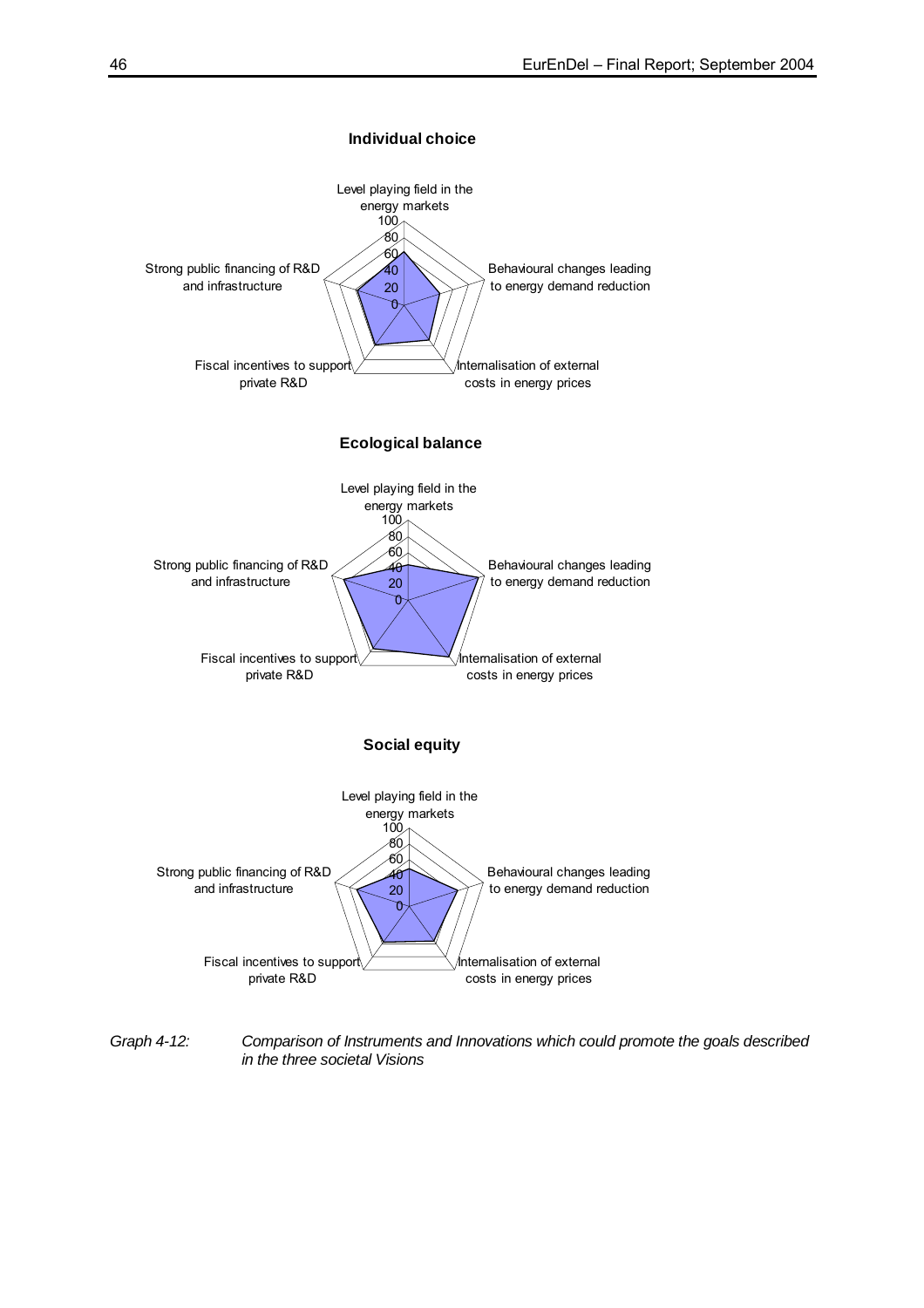## **4.5. Country Specific Analysis**

The objective of the EurEnDel Delphi is to investigate energy futures on a *European* level. The technology statements and societal visions are European in their scope and the nationality of the respondents should not be relevant as such an expert should be expert irrespectively of his/her nationality and country of residence. However, national circumstances cannot be ruled out a priori.

Therefore country specific analyses of the results were conducted following two lines:

- For some countries the return rates were high enough to conduct in-depth statistical analysis and to search for national peculiarities and correlations between the origin of the experts and their answers.
- On the other hand the representation of experts is not proportional to the population of their countries. It had to be checked therefore, whether or not national "biases" would influence the overall results of the survey.

A country specific analysis was run for the answers of German, Spanish and Polish respondents. Germany and Spain are the two EU15 countries with the strongest representation of approximately 70 respondents each. Poland was represented by approximately 30 respondents and was picked as an example for a New Member State.

On most issues covered in the EurEnDel survey there are only minor differences in the answering patterns of respondents which are due to their national origin. However six issues show some deviations that are noteworthy:

### • **25% Biofuels**

The biggest differences on the anticipated Time of Occurrence appear in the judgments of when a 25% share of biofuels for road transportation will be reached. Here especially Spanish and Polish respondents point to an earlier time horizon. It has to be noted however, that this statement is generally viewed as very controversial. A great number of experts doubt that the figure of 25% is feasible at all. The deviation of approximately four years is still relatively small compared to the time horizon of 20 to 25 years.

### • **Ocean Technologies**

The question when ocean technologies will be in practical use is the one with the second biggest differences with regards to the anticipated Time of Occurrence. Here the assessment of the Spanish respondents shifts the overall assessment to a later time horizon. However, it has to be pointed out that there generally exists a great uncertainty about this technology by the experts participating in the EurEnDel survey. The statistical spread in the judgement on the time horizon is quite high. And the number of respondents who consider themselves to be an expert in this field (N=20) is one of the lowest of all statements.

#### • **Nuclear Fusion**

The answering patterns on the statement about Plasma Confinement Technologies for nuclear fusion show strong differences with regards to national origin. The time horizon itself is not so much subject to country specific deviation, but the answer to the question whether or not the technology will be developed at all depends highly on the origin of the respondent. Here the countries examined in detail take pretty much antagonist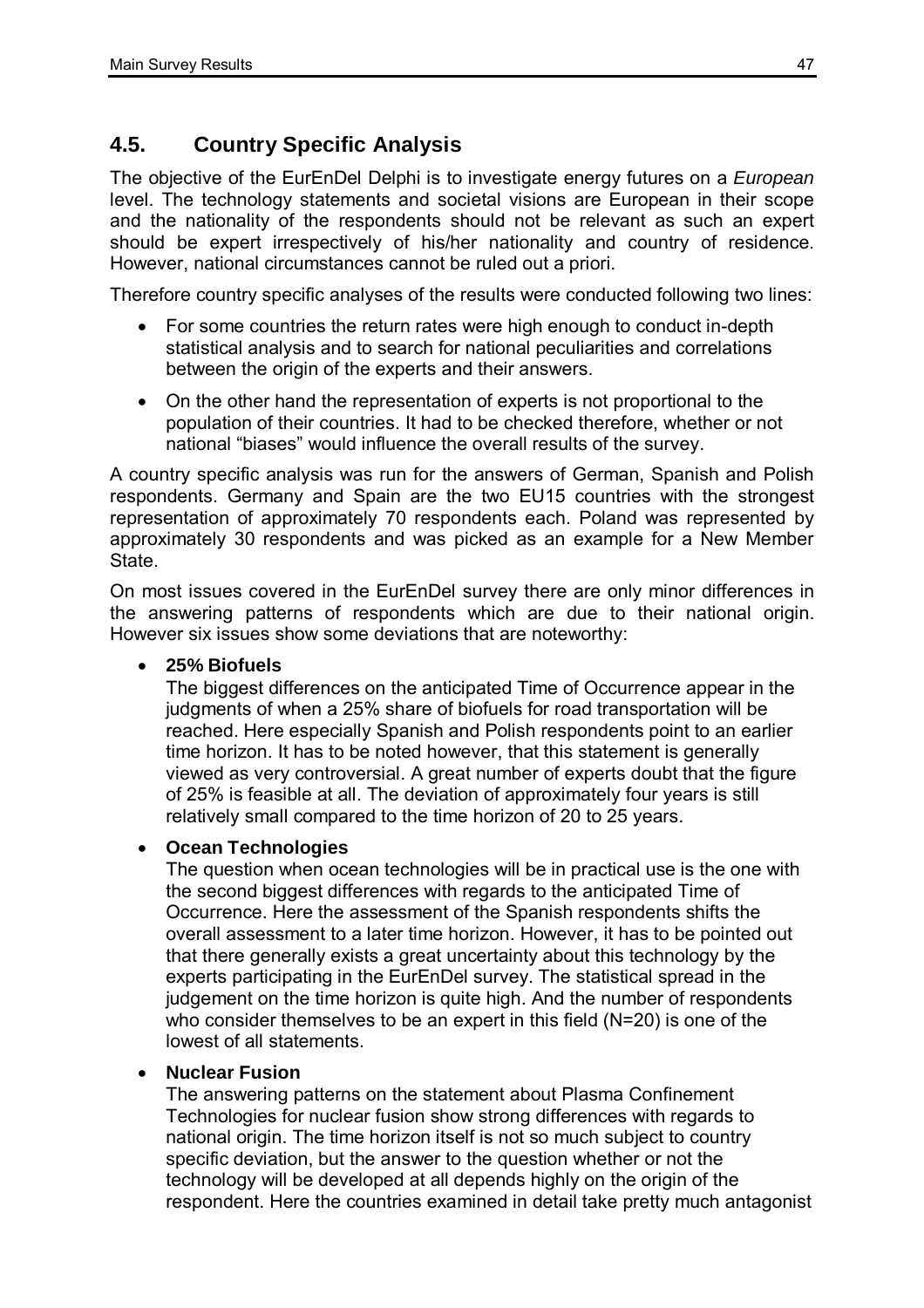positions: on the one hand there is a large share of "never" answers among the German respondents. In contrast there is basically no doubt among the Spanish and Polish respondents. The average over all other countries is basically very similar to the average over these three countries. Similar patterns appear in the assessment of the impact. The Polish and Spanish respondents anticipate a much more positive impact than experts from all other countries. The average over the German respondents gives the opposite picture.

#### • **Nuclear Fission**

A similar picture, but not as pronounced, appears on the issue of Safe Fission. An analysis of the Time of Occurrence answers shows two peaks: one in the time range 2021-2030 and a smaller in "never". This could be interpreted as: "the technology could be available by the year  $x - i f$  the corresponding political choice is made". Whether or not the respondents consider this choice likely also seems to depend on their origin. However, the assessment of the time of occurrence is rather independent of their national background.

#### • **Natural Gas**

In the societal visions part the Spanish respondents rate the contribution of liquefied natural gas in each of the visions higher than the average does. In contrast the German respondents rate it rather lower. This tendency is also mirrored in the corresponding statement on gas imports (statement 8) where the Spanish (and Polish) respondents anticipate more positive impacts in all areas than the German respondents do. It has to be mentioned that on this statement the differences between the EU33 respondents and those from other countries are most pronounced. The respondents from other countries anticipate a more positive impact.

#### • **CO2 sequestration**

The country specific findings on  $CO<sub>2</sub>$  sequestration are quite similar to those in the field of natural gas. The Spanish respondents rate the impact of CO2 sequestration more positively than the average. Correspondingly they also give a higher rating to CO2 sequestration in the societal vision. So, in this field the strong representation of Spanish experts may have shifted the overall results slightly towards a more positive assessment of the impacts. However, generally the impact of  $CO<sub>2</sub>$  sequestration is not assessed very positively compared to the anticipated impact of other technologies. Therefore the overall findings of EurEnDel mirror the European perspective quite well. It has to be noted, however, that the Non-European respondents rate the impacts of CO2 sequestration more positively than those from EU33.

It can be concluded that:

1) The assessment of the **Time of Occurrence** of the technological Delphi statements is only to a very small degree influenced by the national origin of the respondents. Compared to the overall statistical spread of the answers the deviations due to nationality are minimal in most cases. In this sense our respondents are actually experts and are sharing a common European perspective.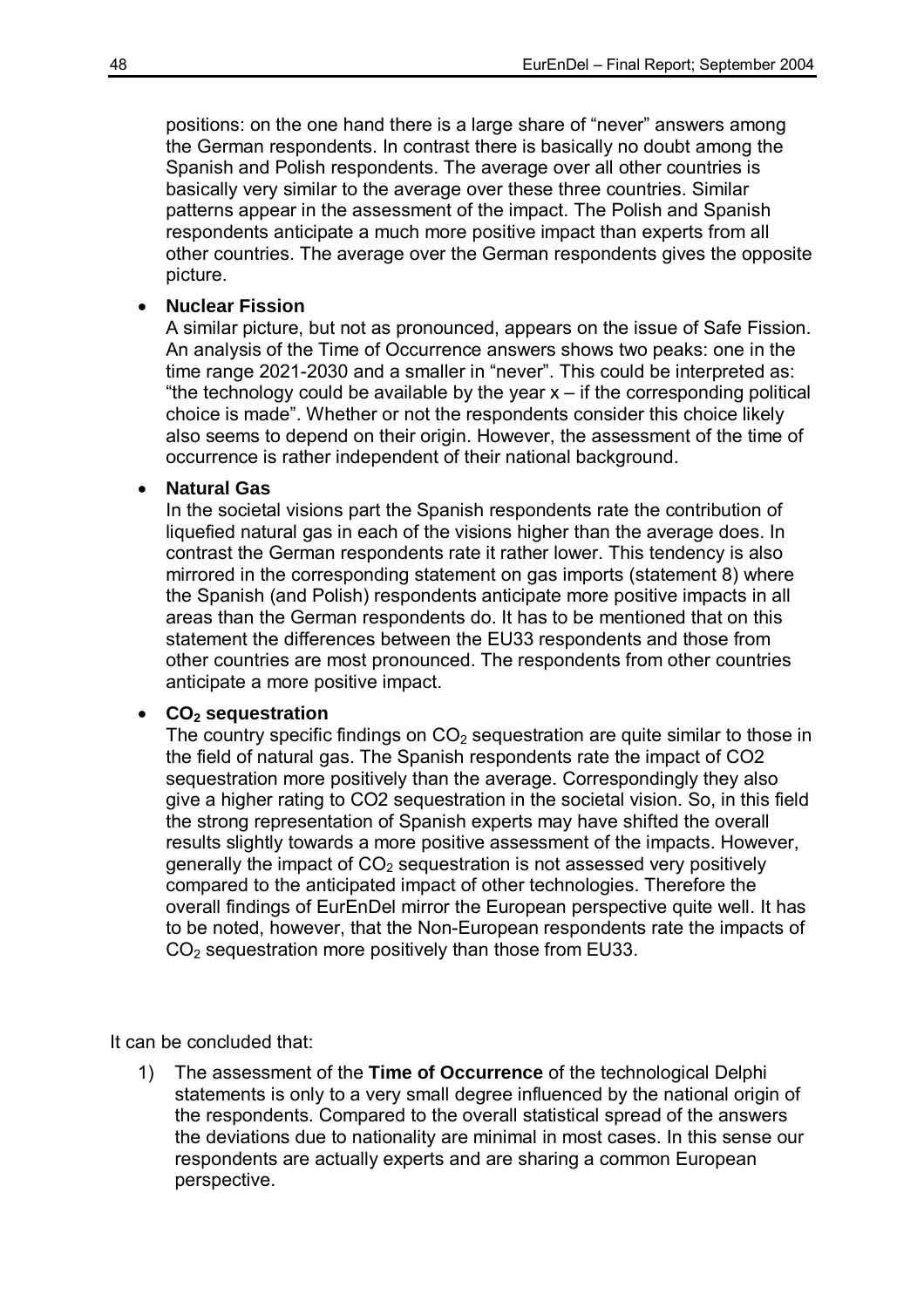- 2) For a few specific statements the **Likelihood of Occurrence** is assessed very differently by respondents from different countries. This is the case for nuclear, especially nuclear fusion. In fact the answering patterns of the respondents go quite in line with the political priority setting and/or the corresponding political discussions in the respective countries. Since the experts were not only asked to assess the technological feasibility, but to give a statement on whether or not a technology will be in practical use, such political perspectives do have to be taken into account. However, it seems that on politically controversial issues, like nuclear, the respondents tend to take up a rather national and not so much a European perspective.
- 3) The **assessment of impacts** of technological developments as well as the assessment of technologies under the premise of a guiding societal vision show a higher degree of differences due to the origin of the respondents compared to the assessment of the Time and Likelihood of Occurrence. An explanation for this could be that the assessment of impacts is to a lesser degree a technical but instead mainly a socio-economic question. Therefore the strong differences of the socio-economic conditions of the European countries are reflected in the different answering patterns of the EurEnDel respondents. Some of the issues can be related to ongoing political discussions in the various countries, as is the case for nuclear. Other issues can rather be related to geographical framework conditions. Examples are the issues of liquefied natural gas (where the Spanish experts see a great need – which corresponds to the fact that Spain has little access to pipelines) or biomass (which is assessed quite positively by Polish respondents – corresponding to the high potential Poland has for biomass use).

As an answer to the question "Are the EurEnDel results representative for all of EU 33?" it can be said that in terms of the time horizons the EurEnDel results do indeed reflect the current judgments of the *European* energy community. With regards to impact assessments and the social desirability of energy technologies in the energy field it can be stated that generally the EurEnDel results reflect a common European perspective quite well for most areas covered. In the areas discussed above however, the results have to be treated with care.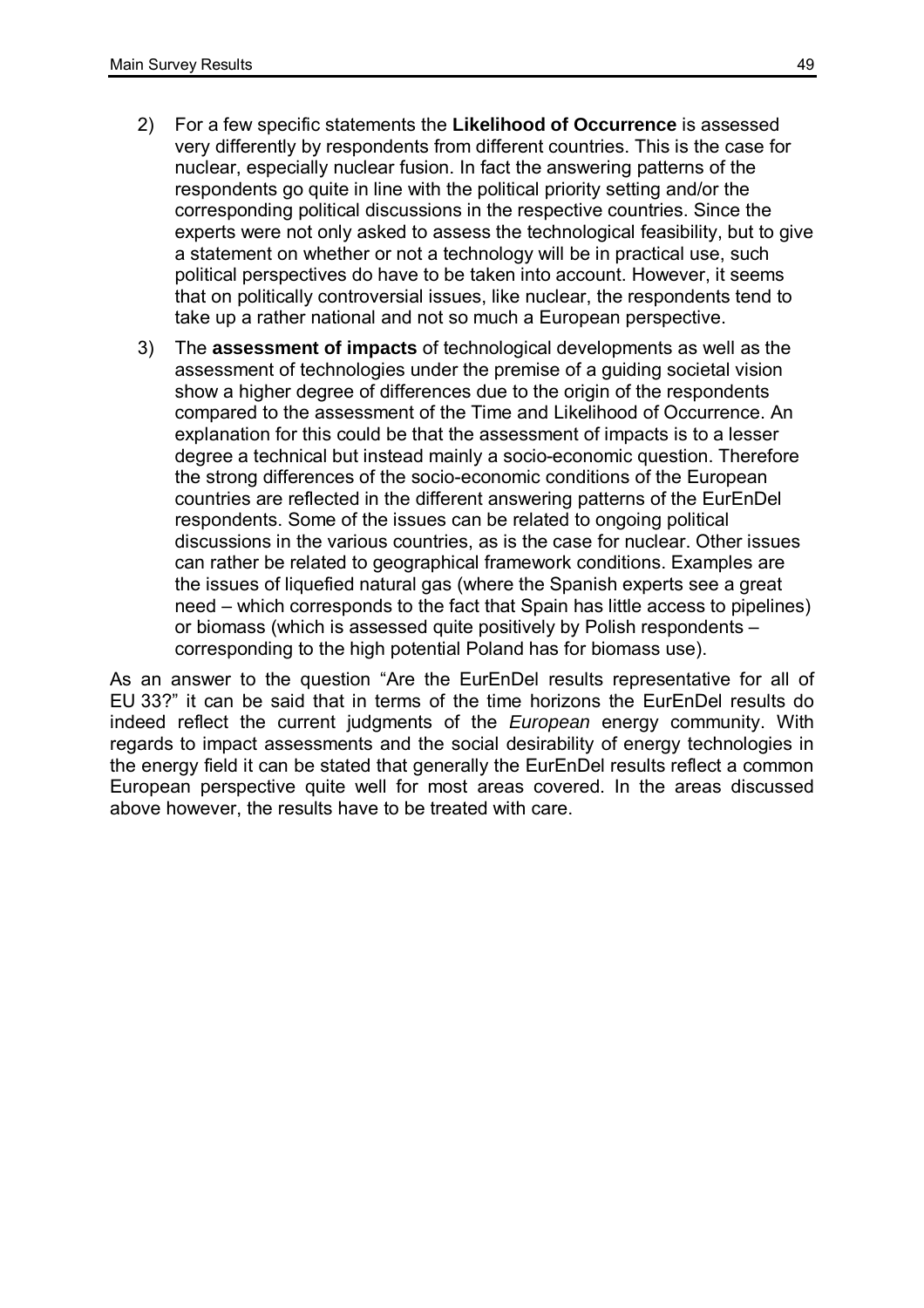## **4.6. Quantitative Co-Assessment**

The scope of the quantitative co-assessment was to compare quantitative data drawn from the *EurEnDel* Delphi and used for the *EurEnDel* Scenarios with a set of studies based on quantitative modelling. The rationale of this exercise was on one hand to validate the *EurEnDel* results and on the other hand to contribute to the interpretation of *EurEnDel* results in comparison to quantitative forecasting.

After a short presentation of the reference studies (chapter 4.6.1), an overview on the comparison is given (chapter 4.6.2) in the following. <sup>12</sup>

### **4.6.1. Reference Studies**

Two quantitative studies were used for the comparison with *EurEnDel* Delphi results. These were "European Energy and Transport - Trends to 2030" [Mantzos et al. 2003] and the "With climate policies" scenario [Zeka-Paschou 2003]. Both are comparable to the *EurEnDel* Delphi in geographic terms and in the time frame. Additionally they politically and scientifically broadly acknowledged and thus eligible as reference studies.

The *Trends 2030* study delivers quantitative results for all single countries that were covered in the analysis, as well as aggregations EU15, EU25 and Europe3013. Generally, the EU25 results were used in the analysis within *EurEnDel,* as these were best comparable to the results of the *EurEnDel* Delphi survey. *Trends 2030* is a baseline study assuming the continuation of current world energy market structures and taking a conventional view on fossil fuel reserves. For EU25, an average GDP growth of 2.4% pa between 2000 and 2030 is assumed [Mantzos 2003a], [Mantzos et al. 2003].

Furthermore, *Trends 2030* is characterised by the fact that it explicitly covers no new policies to reduce greenhouse gas emissions. In order to account for this shortfall in "realism" of *Trends 2030* in terms of future climate policies, the "With Climate Policiesî (*WCLP*) scenario [Zeka-Paschou 2003] was chosen, which is used as one of the baseline scenarios in the EU-wide CAFE (Clean Air For Europe) process managed by the European Commission, DG Environment. The *WCLP* scenario and *Trends 2030* are nearly identical. The relevant difference is that *WCLP* assumes the existence of an EU wide  $CO<sub>2</sub>$  emissions trading regime as a now greenhouse policy.

## **4.6.2. Comparison of Results**

 $\overline{a}$ 

The results of the comparison between the Delphi survey and the reference studies are summarised in Table 4-4. It can clearly be seen that the results of the *EurEnDel* Delphi are generally more "optimistic" in terms of technical developments and structural changes compared to the reference studies. The ratio between the Delphi energy experts' opinion and the model results, which provides a quantitative measure of the deviation between the two, moves up to >20 for certain statements.

 $12$  More detailed information on the quantitative co-assessment can be found in the Eurendel working paper [Jörß and Wehnert 2004] which is available at www.eurendel.net.

 $13$  EU25 plus Bulgaria, Norway, Switzerland, Romania and Turkey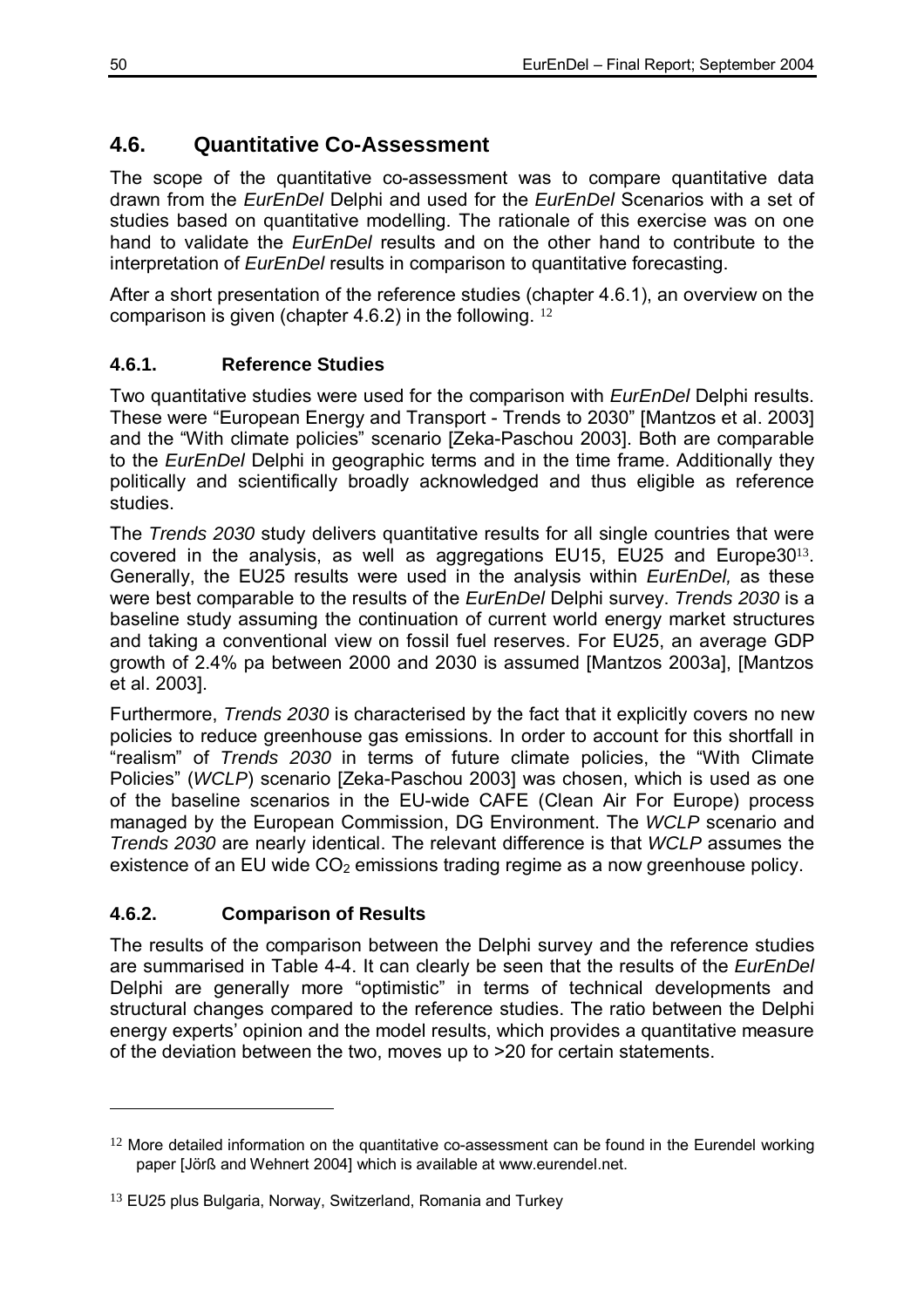| <b>No</b>             | Delphi Statement                                                                                                                                                                                                        | Time of<br>Occurrence *                                                                                            | <b>Never</b><br>$***$     | <b>Reference studies:</b><br>Trends 2030 / WCLP                                                                                                                                                                                                                                                                                                                                               | Comparison<br><b>Result</b>                                  | <b>Deviat</b><br>ion<br>ratio |
|-----------------------|-------------------------------------------------------------------------------------------------------------------------------------------------------------------------------------------------------------------------|--------------------------------------------------------------------------------------------------------------------|---------------------------|-----------------------------------------------------------------------------------------------------------------------------------------------------------------------------------------------------------------------------------------------------------------------------------------------------------------------------------------------------------------------------------------------|--------------------------------------------------------------|-------------------------------|
|                       | Demand                                                                                                                                                                                                                  |                                                                                                                    |                           |                                                                                                                                                                                                                                                                                                                                                                                               |                                                              |                               |
| 1                     | Industrial energy consumption<br>in Europe is reduced by 50%<br>per produced unit through novel<br>production processes                                                                                                 | 2028<br>$(2021 - 2034)$                                                                                            | 2%                        | No info on novel production<br>processes; energy intensity<br>reduction 2000 - 2030:<br>38% (Trends 2030);<br>39% (WCLP)                                                                                                                                                                                                                                                                      | Delphi more<br>optimistic than<br>reference<br>studies.      | 1.3                           |
|                       | Transport                                                                                                                                                                                                               |                                                                                                                    |                           |                                                                                                                                                                                                                                                                                                                                                                                               |                                                              |                               |
| 3                     | Fuel cell driven cars reach a<br>European market share of 20%                                                                                                                                                           | 2027<br>$(2020 - 2032)$                                                                                            | $1\%$                     | Fuel cell cars are not expected to<br>gain significant market share until<br>2030 primarily due to costs but also<br>lack of fuel supply infrastructure.<br>(Trends 2030)                                                                                                                                                                                                                     | Delphi much<br>more optimistic<br>than reference<br>study.   | > 10                          |
| 4                     | Bio-fuels will have a European<br>market share of >25% in the<br>road transport sector                                                                                                                                  | 2027<br>$(2018 - 2030)$                                                                                            | 15%                       | 5% in 2030<br>(Trends 2030 and WCLP)                                                                                                                                                                                                                                                                                                                                                          | Delphi much<br>more optimistic<br>than reference<br>studies. | 5                             |
| 5                     | Improved logistics based on<br>information and communication<br>technologies raise the railway's<br>market share in Europe's freight<br>transport to 15% [1990: 11%,<br>today: 8%].                                     | 2019<br>$(2012 - 2023)$                                                                                            | 10%                       | No info on ICT in railways<br>the share of rail freight transport<br>declines from 17.1% (2000) to<br>11.2% (2030) (excluding short sea<br>shipping)<br>(Trends 2030 and WCLP)                                                                                                                                                                                                                | Delphi much<br>more optimistic<br>than reference<br>studies. |                               |
|                       | Storage and Distribution                                                                                                                                                                                                |                                                                                                                    |                           |                                                                                                                                                                                                                                                                                                                                                                                               |                                                              |                               |
| 6a/<br>6 <sub>b</sub> | Hydrogen produced from<br>diverse sources (H2 from RES:<br>solely from renewables) and<br>used as an energy carrier<br>constitutes a significant part of<br>the energy system (transport<br>and stationary application) | 2031<br>$(2023 - 2040)$<br>(H <sub>2</sub> from<br>diverse<br>sources)<br>2034<br>$(2026 - 2042)$<br>(H2 from RES) | 5%<br>(6a)<br>19%<br>(6b) | Share of new energies (hydrogen<br>etc.) in final energy demand will<br>rise to 1.4 Mtoe in 2030 (i.e. 0.1%)<br>(Trends 2030)                                                                                                                                                                                                                                                                 | Delphi much<br>more optimistic<br>than reference<br>study.   | > 20                          |
| Supply                |                                                                                                                                                                                                                         |                                                                                                                    |                           |                                                                                                                                                                                                                                                                                                                                                                                               |                                                              |                               |
| 14                    | Renewable energy sources<br>cover 25% of Europe's total<br>energy supply [Today it is 6%]                                                                                                                               | 2028<br>$(2020 - 2033)$                                                                                            | 4%                        | "Relatively slow penetration of<br>renewables"; the use of<br>renewables will rise by 74%<br>(Trends 2030) between 2000 and<br>2030 (WCLP: 106%);<br>the share of renewables in gross<br>inland consumption rises from<br>5.8% in 2000 to 8.6% (Trends<br>2030) in 2030 (WCLP. 10.5%)                                                                                                         | Delphi much<br>more optimistic<br>than reference<br>studies. | 3/2.5                         |
| 15                    | Photovoltaic cells contribute<br>with >5% of European<br>electricity generation [Today it<br>is 0.15%]                                                                                                                  | 2030<br>$(2023 - 2040)$                                                                                            | $9\%$                     | "Solar photovoltaic energy starts<br>emerging beyond 2020 (accounting<br>for 1.3% of total installed capacity<br>by 2030).<br>(Trends 2030)<br>No data on production shares                                                                                                                                                                                                                   | Delphi much<br>more optimistic<br>than reference<br>study.   | $> 10$                        |
|                       |                                                                                                                                                                                                                         |                                                                                                                    |                           | * (Mean value of the $2^{nd}$ survey round considering only respondents who classified themselves as either "experts",<br>"knowledgeable" or "familiar" for the respective topic. The given time range in brackets refers to the lower and the upper quartile.<br>This means that 50% of the respondents expect an occurrence in the given timeframe, 25% expect an earlier, and 25% expect a |                                                              |                               |

later occurrence.) \*\* Share of respondents who consider this statement "never" to become reality

*Table 4-4: Overview on comparison results of Delphi statement responses with reference studies*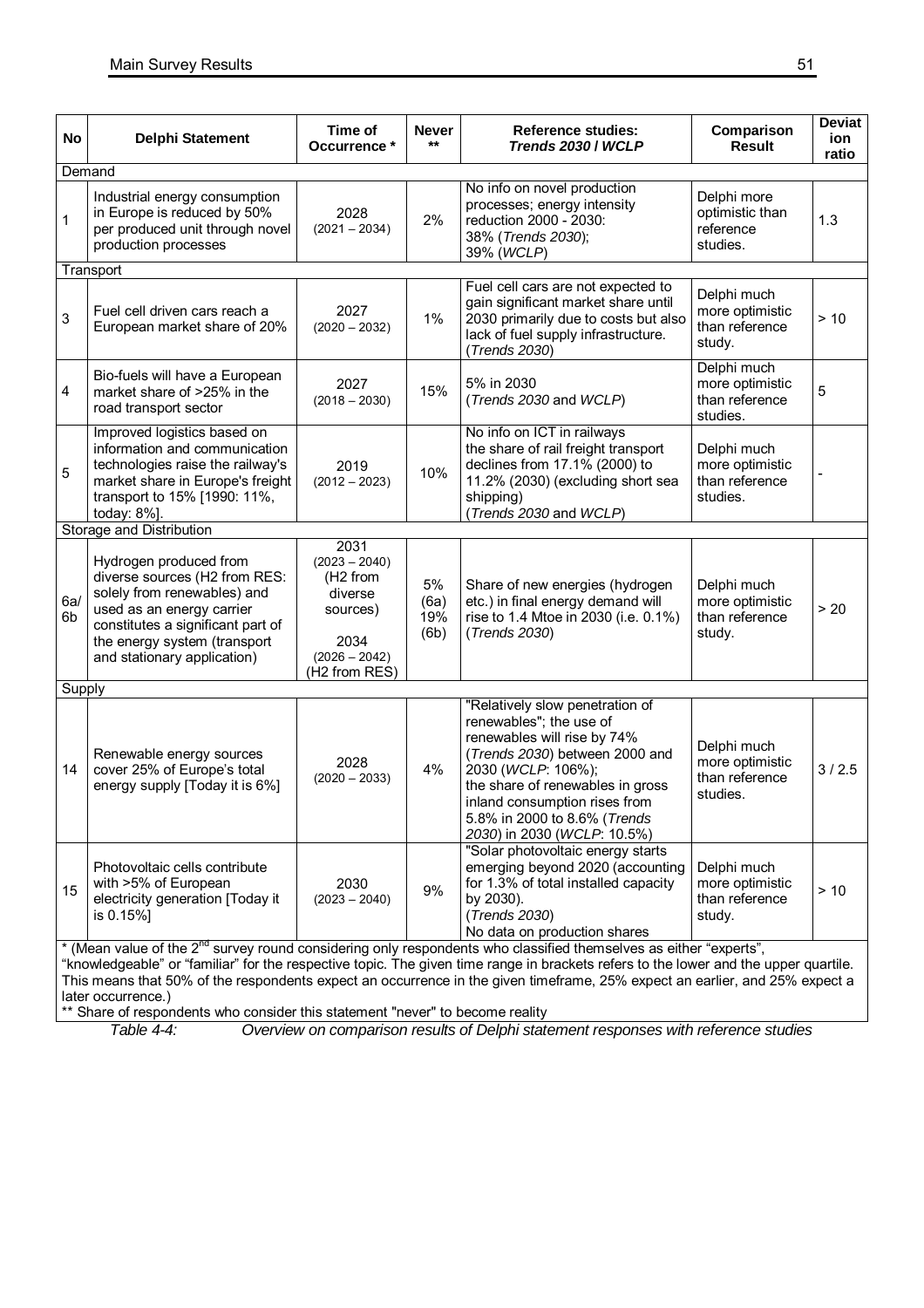However, these differences should not be misinterpreted as a lack of expertise on the *EurEnDel* energy experts' side. There are indications showing that economic quantitative models generally tend to underestimate the potentials of emerging technologies. A comparison of projections of the Annual Energy Outlook 2004 by the US Energy Information Administration [EIA 2003] and a Delphi study by the George Washington University (TechCast Delphi; see [Halal and Kallmeyer 2004]) shows comparable differences to those presented in this report [Laitner 2004]. The fact that previous energy models tended to overestimate future energy demands and underestimated the potentials of new technologies have led to several improvements of quantitative energy models (e.g. the introduction of learning curves). However, the EurEnDel results may indicate that additional ways should be sought for to integrate projections on emerging technologies into quantitative models.

Thus, the differences between the *EurEnDel* Delphi results and the reference scenarios should rather be interpreted as making clear what future developments are realistically achievable, if framework conditions and incentives are set correspondingly.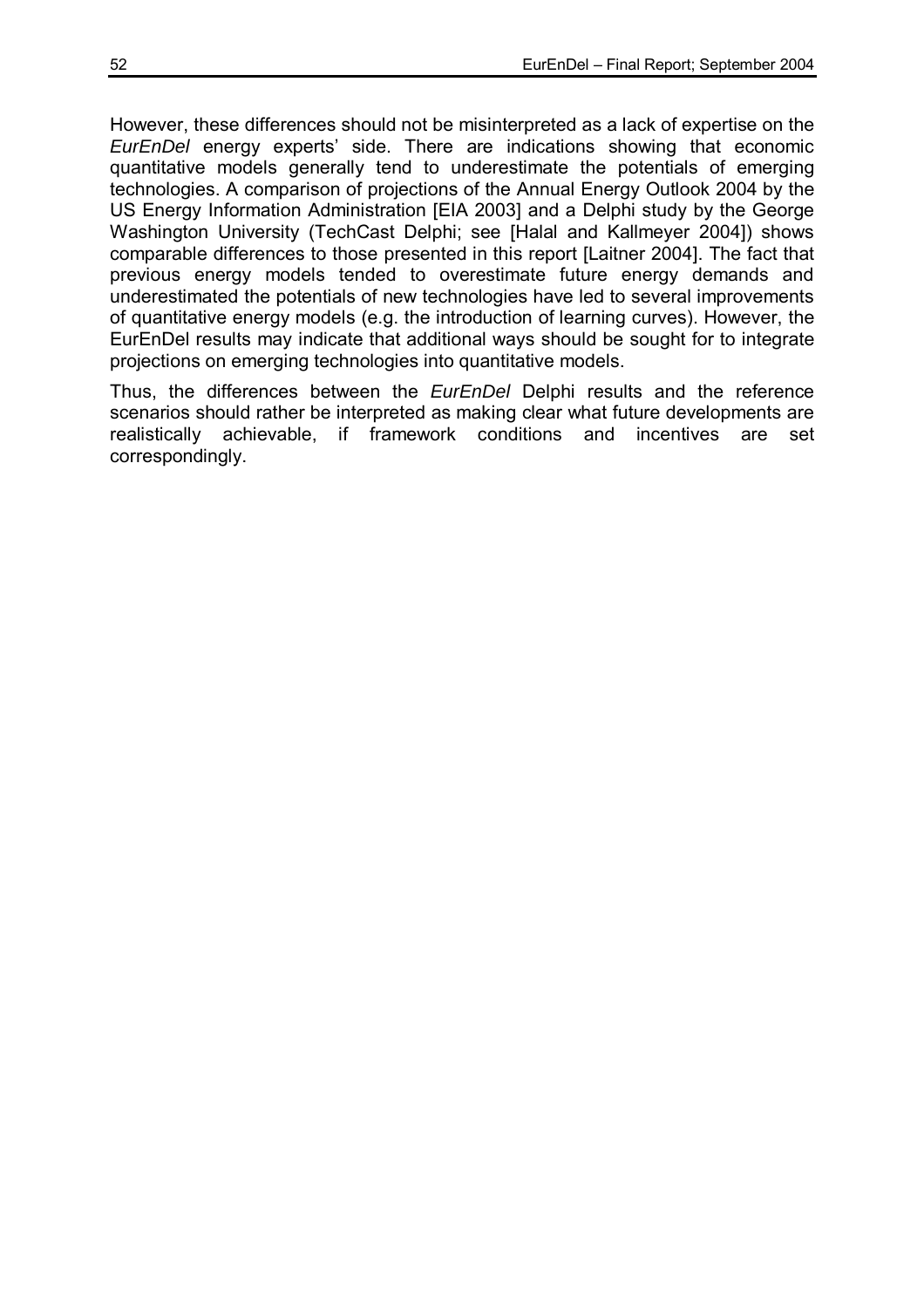# **5. Comparison of Social and Technological Perspectives**

 »Worldwide demand for cars will never exceed one million primarily because of a limitation in the number of available chauffeurs .« Market Research Study, Mercedes Benz, 1901

### **5.1. Introduction**

 $\overline{a}$ 

The main task of this chapter is to deal with and to discuss together the **technology push** and the **social pull** aspects of the EurEnDel project. The task has been achieved in two ways, which are pursued simultaneously by exploiting the large and diversified amount of information granted by the replies to the questionnaire. <sup>14</sup>

The first way consists in deeply assessing the energy technology bases of the 3 ideal Societal Visions  $(2^{nd}$  Part of the Delphi) and comparing them with the general attitudes of the Societal Visions towards the policies needed to accelerate the development of the technology statements. Both assessments and comparisons are made possible through assuming the existence of (partial) correspondences between some of the items object of questions in the two separate parts of the Delphi questionnaire.

The second way aims still to ascertain possible biases between the "technical" needs, requiring the promotion of specific energy technologies, and the "social" factors linked to the process of implementing those policies. However these biases depend now on the fact that the "technical" needs and the problems of implementation stem from two different groups of people. To reach this objective, the analysis compares continuously the assessments made by the self-claimant Experts with those made by the totality of respondents to the Delphi questionnaire (experts; knowledgeable; familiar; as well as unfamiliar). The Experts are assumed to know very well, for each statement, the effects, the times of occurrence and the actions needed to accelerate their expected times of occurrence. The average level of scientific knowledge of the totality of respondents is well lower than that of the Experts for every specific statement, but they are assumed to represent the "Energy Community", i.e. those people requested to back governments in implementing policies to accelerate the occurrence of technologies, having a better knowledge of the broader framework conditions. Consequently, the comparisons are between the evaluations of the statements on the "technical" basis of the expected social impacts, as made by the Experts, and the evaluations of the same statements on the basis of the policy instruments to obtain them, as made by the Energy Community. Following the literature on *political economy*, this approach can explain the divergences between targets and instruments, or the so called "feasibility gaps".

<sup>&</sup>lt;sup>14</sup> All the chapter goes along the already known results of the Delphi, focusing on possible sources of changes with respect to the figures of the chap 4. The methodology is outlined in the notes.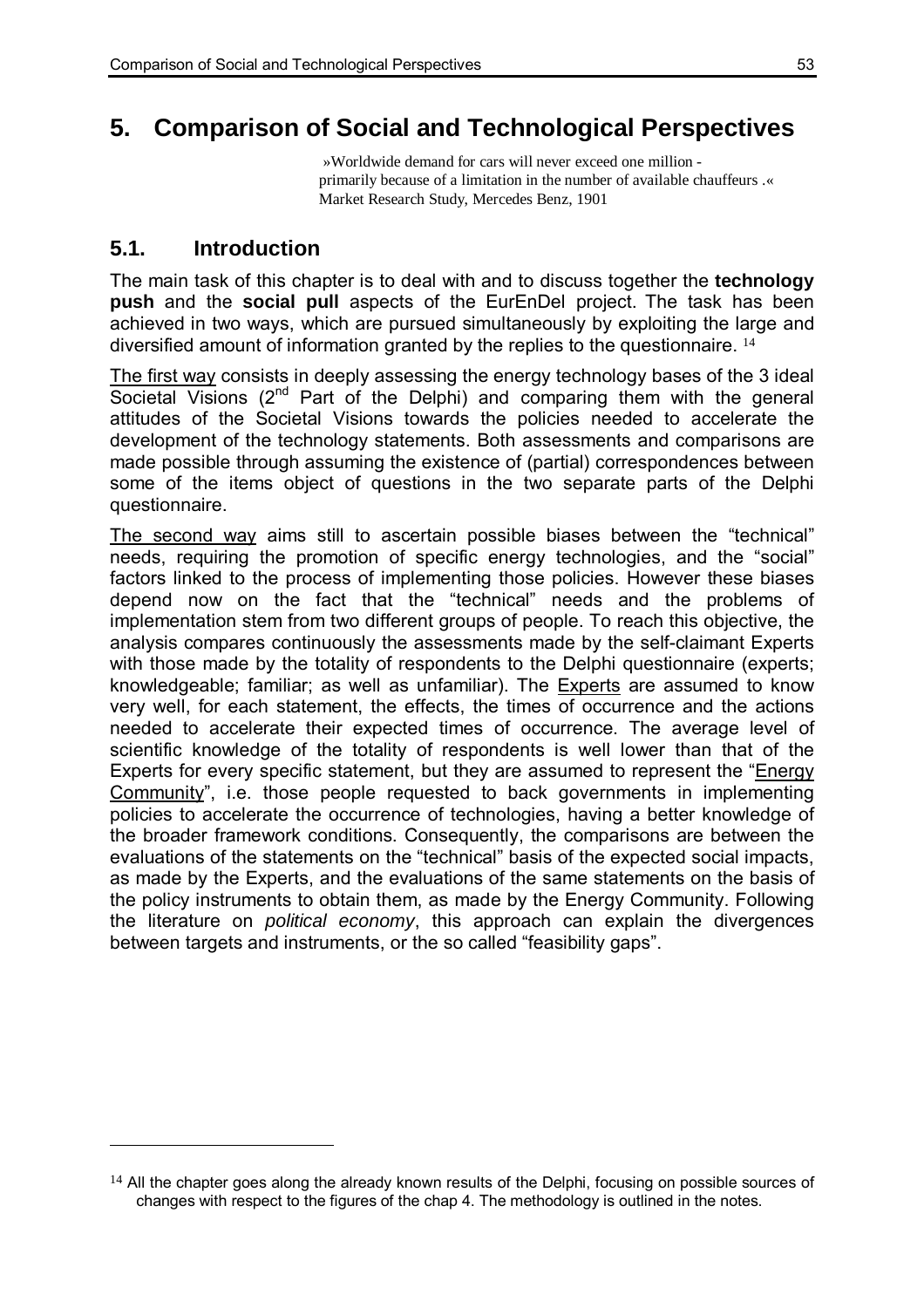### **5.2. Possible sources of divergences in the evaluation of the statements:**

### **The role of the expected "closeness of occurrence" and the opposition between experts and energy community**

A possible source of changes with respect to the future needs stems from taking into account the differences in the expected closeness of occurrence15. They may modify the hierarchy of "preferences" for the technology statements, already shown in chap 4. As a matter of fact, a government may decide to invest in R&D in a specific technology because the expected social impacts are high; but if its expected time of occurrence is far in timing, its policy appeal is reduced as it seems more unlikely to reach. The following graph 5-1 compares the already known rankings<sup>16</sup> (where 1 is the highest score) of the statements without considering the "closeness of the occurrenceî (hierarchy according to the Experts), with the rankings of the statements whose scores have been "adjusted" for considering the "closeness of the occurrence" (hierarchy according to the Energy Community).



l

*graph 5-1 Evaluations of the statements without and with adjustment for closeness of the occurrence* 

<sup>&</sup>lt;sup>15</sup> The scores of the social impacts of the technology statements are here multiplied for a weight, the value of which depends on the period where the statements in the replies are expected to occur "spontaneously", i.e. without a policy effort. The weight takes the values 1 if the expected period of occurrence is 2003-2010; 0.8 if it is 2011-2020; 0.6 if 2021-30; 0.4 if it is "after 2030"; 0 if the reply is "Never". In the report the weight is named "Closeness of occurrence". It combines features of the "Times of Occurrence" and the "Likelihood of Occurrence" (p. 29). Increasing values signify that the expected time of occurrence is closer to our days.

<sup>&</sup>lt;sup>16</sup> Then only on the basis of the average of the social impacts.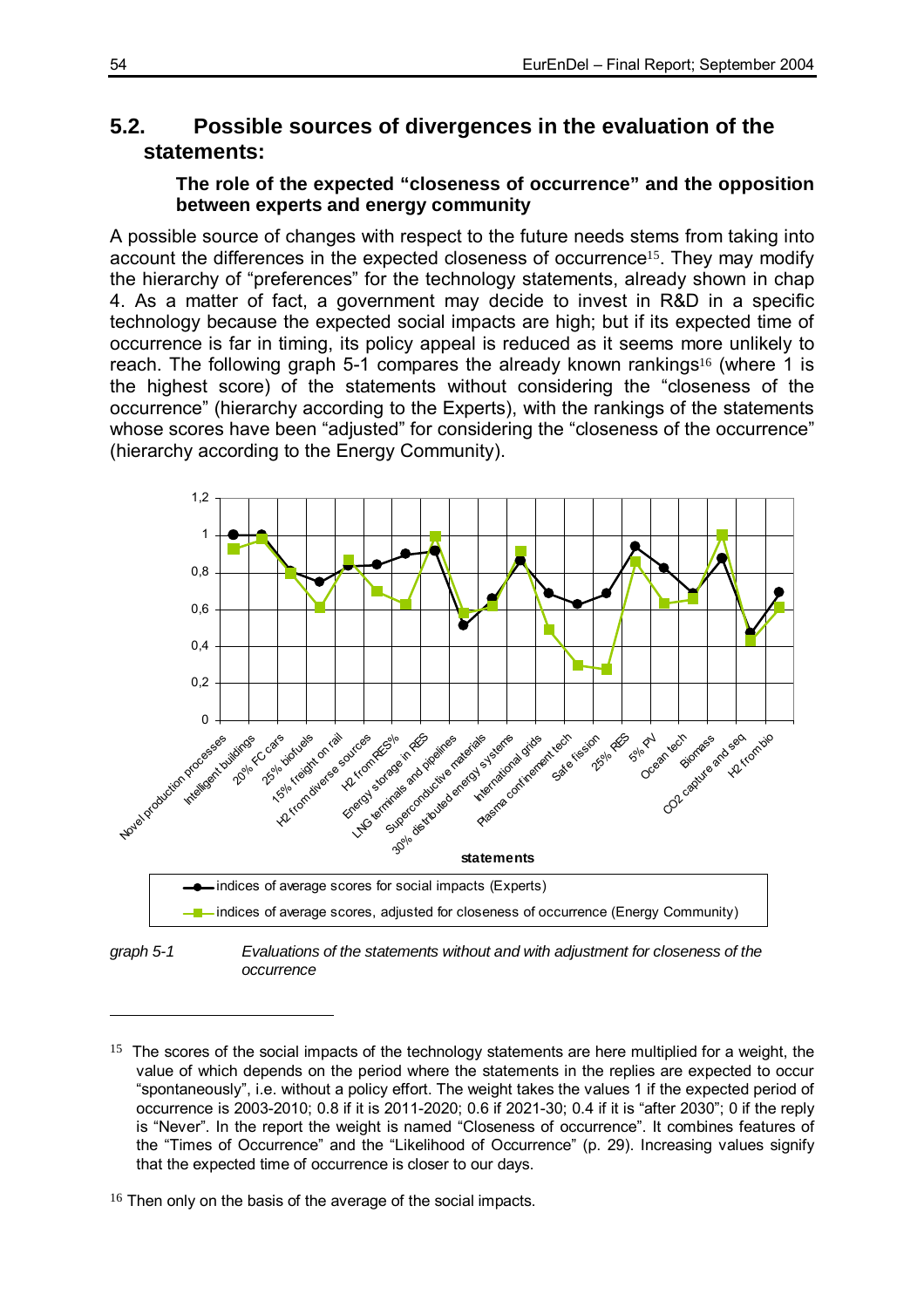Some changes are evident:

- two technology statements become now much more "interesting" than before for their "closeness of occurrence": "Biomass" and "Energy Storage in RES";
- the two statements on the efficient use of energy, "Novel production processes" and "Intelligent buildings", remain at the top of the preferences, even after taking into account the "closeness of occurrence":
- the relative position in the preferences of some statement worsens, because their feasibility seems too far in timing: "25% biofuels", "Plasma confinement technology", "International grids", "H2 from RES", "H2 from diverse sources", " $5\%$  PV";
- the case of "Safe fission"" is different: its position worsens not because of the times of occurrence, but because the preferences for it expressed by the Energy Community in terms of social impacts is far lower with respect to those of the Experts.

### **5.3. The "Preferences" of the three Societal Visions for the Technology Statements**

*The analysis now deals directly with the Societal Visions, to contrast the newly calculated preferences for statements based on Social Impacts, with the preferences based on Policies*.

First, consider the hierarchies of the preferences for the statements expressed by the Experts in terms of Societal Visions<sup>17</sup>, on the basis of the Social Impacts  $18$  (graph 5-2).

ìEcological Balanceî seems to be the most favorable environment for most of the energy technology statements, as it provides higher scores for almost all of them.

 $17$  They can be obtained by assuming a table of correspondences between Societal Visions and Social Impacts. Each element of the table represents the value that every Societal Vision should ascribe to every Social Impact, on the basis of its assumed preferences. The table, where the values of the scores have been equalized to have the sums for column equal to 1, was agreed among the EurEnDel partners. Other, alternative sets of correspondences did not improve its usefulness in terms of results

l

*table 5-1 Table of Correspondences between Societal Visions and Social Impacts* 

|                    | Individual<br>choice | Ecological<br>balance | Social<br>equity |
|--------------------|----------------------|-----------------------|------------------|
| Wealth creation    | 0.35                 | 0,15                  | 0.28             |
| Environment        | 0,13                 | 0.38                  | 0.15             |
| Quality of life    | 0.26                 | 0.24                  | 0,27             |
| Security of supply | 0.26                 | 0,23                  | 0.29             |

 $18$  All the calculations are obtained through subsequent multiplications of matrices.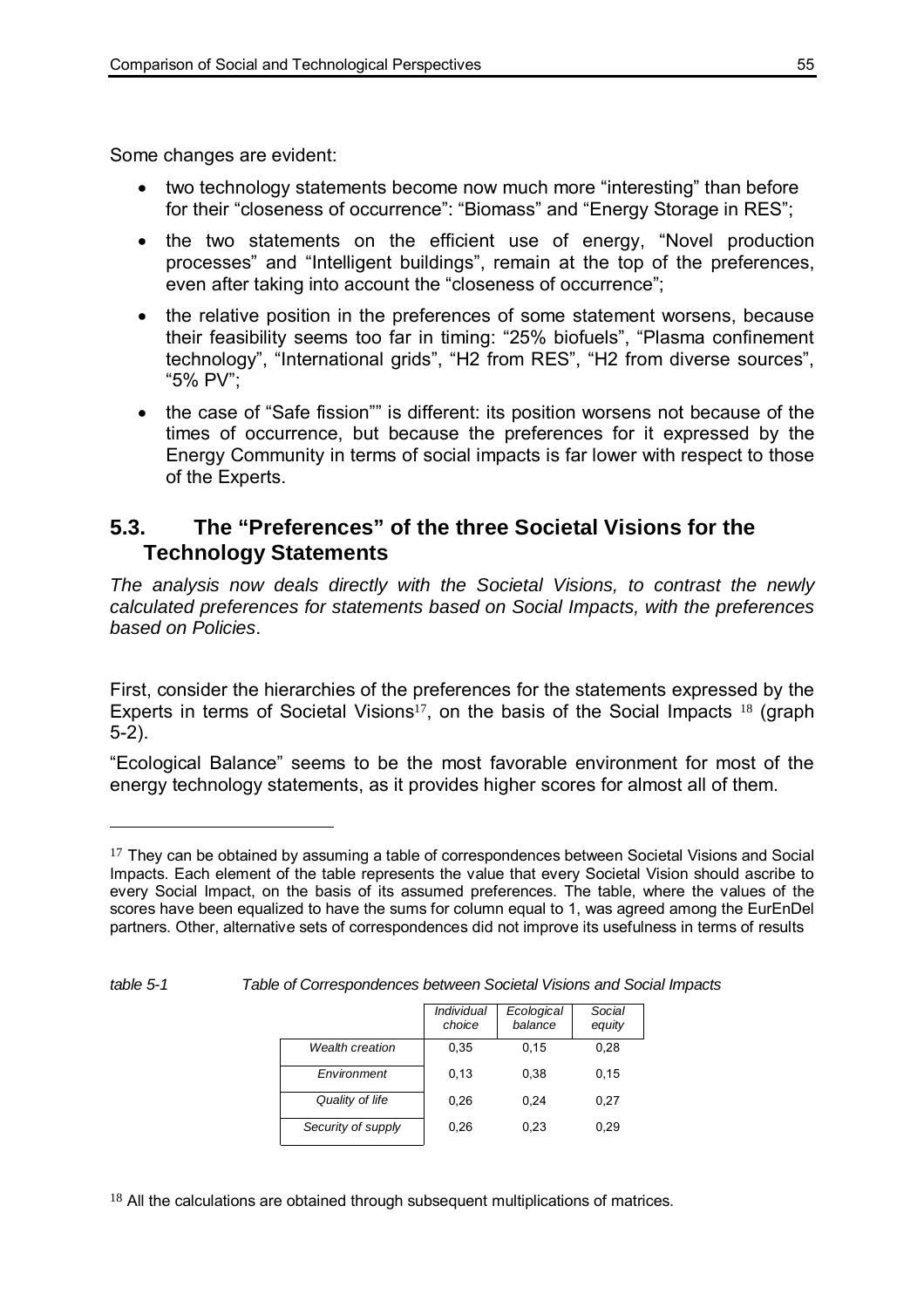The preferences made by "Individual Choice" and "Social Equity" are lower than those expressed by "Ecological Balance"", and seem very similar even in the absolute scores<sup>19</sup>

These two Societal Visions seem to represent an environment for the development comparable with "Ecological Balance" only for two statements: "30% distributed energy systems" and for "Plasma confinement technologies".

The hierarchies of the statements seem stable among different Societal Visions, and the relative positions do not change when they are adjusted to consider the "closeness of occurrence".

The energy demand statements, "Intelligent buildings" and "Novel Production Process", are the preferred in every Vision.





l

*graph 5-2: Preferences of the Societal Visions for Statements, depending on Social Impacts* 

Secondly, consider the preferences for the statements expressed by the Energy Community in terms of Societal Visions, on the basis of their attitude (or reluctance) to utilize policies including actions able to accelerate the times of occurrence of the statements<sup>20</sup>. They are depicted in the graph 5-3.

 $19$  The utilisation of different sets of correspondences Societal Visions  $-$  Social Impacts does not alter the comparisons between "Individual Choice" and "Social Equity" in terms of rankings of the statements, even if they do modify the absolute values.

 $20$  They can be obtained by assuming a table of correspondences between the actions needed to accelerate the occurrence of the statements ( $1<sup>st</sup>$  part of Delphi) and general policies and attitudes, attributed to the Societal Visions just by the Delphi respondents  $(2^{nd}$  part of Delphi). Each element of the table represents the value that every policy and attitude should ascribe to every action, on the basis of its assumed preferences.

The table was agreed among the EurEnDel partners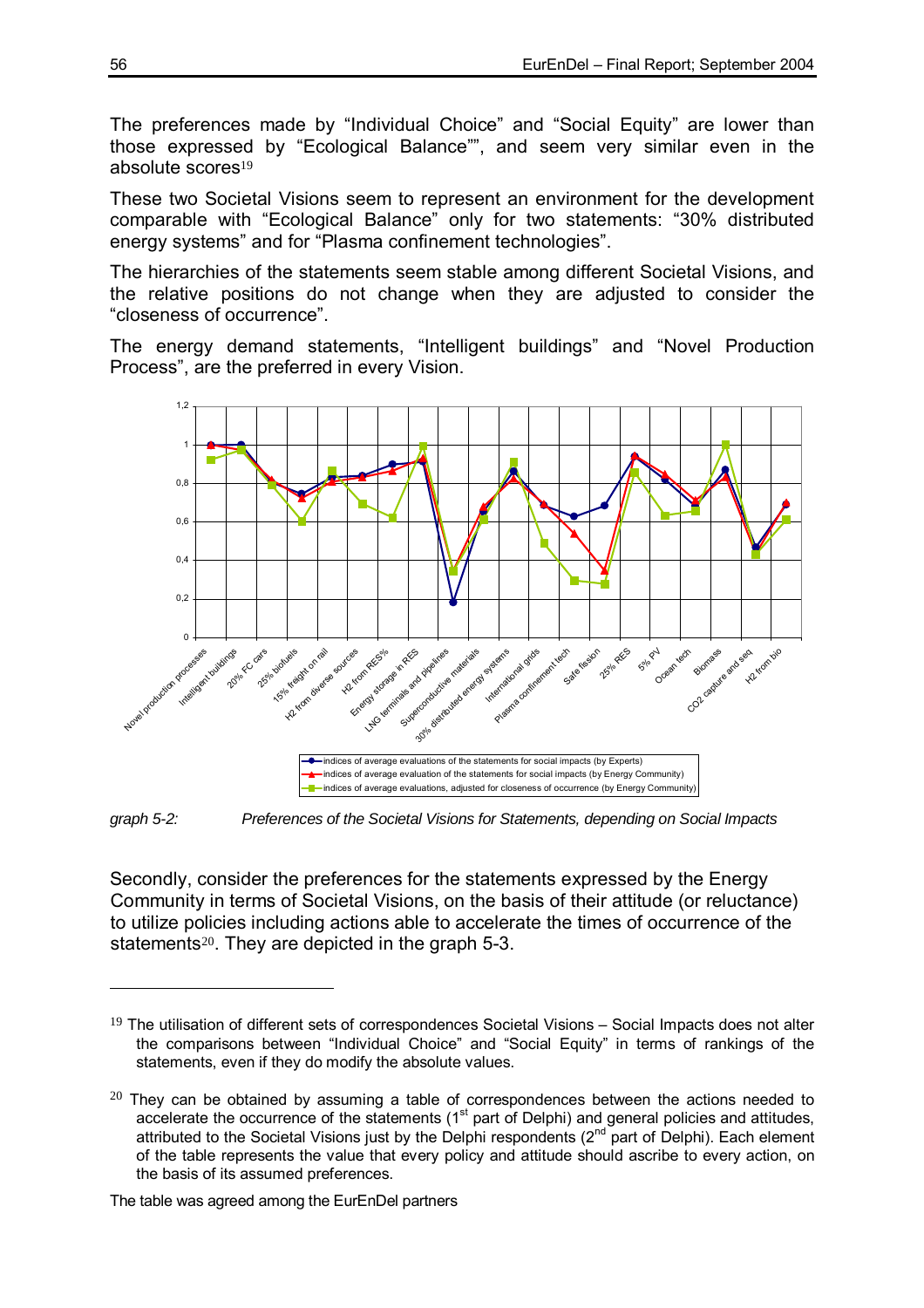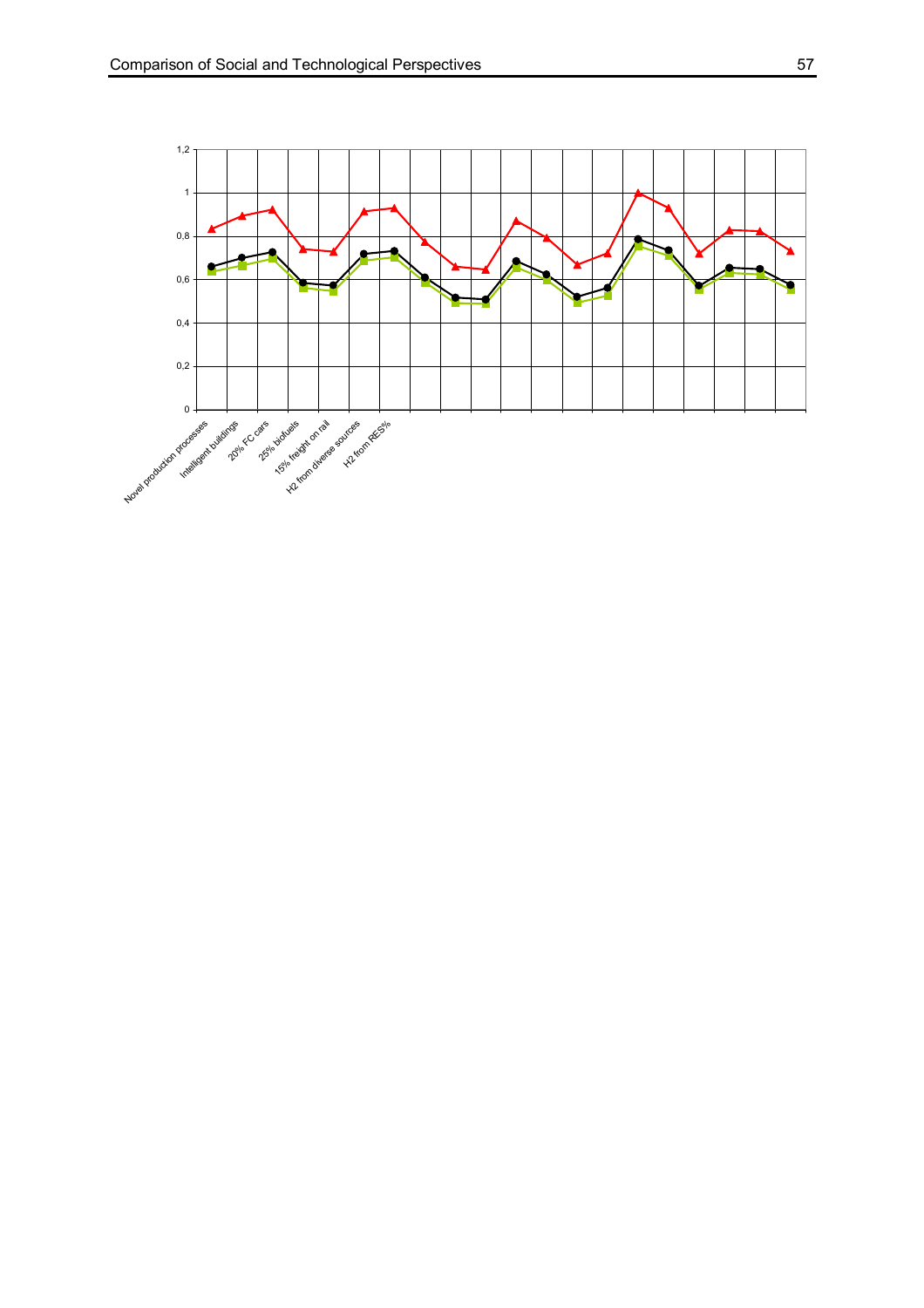every statement is evaluated by the experts according to the expected results (Social Impacts), for every "state of the world" (Societal Vision). From another side (cf. graph 5-3) there are the instrument vectors, where every statement is evaluated by the energy community according to the expected problems of implementing it (Actions to enhance), for every "state of the world" (Societal Vision).

Comparing them allows to understand if some statement is unlikely to be enforced for reluctance within the Societal Visions to realize the requested policies to accelerate its occurrence. The problem can become more serious if the average expected social impact is high and if the "spontaneous" occurrence is distant in time.

Table 6-3 faces the issue. Here the scores of the statements from graph 5-2 and graph 5-3 are transformed in index numbers, giving the 100 value to the highest scores within each Societal Vision. For example in the case of "Social Equity" the highest value statements are "Novel production process" in the case of "Preferences" because of Social Impacts" and "25% RES" in the case of "Preferences because of Actions needed".

|                                | Individual<br>Choice | Ecological<br><b>Balance</b> | Social<br>Equity | Social<br>Average<br>Impact | Spontaneous<br>Occurrence |
|--------------------------------|----------------------|------------------------------|------------------|-----------------------------|---------------------------|
| Novel production processes     | ٠                    | ÷                            | ٠                | High                        | Average                   |
| Intelligent buildings          | ٠                    | ٠                            | ٠                | High                        | Fast                      |
| 20% FC cars                    |                      | $\equiv$                     |                  | Average                     | Average                   |
| 25% biofuels                   | $=$                  | $=$                          | $\equiv$         | Average                     | Distant                   |
| 15% freight on rail            | ٠                    | ٠                            | ٠                | Average                     | Fast                      |
| H2 from diverse sources        | $\equiv$             | $=$                          | $=$              | High                        | Average                   |
| H <sub>2</sub> from RES%       | $=$                  | $=$                          | $=$              | High                        | <b>Distant</b>            |
| Energy storage in RES          | ٠                    | ٠                            | ٠                | High                        | Fast                      |
| LNG terminals and pipelines    | -                    | $\blacksquare$               | ۰.               | Low                         | Fast                      |
| Superconductive materials      | =                    | $=$                          | $=$              | Low                         | Average                   |
| 30% distributed energy systems | $=$                  | $\equiv$                     | $=$              | High                        | Fast                      |
| International grids            | Ξ.                   | $=$                          | ۰                | Average                     | <b>Distant</b>            |
| Plasma confinement tech        | =                    | $\equiv$                     | $\equiv$         | Low                         | Distant                   |
| Safe fission                   | $=$                  | =                            | $=$              | Average                     | Fast                      |
| <b>25% RES</b>                 | =                    | $=$                          | =                | High                        | Average                   |
| 5% PV                          | -                    | $=$                          | ۰                | Average                     | <b>Distant</b>            |
| Ocean tech                     | =                    | $=$                          | $=$              | Low                         | Average                   |
| <b>Biomass</b>                 | =                    | $\equiv$                     | $=$              | High                        | Fast                      |
| CO2 capture and seq            | -                    | $\blacksquare$               | ۰                | Low                         | Fast                      |
| H <sub>2</sub> from bio        |                      | =                            | $=$              | Average                     | Average                   |

*table 5-3: Differences between preferences for social impacts and preferences for policy attitude to intervene, for every statement and for every Societal Vision: for the meaning of the signs refer to the text* 

The differences of the two values for each statement (scores in the hierarchy in social impacts less scores in the hierarchy in actions) are reported in the 2<sup>nd</sup>,3<sup>rd</sup> and 4<sup>th</sup> columns of tab 3, for every Societal Visions: here only the signs of the differences are reported, and only if they exceed 10 %, otherwise = is the reported sign.

The presence of a positive sign means that, for that statement, the relative evaluation on the basis of the social impacts is higher than the relative evaluation for the needed policies. In policy terms it means to emphasize that a specific technology faces the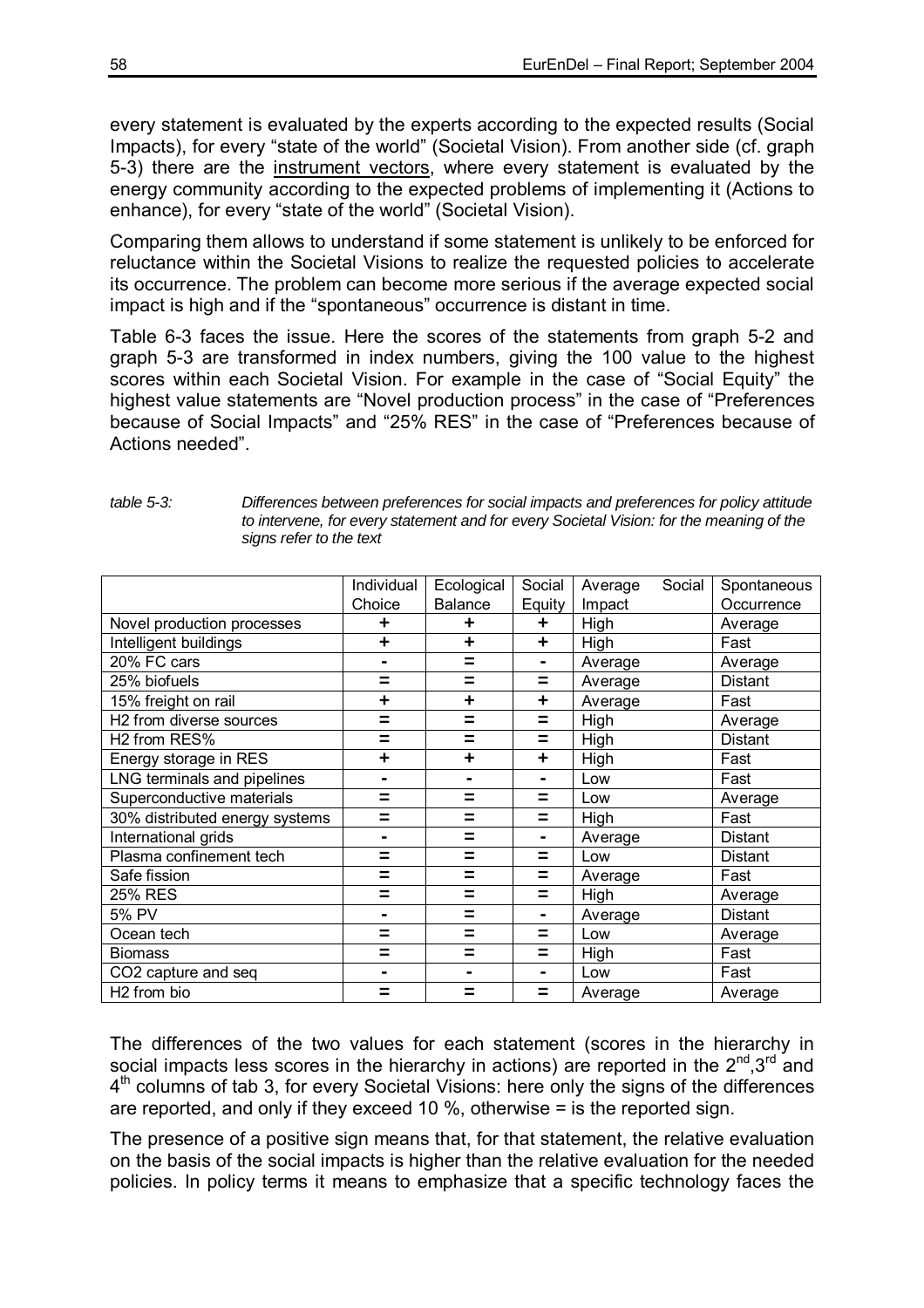risk not to be supported by an institutional environment able to enforce the correct policies to stimulate it.

In the  $5<sup>th</sup>$  column the average social impact is reported, judged with respect to the average of statements. In the last column "fast", "distant" and "average" refer to the assessments of the statements in terms of closeness of occurrence.

Only for 4 statements ("Novel production process", "Intelligent buildings", "15% freight on rail" and "Energy storage in RES") the index of the score about social impacts, given by the experts, is higher than the index of the score about needed policies, given by the energy community. But according to the last column the expected "autonomous" technical progress allows to meet the statements, all very important on the side of the involved social impacts, in relatively few years (with the partial exception of "Novel production process"). On the contrary, statements which should be realized in distant times, like "H2 from RES" or "Plasma confinement tech" seem not to suffer from a social opposition towards policies or actions needed to sustain them.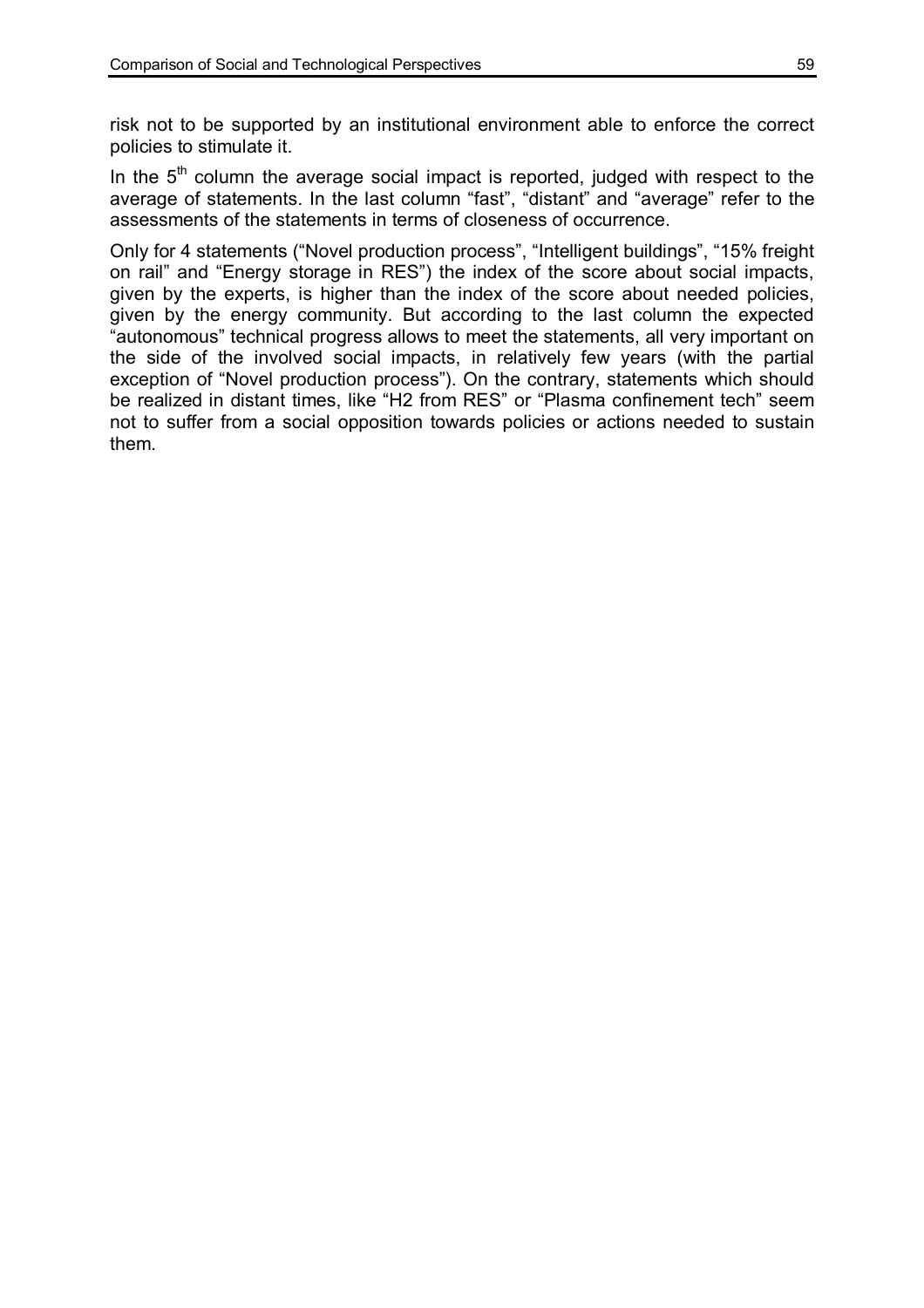### **5.4. Preferences of the Societal Visions for Technologies and "feasibility gaps"**

What happens if this approach and this analysis are extended to the Technologies, connected to the Societal Visions directly by the respondents to the questionnaire? It becomes possible to underline the policy and social constraints to the exploitation of the new technologies, and how they change according to different, hypothetical "states of the world".

This objective can be carried out by comparing the features of the energy sources and technologies, as they are attributed to the Societal Visions by all the respondents to the questionnaire (see p. 39 of this Report), with the Preferences of the Societal Visions for the Technologies, on the basis of Policies (evaluated by the Energy Community).<sup>21</sup>

 $21$  It is then necessary to pass through a third table of correspondences, referred to the relations between statements and technologies . The table 6-4 proposes the correspondences between the technology statements ( $1<sup>st</sup>$  part of the Delphi) and the energy technologies and sources ( $2<sup>nd</sup>$  part of the Delphi): Each element of the table 6-4 establishes how the figures referred to the policies can be obtained starting from the technology statements, so that the total for every row is equal to 1. For example, the value of the variable referred to "Energy storage for electricity"" (a technology) is a weighed average of the values coming from the statements "Energy storage in RES" (the weight is 0.7), "Superconductive materials" (the weight is  $0.18$ ), " $30\%$  distributed energy systems" (the weight is 0.05), "25% RES" (the weight is 0.03), "5% PV (the weight is 0.03), so that the sum for row is always 1. As usual, it has been realized through an agreement between the partners of Eurendel.

|                                         | 1   | $\mathbf{2}$ | 3   | 4   | 6A  | 6B  | 7   | 8   | 9   | 10  | 11  | 12 | 13  | 14  | 15  | 16  | 17  | 18  | 19  |
|-----------------------------------------|-----|--------------|-----|-----|-----|-----|-----|-----|-----|-----|-----|----|-----|-----|-----|-----|-----|-----|-----|
| Demand side management                  | 0.2 | 0.8          |     |     |     |     |     |     |     |     |     |    |     |     |     |     |     |     |     |
| <b>Energy conservation technologies</b> | 0.8 | 0.2          |     |     |     |     |     |     |     |     |     |    |     |     |     |     |     |     |     |
| <b>Fuel Cells</b>                       |     |              | 0.9 |     |     |     |     |     |     | 0.1 |     |    |     |     |     |     |     |     |     |
| <b>Nuclear fission</b>                  |     |              |     |     |     |     |     |     |     |     |     |    | 1.0 |     |     |     |     |     |     |
| PV                                      |     |              |     |     |     |     |     |     |     |     |     |    |     | 0.1 | 0.9 |     |     |     |     |
| CO2 sequestration                       |     |              |     |     | 0.1 |     |     |     |     |     |     |    |     |     |     |     |     | 0.9 |     |
| Pan European electricity and gas grid   |     |              |     |     |     |     |     | 0.3 | 0.1 |     | 0.6 |    |     |     |     |     |     |     |     |
| Natural gas import by pipeline          |     |              |     |     |     |     |     | 0.8 |     |     | 0.2 |    |     |     |     |     |     |     |     |
| Natural gas import by LNG               |     |              |     |     |     |     |     | 1.0 |     |     |     |    |     |     |     |     |     |     |     |
| Alternative transportation fuels        |     |              | 0.1 | 0.5 | 0.1 | 0.1 |     |     |     |     |     |    |     |     |     |     |     |     | 0.1 |
| Energy storage for electricity          |     |              |     |     |     |     | 0.7 |     | 0.2 | 0.1 |     |    |     |     |     |     |     |     |     |
| H2 production and storage               |     |              |     |     | 0.3 | 0.3 | 0.1 |     |     | 0.1 |     |    |     |     |     |     |     |     | 0.2 |
| <b>Biomass</b>                          |     |              |     | 0.3 |     | 0.1 |     |     |     | 0.1 |     |    |     | 0.1 |     |     | 0.4 |     |     |
| Wind                                    |     |              |     |     |     | 0.1 |     |     |     | 0.3 |     |    |     | 0.6 |     |     |     |     |     |
| Geothermal                              |     |              |     |     |     |     |     |     |     | 0.1 |     |    |     | 0.9 |     |     |     |     |     |
| Ocean power                             |     |              |     |     |     |     |     |     |     |     |     |    |     | 0.1 |     | 0.9 |     |     |     |

*table 6-4 Table of Correspondences between Technology Statements and Technologies* 

1 Novel production processes 6B H2 from RES% 11 International grids 16 Ocean tech

- 
- 4 25% biofuels **14 PM** 9 Superconductive materials 14 25% RES 19 H2 from bio
- 6A H2 from diverse sources 10 30% distributed energy systems 15 5% PV
- 

2 Intelligent buildings Theorgy storage in RES 12 Plasma confinement tech 17 Biomass

3 20% FC cars **8 LNG terminals and pipelines** 13 Safe fission 18 CO2 capture and seq

- 
- 
- 

- 
- 
- 
- 

l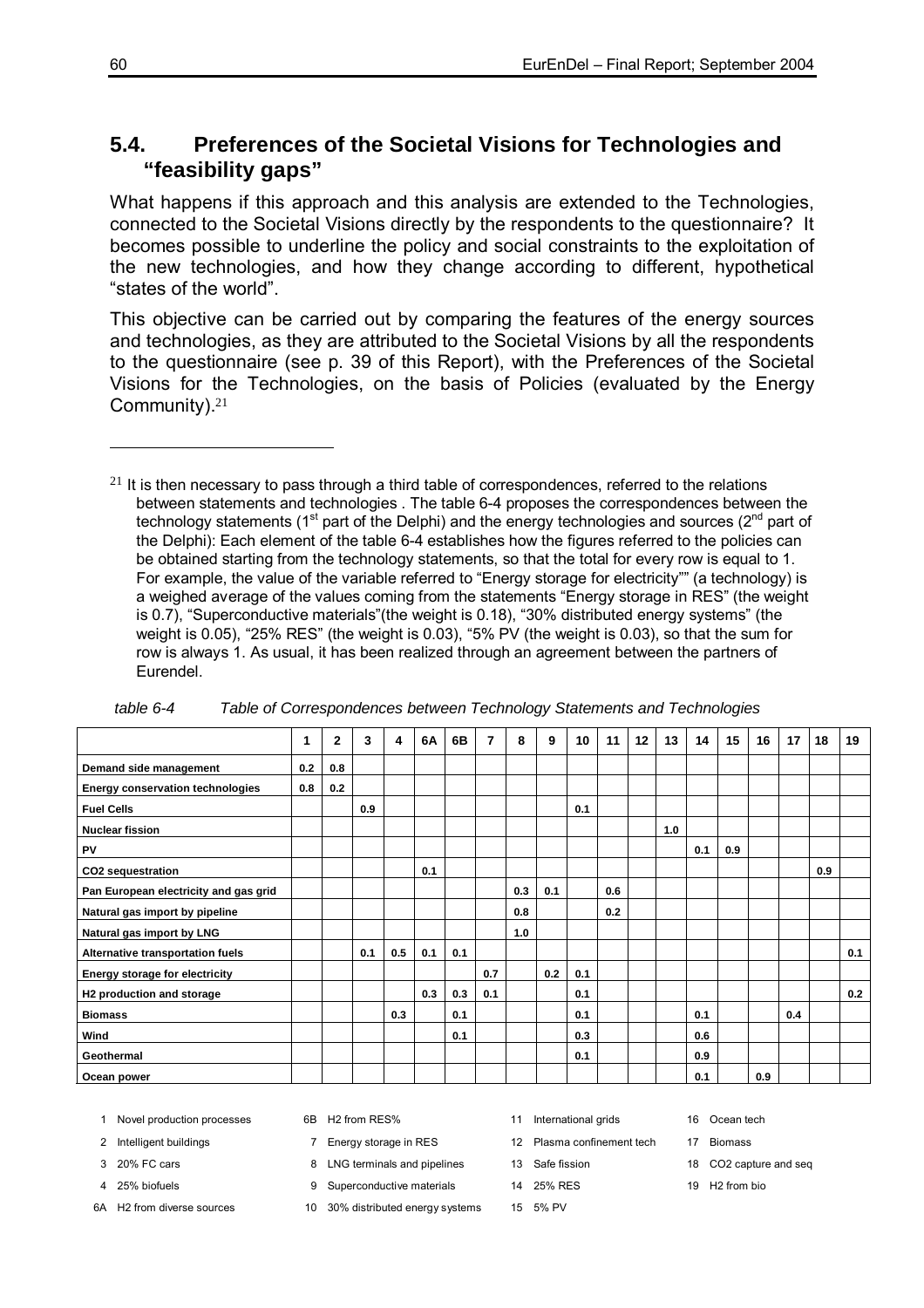Calculating the Preferences of the Societal Visions for the Technologies, on the basis of Policies, as evaluated by the Energy Community (see graph 6-4), it is worthwhile noting that no technology receives low scores, and that the differences between them are relatively smooth: even technologies linked to the diffusion of natural gas are appreciated only 30-35% less than "Geothermal", the first of the list.

ìEcological Balanceî is the Societal Vision more prone to adopt policies, followed by "Social Equity" and after by "Individual Choice". Note then that "Ecological Balance" proves to be the Vision which is more willing to sustain the policies to implement the energy technologies. As usual, no important difference can be identified looking at the hierarchy of technologies among Societal Visions.



*graph 5-4: Preferences of the Societal Visions for Technologies, on the basis of the Policies* 

The final and most important comparison refers to the Preferences (of the Societal Visions) for Technologies in terms of Policies, in front of the Preferences for Technologies directly coming from the Delphi replies. As before in the case of the statements, the comparison is made between the index numbers, 1 being the maximum value obtained by a technology within each Societal Vision. If the score obtained by a technology in the Delphi is strongly higher than the score obtained in the analysis of the Preferences for Technologies, the difference between the two values may show a **"feasibility gap**î (table 6-5).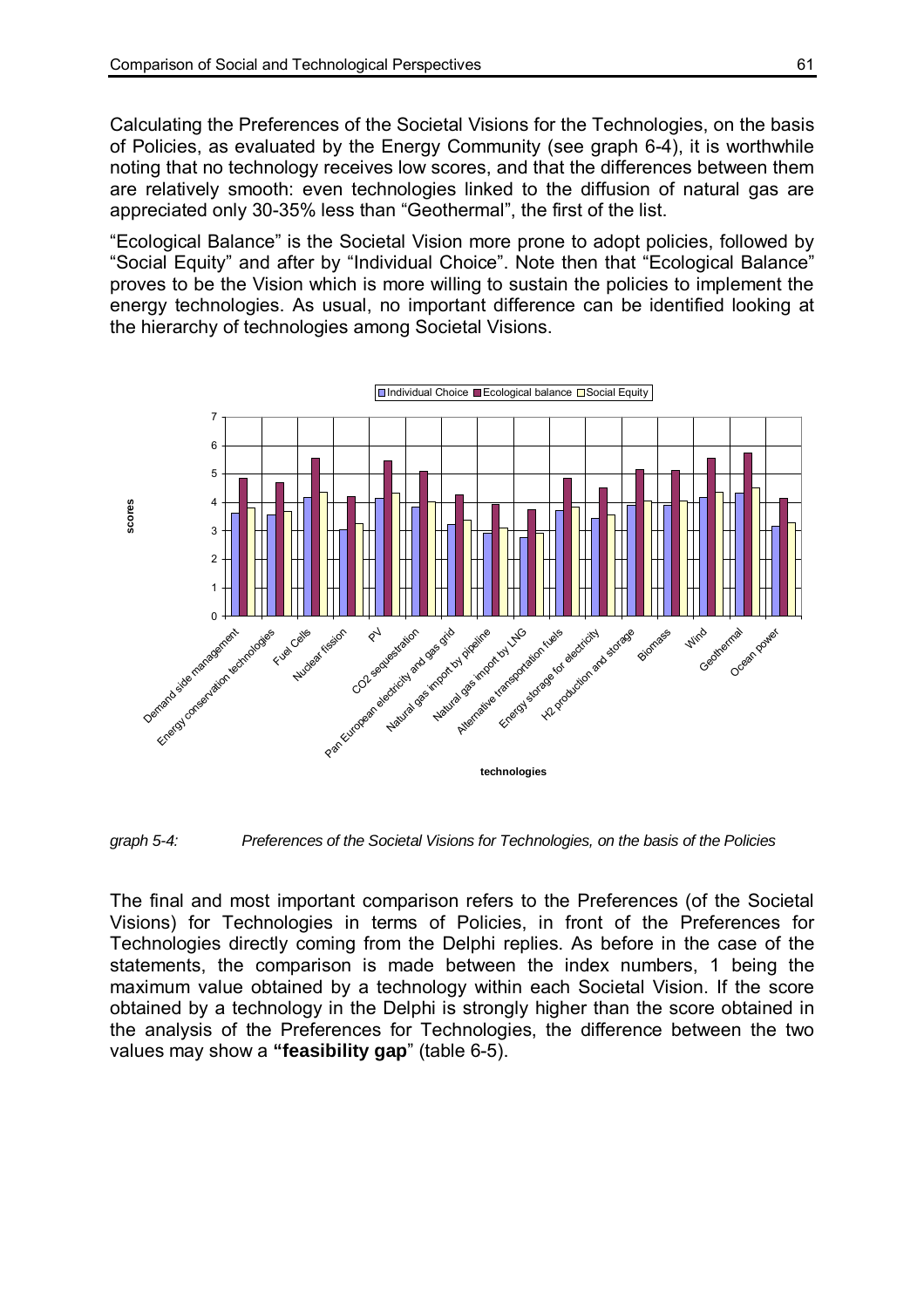| <b>Individual Choice</b>      |        |             | <b>Ecological Balance</b>     |        |             | <b>Social Equity</b>          |        |             |
|-------------------------------|--------|-------------|-------------------------------|--------|-------------|-------------------------------|--------|-------------|
|                               |        | feasibility |                               |        | feasibility |                               |        | feasibility |
|                               | Delphi | gap         |                               | Delphi | gap         |                               | Delphi | gap         |
| Energy Conservation           |        |             | <b>Energy Conservation</b>    |        |             | <b>Energy Conservation</b>    |        |             |
| Technologies                  | 1,00   | 0,14        | Technologies                  | 1,00   | 0,14        | Technologies                  | 1,00   | 0,14        |
| <b>Fuel Cells</b>             | 0,97   | $-0,02$     | Wind                          | 0,97   | 0,02        | <b>Biomass</b>                | 0,97   | 0, 10       |
| Demand side                   |        |             |                               |        |             | Demand side                   |        |             |
| management                    | 0,90   | 0,05        | <b>Biomass</b>                | 0,93   | 0,06        | management                    | 0,93   | 0,07        |
| Alternative transport         |        |             |                               |        |             |                               |        |             |
| fuels                         | 0,87   | 0,07        | PV                            | 0,91   | $-0,03$     | Wind                          | 0,90   | $-0,05$     |
| Energy storage for            |        |             |                               |        |             | Alternative transport         |        |             |
| electricity                   | 0,85   | 0,07        | <b>Fuel Cells</b>             | 0,90   | $-0,09$     | fuels                         | 0,81   | 0,01        |
| Pan European el. and          |        |             | Demand side                   |        |             | Energy storage for            |        |             |
| gas grid                      | 0,84   | 0, 10       | management                    | 0,88   | 0,02        | electricity                   | 0,81   | 0,03        |
| Natural gas imports by        |        |             | Alternative transport         |        |             |                               |        |             |
| pipeline                      | 0,82   | 0,13        | fuels                         | 0,87   | 0,07        | PV                            | 0,81   | $-0, 13$    |
| H <sub>2</sub> production and |        |             | H <sub>2</sub> production and |        |             |                               |        |             |
| storage                       | 0,81   | $-0,06$     | storage                       | 0,84   | $-0,03$     | <b>Fuel Cells</b>             | 0,78   | $-0,19$     |
|                               |        |             | Energy storage for            |        |             | Pan European el.              |        |             |
| <b>Biomass</b>                | 0,75   | $-0,08$     | electricity                   | 0,81   | 0,03        | and gas grid                  | 0,73   | $-0,01$     |
|                               |        |             |                               |        |             | H <sub>2</sub> production and |        |             |
| Wind                          | 0,75   | $-0,20$     | CO2 sequestration             | 0,72   | $-0, 12$    | storage                       | 0,73   | $-0, 14$    |
|                               |        |             |                               |        |             | Natural gas imports           |        |             |
| PV                            | 0,69   | $-0,26$     | Geothermal                    | 0,67   | $-0,33$     | by pipeline                   | 0,62   | $-0,07$     |
| Natural gas imports by        |        |             |                               |        |             |                               |        |             |
| <b>LNG</b>                    | 0,67   | 0,01        | Ocean power                   | 0,62   | $-0, 13$    | Geothermal                    | 0,57   | $-0,43$     |
|                               |        |             | Pan European e.l              |        |             | Natural gas imports           |        |             |
| Nuclear fission               | 0,55   | $-0, 15$    | and gas grid                  | 0,53   | $-0, 19$    | by LNG                        | 0,55   | $-0, 11$    |
|                               |        |             | Natural gas imports           |        |             |                               |        |             |
| CO2 sequestration             | 0,54   | $-0,30$     | by pipeline                   | 0,42   | $-0,27$     | CO2 sequestration             | 0,54   | $-0,30$     |
|                               |        |             | Natural gas imports           |        |             |                               |        |             |
| Geothermal                    | 0,46   | $-0,54$     | by LNG                        | 0,37   | $-0,30$     | Ocean power                   | 0,49   | $-0,26$     |
| Ocean power                   | 0,43   | $-0,33$     | Nuclear fission               | 0,34   | $-0,39$     | Nuclear fission               | 0,36   | $-0,36$     |
| <b>CORRELATION</b>            |        |             |                               |        |             |                               |        |             |
| <b>COEFFICIENTS</b>           |        | 0,84        |                               |        | 0,89        |                               |        | 0,84        |
| SUM OF THE DIFFERENCES        |        | 2,49        |                               |        | 2,22        |                               |        | 2,40        |

| table 5-5 | Feasibility gaps between preferences by Delphi and preferences based on policies |  |  |  |
|-----------|----------------------------------------------------------------------------------|--|--|--|
|           |                                                                                  |  |  |  |

Some technologies may show strongly positive signs of the "feasibility gap".

The economic meaning is that those technologies, even if well appreciated by the energy community (the Delphi replies come from all the respondents, as it is not possible to separate them on the basis of expertise of them) may face troubles in implementing because a far lower level of evaluation (that means lost welfare) of the policies or of the attitudes requested at the social level can hamper or slacken their realization.

The past history and the current times are plenty of examples of such situation: for example, the high consumption of petrol in US have been often explained also with the political unwillingness of heavily taxing the petrol, so that its prices are far lower than in Europe.

The "feasibility gap" can be represented under a lot of features. The most common of them is the following: if the policies and attitudes for the development or the full exploitation of a technology can be realized through investments in R&D or investment expenditure in fixed capital, the most obvious danger is underinvestment.

Note that the most evaluated technology in all the Societal Visions, "Energy Conservation Technologies", is also the technology showing the highest possibilities of underinvestment, in all the Societal Visions. The "feasibility gap" is always 14 %;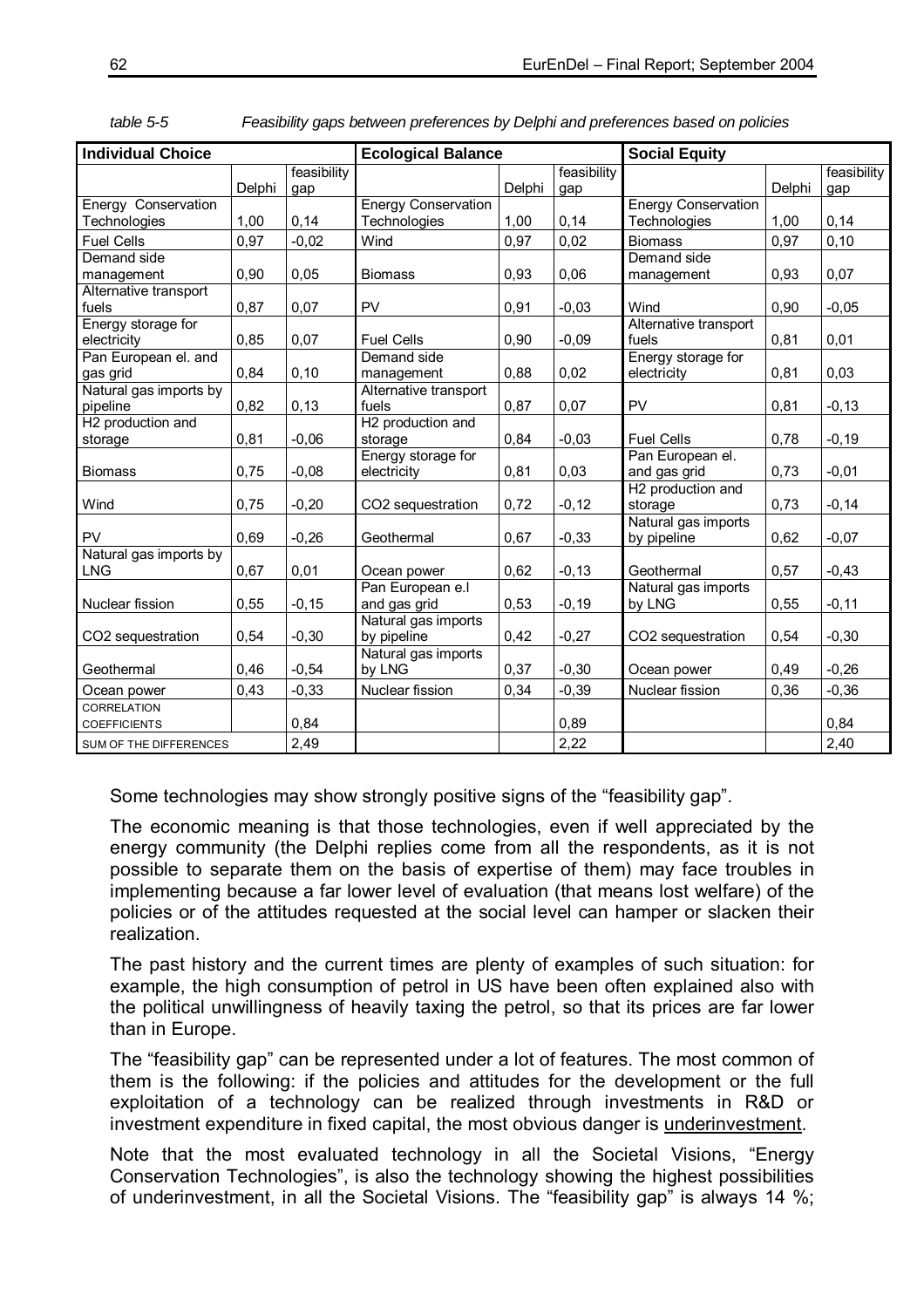prima vista it seems a scarce value, but the scale is not well defined. The only thing that can be claimed is that this technology could spread less than the requested. This assertion seems common to all the Societal Visions.

Other two technologies showing positive signs of "feasibility gap" are in the "Individual Choice" vision. They are "Pan European electricity and gas grid" and "Natural gas imports by pipelines", which do not show "feasibility gaps" in the other visions. The reason of this is that the "demand" for these technologies is higher in the "Individual Choice" vision (the degree of preference quoted by the respondents is higher), whereas the attitude to realize policies for their implementation is rather similar between the visions (and probably it should be even lower for "Individual Choice").

The vision "Social Equity" shows "feasibility gaps" for "Biomass", besides "Energy Conservation Technologies<sup>"</sup>.

It seems that "Ecological Balance" is the vision less suffering from dangers of underinvestment, with respect to the technologies searched by that vision. The last row of table 5-5, the sum of differences, claims even more: "Ecological Balance" is the more balanced Vision, when "Individual Choice" is the more unbalanced.

When the feasibility gaps have a minus sign, their interpretation is more ambiguous.

From an optimistic point of view, the interested technologies are expected not to find hard difficulties to be implemented, as the requested policies and attitudes fit well with the behavior preferences of the community.

From a pessimistic point of view, however, it can mean that the communities can be driven to the exploitation of some technologies simply because implementing them is less difficult than implementing other, more important technologies. It can be the case of "Geothermal" (which is however linked to the availability of natural resources), of "Natural gas imports by LNG" and of "Pan European electricity and gas grids". They are possible cases of overinvestment. That society will invest more in those technologies whose realization fits better with the requests of the population (who are the voters ?) even if they are technologies less requested on the scientific ground.

This tendency is common to all visions: looking at the correlation coefficients, there is a sort of "common path" between technologies and "feasibility gaps". When the importance of the technology is decreasing, the level of overinvestment is increasing. Furthermore, six technologies in "Individual Choice" show a value of the "feasibility gap" higher than  $-10\%$  (the border is arbitrary, of course), seven in "Ecological Balance", eight in "Social Equity". This is a sort of potentially diffused policy failure that is important to note.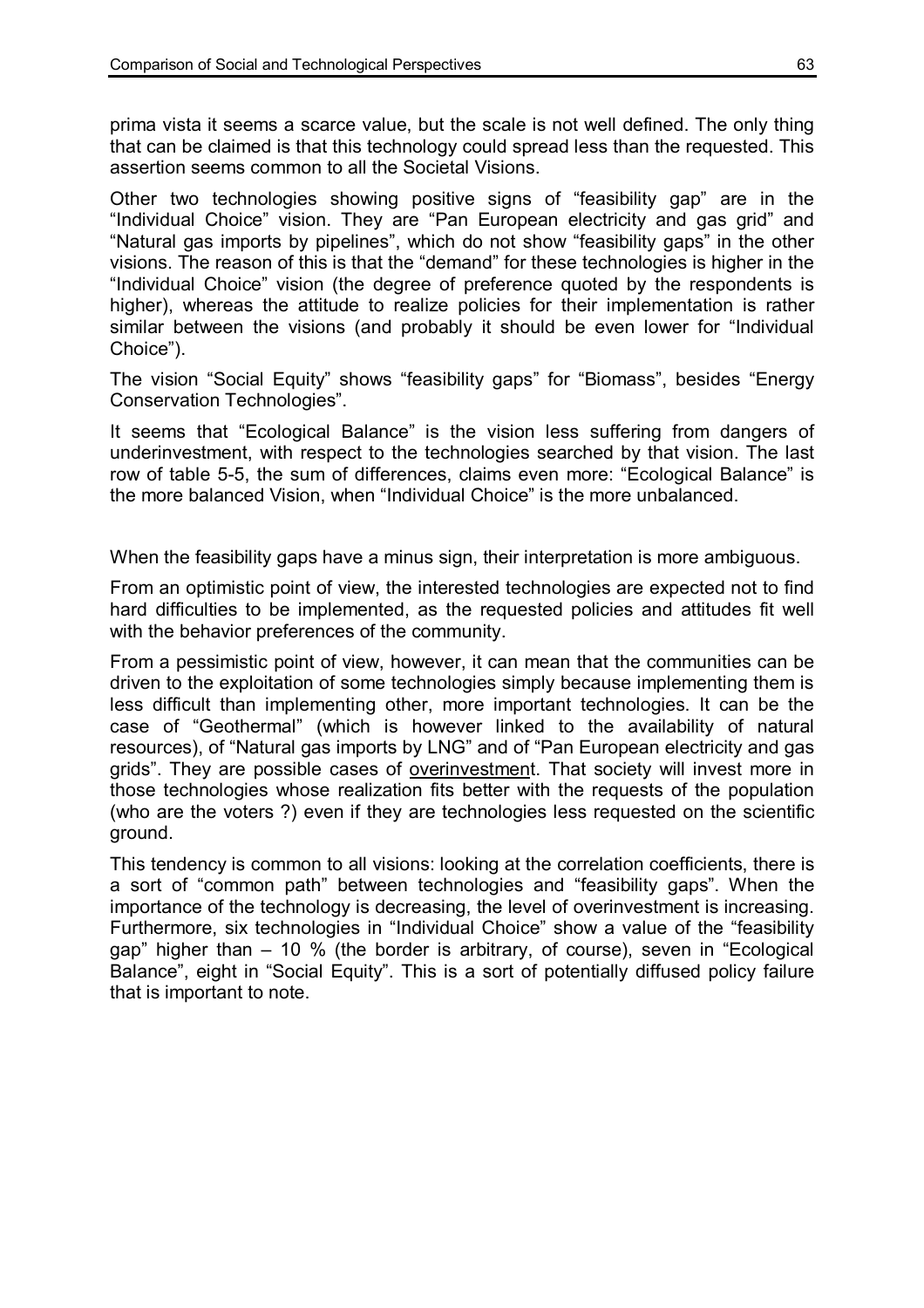### **5.5. Main Conclusions**

- There is consensus between experts and energy community from one side, between all the Societal Visions from another side, in considering the **energy demand technologies** the **most important** ones in terms of the total social benefits (impacts).
- Strong disagreements between the Experts and the Energy Community exist in the assessment of "**Nuclear fission**". The Expert's rate the contribution of "Nuclear fission" for Security of Supply much higher than the Energy Community.
- When taking into account the results from the first part of the questionnaire (Impact assessment on Delphi statements) the three Societal Visions hierarchize the energy technology statements in very similar ways. Differences occur in the absolute values: "Ecological Balance" is the vision which gives higher scores to the bulk of the statements in terms of social impacts. However, if the respondents are directly conscious of the differences between the features of the Visions (questions in the second part of the Questionnaire, refer to page 41), their ratings in the Visions do differ.
- The **policies to attain the statements** not necessarily reward the technologies which are rated the most effective by the Experts. Partially this is due to the fact that the Energy Community, who is responsible for the implementation of the policies, has its own preferences which can differ from those of the experts.
- Another reason for "not rewarding the best" is the role that the perception of the ì**closeness of occurrence**î of the statements can play a role in re-allocating efforts and actions among the technologies quoted in the statements. If the closeness of occurrence is considered a factor de facto affecting the practicability of policies of R&D, investments to attain some statements, like "25% biofuels", "Plasma confinement technology", "International grids", "H2 from RES", "H2 from diverse sources", "5% PV", can be jeopardized.
- Maybe the most important reason for the potential divergences between what is more requested and what is done is the fact that the policies to realize statements or technologies are not neutral but reflect the preferences for specific kinds of actions and attitudes, that sometimes justify efforts to implement other technologies. If applied to the preferences directly expressed by the respondents to the Delphi questionnaire, this approach displays problems of policy failures, or "**feasibility gaps**", as underinvestment or overinvestment;
- More specifically, the most appreciated technology, **"Energy Conservation Technology" may face problems of underinvestment**, as its evaluation is around 10-15 % higher than that of policies needed to implement it.
- Among the Societal Visions, "**Ecological Balance**" shows itself to be the most appropriate "state of the world" for nurturing the energy technologies considered in the report; more than the other Societal Visions, it appreciates energy technologies on the basis of the expected social impacts; it shows willingness to realize policies and attitudes coherent with the requested technologies; it **shows lower "feasibility gaps"**.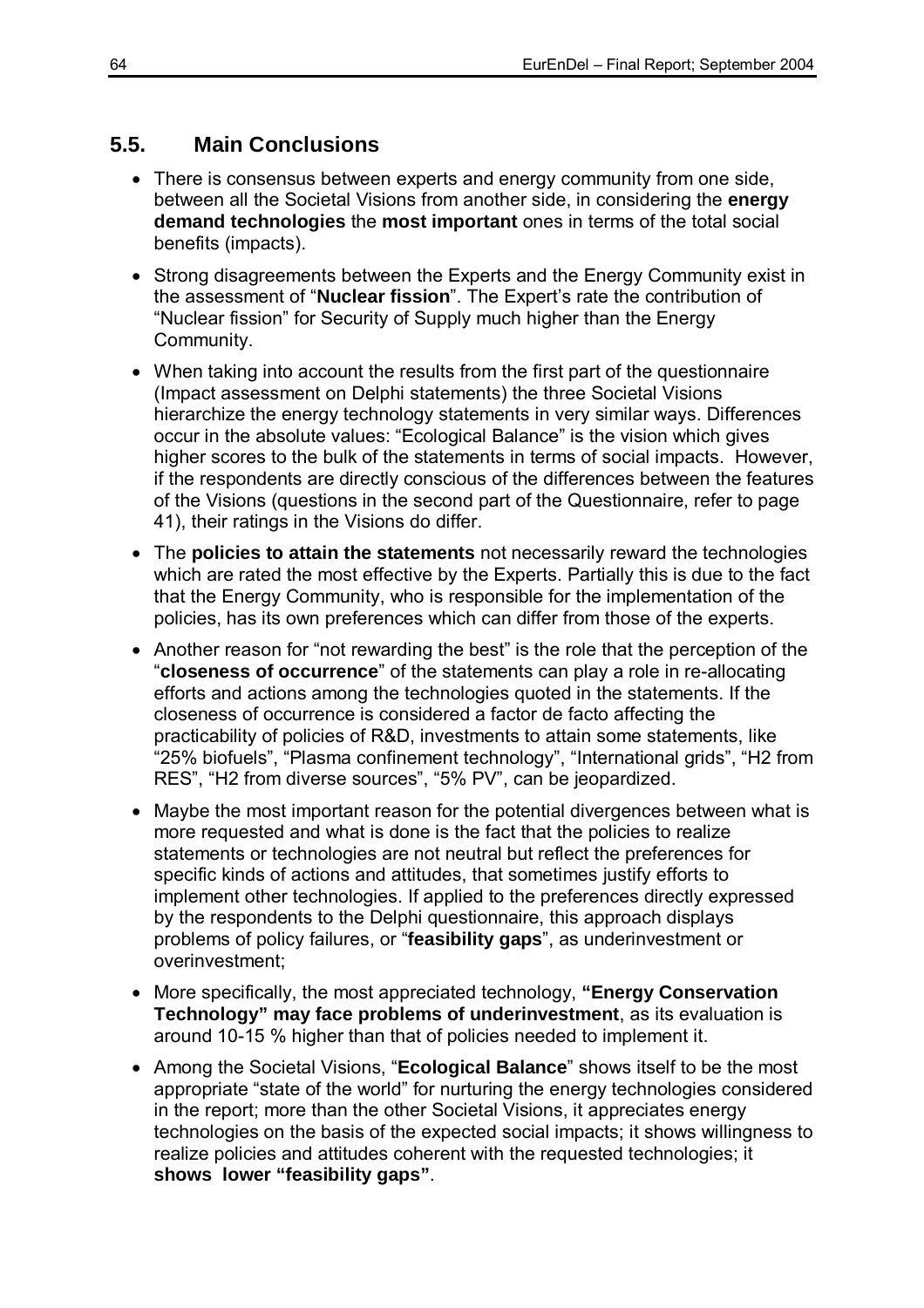$\overline{a}$ 

# **6. EurEnDel Scenarios**

»Weep not that the world changes- did it keep a stable, changeless state, it were cause indeed to weep.«

William Cullen Bryant

The three qualitative scenarios of Europe's possible energy futures are based on the findings of the EurEnDel Delphi study. These results have been checked against multiple inputs from a considerable number of related research projects<sup>22</sup>.

We understand scenarios to be a set of future configurations, which must be at the same time coherent, probable and possible. This understanding implies that the number of potential combinations can be and must be reduced, as some are selfexclusive and others are not desirable. Another element, which marks the character of the scenarios described here, derives from the basic approach of the research project: i.e. that of discussing energy technologies within the context of social values

The prior work carried out in the EurEnDel project, mainly the key messages from the Cross-Impact Analysis and the results of the Delphi Survey, determined the basic character of the scenarios, in the sense that:

- $\triangleright$  There is no business-as-usual case for the European Energy System, when looking at a longer-term horizon (2030). Major structural changes are already taking place in the system and serious upheavals are likely to occur in the coming decades. The process of change, as well as its pace, is largely dependent upon political will, but also upon external framework conditions, which cannot be completely controlled by the main actors, i.e. the European Commission and the countries and regions, which form part of the European Union. The decisive factors, which may act as motors or restraints, are related to the **accessibility of fossil fuels**, the **mainstreaming of ecological values** throughout the European society and its institutions, and also the level of **risk perception in society**.
- $\triangleright$  From the societal point of view, the most desirable options are demand-side related, heading towards overall demand reduction. No matter whether we strive for economic well-being and liberty of choice, ecological balance or social justice, reducing society's dependence on energy supply is highly desirable. Next is the sustainable exploitation of renewable energy sources, but, within this field, there is no clear future pathway to be perceived at the moment.

Of course, these clear messages derived from the Expert Workshops and the European Delphi Survey only constitute one among many sources of information on energy-related issues. And the European Commission is by far not the only actor involved in setting policy priorities, nor is "Society" represented by a single interest group. What may be desirable from the overall societal perspective, may be in clear

 $22$  For details of the development of the EurEnDel scenarios please refer to the EurEnDel working paper [Velte et al. 2004] which is available for download at www.eurendel.net.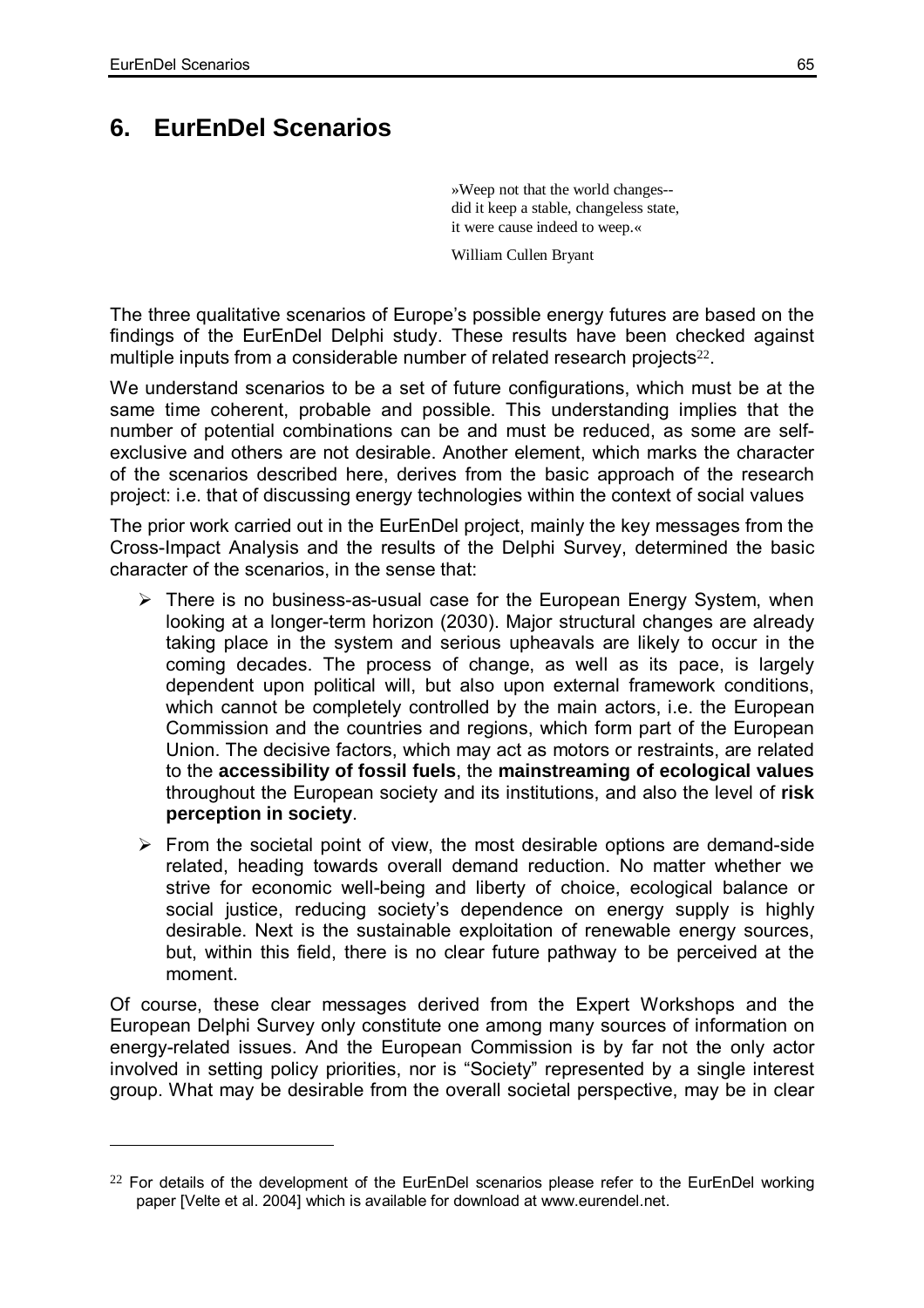contradiction to the particular interests of some groups of actors, or may simply not be feasible under certain framework conditions.

It is therefore necessary to explore possible pathways to reach these future situations, using the technique of scenario building. The main purpose of this exercise is that of indicating not policy, but *research priorities*, which will aid the process of transition of the future, minimizing the risk of stranded investments and avoiding major crisis situations during the transition period.

#### **Development and Background of the Scenarios**

The key drivers for the scenarios had been identified during an expert workshop, using the technique of Cross-Impact Analysis, which permits to cluster sets of variables by their degree of influence on a given systems. These key drivers were than associated in a second workshop to a number of hypothesis, which reflected the main results of the Delphi exercise (including some strong minority votes), as well the numerous comments received on the technology statements. The most likely combinations of key drivers and hypothesis referring to instruments (technologies and socio-economic trends) supply the basic structure for each of the scenarios presented below.

It should be pointed out that every scenario exercise is conducted in a given context and based on the knowledge of past developments and present trends. The EurEnDel project, including the expert survey, has been carried out on the background of major political upheavals in Europe and on the international scene which do not favour a "business-as-usual" attitude: the shock of two terrorist attacks – September 11<sup>th</sup> in the US and the Madrid bombings in spring 2004 – as well as the ongoing invasion and occupation of Iraq and the strong popular protest against this latest war in large parts of Europe. Thus the project team put much emphasis on integrating into the analysis the longer-term, structural changes, which are connected to these sad incidents and which may have a decisive influence on the future energy system.

What will Europe look like in 2030? As for the European Union it seems highly likely that the number of member states rises beyond the 25 of today. However, this scenario exercise refers to a EU25 in order to make the findings comparable with accessible quantitative data. The main environmental challenges and threats will still exercise their influence on society and politics, in spite of considerable technological progress, and the trend towards the service economy continues. It is foreseeable that Europe's societies will be made up of a larger percentage of older people and, in many other aspects, Europe will also be different in 2030...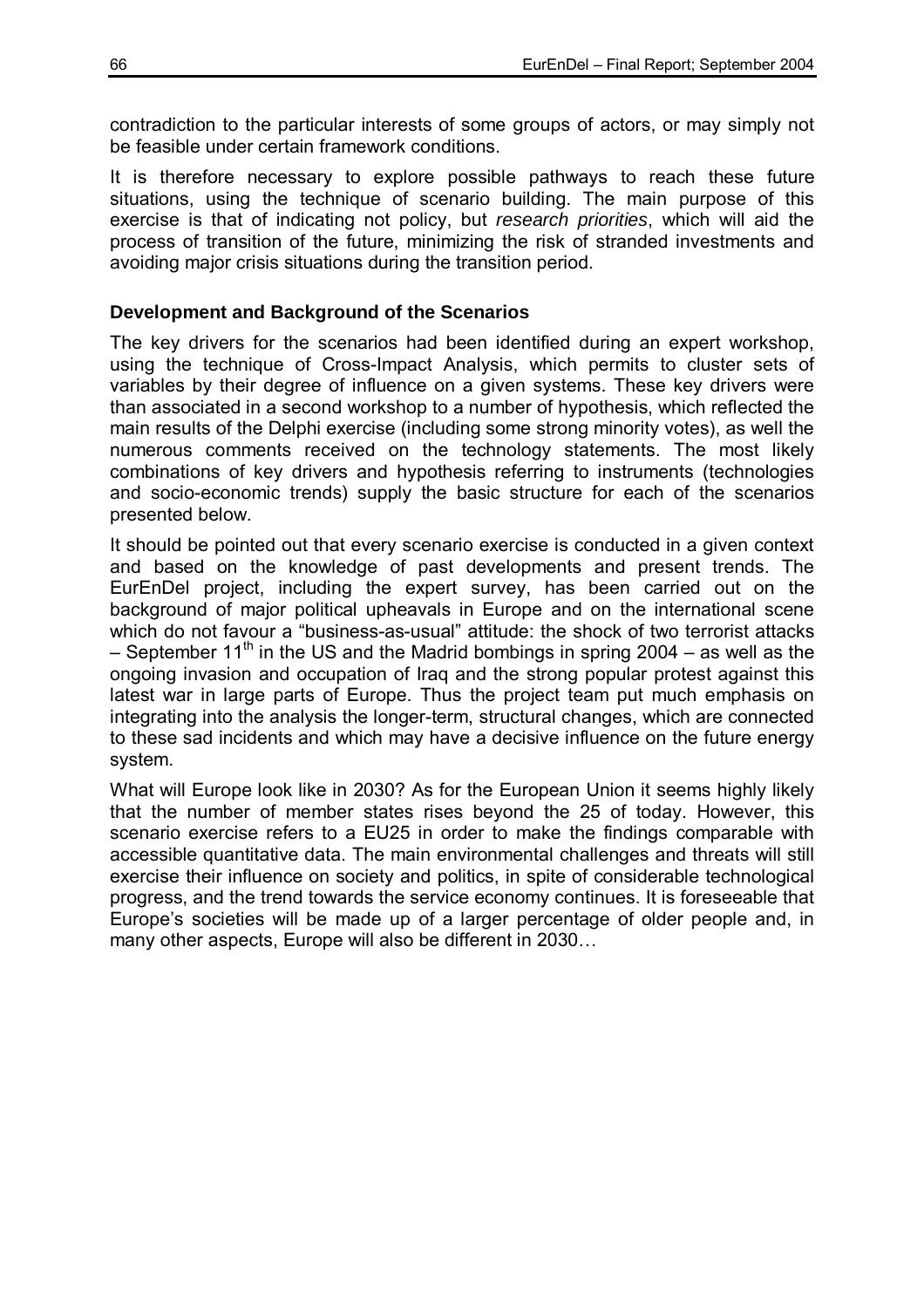### **6.1. Change of Paradigm**

*The first scenario combines hypotheses, which are closely related to a strong policy shift towards sustainable development in the years up to 2030: it is due to a combination of political will, technological progress, structural changes in the economy and urgent environmental pressures that Europe is on the way of achieving great progress in energy efficiency. These combined pressures trigger an aggressive and self-learning move towards much lower levels of energy intensity across all processes and countries. It is mostly a universal attitude, which seeps across all layers of societies and spheres of activity, and produces a "democratic" initiative, summing up efforts by many and in many places.* 

Climate change concerns have led to an important reduction of  $CO<sub>2</sub>$  emissions and long-term consequences can thus be mitigated. By 2012,  $CO<sub>2</sub>$  emissions had been reduced below 1990 levels. During the second decade of the century, efficiency measures started to show a major effect on overall energy use, lowering the carbon intensity of the European economy by approximately 1.5% annually for the last two decades in the EU25 member countries.

Europe strives towards achieving "Factor 4", using substitute resources for oil and petroleum-derived products. Import dependency can so be limited, and the drive towards substitute energy sources is strong enough to exercise a positive effect on gas consumption levels. As a result, pressures on energy demand start to ease, so that the year-count of oil reserves (on a falling demand) is increasing again and new options on the supply-side remain unexplored. Everything is on track so that, by 2050, the World will have learned to live with almost no oil for energy production.

International consensus on the need for improving the living conditions in the poorest countries has been growing for decades. Correctly channelled aid programs have helped to speed up electrification in many of these countries, although the differences between the per capita energy consumption between the  $1<sup>st</sup>$  and  $3<sup>rd</sup>$ World are still considerable.

Presently, the main issues of debate in energy policy are long-term planning, reregulation of energy markets and re-nationalization of many energy companies, as well as other strategic or high-risk industries (airways, steel...). The different administrative levels in Europe work closely together in promoting ecological values as guiding priorities in all fields of public policy. The principle of eco-efficiency is widely accepted and leads to active energy saving policies in the public and private sector. The European Commission and the national institutions have worked hand in hand to set up a legal framework, which promotes environmental excellence in companies and ecological consumption habits. Technologies that are labelled to be risky encounter strong opposition. The strong public awareness of technological risks helps the citizens' organizations to gain greater influence on political and industrial decision makers.

#### **Development of Energy Demand**

Growing concerns about the environmental and social impacts of unsustainable energy consumption and production, have turned energy and transport into "hot" political questions. What used to be "captive" and "passive" final consumers are now main actors in energy policies both on the demand and on the supply side,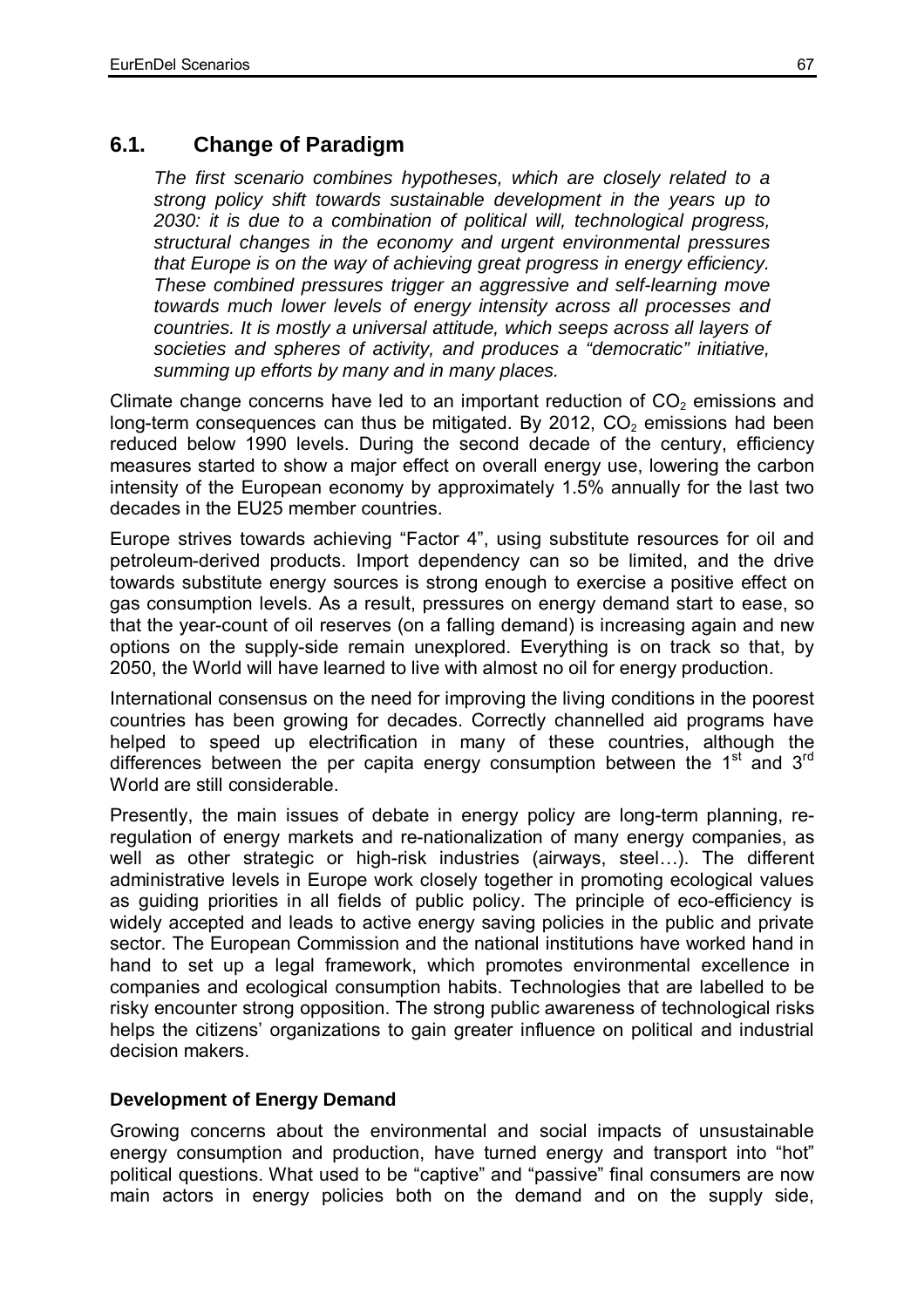stimulating residential energy production. Most housing communities are advised by a local energy expert, who usually also lives in the same building and has participated in training courses offered by the local or regional energy agencies.

Traffic reduction measures and well-functioning public transport are considered essential elements of quality of life in urban areas by a large majority of the inhabitants.

It has been obvious ever since the beginning of the century that efficiency improvements in motorized vehicles would not been sufficient to cope with overall emission increases, and that the longer-term solution would require converting the European vehicle fleet to less polluting fuels. The first major changes took place in captive fleets (urban buses, fishing fleets, agricultural vehicles and similar), which now use those substitute fuels that can be produced regionally at the lowest cost. Biofuels, mixed fuels, natural gas and hydrogen are all valid options during the present transition period. Yet, in order for **biofuels to reach a market share of 25% in European road transport**, major efficiency improvements in the vehicle fleets had to be achieved, while, at the same time, transferring important freight volumes to railway carriers**.** 

Motorized passenger transport has increasingly been slowed down by traffic congestion problems in urban areas and pan-European transit routes, so that alternative transport modes have become more interesting for the final user. The motorized car park started to decrease from 2020 on. Increased costs of fuels derived from fossil sources have made versatile hybrid solutions attractive for industry and users of hybrid cars, while these have preferential treatment in inner city areas. **Versatile fuel cell vehicles** now play a major role in all European countries.

The political priority of transferring a major share of freight transport in Europe led to the corresponding investments in the modernization of railway networks during the first two decades of the century. The priorities set by the regulator improved the railways' competitiveness, although major efforts by the companies were also required in order to offer the necessary service quality in terms of speed and client orientation. Interoperability of the systems was then further enhanced through common ICT-interfaces, increased vocational training for employees and by establishing freight routes of excellence between destinations, which were most severely affected by road traffic saturation. Distribution of the growing freight volumes and the transfer of containers to trucks for final delivery remained a problem until the railway networks were linked to intermodal transport centres outside the large urban areas. As a result of these combined efforts **railways were again transporting 15% of freight volumes in 2020.**

Electricity-intensive industries, which require high-quality power (with high IT and nanotechnology components), maintain their most crucial production activities in world regions with excellent energy service conditions. **Industry has been able to reduce energy input per produced unit by 50%** since the beginning of the century, introducing novel and more efficient production processes.

Energy efficiency also increases in the service sector and in household appliances, in compliance with Europe-wide efficiency standards, and due to the increased use of intelligent demand-side management systems with integrated response to hourly price fluctuations by heavy energy users in the service sector, such as hotels. Inefficient uses of electricity in this client segment for thermal uses and refrigeration, such as heating, hot water and air-conditioning, are increasingly substituted by solar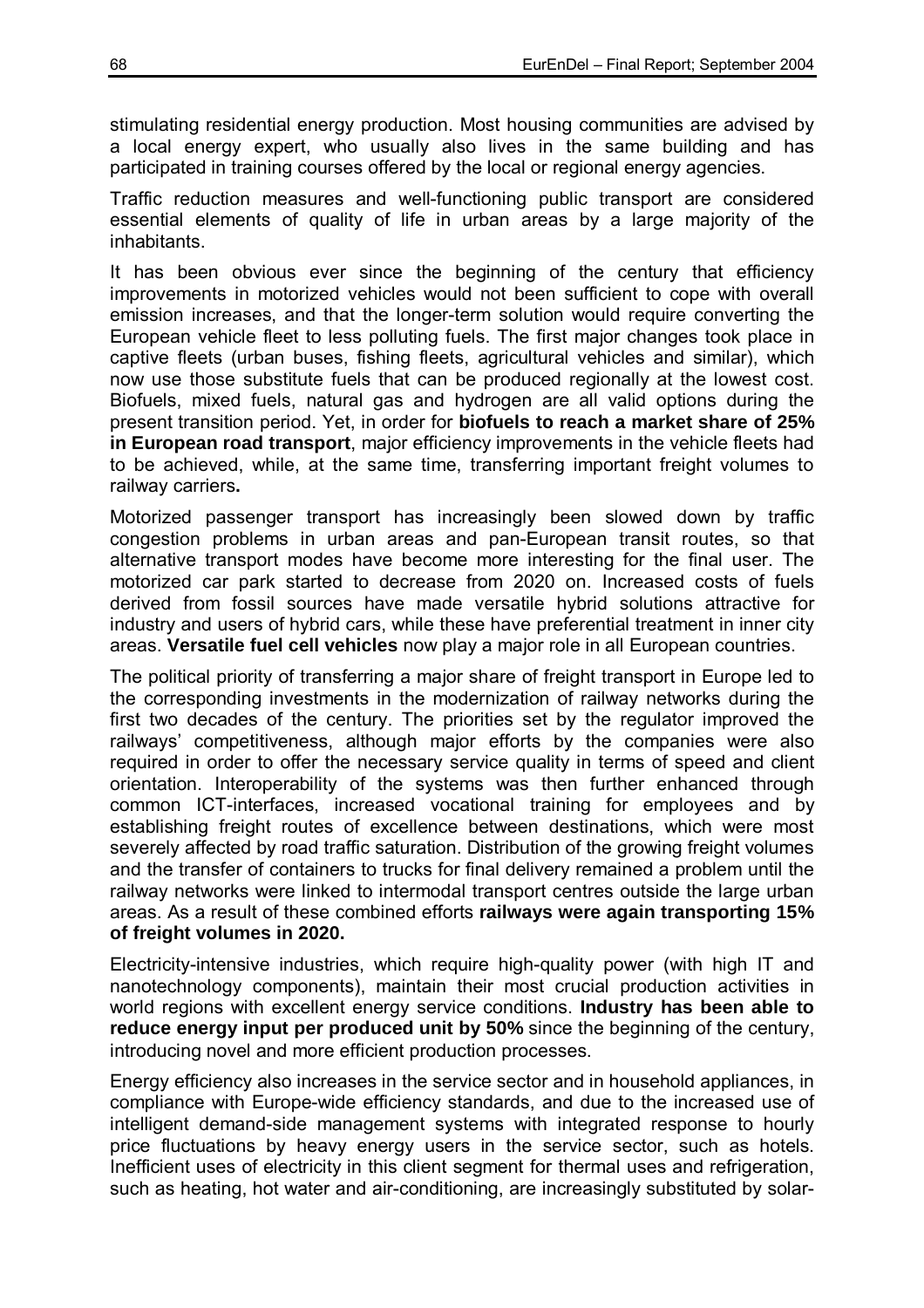thermal appliances, since the solar industry has managed to set up an ample network of providers and maintenance companies, offering long-term guarantees and financing opportunities. These trends also benefit residential customers in the medium term, thus slowing down the growth of electricity demand in this sector.

Green products gain important market shares, whenever they are supported by independent analysis of consumer organisations and the company, which produces and / or distributes these goods, has a credible record of environmental performance. Clear and easy labelling, which reflects the product's environmental performance over the total life-cycle, as well as the compliance of other sustainability criteria by the producer makes it possible for the consumer to "make the right choices". It also obliges the producers to make their production processes and the source of prime materials more transparent. Companies responsible for major accidents or continued environmental impacts can hardly survive in the market.

These consumer preferences for green products and services are also evident in the energy retail sector, which is now dominated by suppliers specialized on renewable energies and community-oriented municipal companies.

#### **Development of Energy Supply**

Up until 2010, increasing import dependency led to heavy infrastructure investment, with special attention to more versatile **LNG facilities and transport capacities**. At this point, the increasing world demand and the negative perspective for the development of major new reserves turned these large-scale investments too risky and private investors started to back out, so that only the already initiated projects for connections with the CIS countries were actually carried out.

Nowadays, the convergence of innovations in the field of material research, ICT, power electronics and other research fields works in benefit of a much higher level of efficiency in the entire energy chain, achieving an overall yearly improvement of 3%. Advances are especially important in renewable energies with the highest potential of efficiency improvements and cost reduction. Environmental impact studies on new materials and technologies are carried out prior to their introduction into the mass market.

Unresolved safety and waste problems, together with low public acceptance led to political rejection of nuclear during the first decade of the century. Without public/state backing, private investments in new plant designs were considered too risky because of high capital costs. Existing plants have been shut down as they reached the end of their projected life span, and extension of useful life is not contemplated anymore.

Development of fusion has long been discarded for cost reasons. As a result, the nuclear industryís main focus shifted to the dismantling of power plants at the end of their useful life, while R&D efforts over the last decades have been exclusively centred on safe waste management, long-term storage technologies and on shielding existing reactors against terrorist attacks.

Europe has well prepared the way towards a non-fossil-fuel based economy. All regions have thoroughly accessed the maximum potential of the different sources, taking into account the limits of sustainable growth in each sector. The basic concept for the development of new energy technologies is that of reducing or eliminating inefficient transformation processes and offering integrated, user-friendly solutions to the final customer. Wind power is, at the moment, the greatest contributor to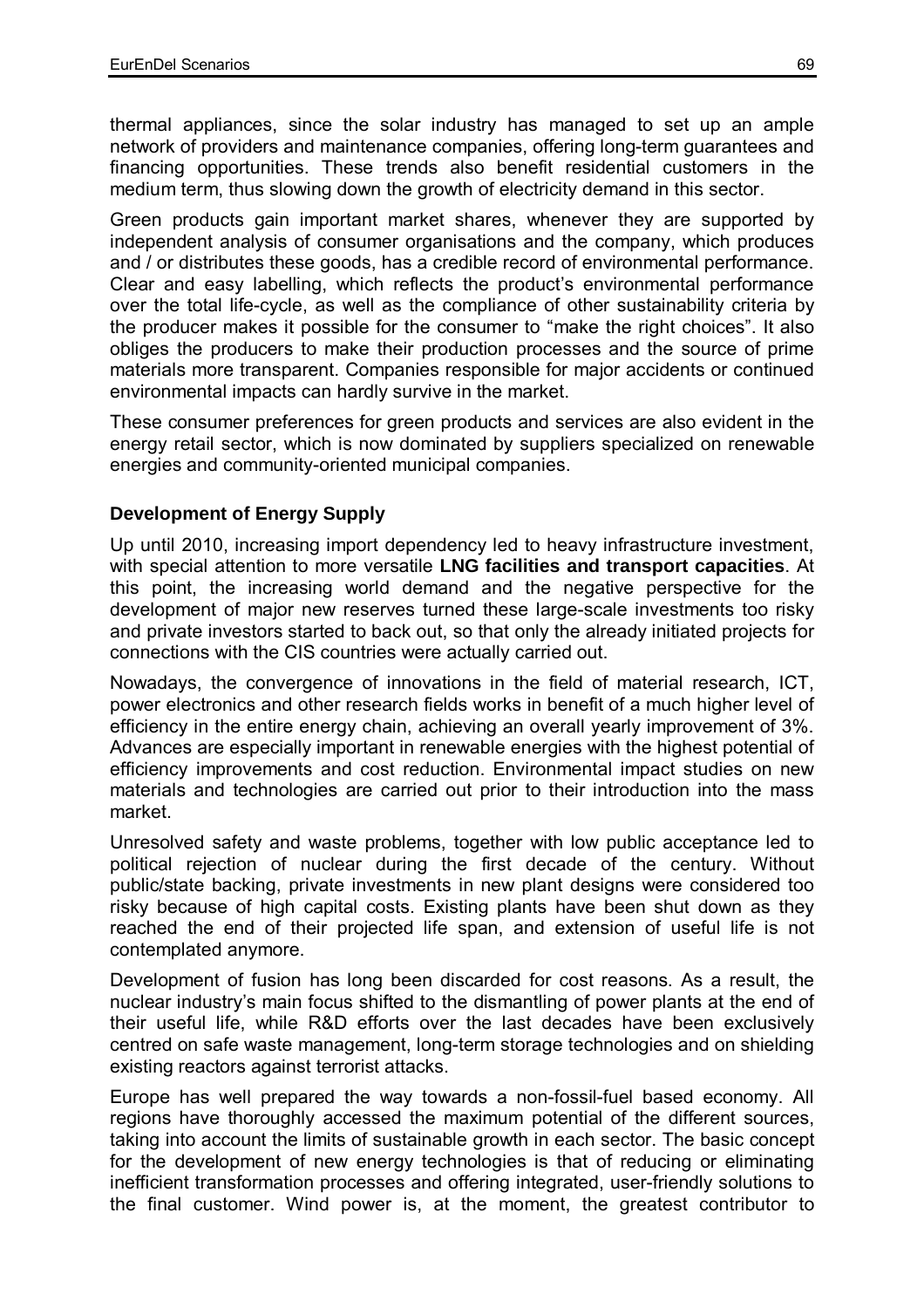electricity production besides large hydro. **Biomass is mainly used for heating processes** and some trigeneration facilities in regions with limited potential. Onshore wind farms have been fully developed, while off-shore capacity had to be planned carefully in order to avoid conflicts with other uses of the coastal zones and thus maintain options for low impact **wave and ocean power plants, which are now reaching technical maturity**.

Incremental improvements in the solar industry, the reduction of silicon-content, as well as the development of integrated systems for buildings are now turning the solar industry into the key factor for Europe's future energy supply. PV is close to **reaching the threshold of a 5% market share in electricity production**. As soon as the industry has developed a well-trained, customer-oriented supply chain, Europe will be entering a new energy era.

#### **Development of Carrier Technologies and Electricity Grids**

From 2020 on, the European countries and companies undertake heavy investments in order to increase the transport capacity of the high-voltage international connections, after having concentrated during the first two decades on solving the bottlenecks in the distribution network and on putting the largest part of the urban networks underground. In view of siting problems for new transmission lines, the emphasis is placed on **increasing the capacity of the existing infrastructure within Europe by means of new superconductive cables** and on extending the modernized grid to neighbouring countries.

New emission standards and large-scale R&D have paved the way for the introduction of hydrogen to the energy system, adding production and distribution facilities to the existing fossil-based infrastructure. Nowadays, hydrogen is considered a potential competitor to electricity through the use of fuel cells, especially in smaller, remote communities, although it is not yet price competitive on a large scale with traditional energy carriers. Production takes place in central power stations (wind, gas and possibly nuclear) as well as on-site (mainly wind and solar). **Most of**  the hydrogen is produced from CO<sub>2</sub>-free sources, because its main competitive advantages are clean end use, versatility and its contribution to security of supply.

Hydrogen is also an important storage medium for intermittent electricity production from renewable energy sources, such as wind and solar, and thus has allowed RES to attain high market shares of electricity production in Europe.

Although security aspects related to hydrogen use have been taken care of, other environmental threats, which have so far been widely neglected, are now becoming visible, mainly due to small, but continuous leakages.

#### **Quantitative CO<sub>2</sub> emission classification of the "Change of Paradigm" scenario:**

With the CO2 reduction to 1990 levels by 2012, the Kyoto protocol is not complied with domestically, but by means of the flexible mechanisms. The CO2 reduction by 1.5% annually later on is equivalent to a 25% reduction by 2030 compared to 1990. With this setting, the "Change of Paradigm" scenario is far more optimistic in terms of CO2 reduction than the quantitative "With Climate Policies" reference scenario [Zeka-Paschou 2003] used in the quantitative co-assessment of the EurEnDel project (cf. [Jörß and Wehnert 2004].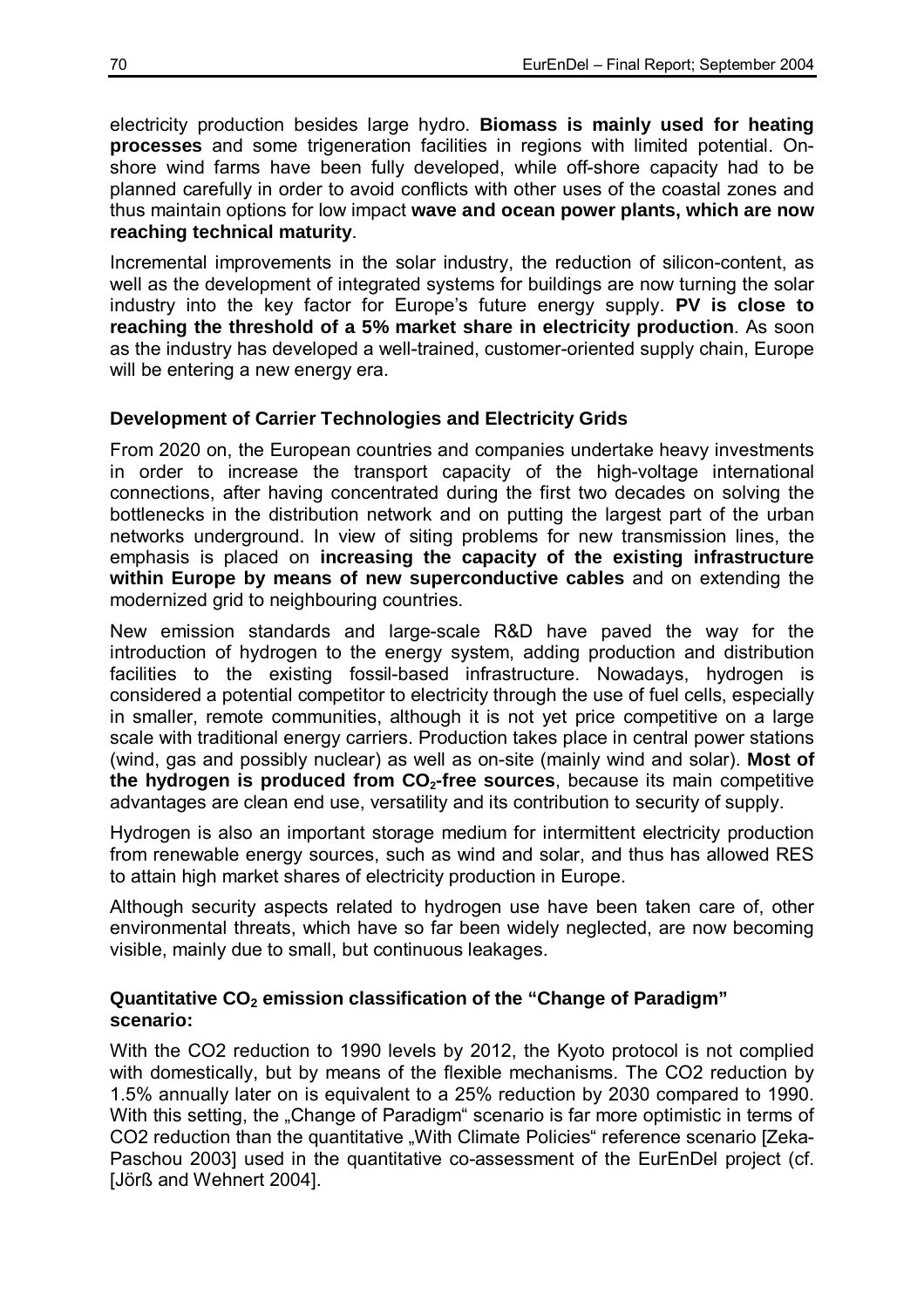### **6.2. Fossil Fuel Wars**

*Fossil Fuel Wars stands for a crisis scenario, in which climate change concerns play a minor role when defining priorities for energy policies. Conflicts between the different interest groups prevail on European, as well as on national levels. Economic, social and environmental policy goals are difficult to integrate and there is a general lack of willingness among companies and citizens to bear the increasing costs of environmental protection.* 

There is little progress towards sustainability in Europe, due to a lack of consensus, not only on international level, but also within the European Union. In the absence of decisive measures to promote energy efficiency and alternative sources, there is a strong likelihood of armed conflicts caused by the desire to control the remaining reserves of oil and gas.

The financial system is in turmoil and international trade barriers appear very soon and strong. Europe is not yet a true federal union and finds itself in a very weak position in this game. It is witnessing, disoriented, the great Chino-American war. Growing energy demand in the rapidly developing countries, primarily China, put a strain on oil and gas markets. The US maintains the grip on a large part of the available resources, using, when necessary, military pressure, while Europe concentrates its efforts on stabilizing its main supplier regions and developing strong multilateral ties.

In this crisis situation, the perception of technological risk is not a prime concern in the population. Rising consumer prices in Europe make it difficult for consumers to acquire higher-priced green products. Consumer confidence in environmental labels has suffered several setbacks since the beginning of the century, especially in the South of Europe. In the past, a number of leading companies in the market intended to use the "eco-trend" for the selective marketing of products and services, which did not comply with ecological standards, and even less with sustainability criteria. European auditors finally discovered these practices, but so far it has not been possible to restore consumers' confidence. Only products with environmental benefits that are evident to the customer or which present an economic and ecological win-win situation, for example efficient electrical applications or cars with reduced gasoline consumption, keep gaining market shares.

The public considers that energy consumption and production are important issues, but concerns about security of supply and the increase of energy and transportrelated household expenses have shifted the public's focus from environmental to social and economic concerns. Energy-saving measures are highly appreciated, but final consumers feel that they have little influence on questions related to European energy policy and its environmental consequences. This perception of "lack of alternatives" is especially strong among tenant households or residents in rural areas, which see little scope of action even on local level.

From the beginning of the century energy supply responded to a strongly rising demand, while the signals of depleting reserves were camouflaged by conflicting interests. Because of this, the prevailing attitude until 2020 was that there was no need for urgent action neither in the fields of supply nor demand. As a result, tensions mounted unexpectedly as few tools were available to cope with the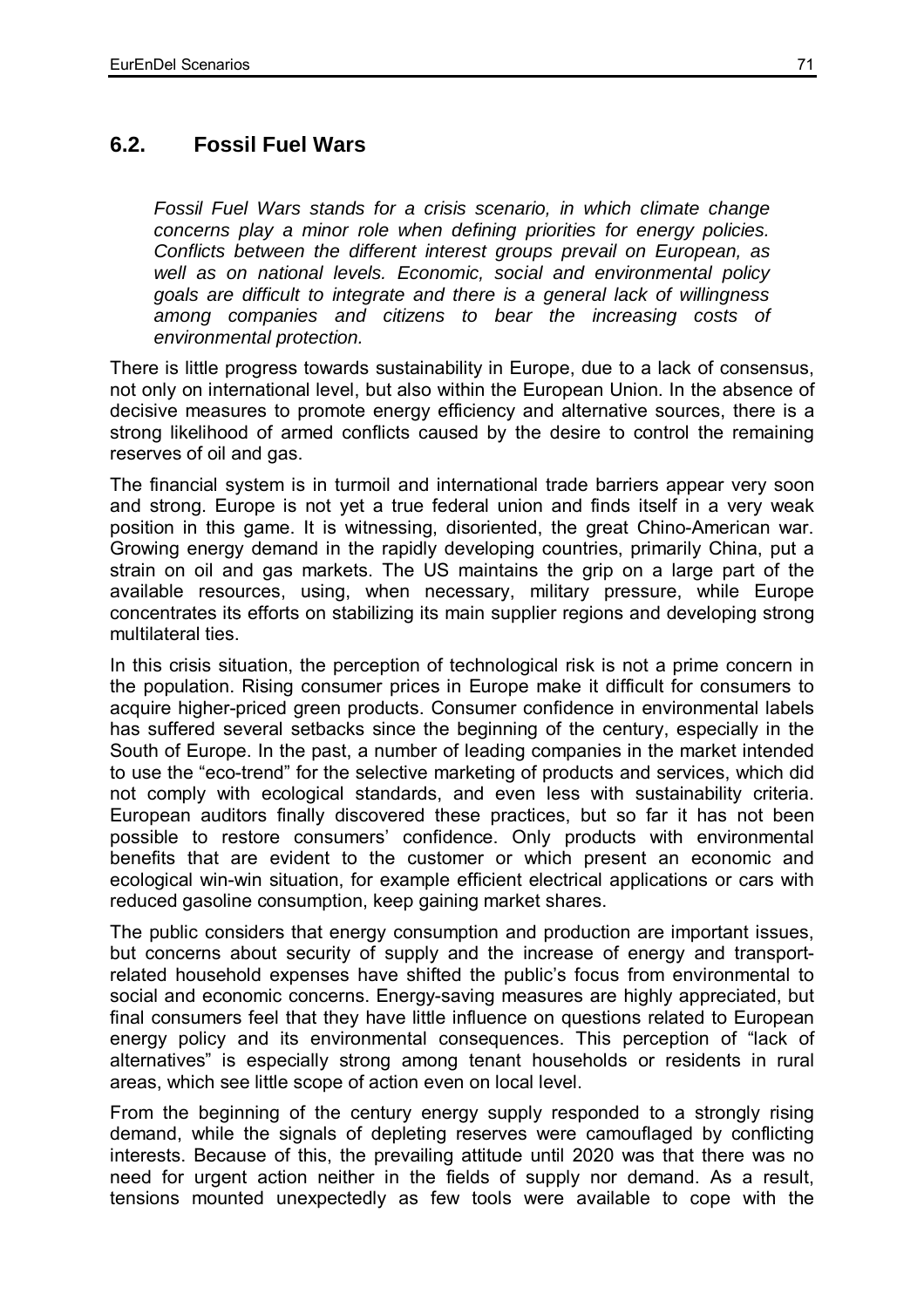tightening supply situation. Societies and their political leaders had been caught unprepared and were unwilling to admit responsibility or to change. Now, the World is in an extremely difficult situation  $-$  moving away from solidarity while the rule of force spreads, fuelling a military rearmament.

The Kyoto Agreements never got to be implemented on international level.  $CO<sub>2</sub>$ emissions are now 14% higher than in reference year 1990 and 18% higher than in 2000. Different techniques of  $CO<sub>2</sub>$  sequestration were introduced on a larger scale from 2015 on. But since climate issues were already low on the agenda at that time the efforts in this direction were not intensified. Despite the showing of more and more severe signs of the climate change, the strategy is to cope locally with the consequences rather than to globally address the cause. The focus of concern is energy supply. Any traditional solution or fuel has to be drawn upon, no matter its longer-term implications and  $3<sup>rd</sup>$  World countries (and the 1<sup>st</sup> to some extent, too) look for coal development.

The strategic areas for production and the pipes/terminals for the transport of hydrocarbons are of paramount importance for maintaining a minimum level of security of supply. Natural gas continues to substitute petroleum in Western Europe. **Heavy investments in transport routes, LNG facilities and large underground storage facilities**, located partly in the transit countries, make it possible for Europe to triple consumption rates until 2030. In order to guarantee return on investments, the European Union establishes strong political and economic ties with the CIS states, the African producer countries, as well as the transit countries. Research has concentrated on the reduction of transport costs and the future use of the infrastructure created for gas transportation, storage and distribution. Yet, political and social unrest rises, bringing to light the vulnerability of energy infrastructures.

The main feature of this scenario  $-$  the lack of long-term planning and preparedness  $-$  is reflected in the development of energy demand and supply. Research priorities in the key technologies have not explicitly contemplated progress in energy efficiency or renewable energies, but have been much more centred on the mass production of consumer goods and on substituting costly raw materials. Technological progress in regard to energy efficiency has therefore not reached the critical 2% improvement per year in the EU25 countries.

#### **Development of Energy Demand**

Shifts on the demand side are occurring, but mainly driven by structural change: the large energy users have transferred part of their energy-intensive production processes to non-EU countries in order to lower production costs, thus provoking an overall reduction of industrial energy demand and lower production levels. Those economic activities, which now remain in Europe, are service-oriented (logistics management, design and similar) and mainly electricity-fuelled. The trend towards the service economy continues, also shifting energy uses towards electricity, but at a rather slow pace. Nowadays, the increased importance of electricity use (and cost) in industry turns investments in electricity saving more profitable and may eventually lead to a more sustained growth of demand in most companies.

The turnover rate of residential buildings (old versus new construction, including restored buildings) is increasing in Central and East European countries, where the housing stock contains a high percentage of post-war buildings, while the turn-over rate in the Southern parts decreases after the end of the construction boom experienced at the beginning of the century.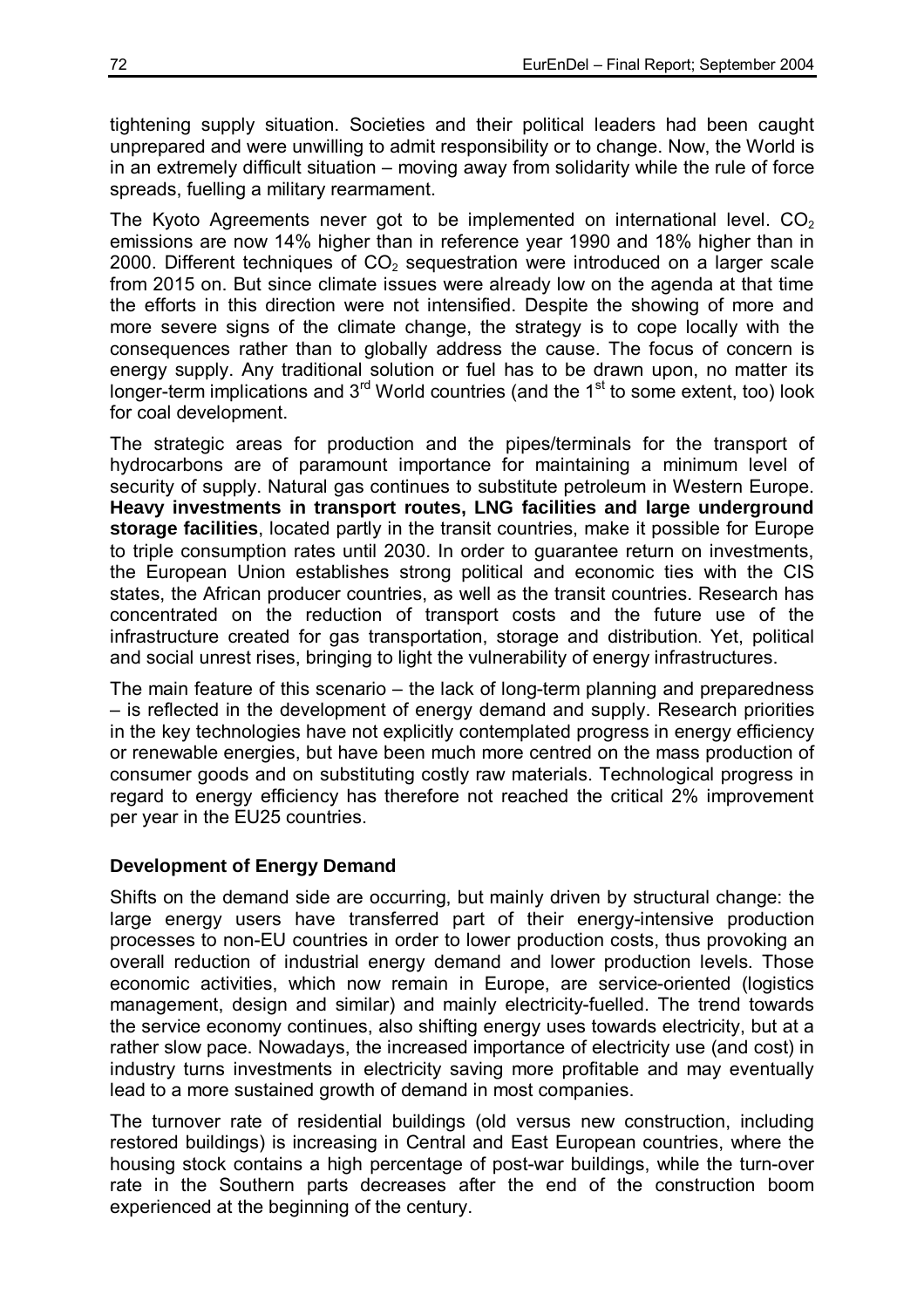Construction norms in all countries oblige to **reduce the new buildings' energy consumption by 30%** as compared to the standard housing stock built before the year 2000. With a 2% p.a. substitution rate for the building stock in EU 25, about 60% of the buildings have since been adapted to the new efficiency standards, bringing along an overall reduction of 20% in energy demand related to buildings. Since most of the savings measures aimed at reducing energy demand for heating, electricity has slowly gained higher overall market shares.

The sector hardest hit by supply problems and price hikes for fossil fuel is transport. Freight transport by rail is actually recovering market shares, but motorized traffic can no longer rely exclusively on fossil fuels. The potential of energy crops in Europe, which can be exploited without major environmental impacts (monoculture), is too limited and therefore does not constitute a large-scale alternative for road transport.

The crucial question for Europe is the pace of development of a parallel transport infrastructure based on hydrogen. **FC cars have so far not reached a market share of 20%,** due to the slow development of the hydrogen infrastructure. The transitional use of natural gas has been discarded, since the necessary investments in the conversion of the car fleet, increased dependence on imported gas, as well as price increases would have rendered this solution too risky.

**Hydrogen is presently being produced from both fossil sources (primarily gas and to a lesser extent coal) and renewable energy sources (wind, solar, biomass),** but the latter form of decentralized production dominates. Biological processes for the production of hydrogen are still in the demonstration phase. Hydrogen is not yet produced in quantities that allows for a substitution of electricity or other energy carriers, nor for large-scale use in transport. Nor is hydrogen used in power generation except as backup in remote areas or consumers, for which autonomous energy solutions are crucial (i.e. hospitals). Distribution on regional scale is generally carried out by road and rail in pressurized bottles, but some local pipeline networks exist.

#### **Development of Energy Supply**

The national energy systems in Europe show large differences regarding the use of renewable sources. Some of the countries still maintain a considerable share of nuclear and fossil-based power stations, supplying baseload power also to the rest of the EU Member States, while others have long ago redirected research funds to promoting the efficient use of wind, biomass and solar thermal, thus considerably reducing investment costs. Technologies based on these energy sources are now competitive for peak load and in most thermal uses, but PV is still having problems for penetrating the market in countries with insufficient public subsidies.

The serious supply problems experienced over the last decades led to a political and (reluctant) public acceptance of nuclear energy. State support for investments has made the technology competitive with acceptable return to investors and led to a doubling of world nuclear capacity to 650 GWe between 2000 and 2030.

In EU 25, nuclear production has slightly increased its market share with respect to 2000, thanks to the construction of new light water reactors such as EPR in those countries, which decided against the phase-out of nuclear. Waste is now handled as once-through cycle inside the EU, and final deposit sites have been in place in all European countries with nuclear production since 2020.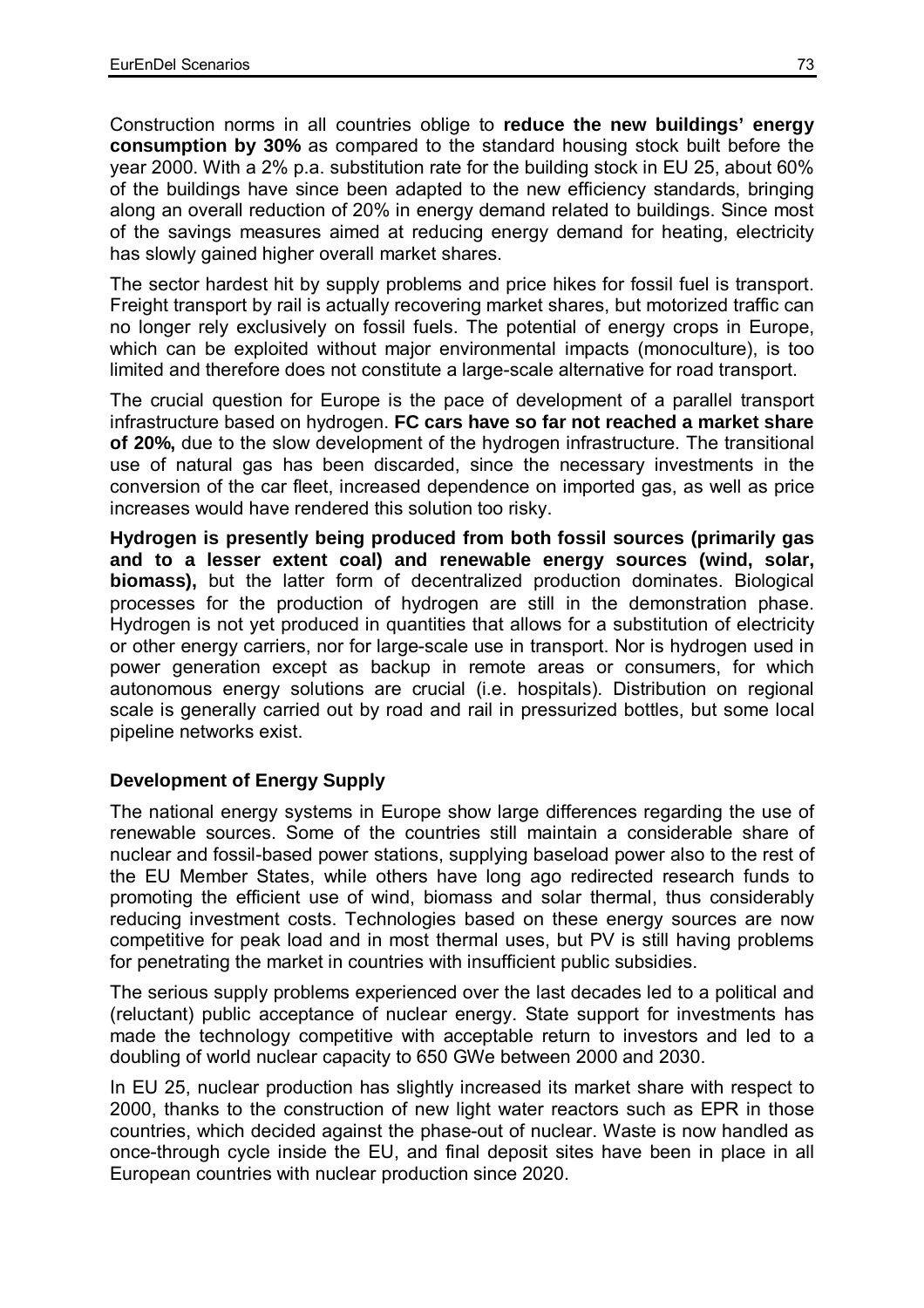Nuclear fusion has not reached a commercial stage yet, but ITER progresses as planned, thus fusion is still considered an option for the medium term future (after 2050).

# **6.3. Muddling Through Across the Gas Bridge**

In the third scenario there is also a major drive towards sustainability, but it *is assumed that long-term climate change impacts cannot be avoided. In 2030, Europe is still caught in the middle of a slow transition process towards a more sustainable energy system. Natural gas plays a key role as intermediary solution, not only in power generation, but also in transport.* 

 $CO<sub>2</sub>$  emissions were reduced to 1990 levels by 2012 and then stabilized. In this transition period, flexible mechanisms were employed as a short-term solution. Still, long before 2030, climate change effects had become more evident in some regions and started to have affects on energy production and infrastructure, especially in coastal areas. Risk prevention measures have become inevitable and costs derived from climate change surge.

Due to the increasing environmental pressures, sustainable development has high political priority in Europe and the different levels of administration cooperate in the major effort of reorienting policy goals towards societal values, which permit to share the remaining fossil fuel resources with the poorer nations. These prime goals for international policies receive broad support in the population.

Yet, the World's response to the combined challenge of depleting reserves and climate change impact has been rather late. Market initially responded to pressure from rising oil demand by producing even more, attuning oil supply to the World's energy-hungry economy, in a huge replica of the "classic"  $20<sup>th</sup>$  century Western model, now extended worldwide. Then, a combination of technology, investment and broad political consensus made it possible to keep production costs within limits, so that "the global" economic and social model is not severely compromised... in the short/medium term. But the outcome remains unclear, even grim, in the longer term. And that vision is broadly shared. Because signals of an ending era appear and are read correctly by most of the humankind.

This, coupled with strong evidence (market, science...) of oil cycle ending, tend to hike oil prices up, and fosters development of energy conservation and much more efficient end-uses for energy, as well as changes in productive and even ordinary life patterns. A gradual -but strong- reduction in energy intensity helps Europe to gain time for a fundamental migration towards a new life style and economic system. A wave of economic dematerialization and the extension of the useful life of oil reserves frees economic resources and time to launch en masse new sources of primary energy. Finally, the role of oil will be just that of an expensive and much needed source for chemical compounds, in a market able to pay for it.

Gas plays the wild card role for an evolutionary bridging from the oil to the next (lowcarbon) era. Lacking some of the oil production restrictions and being more attractive economically as a solution for ancillary investments in the mid/down-stream (electricity generation, space heating...), competition on the demand side rises fast and strong under this scenario, even more so than for oil. Increased demand not only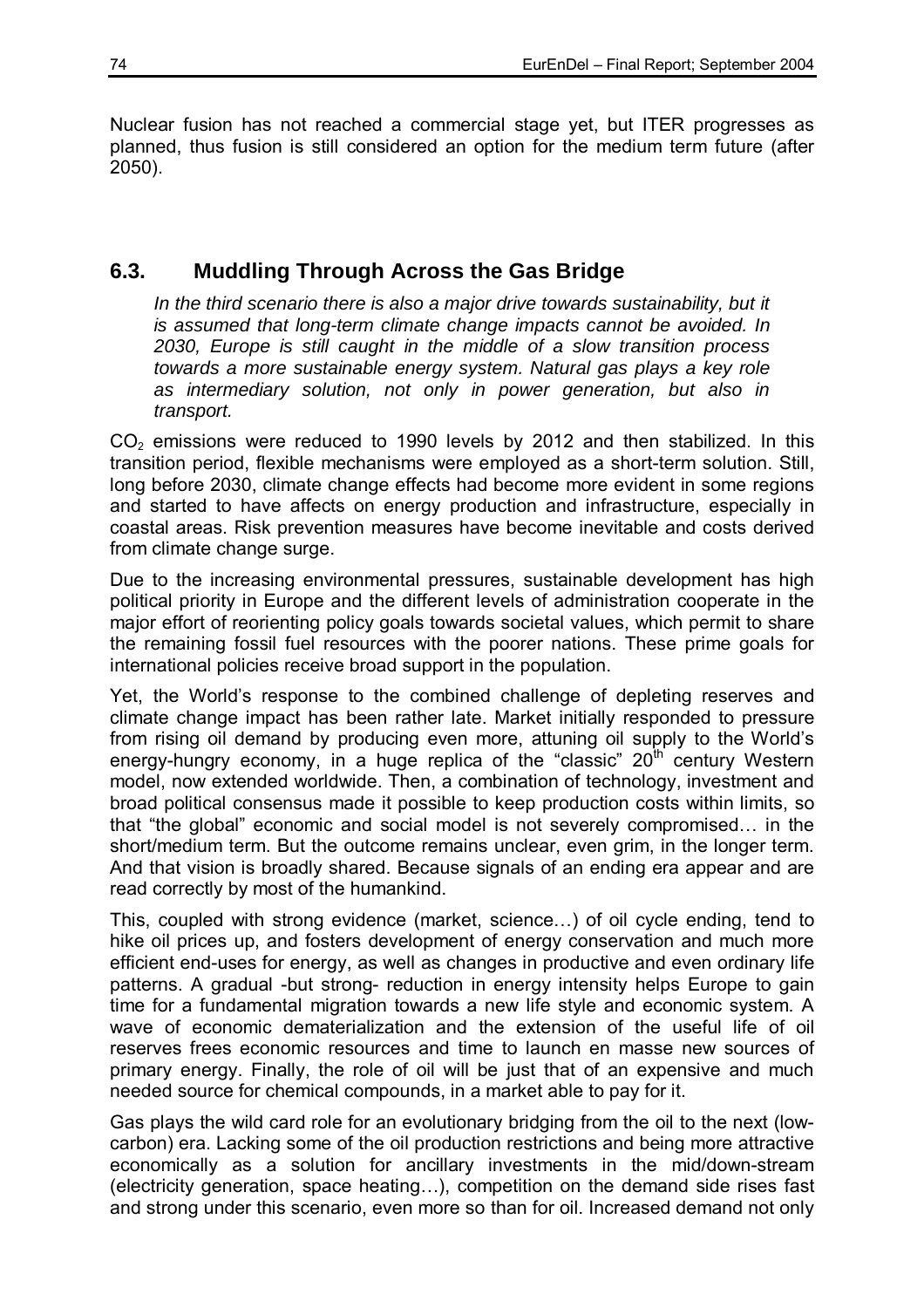tends to push up the gas price (more, in relative terms, than for oil), but also the risk of interruptions.

For Europe, setting or securing storage will be of economic importance in a highly volatile gas market, and to smooth out non-structural outages, although is not a solution on the longer term. Access to long-term contracts is a possible solution for increased security of supply.

#### **Development of Energy Demand**

The development of final energy demand, both overall and as related to transport, is similar to that described in "Change of paradigm", with major improvements in energy efficiency in all sectors. In transport, FC cars and trucks fuelled with hydrogen have the highest market share of all "alternative" fuels & engines with strong growth rates. Natural gas fuel cells have an interim role, but decline after 2030, due to climbing prices. The growing cost of transport rendered "global sourcing" uncompetitive by the middle of the second decade, so that freight volumes are now growing slower than expected.

#### **Development of Supply**

Again, the nuclear option is closely associated to halting (or not) the increase in electricity demand and a slow decline of nuclear power could be envisioned. The decline is due to low public and political support and thus precarious and risky investment opportunities. The unfavourable market conditions result in low R&D and continuous safety and waste problems. Nuclear is an option for a few, dedicated countries, which have decided to increase the existing reactors' life span to at least 60 years. Shortage of skilled people, together with declining education and training has negative implications for the safe use of nuclear energy.

Fusion has not made any essential progress and perspectives for commercial use diminish. Young researchers, perceiving the lack of professional perspective, have long stopped to enter the industry, so that the medium age of the scientific workforce is exceptionally high.

Independently from the developments in the fields of nuclear, Europe is on its way to a smooth and accelerated transition towards renewable energy. The process is quite similar to the one described in "Change of Paradigm". The share of **renewable energy sources** is smaller, but the also **supply close to 20% of the energy needed in Europe,** with large off-shore wind farms being the most important renewable source for electricity production and **biomass playing a major role in centralized heating systems** in the Northern part of Europe.

Decentralised power generation has been a growing trend over the last 30 years. Especially small gas driven co-generation facilities contribute to the large share of **decentralised power generation** which makes up for **more than one third of Europe's energy production.**

#### **Development of Carrier Technologies and Electricity Grids**

Volatile fossil fuel prices increment the large energy-users demand for energy management and storage, and energy companies increasingly offer these services in the form of integrated facility management. Energy storage is the preferred concept for individual industrial users, and forms an integral part of the booming power quality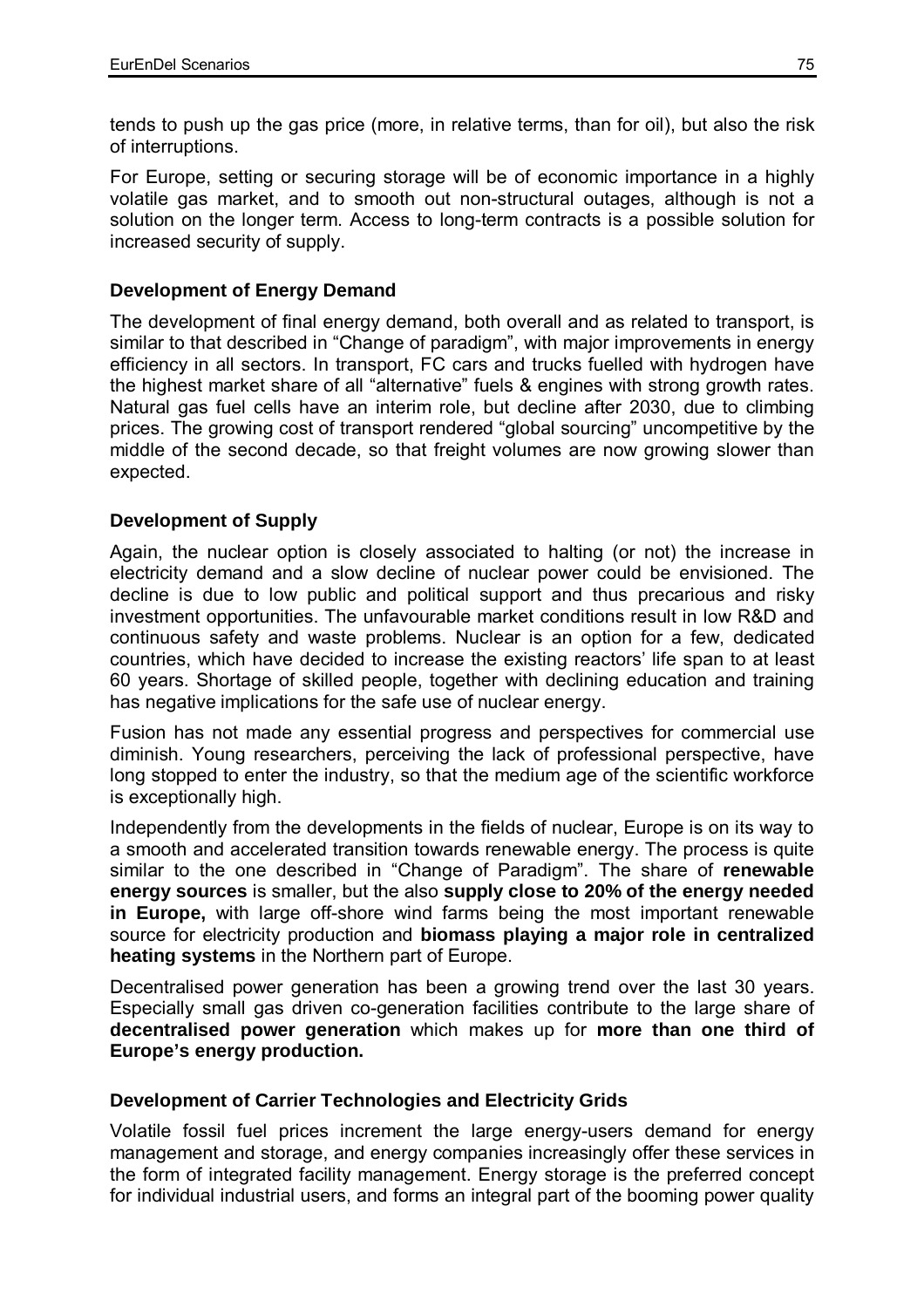market, while in larger industry parks, the facility management concepts include versatile on-site generation facilities and the reuse of energy by-products derived from industrial processes (steam and heat). The efficient combination of available onsite energy sources, in combination with on-site conversion facilities for electricity production and storage facilitates the introduction of new, electricity-fuelled production processes.

By 2030 hydrogen is not yet produced in a quantity that allows for a substitution of electricity or other energy carriers, nor for large-scale use in transport.

In short, Europe reacts rather late to the peaking of oil production and is forced to use larger volumes of imported gas, exposing itself to serious risks of supply interruption. Due to increasing societal pressure for adopting low-risk technologies, Europe's institutional leaders finally accept that ecological concerns must prevail in other policy fields. But in 2030, Europe is still caught in the middle of a transition process towards a more sustainable energy system.

# **6.4. Comments on the Scenarios**

# **6.4.1. Alternative Pathways**

It must be pointed out that two of the Scenarios contain "alternative pathways", which, in methodological terms the two alternative combinations of factors are almost equally probable (i.e. they present a similar number of exclusions and preferences, according to the results of the Scenario Workshop). The "Change of Paradigm" scenario would permit to phase out nuclear production in Europe, but only under the condition that future electricity demand is also drastically reduced. Otherwise, the most likely option would be the continued use of nuclear power plants, in order to make up for reduced fossil fuel use. In the Fossil Fuel Scenario, a rapid, although rather late deployment of renewable energy systems also shows a very high degree of likelihood and would also be in accordance with the Delphi results.

# **6.4.2. Comparison to Quantitative Forecasting**

The EurEnDel Delphi results and Scenarios have been checked against a number of reference documents based on quantitative modelling, in order to validate the *EurEnDel* results and on the other hand to contribute to the interpretation of *EurEnDel* results in comparison to quantitative forecasting.

The analysis embodies firstly the direct comparison between results of the EurEnDel Delphi survey in terms of time of occurrence and quantification of relevance of certain Delphi statements. Secondly the EurEnDel scenarios are classified in terms of their implied CO2 emissions development.

Two quantitative studies were used for the comparison with *EurEnDel* Delphi results. These were "European Energy and Transport - Trends to 2030" [Mantzos et al. 2003] and the "With climate policies" scenario [Zeka-Paschou 2003].

It can clearly be seen that the results of the *EurEnDel* Delphi are generally more ìoptimisticî in terms of technical developments and structural changes compared to the reference studies. The "level of intensity" multiplier which visualises the distance between the Delphi energy experts' opinion and the model results moves up to >20 for certain statements.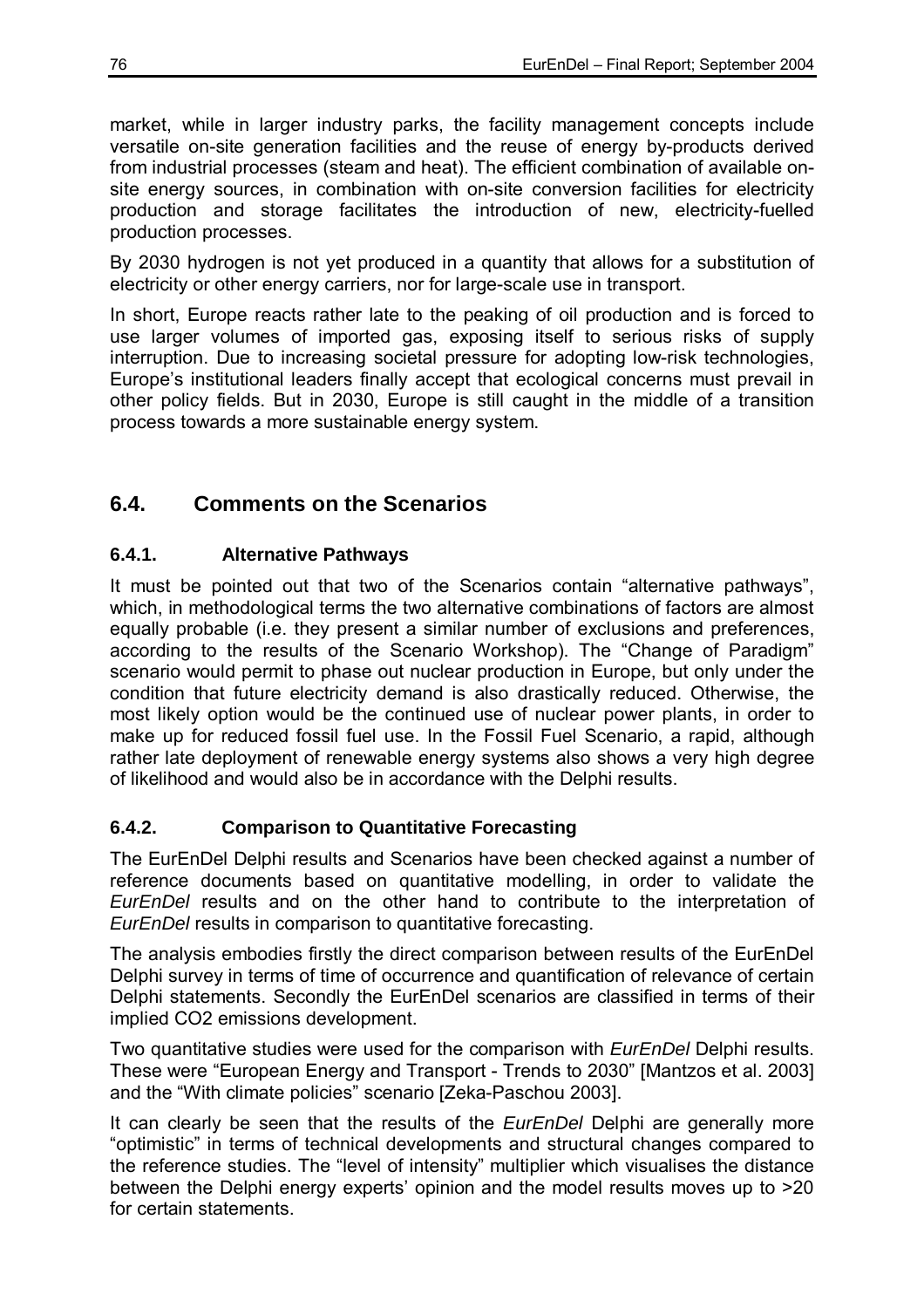As a conclusion, the differences should rather be interpreted as making clear what future developments are realistically achievable, if framework conditions, barriers and incentives are set correspondingly.

### **6.4.3. Quantitative CO2 Emission Classification of the Scenarios**

### **"Change of Paradigm":**

With the  $CO<sub>2</sub>$  reduction to 1990 levels by 2012, the Kyoto protocol is not complied with domestically, but by means of the flexible mechanisms. The  $CO<sub>2</sub>$  reduction by 1.5% annually later on is equivalent to a 25% reduction by 2030 compared to 1990. With this setting, the "Change of Paradigm" scenario is far more optimistic in terms of  $CO<sub>2</sub>$  reduction than the quantitative "With Climate Policies" reference scenario [Zeka-Paschou 2003] used in the quantitative co-assessment of the EurEnDel project (cf. chapter 4.6).

### **"Fossil Fuel Wars":**

Compliance with the Kyoto protocol is no issue under the "Fossil Fuel Wars" scenario. The envisaged growth of  $CO<sub>2</sub>$  emissions by 14% compared to 1990 until 2030 is in line with the quantitative "no-climate-policies" baseline scenario recently published by the European Commission [Mantzos et al. 2003] that was used in the quantitative co-assessment of EurEnDel (cf. chapter 4.6).

#### **"Muddling Through Across the Gas Bridge":**

As in the "Change of Paradigm" scenario, the Kyoto protocol is not complied with domestically in the "Muddling Through Across the Gas Bridge" scenario, the  $CO<sub>2</sub>$ emissions reaching 1990 levels by 2012. With the subsequent stabilisation of  $CO<sub>2</sub>$ emissions at 1990 levels, Europe fails to engage in further domestic emission reduction for long term climate protection. The envisaged development of  $CO<sub>2</sub>$ emissions is relatively close to the quantitative "With Climate Policies" reference scenario (cf. chapter 4.6).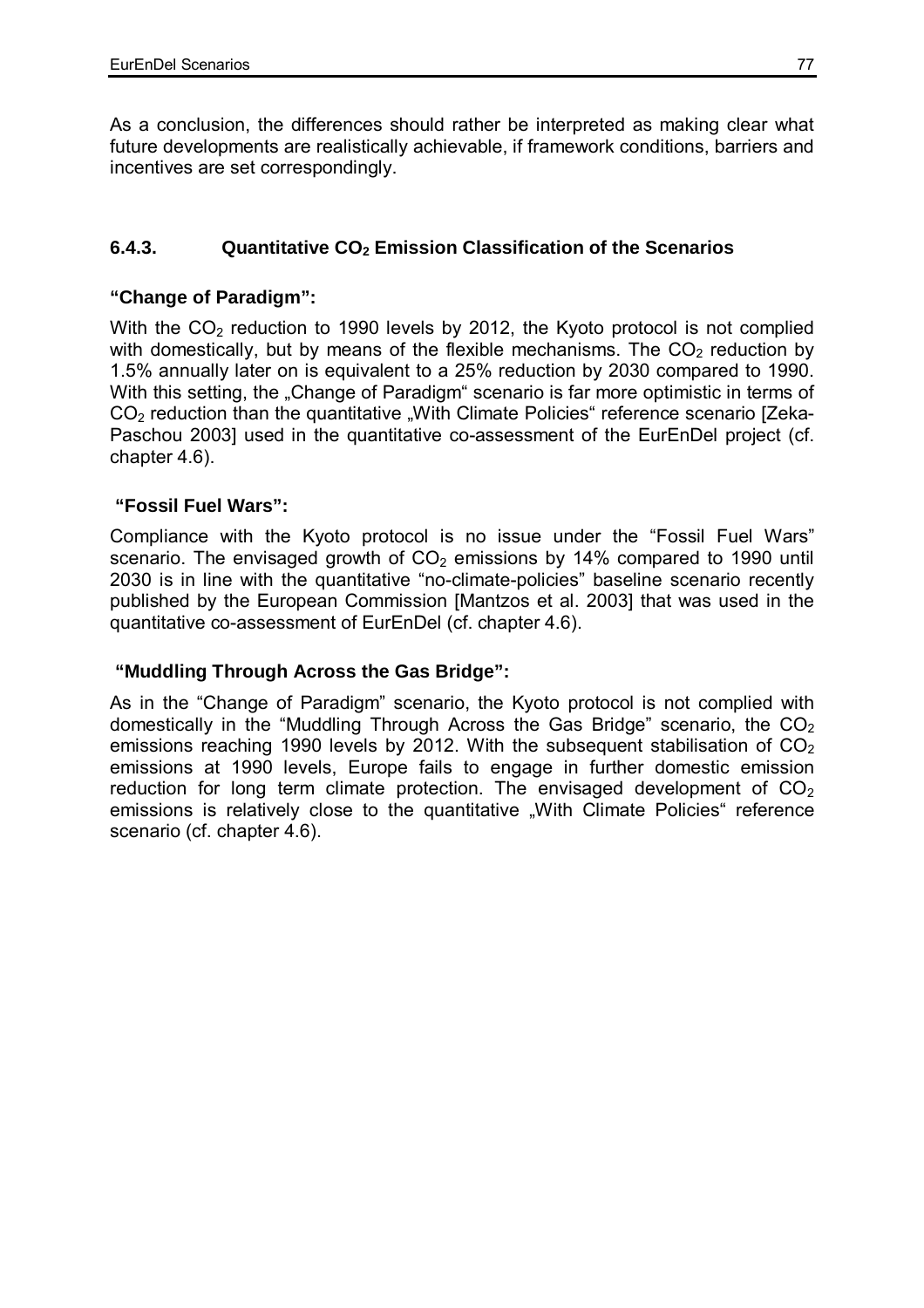# **7. Policy Recommendations**

»The best way to predict the future is to invent it « Alan Kay

This "Policy Implications" chapter summarises the findings of all previous steps of the EurEnDel project, compares them against current EU policies and formulates recommendations for policy makers on the EU level. R&D recommendations and policy implications are a result of a throughout analysis of the enormous amount of information gathered during realisation of the EurEnDel project. In order to make the results more useful for the decisions makers they are structured along the R&D recommendations (basic and applied R&D) and policy implications (market mechanisms, policy, public acceptance). Bearing in mind the international character of this study, the recommendations are not divided into national, regional and subregional characteristics. However, they are formulated in such a way that national organisations and decision makers can easily transform them to their country specific conditions. <sup>23</sup>

The following parameters were examined during a cross-technology analysis in order to draw conclusions for policy recommendations:

- Time and likelihood of occurrence
- Actions needed
- Importance for visions
- Impacts

 $\overline{a}$ 

- Importance for scenarios
- Current R&D policies and expenditures

# **7.1. "Safe Bet" and "Conditional" Technologies**

The basis for the development of policy recommendations was a division of the analysed technologies into two categories: "safe bet" and "conditional" technologies, which are characterised as follows:

The technologies classified as **"safe bets"** should and most likely will play a prominent part in Europe's future energy system. Thus, all decisions on strategic planning should consider the growing importance of these technologies. They show a strong robustness under a wide variety of framework conditions, they are desirable for the positive impacts associated with them and they are apt to meet future needs. They are outstanding as they are to the highest degree capable of meeting economic, ecological and social challenges, so that they satisfy all three aspects of sustainable development simultaneously. Therefore, they should receive a high degree of promotion in policy priority setting.

**"Conditional"** technologies might be important for the future energy system but are not apt to satisfy all societal demands uniformly under all framework conditions. Despite their strengths they were assessed to have weaknesses with regards to

 $23$  More detailed information on the issues covered in this chapter are presented in the EurEnDel working paper [Oniszk et. al 2004] which is available on www.eurendel.net.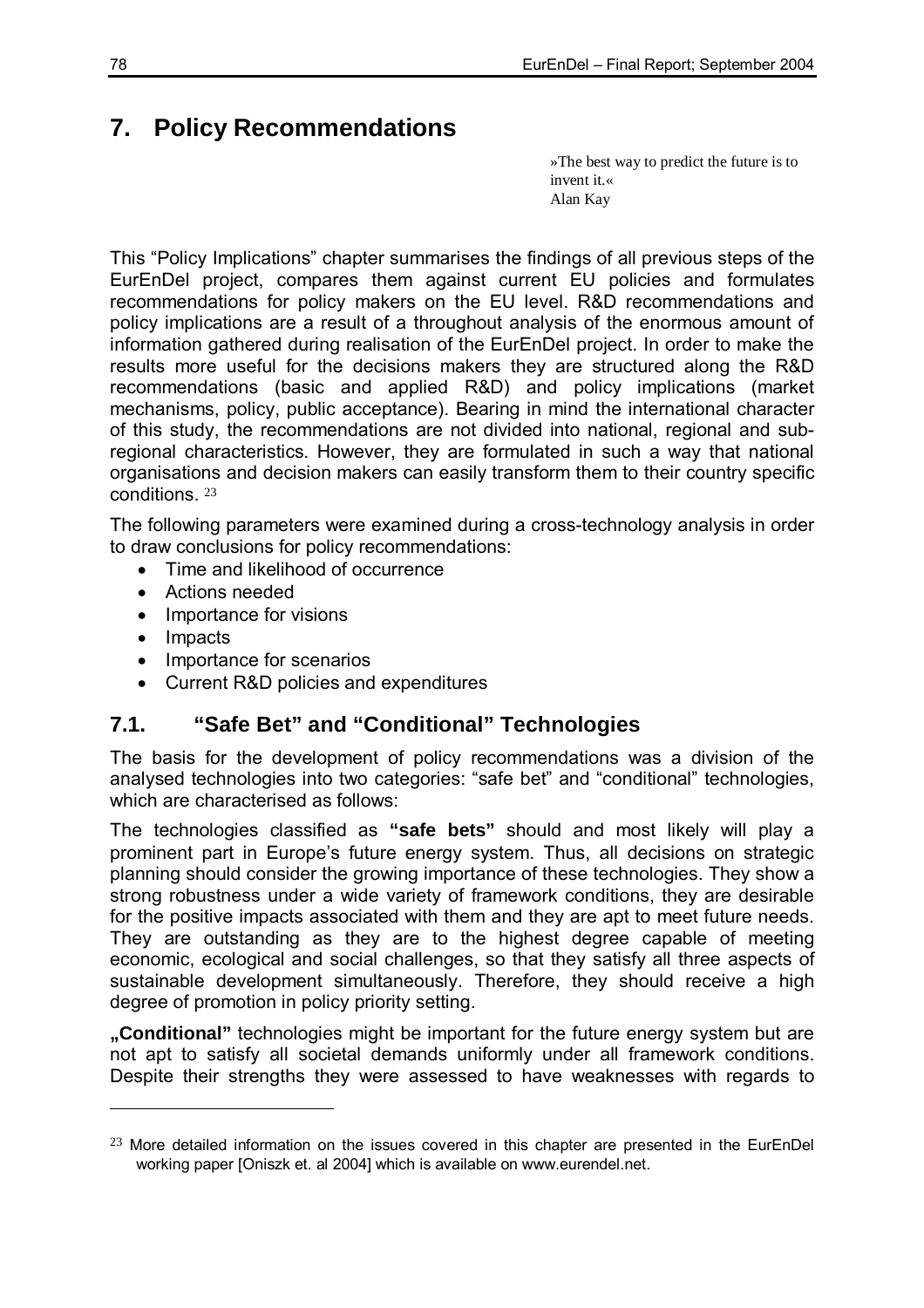Caberence

some desirable impacts. They should be supported if their strengths are considered to be of high priority. In some cases the trade-off between strengths and weaknesses should be further investigated, before decisions on support schemes of these technologies are made, especially taking into account long-term strategic goals connected with the future energy system. It is recommended that due to modest importance, any decisions involving the above mentioned "conditional technologies" should take into account that the experts think that they are important only under certain conditions. If they are to attain a major breakthrough the actions should concentrate on applied research for all of them and basic research for some of them. Additionally, market instruments are appropriate for almost all of them except nuclear technologies for which public acceptance is crucial.

It must be stressed that all technologies present in the EurEnDel Delphi survey were pre-selected as important for Europe's energy future. Therefore, none of them qualify as "no-go" technologies. All of them have a potential to be present and play a role in the future energy system if appropriate measures to support them are applied. Additionally, it has to be noted that technologies, which are already well established on the energy market and which were not investigated under the Delphi questionnaire will probably continue to play a significant role in the Europe's energy system to 2030.

The "safe-bet" and "conditional" technologies are presented in Graph 7-1.

with scenarios Novel and more efficient production - Novel and more efficient produ<br>in industry<br>- Technologies to reduce<br>- energy demand in housing sec<br>- Fuel cells<br>- Electricity storage · Naturalgas transmission infrastructure · Geothermal H uer cens<br>lectricity storage<br>liabilitated about the · High voltage electricity grids Distributed electricity general<br>25% of renewables · Ocean technologies . H<sub>2</sub> production and storage M + Alternative transport fuels · Nuclear fission · Photovoltaics . CO<sub>2</sub> seqeuestration L Coherence Low Medium High with societal visions CONDITIONAL SAFE-BET

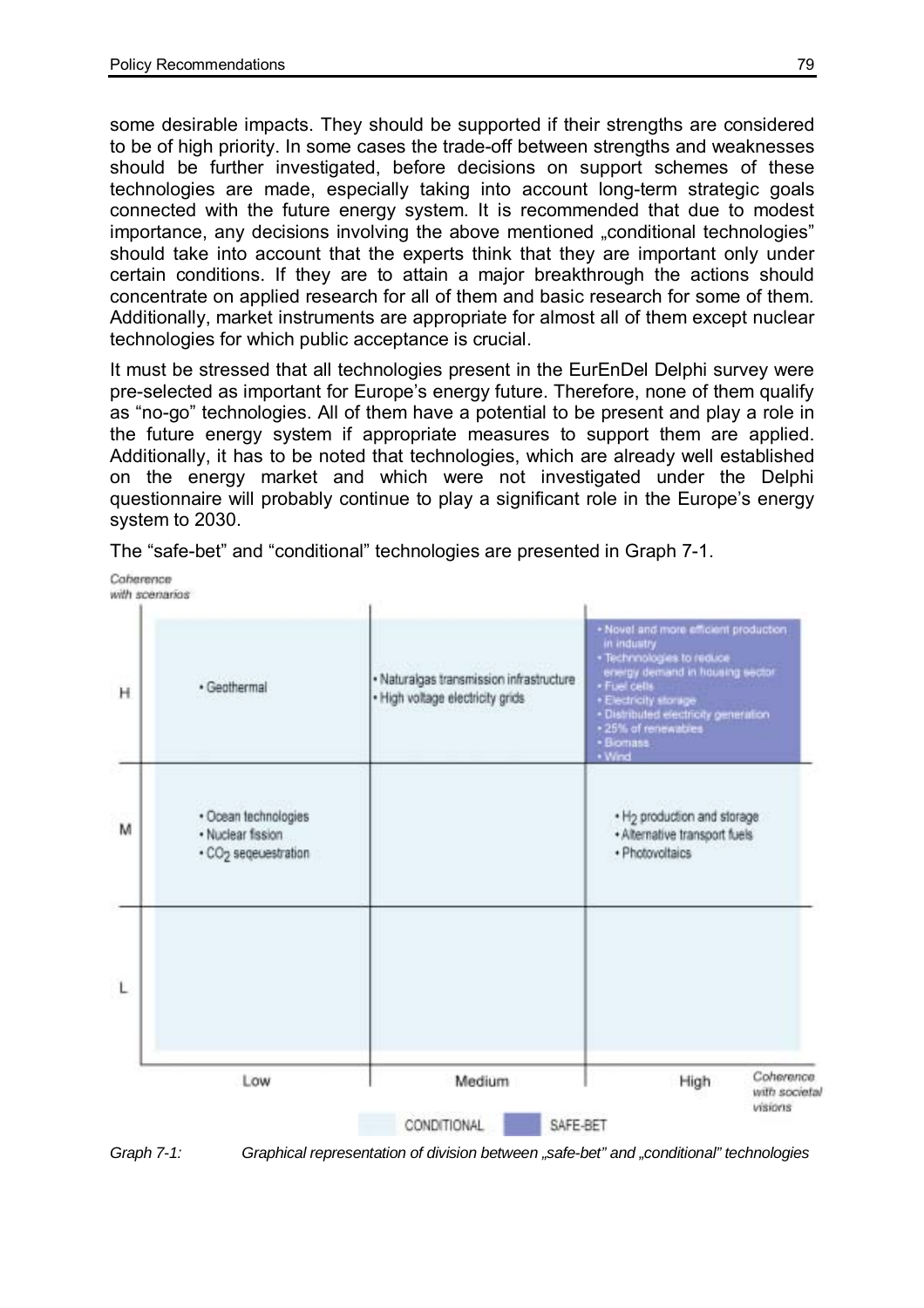| "Safe-<br>bet" | Basic R&D                                                     | Applied R&D                                                                                | Fiscal<br>measures  | Regulations | Public<br>acceptance |  | When<br>will it<br>happen |
|----------------|---------------------------------------------------------------|--------------------------------------------------------------------------------------------|---------------------|-------------|----------------------|--|---------------------------|
| ★              |                                                               | Biomass for heating widely used                                                            |                     |             |                      |  |                           |
|                |                                                               |                                                                                            | 15% freight on rail |             |                      |  | Mid term<br>2011-2020     |
|                |                                                               | Novel and more efficient processes in<br>industry (50% of demand reduction)                |                     |             |                      |  |                           |
|                |                                                               | Reduction of energy demand in the housing sector<br>(intelligent systems 50% of buildings) |                     |             |                      |  |                           |
|                |                                                               | 25% of RES in primary energy                                                               |                     |             |                      |  |                           |
|                |                                                               | Ocean technologies in<br>practical use                                                     |                     |             |                      |  |                           |
|                |                                                               | 30% of distributed energy generation                                                       |                     |             |                      |  | Long term 2021-2030       |
|                | 20% of fuel cells for transport                               |                                                                                            |                     |             |                      |  |                           |
|                | 25% of biofuels for transport                                 |                                                                                            |                     |             |                      |  |                           |
|                | Energy storage for intermittent<br><b>RES</b> widely used     |                                                                                            |                     |             |                      |  |                           |
|                | Passive safe reactors (nuclear<br>fission) in practical use   |                                                                                            |                     |             |                      |  |                           |
|                | Superconductive materials are<br>widely used in power systems |                                                                                            |                     |             |                      |  |                           |
|                | $CO2$ capture and sequestration in practical use              |                                                                                            |                     |             |                      |  |                           |
|                |                                                               | Practical use of international grids for RES                                               |                     |             |                      |  |                           |
|                | 5% of Photovoltaics                                           |                                                                                            |                     |             |                      |  |                           |
|                | Nuclear fusion in practical use                               |                                                                                            |                     |             |                      |  |                           |
|                | High market penetration of H <sub>2</sub> from RES            |                                                                                            |                     |             |                      |  |                           |
|                | High market penetration of $H_2$ from diverse<br>sources      |                                                                                            |                     |             |                      |  | Very long term, afte      |
|                | Biological production of H <sub>2</sub> in<br>practical use   |                                                                                            |                     |             |                      |  |                           |

*Graph 7-2: Cross statement analysis: displayed are all technologies and trends analysed in the first part of the questionnaire, the time frame when they will be developed to a certain degree (practical use, widely used and high market penetration) and which actions are most needed to promote them.* 

An overview of the cross-technology analysis of the energy technologies covered in the Delphi statements is presented in Graph 7-2. It aims at answering the following questions:

• Which are the "safe bet" (bottom part of the figure) and "conditional" technologies (upper part of the figure)?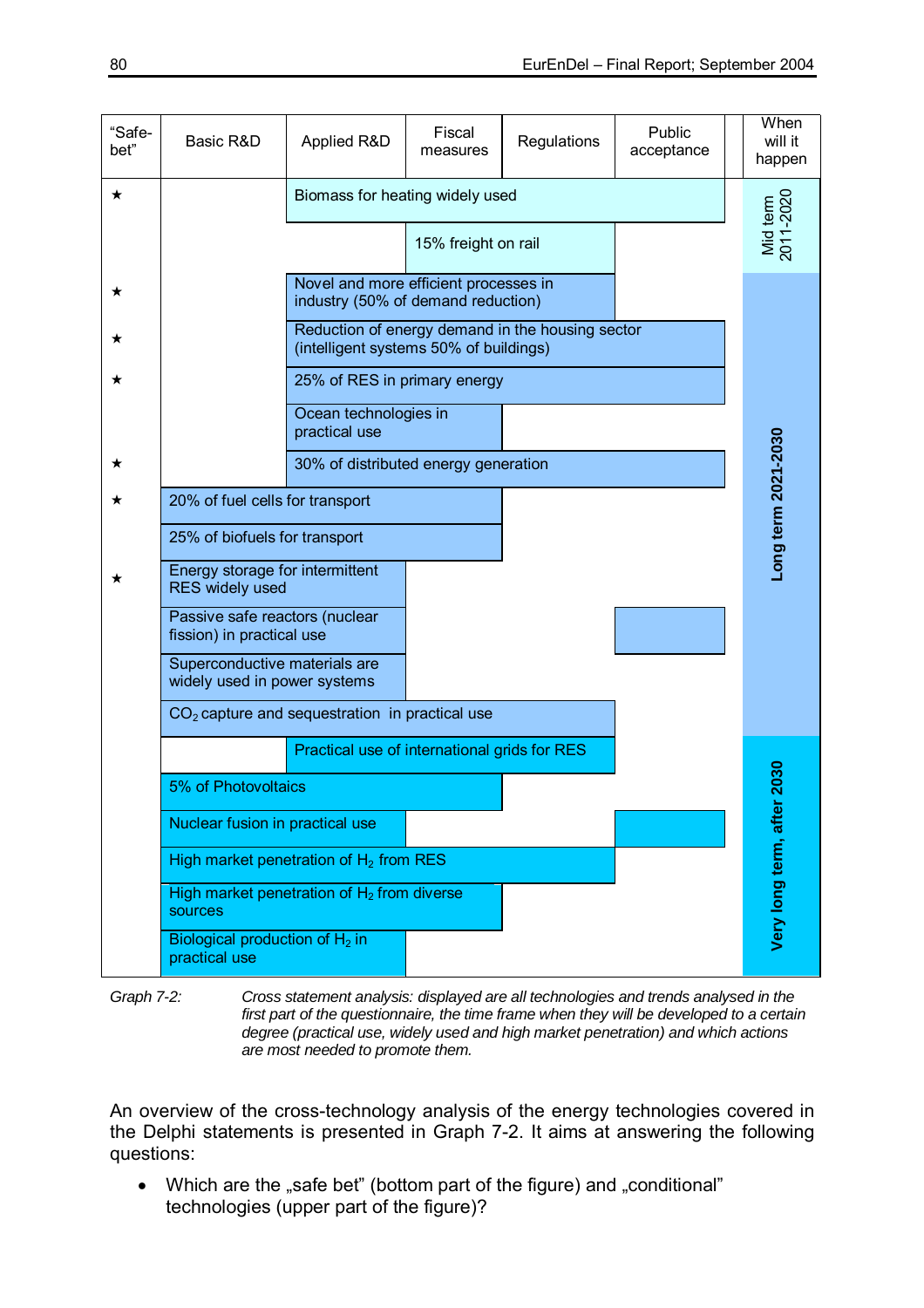- What is the time frame for high market penetration, wide-spread or practical usage of a given technology (right side of the figure)?
- What actions are needed to enhance high market penetration of technologies (upper part of the figure)?
- Are there any differences between the experts and the energy community as regards to the timeframe of technology development, and actions needed (striped line)?

Taking *Biomass for heating* as an example: it is classified as a "safe-bet" technology, expected to become widely used technology in the period of 2011-2020. The most important policy measures for this technology are: applied R&D, fiscal measures, regulation and public acceptance; however the last action was indicated only by experts.

# **7.2. Comparative Analysis of R&D Priorities**

R&D recommendations have to reflect the current status of R&D priority setting as well as the past and present funding situation, consequently an analysis of energy R&D expenditures in the energy sector in the EU, the USA and Japan was conducted as part of the EurEnDel project (see Graph 7-3).





In the EU 15 the largest share of public energy R&D (on EU level and member state level) has been and still is dedicated to nuclear energy. Although fusion and fission technologies receive shrinking shares of the energy R&D budgets in the period 1998- 2002 30% of energy R&D funds were still allocated for fission and 21% for fusion. Due to the strong reduction of overall energy R&D financing by governments, the changing emphasis of research in the EU 15 is not so clearly borne out in absolute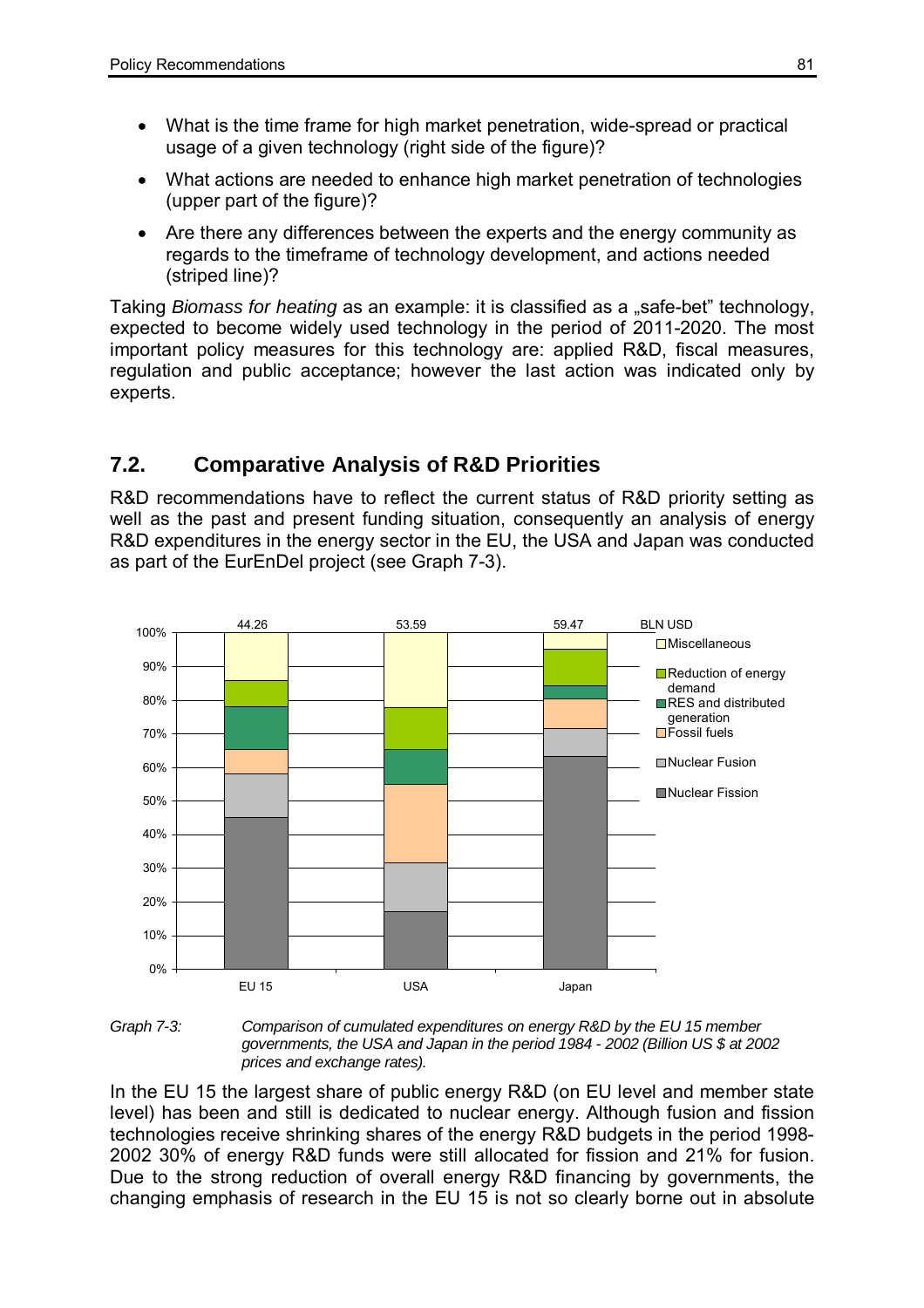terms. In fact expenditures have remained relatively constant throughout the last 20 years in the research fields of renewable energy technologies, energy utilisation as well as energy storage and distribution.

Graph 7-4 presents the comparative analysis of policy measures suggested by EurEnDel respondents versus currently undertaken EU actions. For most technologies the actions suggested by respondents are in line with those applied on the EU level, however, there are certain areas which respondents consider superfluous (*e.g.* R&D for freight transport by railways) or nonexistent (*e.g.* market instruments for fuel cells for transport).



*Graph 7-4: Comparison of actions required for technologies by EurEnDel respondents and actions currently undertaken on the EU level*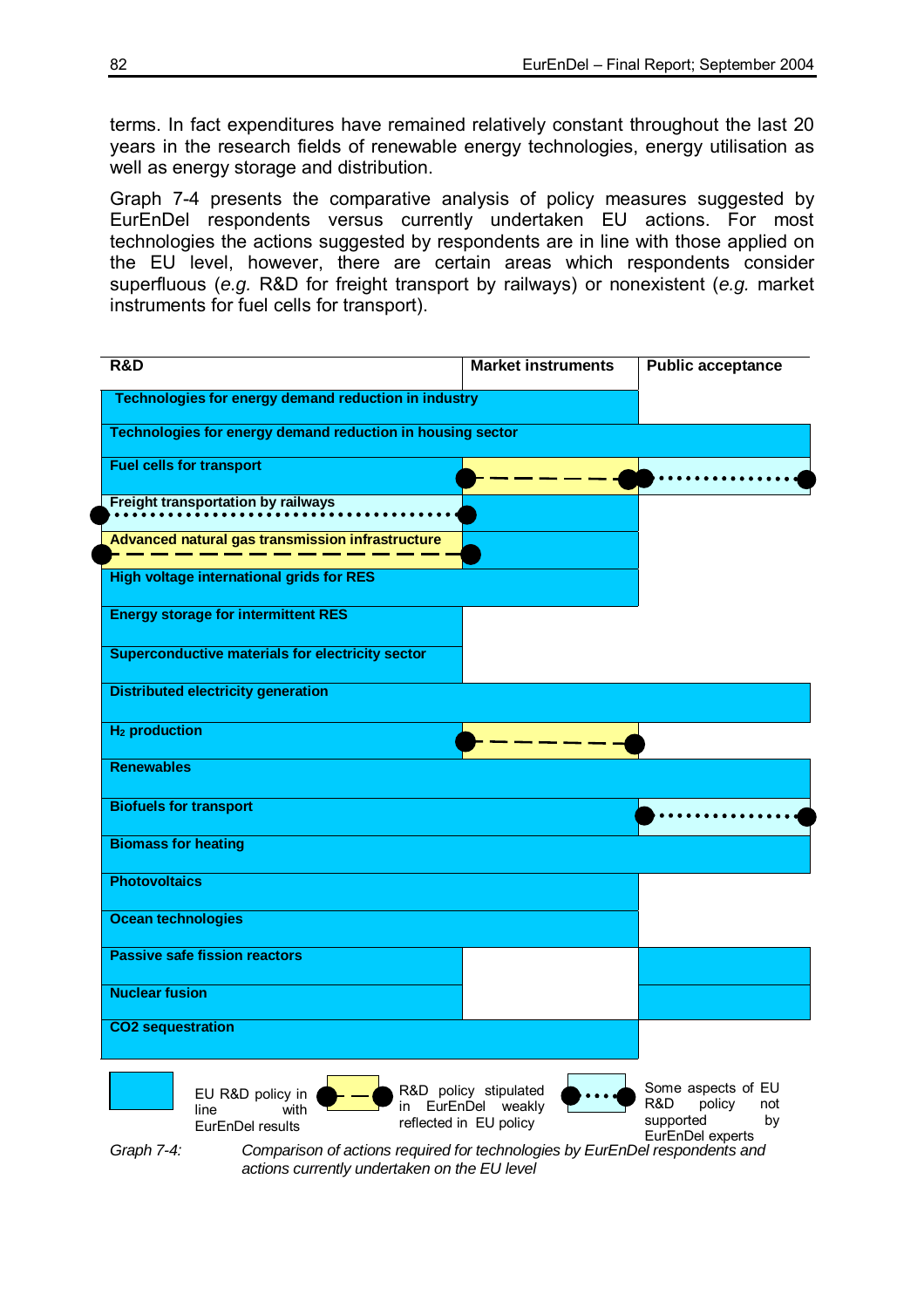# **7.3. In-depth Analysis of Results and Recommendations**

This chapter summarises the major considerations and recommendations for R&D policy developed within the EurEnDel project  $-$  they are highlighted in the boxes at the end of each section. The findings are described with reference to four major fields of energy R&D:

- Energy Demand
- Transport
- Grids and networks
- Energy supply

The body of this chapter highlights background information in each respective field, which is based on the results of the Delphi survey, outlined in Chapter 4. These are supported by facts, figures and ideas submitted by the respondents in the course of the survey in the form of more than 1,600 comments to the technology statements and accompanying enquiries. Further contributions to the analysis have been provided by parallel research undertaken within the scope of the project as described in chapter 5 and 6 as well as the previous sections of this chapter.

# **7.3.1. Energy Demand**

# **Industry and housing**

Concerning energy savings in the housing sector, many experts point out, that the technology is already available. Thus a share of 50% low-energy houses of all new build houses in Europe could be reached before 2030. However, the experts consider the higher costs of investment in new technology as the greatest problem for energy efficient buildings. Furthermore efforts should not be limited to new buildings only but should increasingly address existing buildings in order to reduce the overall energy consumption. A separate issue concerns the strong increase in airconditioning and in other energy intensive appliances which contribute to offsetting the rate of overall energy efficiency improvements in buildings despite gains in the efficiency of individual technologies. In a similar manner, diffusion of residential CHP/fuel cells may contribute to increasing energy efficiency of buildings but reduce funding available for energy efficient technologies in appliances and space heating applications.

For an increase of energy efficiency in industrial production the experts point out that many large-scale production processes are already optimised, so that further improvements must rely on energy-efficient innovations, such as electrochemical substitutes for chemical reactions, heat integration in production processes, etc. The Delphi respondents state that in the time range considered a goal of a 50% decrease in energy consumption per unit of industrial production is facilitated after enlargement to EU25 (and beyond), because of the much greater energy saving potential of the new member states compared to the EU15.

In both fields the technological maturity of energy saving technologies is relatively high, so that support mechanisms should concentrate on fiscal measures, such as the internalisation of external costs of conventional energy production, as well as on energy R&D in industrial process technologies.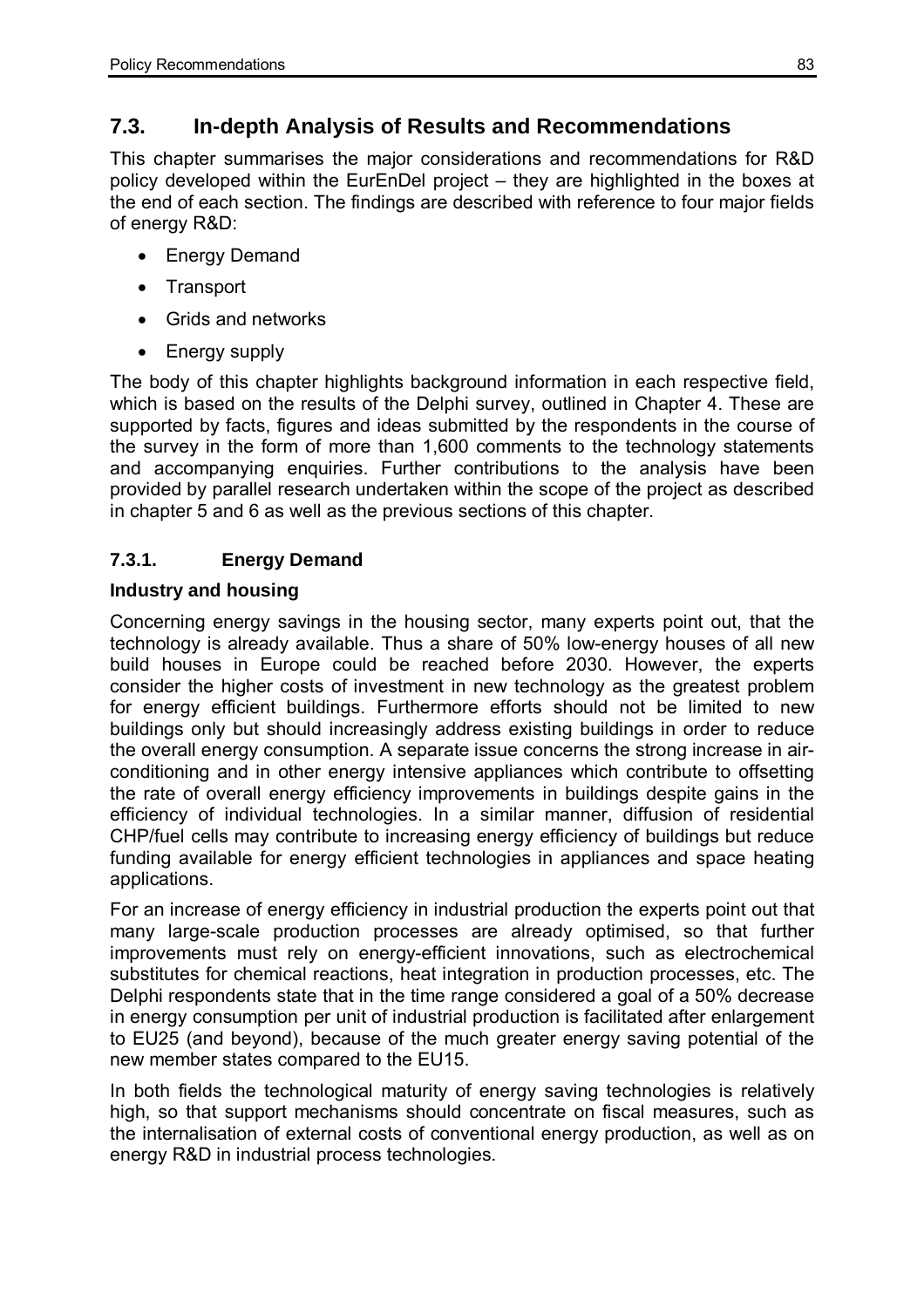There is a very clear consensus among participants in the Delphi survey that technologies reducing energy demand have the most beneficial impacts and must be favoured independently of the pursued social values. Energy efficiency was rated most important no matter which aspect of sustainability was to be emphasised. Both in industry and the residential sector, energy efficient technologies are certain to become the most decisive element of Europe's energy future. However, high levels of energy efficiency in these sectors can only be achieved in a longer term perspective, after 2020.

Demand-side oriented technologies have historically suffered from underinvestment and may not be receiving appropriate support. Improving energy efficiency in housing and industry needs to be strongly backed by applied research. However, due to the long life expectancy of buildings (80 -100 years), drastic improvements in energy efficiency in the short and medium term are difficult to achieve, while energy savings in existing buildings require fiscal incentives, regulation and public sector support even more than applied R&D. Given the high priority of energy demand reduction and considering the strong research engagements of the USA and Japan in energy efficiency research, it is recommended that applied research efforts in related technologies and systems are intensified.

# **7.3.2. Transport**

Containing rising energy demand in the transportation sector has been identified as a crucial challenge for Europe's future energy system. The EurEnDel analysis confirms that purely technological solutions are not capable of achieving this end and that efforts must be intensified on various levels, employing all available means. Demand side technology options included in the Delphi were fuel cells and freight transport by rail.

# **Fuel cells for transport**

It seems certain that fuel cells will play a major role in the future, contributing to improve energy efficiency in transportation and reducing local emissions. Fuel cell driven cars are predicted to have a major market share significantly before a hydrogen economy is established. Thus flexibility of design with the option to use natural gas as a transition fuel will be crucial in the development path of fuel cells for transportation.

A breakthrough in fuel cell development would be facilitated by high fuel prices and, in the longer term, shortages in crude oil supplies. While some participants in the Delphi link fuel cells directly to the need to build up a hydrogen economy, others argue that over the next 20 to 50 years fuel cells will be using predominantly natural gas. Many also point out that a central question in judging the technological and market impact is the origin of the hydrogen fuel: production from renewable energy sources, nuclear, or fossil. At the same time, it was underlined that an increasing market share of fuel cells would have a positive influence on the development of the hydrogen system.

Further strong support to research is necessary in order to achieve a technological breakthrough in fuel cells for transport. This must be undertaken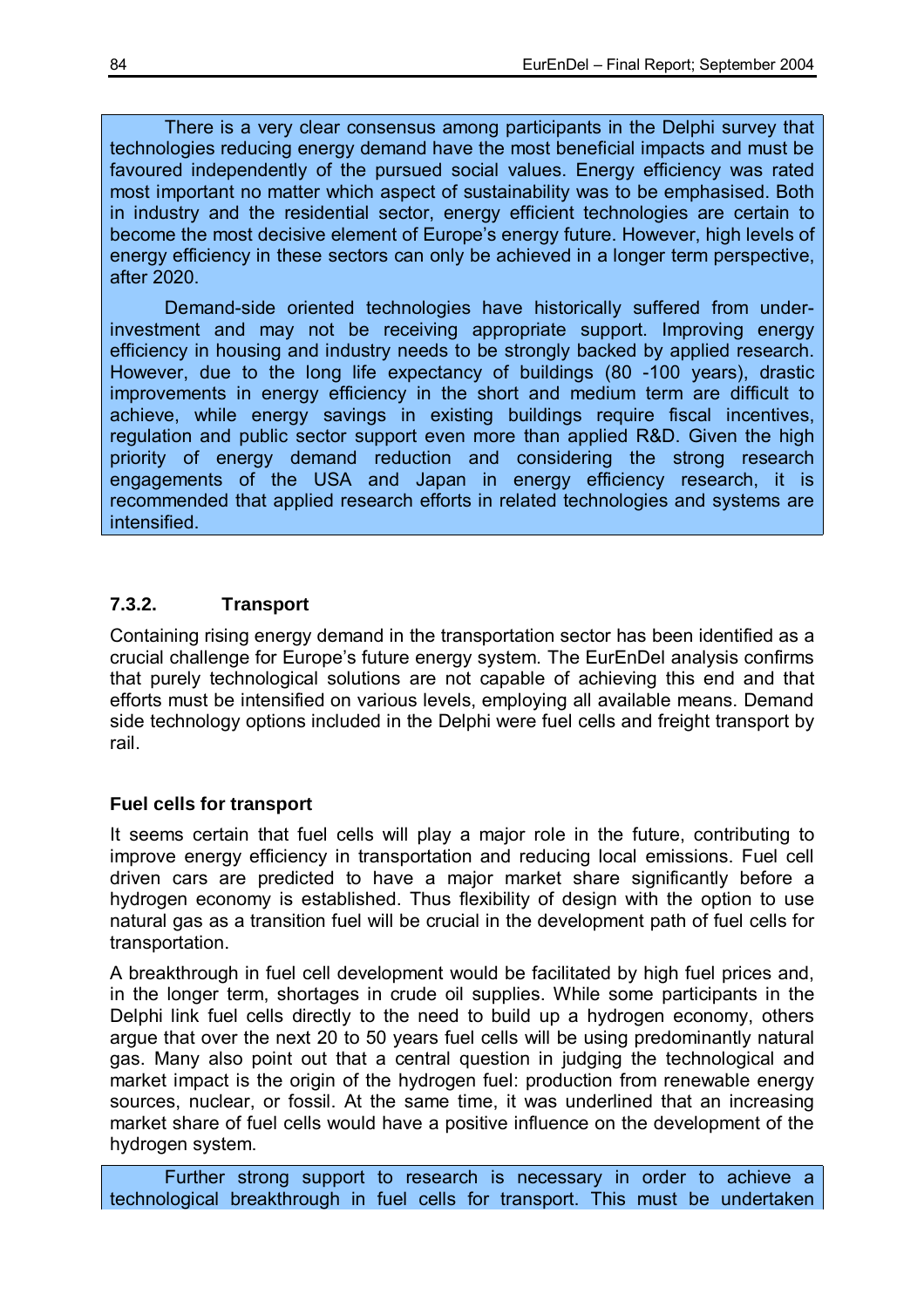bearing in mind that the choice of the fuel is decisive for maximizing environmental benefits of the option. At the same time, market instruments (mainly fiscal measures) are needed to ensure the timely extension of distribution infrastructures for the alternative fuels through the transition period.

### **Freight transport by rail**

The share of freight transport by rail in the European Union has decreased steadily in the last 30 years, from 20% in the early 1970s to barely 8%. The European rail stakeholder (UIC, CER, UIPT, UNIFE) set the target for the share of "freight transport by railways" at 15% in 2020 [EC 2001]. The Delphi experts consider an increase in the railway share from the current 8% to 15% as realistic in the mid-term. However, a crucial element in achieving this objective is the price ratio between various transport options (rail, road and sea). Prices will be influenced by new investments needed to increase the capacity of transport systems and by policy instruments such as subsidies and taxes. Another important issue highlighted by the experts was the need to improve international connections between the EU countries and strengthening interoperability.

Increasing the share of "freight transport by railways" is perceived as desirable by most participants in the survey. However, basic or applied R&D in the field of logistics and inter-modal concepts is considered to have only minor importance in the effective promotion of this transportation mode. The success of inter-modal concepts and improved logistics in favour of rail transport is ultimately dependent on the structure and organisation of railway systems, the prevailing government policies, their management and governance. Though in the longer term innovations and technological improvements can positively influence the development of freight transport by rail, R&D efforts must be accompanied by infrastructure expansion, fiscal and regulatory support measures aiming at significant changes in the framework conditions.

# **7.3.3. Energy Storage and Grids**

#### **Energy storage technologies**

Comments received from Delphi participants suggest that developments in energy storage may in time lead to a complete overhaul of the energy system. There is little doubt about the technical feasibility of electricity storage within the indicated time frame since technologies such as pumped storage have been in use over many decades and are frequently an essential part of existing power systems. Redox flow batteries, fly wheels, super capacitors, hydrogen storage and other systems are still too expensive to be in widespread use, but may become important in the medium term in specific applications. New fields of research contemplated for the longer term are based on organic and silicate chemistry and electrochemical storage. However, barring exceptional breakthroughs, these currently seem too expensive for use in renewable energy systems. The Delphi experts also differentiate between two areas of technology development: large seasonal storage and small short-term storage. Besides the backup supply function, particularly in isolated systems, they stress the need for power quality as a further important driver for storage technologies.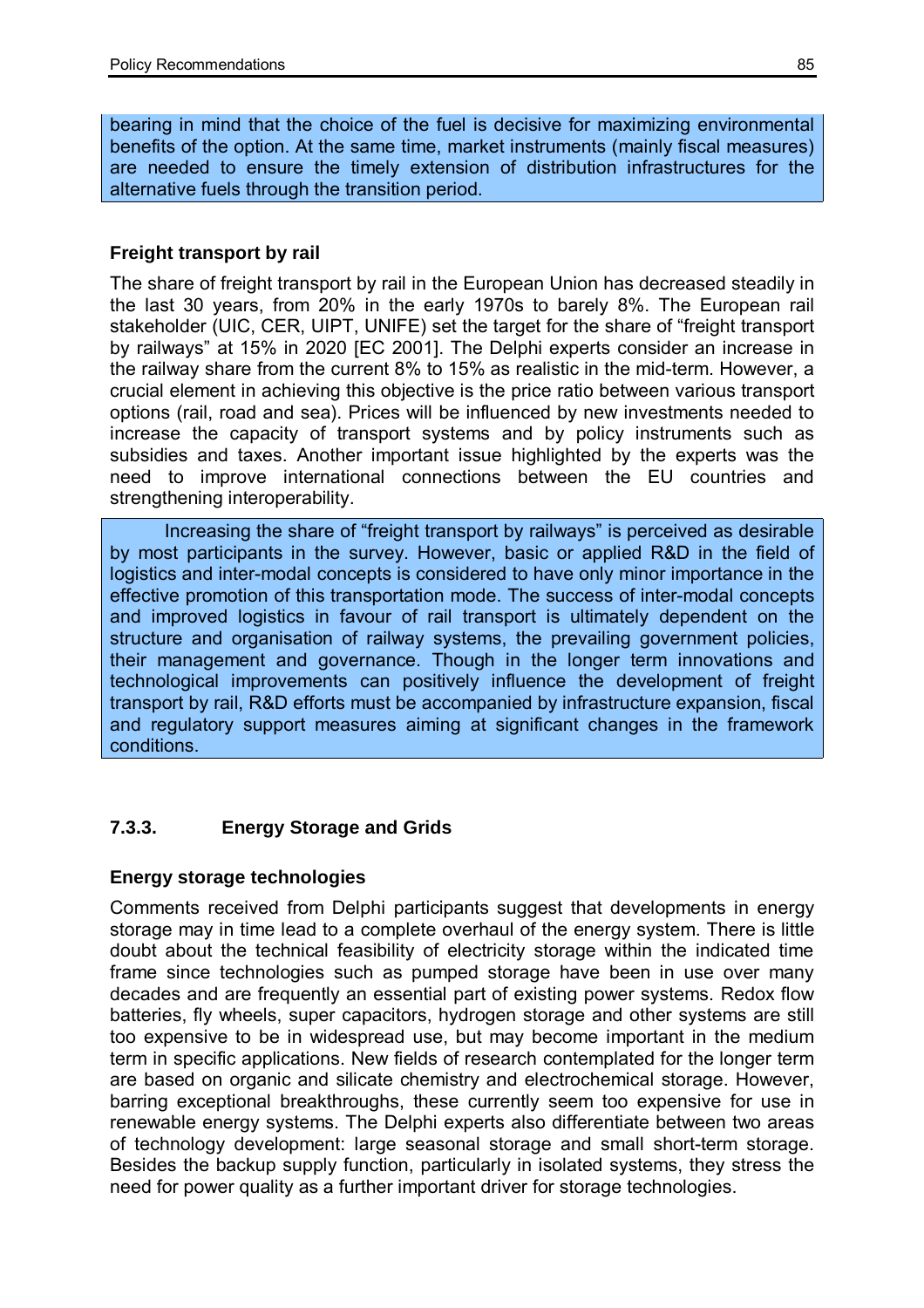One of the main issues regarding storage technologies is cost effectiveness and energy pricing, especially peak-time pricing. If prices are set right, storage systems may be expected to become a competitive element of power generation and distribution systems. Moreover, in the interests of security of supply, the Delphi experts discourage the extensive diffusion of storage technologies which are not yet fully developed and tested.

The consensus among most Delphi participants is that energy storage technologies will become increasingly important after 2020. They indicate a strong need for both basic and applied research, while there have been signs of underinvestment in R&D other than in relation to the hydrogen system.

Innovations in storage technology are particularly crucial for the development of renewable energy systems, where storage is the key to integrating power generation from intermittent sources. A long-term research commitment in this sector with dedicated promotion by public authorities seems essential to support an increasing share of renewables in Europe's energy system.

#### **Distributed energy systems**

The results emerging from the Delphi survey indicate that the production of power, heat and biogas in distributed energy systems (DES) can play a key role in Europe's energy system, particularly in combination with the development of local renewable energy resources and storage technologies. In this regard, recent technological advances in small scale (<10 MW) combined heat and power production from biomass open up new opportunities in the development of DES.

Distributed generation technologies are in very different stages of development. A number of power generation systems available today in the 1.0 to 10 MW range can already be reliably embedded in existing distribution networks. However, prime movers in smaller sizes (10 to 500 kW) remain more difficult to control on the low voltage side of existing grids. Wind power and cogeneration plants as well as photovoltaic power systems are particularly well suited for integration in DES. Promotion of these technologies can have positive synergic effects also on the development of DES. However, instability problems need to be resolved in the case of wind, while the high cost of photovoltaic power make this solution prohibitive as a key element of DES at the present time.

The basic obstacle for the development of DES is the lower efficiency and higher cost of small scale generating plants compared to central station power generation. However, avoided investments in high voltage transmission lines, the potential savings in grid operation and management, due to a more balanced distribution of power nodes, and the benefits of greater security of supply can significantly reduce the costs of DES in the case of suitably meshed networks.

A steadily increasing share of distributed electricity generation is considered very likely under all framework conditions analysed in EurEnDel and highly beneficial for its contribution to increasing security of supply. Energy R&D needs to be directed specifically to the development of small scale technologies using local renewable energy resources and to attaining greater stability in low voltage distribution grids. Delphi respondents refer to environmental taxation, feed-in tariffs, and changes to the legal framework (for example, legislation on rented housing) as primary steps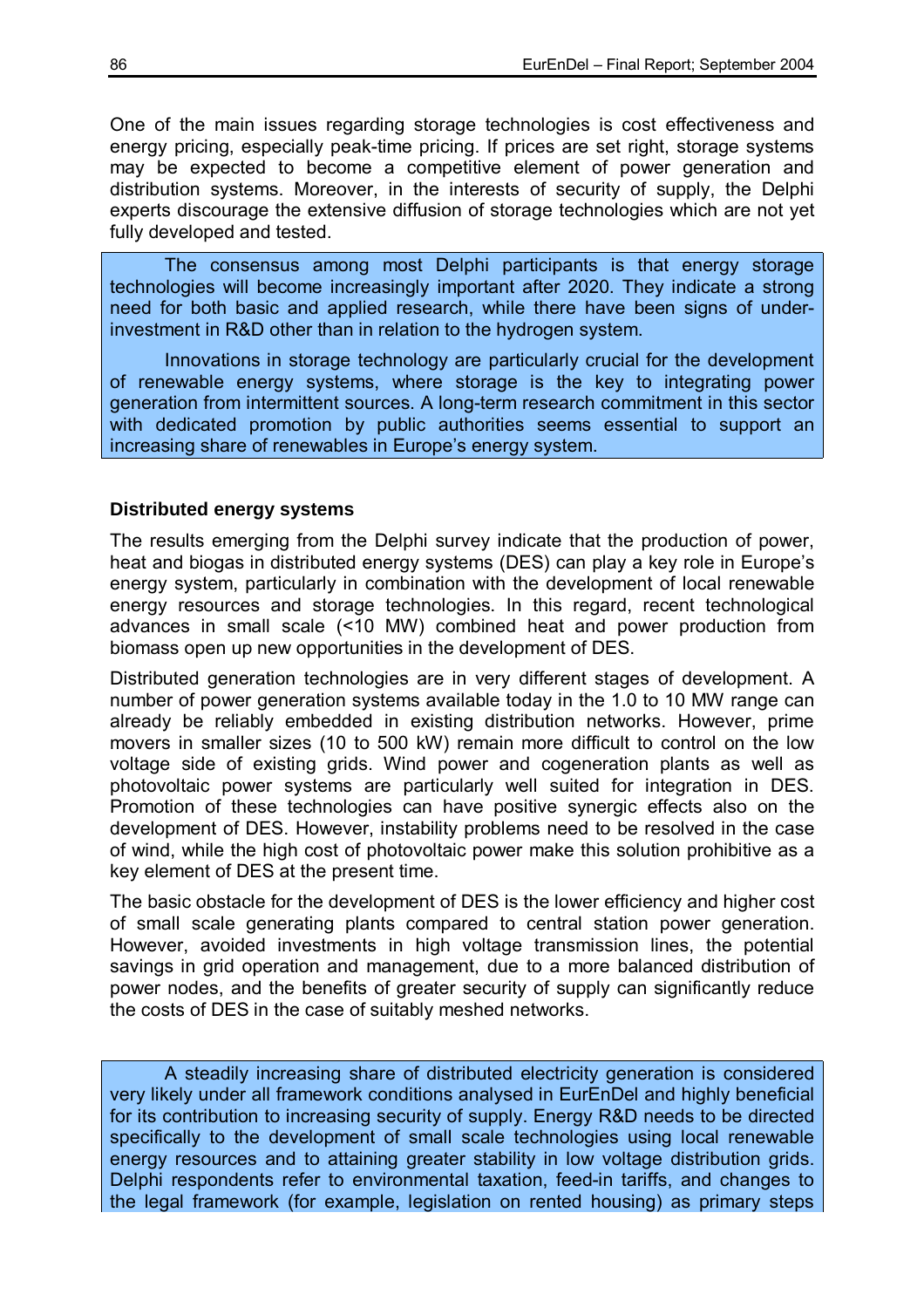towards the promotion of distributed energy systems. Regulations and fiscal measures can also contribute to guaranteeing adequate grid development.

#### **Super-conductive materials in the electricity sector**

The relatively few comments received on super-conductive materials express serious doubts that significant savings would actually result from their widespread use. In addition, several respondents recall that extensive implementation of the technology depends on the development of **high temperature** systems. It was also pointed out that in the longer term the development of hydrogen as an energy carrier could reduce the importance of superconductivity in energy transport*.* 

Overall, the Delphi respondents consider the development of super-conductive materials to support the strengthening of the European electric power system, through greater efficiency in energy transport and storage. Despite its currently low degree of maturity, 98% of the experts believe the technology to be a viable option in the longer term. EurEnDel participants recommend that the most effective way of promoting technological progress in this area is by intensifying basic and applied R&D also through projects undertaken jointly with other EU research areas (such as medical science) with interest in super-conductive materials.

#### **Hydrogen carrier**

In their comments, the Delphi experts recognise that hydrogen energy systems have been investigated for a long time without significant progress. Implementation of a viable fuel cycle before 2030 requires increasing research efforts on a European scale. Current efforts are unlikely to lead to a significant role for hydrogen as an energy carrier before 2050. Nevertheless, distinct time scales are expected for transport and stationary applications. There is a lack of consensus on the importance of hydrogen as a substitute for fossil fuels over the time horizon of the study, whether this could take place on a regional scale and, more specifically, whether Europe should strive towards a "hydrogen economy". At one extreme is the point of view of respondents who consider that it will be inevitable some time before 2030 in the wake of increasingly costly and depleting oil and gas resources; at the other, is the conviction that there are more efficient and less costly alternatives to bridge the possible gap between supply and demand.

The main problem associated with the use of hydrogen is the need to invest in extensive, new infrastructure for production, transport and storage as well as the safety considerations. Technical difficulties related to the handling of this fuel may be solved by European standardisation. But hydrogen is likely to be perceived as potentially dangerous and one major accident could jeopardize advances in research. Moreover, serious doubts exist concerning the overall efficiency of the fuel cycle.

A key issue regards the long-term impact of the hydrogen fuel cycle on the environment. Production from fossil fuels and as a by product from nuclear fission are explicitly rejected by many experts as a long term solution, although production from fossil fuels may be important in the transition period. There are strong recommendations to strive for the production of hydrogen from renewable energy sources, avoiding  $CO<sub>2</sub>$  emissions. But the potential of renewable sources in the EU may be too limited for large-scale production.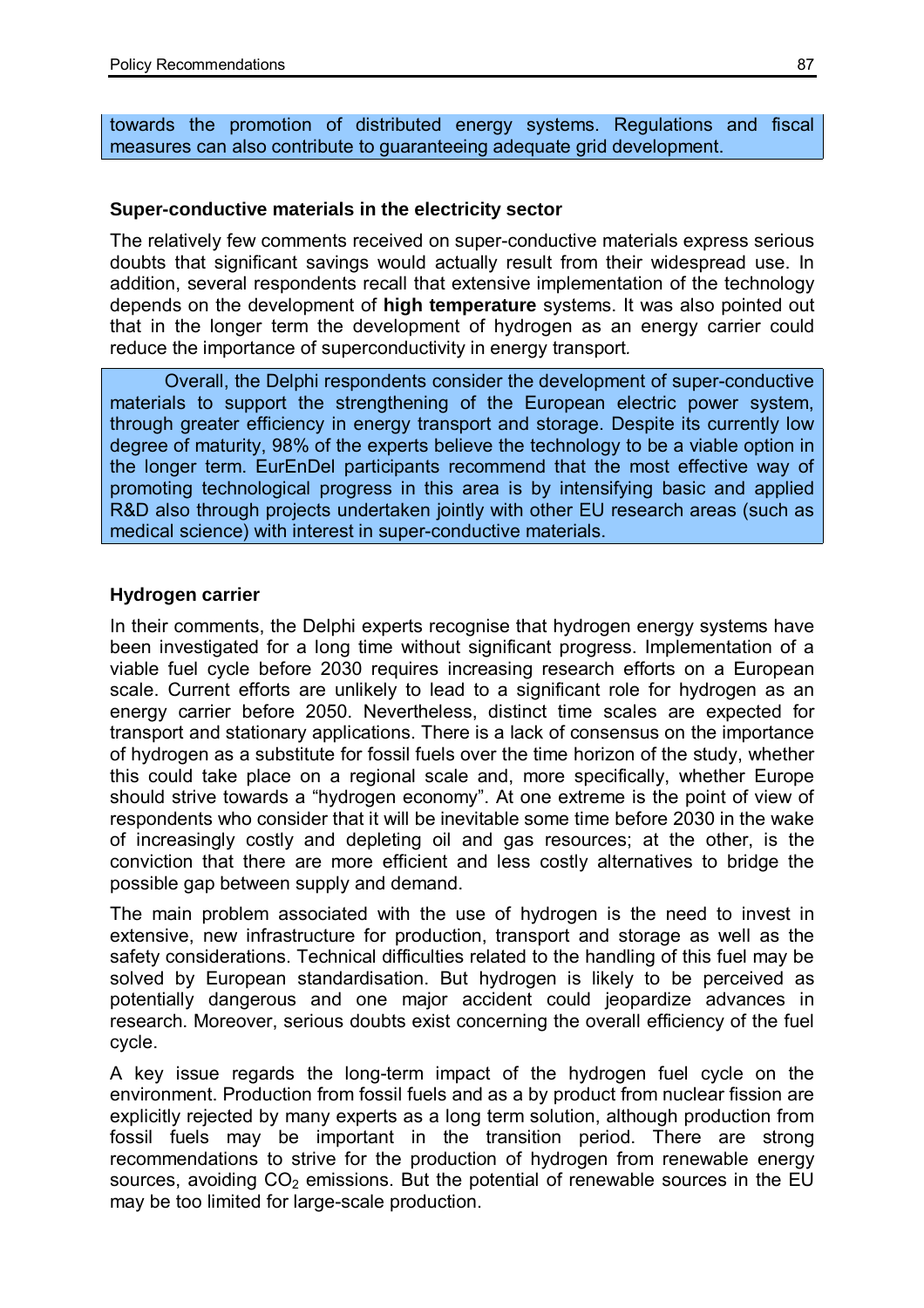The principal message that comes out of the Delphi survey is that the development of hydrogen production and storage requires greatly intensified basic and applied R&D. Even so, large-scale production of hydrogen as an energy carrier and as a substitute for secondary fuels will only occur in the very long term, after 2030. There was a fairly broad consensus among respondents on a long term strategy focussing on hydrogen production from renewable sources as opposed to fossil fuels and nuclear energy. In either case, it is necessary to address the issue of new transport and storage infrastructure early in time to avoid bottlenecks to future expansion. To this end an adaptable development path should be established identifying hydrogen's future role in the European energy system. Policies to promote the introduction and expansion of the hydrogen economy are premature, given the early stage of development of this fuel, but fiscal measures can contribute already in the transition stage while regulations may be postponed.

# **7.3.4. Energy Supply**

# **Renewable energy technologies**

In the 1997 White Paper "Energy for the Future" [EC 1997], the EU Commission identifies a 12% share of renewable energy sources (RES) in the primary energy balance as a strategic target for the  $EU - 15$  by 2010. Most Delphi respondents indicate that it should be possible to achieve a 25% share in Europe as a whole shortly after 2020.

Reaching a 25% share of renewable energy sources is claimed to be realistic if appropriate political decisions are taken and total energy demand does not increase substantially. However, a significant number of respondents sees no chance of achieving a 25% target because of the limited technical potential in Europe, the slow penetration into entrenched fossil systems and the still considerable increase in energy demand. They also point to obstacles such as lack of political will, low public acceptance of local environmental impacts, continuing high costs and technological handicaps, such as intermittent production.

The nature of support measures required to accelerate the diffusion of RES vary widely among technologies. Relatively mature technologies, such as "biomass for heating", need less R&D but rely heavily on fiscal and regulatory policy for their growth. At the other extreme are immature technologies, such as ocean energy systems, for which market support is currently irrelevant. Technologies in intermediate stages of development, such as photovoltaic systems, require both intensive support in terms of both basic and applied R&D, but can also greatly benefit from promotional strategies aiming at enlarging their market capabilities.

Respondents broadly agreed that a strong increase in the use of renewable energy sources has important implications for the environment and for the long-term security of energy supplies. The development of RES also contributes to regional cohesion. However, intensified basic and applied research as well as specific and resolute support schemes promoting the diffusion of RES technologies are necessary to obtain a strong increase in their utilisation in the period to 2030. A strong synergic role in achieving a high share of RES in the primary energy balance can be played by efficiency improvements in the production, transport and utilisation of energy.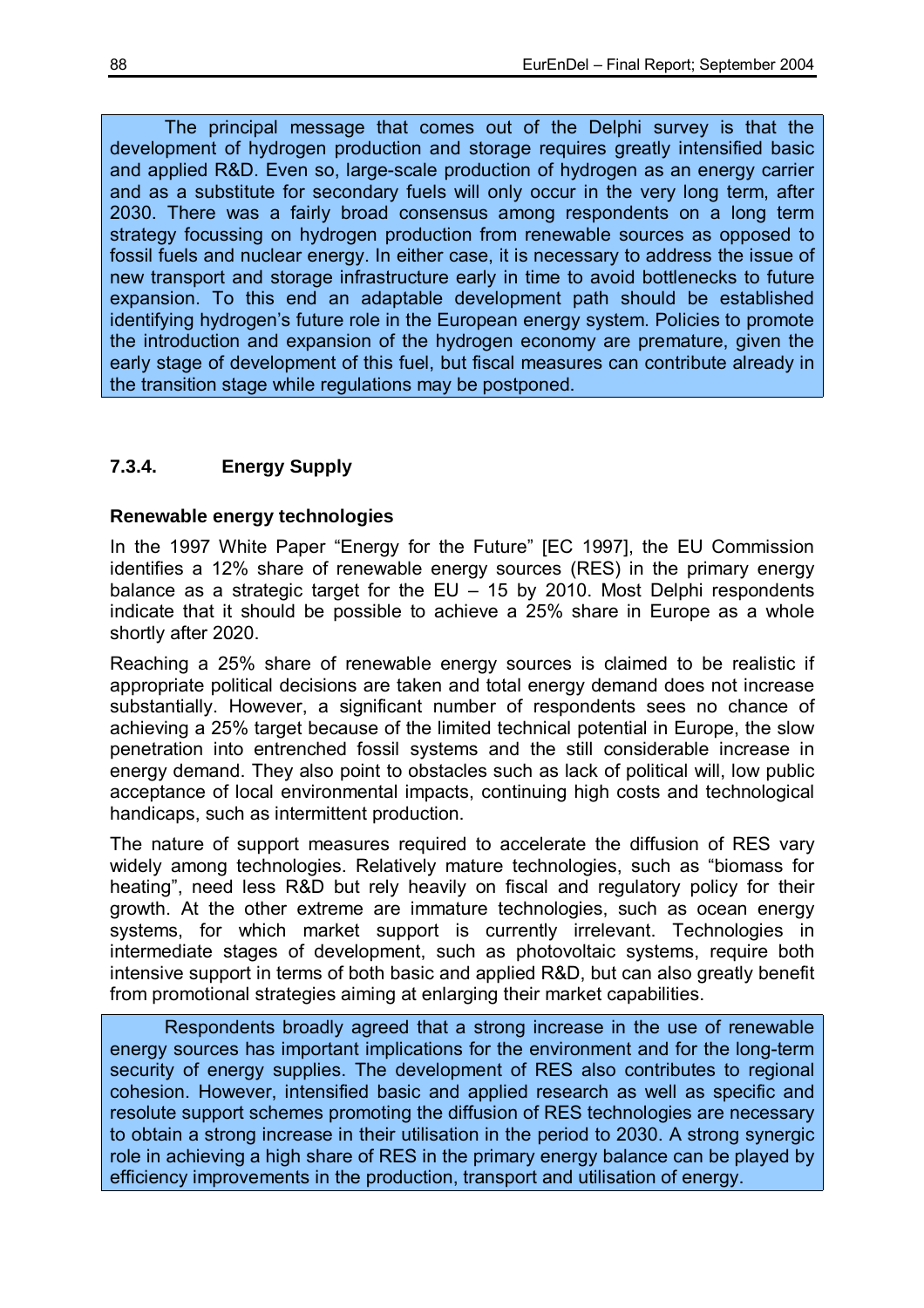#### **Biomass and biofuels**

Biomass received very favourable ratings in the Delphi survey, not only because of its ecological attributes and its contribution to security of supply, but also for its role in wealth creation and regional cohesion, specifically the creation of jobs on a regional scale. The near term potential of this energy source and its expected positive impacts justify a stronger support than is currently the case. Many participants indicate that biomass is already widely used for heating in some Northern countries, but questions remain regarding resource availability, strong regional differences in potential, high production costs and logistic problems related to transport over long distances of low density fuels. The Delphi experts also point to potential environmental problems related to sustainability of biocrop monocultures and pollution from biomass use.

The key determinant in the penetration of biofuels into the transport market is the availability of suitable biomass sources. However, attaining a 25% share in this sector in the time scale considered depends ultimately on the growth in transport sector demand and many experts claim it will not be possible in the absence of strong measures to reduce this through energy efficiency improvements, shifts to public forms of transport and rationalisation of transport patterns. As in the case of biomass utilisation in other sectors, the main problem with strong biofuels development regards sustainability in relation to the strain on soil use and the environmental risk of monocultures. As a partial solution, some experts stress the use of crop waste rather than dedicated crops.

The majority of Delphi participants agree that biomass could be in widespread use already in the mid-term perspective, shortly beyond 2010. However, the resource potential can be a limiting factor over large areas of the European land mass, though this could be partly alleviated through the development of biomass delivery and trading schemes from regions with large potential.

Applied research in biomass utilisation and biofuel conversion technologies can significantly contribute to increasing the use of biomass resources in the short and medium term. In recent years there have been signs of under-investment in this field of energy R&D compared to most other renewable energy resources, though there is still much scope for technological progress both in relation to efficiency improvements and cost reduction. Because of uncertainties concerning the role of biomass and biofuels in Europe's energy system, research is also needed to evaluate the potential of these resources under different development options, so that realistic implementation strategies can be planned.

#### **Photovoltaics**

The image of photovoltaics (PV) that emerges from the Delphi exercise is that of a highly valued and desirable technology. However, the experts comment on a number of significant obstacles limiting the role of this technology in Europe's energy system in the medium term. These are above all the relatively low potential of direct solar energy over most of the continent and the persisting high cost of electricity produced from existing and near term technologies, due to the low efficiency of conversion and high cost of materials. Moreover a number of experts felt that the development of other renewable energy sources could limit the rate of penetration of PV in Europe in the period considered. The general consensus is that R&D and activities in this field and in related areas such as energy storage should be strengthened also through international cooperation. Demand side measures to accelerate development in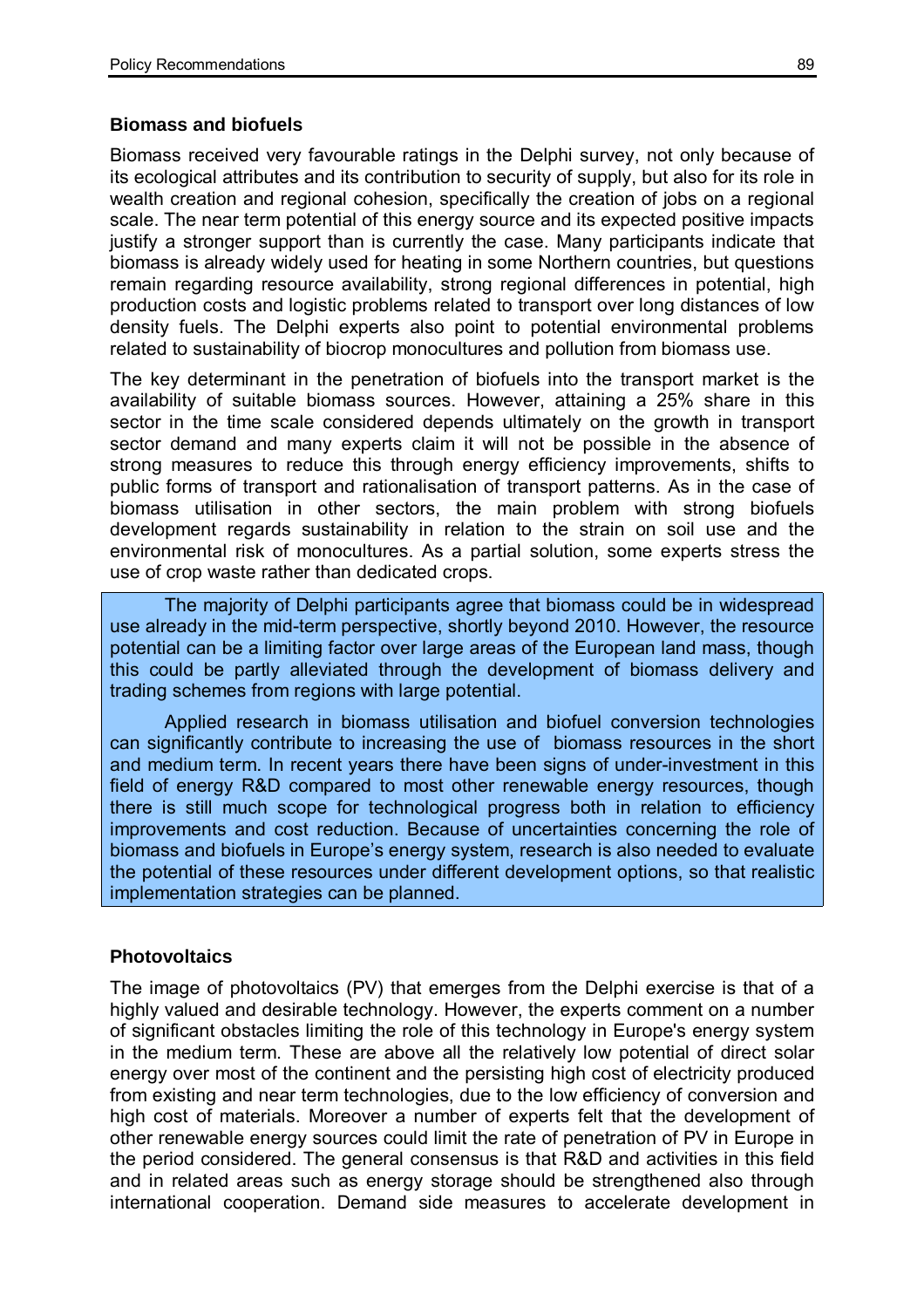Europe include integration of PV devices in construction materials in combination with new building designs.

Achievement of a 5% share of PV in electricity production received an impact rating higher than any other renewable energy source analysed in the Delphi survey. PV does not classify as a "safe bet" technology in the EurEnDel analysis, only because of uncertainties in the rate of technological progress. In fact, even a major breakthrough is not expected to significantly increase its role in Europe's energy supply before 2030. There is more scope for a substantial increase in the period beyond, depending on improvements and new discoveries. The qualification of PV as a viable long-term technology is justified by the promise of future technological advances. Most experts point to applied research as the key to progress and innovation in PV technology, although many indicate that basic research is still necessary.

### **Nuclear power (fission and fusion)**

A number of Delphi comments point to the apparent contradiction between the high share of funding for nuclear energy research, especially fusion, and the meagre positive impacts anticipated over the next 35 years. Though fusion goes beyond the time scale of the EurEnDel study, there is great uncertainty on the potential of the technology, which is mirrored in the fact that almost a quarter of the respondents expect that fusion will never be in practical use. The technology is considered too expensive and there is as yet no clear evidence of a breakthrough, despite massive R&D investment over the years.

The crucial issue in the case of nuclear fission is public acceptance related to the safety aspect in all phases of the nuclear cycle. The respondents highlight as major obstacles the unsolved problem of waste management and the risks from political instability, terrorism and war. One of the few positive notes expressed in the comments in favour of nuclear technologies is that they are practically free of  $CO<sub>2</sub>$ emissions and thus are in a good position to fulfil the Kyoto targets.

The EurEnDel respondents are openly divided on nuclear technologies. They agree on the positive impact of nuclear power in reducing  $CO<sub>2</sub>$  emissions, but disagree on the perception of risk and safety as well as on the waste management problem. All are very much aware of the delicate issue of public acceptance. One group recommends improving public information on nuclear technology, while the other favours reorienting R&D resources from nuclear power to the alternative energy sources. Respondents qualifying themselves as experts in the field, perceive nuclear fission as important to enhance security of supply. However, this view is not shared by the energy community as a whole, which explains the low overall rating received in the impact assessment both for new fission reactors and fusion research. There is consensus on the need to improve public safety and waste treatment technologies, but overall the EurEnDel survey does not provide encouraging recommendations for long-term research.

#### **CO2 capture and sequestration**

In their comments the Delphi respondents express a lack of belief in the technology as a long-term solution to greenhouse gas emissions, pointing to insurmountable technical obstacles. Although the technology is already in use in small-scale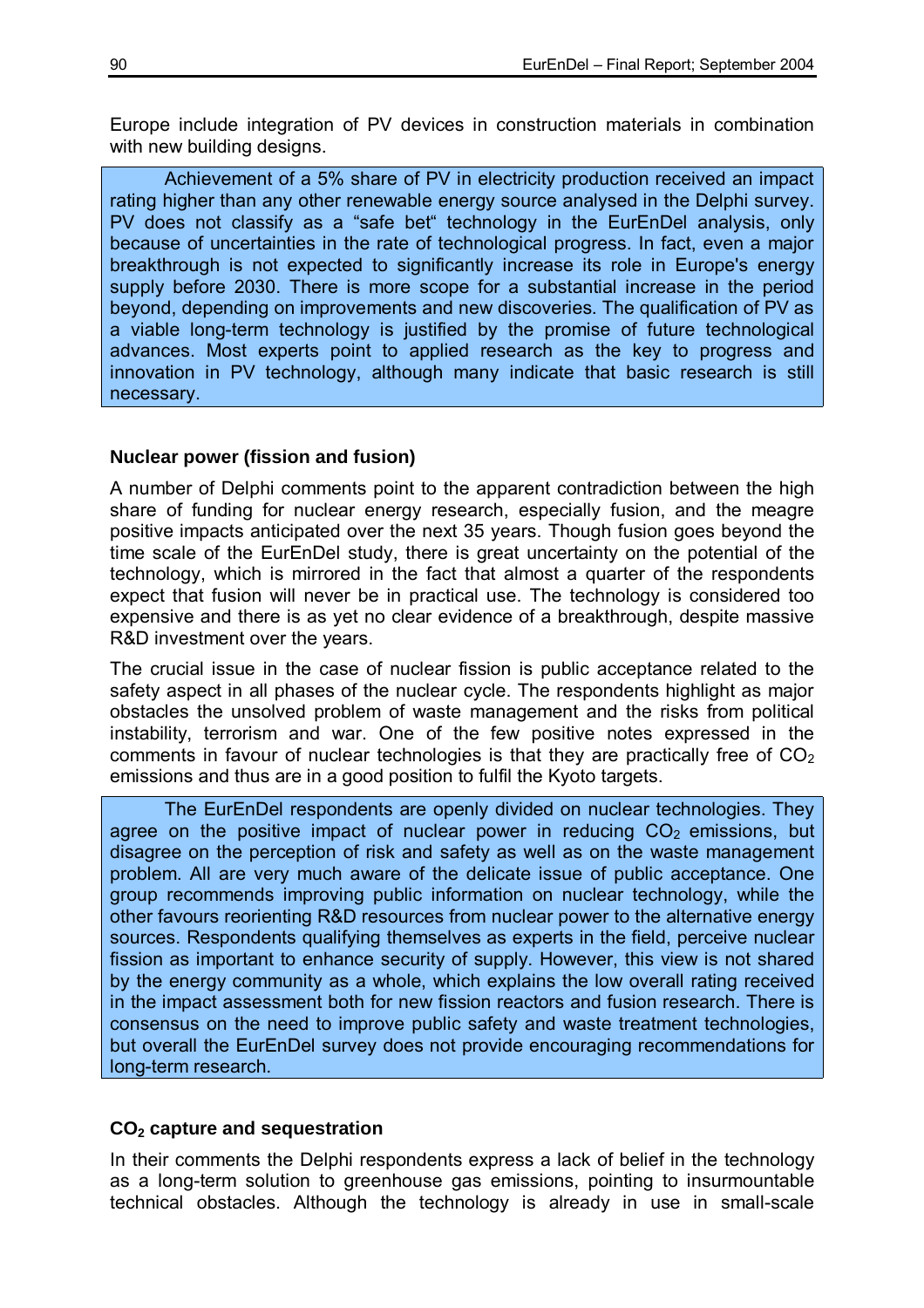demonstration projects, the prevalent assessment is that the long-term prospects of  $CO<sub>2</sub>$  sequestration is in doubt. The key problem lies in the high costs of the infrastructure needed to sequestrate  $CO<sub>2</sub>$  in comparison to other emission reduction options (energy conservation, fuel switching, renewable energy development and reforestation). Essentially none of the respondents indicates sequestration as the preferred abatement option. Major uncertainties regard the long-term storage of  $CO<sub>2</sub>$ and public acceptance, given the unknown impact on the environment and considering the risks of leakage, industrial accidents and natural catastrophes such as earthquakes.

The Delphi respondents generally rated the anticipated impacts of  $CO<sub>2</sub>$ sequestration as rather low, largely in relation to the uncertainties connected with the technology. They indicated that research efforts should concentrate on minimising risks concerning public safety, also through the parallel development of monitoring and verification techniques.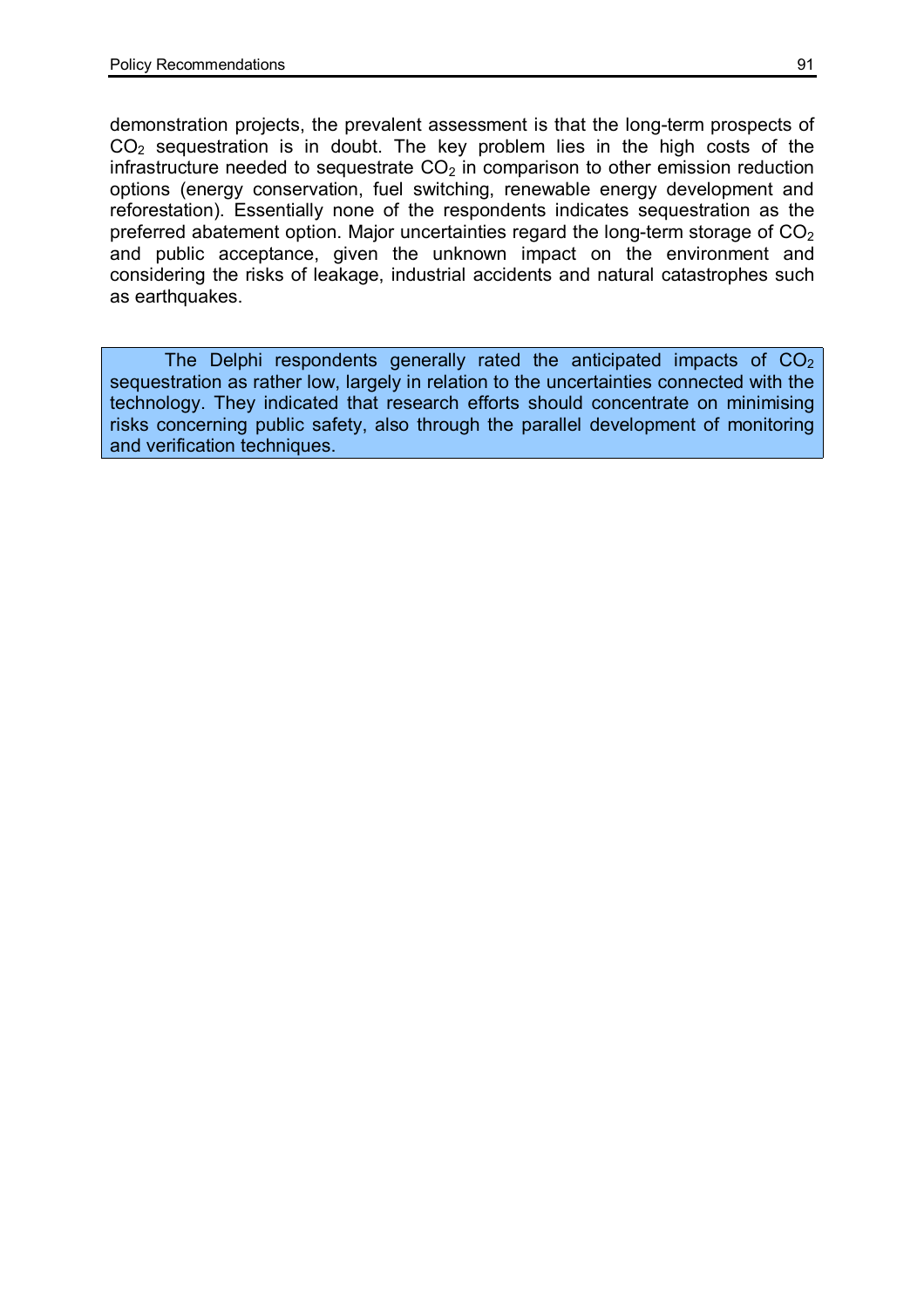# **7.4. Conclusions**

The EurEnDel findings provide a twofold contribution to the analysis of Europe's energy policies:

- they corroborate the conflicting attitudes and paradigms prevalent among energy experts, with valuable new dimensions for the on going energy debate;
- they offer genuine new insight on energy issues, with added value for decision makers.

This final chapter summarises the most important results of the EurEnDel survey. The underlying objective of EurEnDel was the assessment of long-term trends and needs in the fields of energy technologies. Special attention is given to faithfully translating the trends and needs identified by the survey participants into recommendations for R&D and energy policies.

# **Highest Priority: Energy efficiency**

- The foremost message from the EurEnDel exercise is that **energy efficiency** technologies are the decisive element in Europe's energy future. The EurEnDel participants are quite resolute in their appraisal that technologies to reduce energy demand have the **most beneficial** impacts and must be favoured independently of the societal vision pursued. No matter whether we strive for economic well-being and liberty of choice, ecological balance or social equity, demand-side options to reduce Europe's dependence on energy supplies are highest on the list of priorities.
- However, despite their high potential and societal needs, supportive actions to improve energy efficiency must be intensified combining research, fiscal incentives and initiatives to promote end-user acceptance in order to avoid the **high underinvestment risk**.
- In housing and industry, long-term strategies are vital since high rates of energy efficiency improvements in these sectors can be achieved only in long term perspective, beyond 2020. Efficiency improvements in housing and industry rely heavily on fiscal incentives and regulation. However, by analogy with the priority given to research in these fields in the USA and Japan, market measures **need strong backing from applied research** in energy efficiency technologies.
- Enhancing energy efficiency in housing and industry is facilitated in the enlarged Europe because of the greater energy saving potential in new member states. However urgent **action is necessary in all 25 member states**, to obtain the expected results.
- Containing the increase in **transport energy demand** was identified as one of the most difficult challenge for Europe's energy system. The EurEnDel analysis indicates that there is **no simple solution**, capable of meeting this challenge. Efforts need to be intensified on all levels and employ all available means. The EurEnDel survey focussed on fuel cells and freight transport by railways as two solutions that can play a significant role.
- **Fuel cells** meet all the criteria for classifying as **a safe-bet** technology. They are well placed to play a major role in future transport systems, contributing both to energy efficiency improvements and reduction of local emissions. Fuel cell driven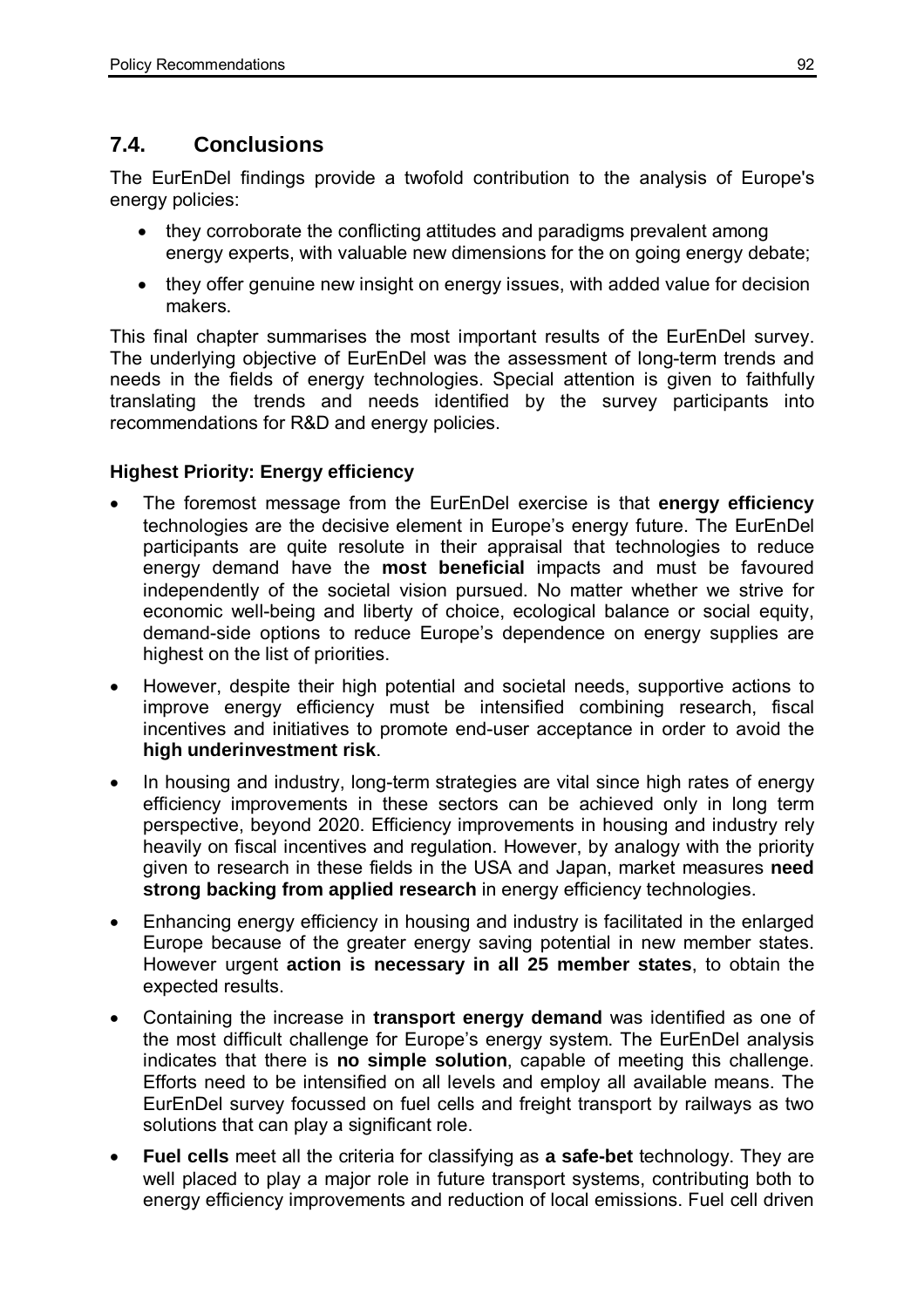cars are expected to reach a significant market share well before the hydrogen economy is established. Thus flexibility of design using natural gas as a transition fuel will be crucial in the development of fuel cells for transportation.

- Though **fuel cells** for transport as well as **hydrogen production** still require substantial **research support**, many Eurendel respondents are of the opinion that the technology could already benefit from the **application of market measures** (essentially fiscal incentives), due to potentially strong cost reductions coming from economies of scale.
- As for other mature technologies, fiscal and regulatory measures are the most important means of supporting **freight transport by rail**, though research still has a significant role to play. However, the future role of railways in freight transport depends more than anything on political choice.

#### **High Potential: Renewables**

- The majority of the EurEnDel experts believe that **25% of Europe's total energy** demand can be **met by renewable energy sources before 2030**. However, this target is deemed to be realistic only if renewable energy technologies receive appropriate support and in combination with strong energy efficiency improvements.
- The survey respondents consider **a high share of renewable energy sources**  as **highly beneficial** from a societal point of view. Renewable energy development rated second in priority after demand-side oriented solutions. Basic reasons behind the high overall ranking were its positive impact on the environment, its contribution to security of supply and its potential for regional development.
- **Biomass** has the greatest potential to play a significant role in Europe's energy future. Both biomass utilisation technologies **and biofuels** production need applied research to enhance their competitiveness over the short and medium term. However, biomass resources are limited and there will be a competition for the use of land for biomass production for different energy related purposes (electricity, heat, transportation).In this respect, considerable uncertainties exist concerning the role of biofuels in Europe's future energy system. Research directed at evaluating effective biomass potentials seems necessary to identify strategic long term options.
- Photovoltaic technology can play a significant role in Europe's energy future in the longer term. A 5% contribution to Europe's electricity supply is considered possible between 2030 and 2040. However, such a high share implies that PV is competitive with alternatives and is held to be realistic in this time frame only as a result of a major technical breakthrough. Attaining such an ambitious target requires both basic and applied research, but also market expansion through adequate economic incentives.
- Besides technical and economical hurdles a key factor hindering the development of some renewables (such as wind an biomass) is **public acceptance** in relation to land change issues, landscape pollution, reduced comfort and distrust towards unknown technologies. Lack of public acceptance and antagonism from some decision makers results in smaller demand for these technologies and can delay technological maturity.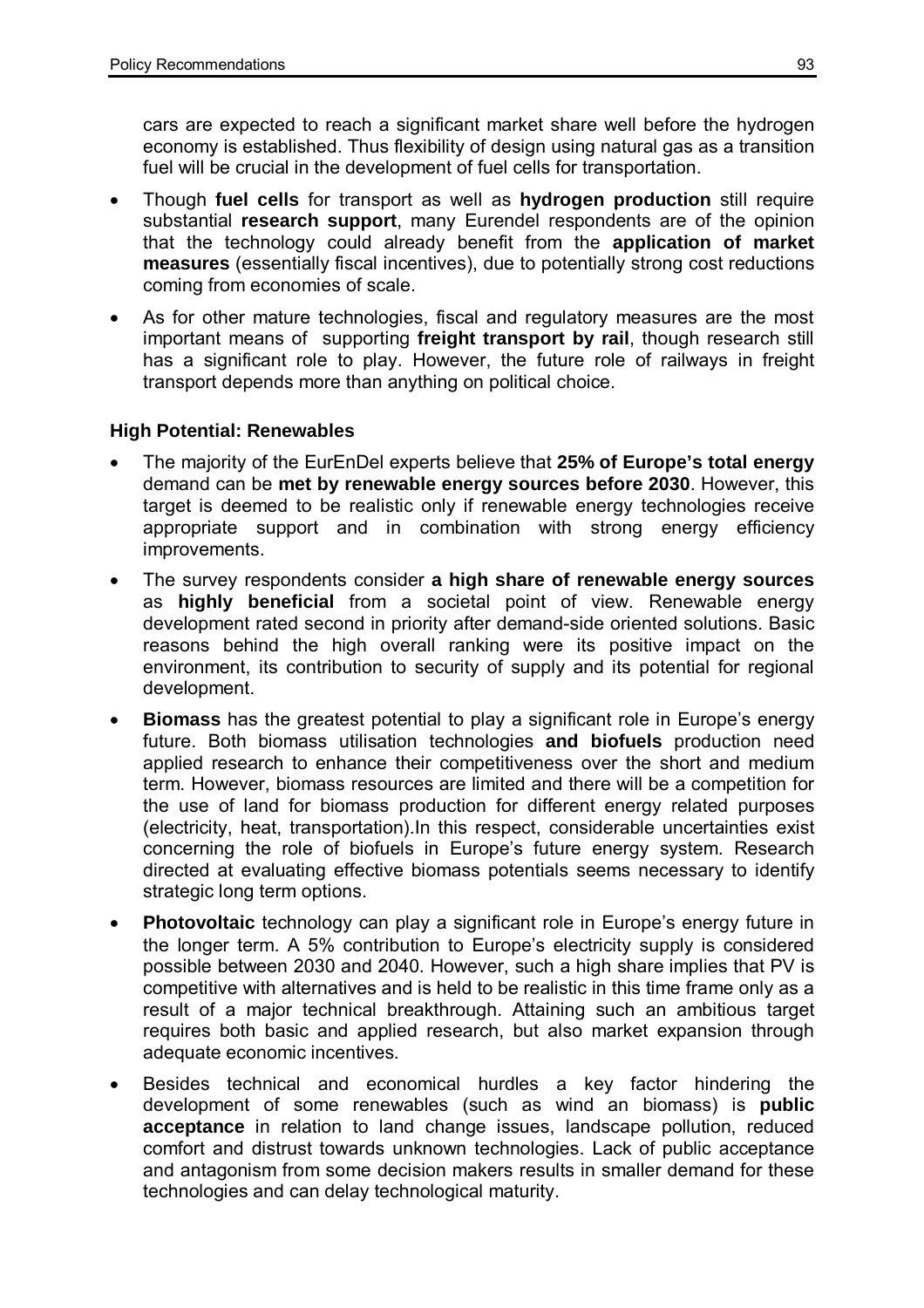### **Increasing Importance: Distributed Electricity Generation and Energy Storage**

- **Energy storage** is not just one of many elements of existing energy systems, but a key component in the future generation of electricity from intermittent renewable energy sources. Achieving a high share of renewables in Europe's energy system is not possible without a long term commitment in this field. Yet the Delphi results clearly indicate the risk of under-investment in energy storage R&D under current support schemes. The participants in the survey underscore a strong need for both basic and applied research.
- Energy storage technologies are endorsed by the Delphi participants not only in relation to societal visions favouring renewable supply sources. **Energy storage** technologies will become increasingly important in the future also in relation to the development of distributed energy systems and are therefore a fundamental element of societal visions favouring individual choice.
- The hydrogen system has the potential to become a major storage option. However, due to the long time horizon for hydrogen to contribute significantly to Europeís energy system **other storage alternatives**, including batteries, flywheels and super-capacitators also have to be pursued.
- The assessment of the **hydrogen** economy provided by the EurEnDel respondents depends on the source of the hydrogen. A hydrogen economy for its own sake is difficult to justify from an economic and environmental standpoint and less beneficial. The prevalent position is that hydrogen production from renewable sources is to be preferred mainly for environmental reasons. However, other sources (natural gas, coal or nuclear energy) may be required as bridges in the transition to a hydrogen economy based on renewable energy sources. To this end it is deemed important to identify a suitable long term growth path establishing framework conditions for the large new infrastructure needs required in the expansion of the hydrogen economy.
- The development of **superconductive materials** was considered to support the fulfilment of major policy and technology goals such as strengthening of the European electricity transmission grid, reduction of transmission and distribution losses and more efficient energy storage. Although it is now in very immature stages of development, the vast majority of the EurEnDel participants consider it to be a **viable option** for the future energy system.

#### **Controversial Issue: Nuclear Energy**

- A large majority of the EurEnDel participants do not expect the introduction of passively safe reactor types in Europe before 2020. However, it seems a controversial issue considering that almost 20% of the respondents do not believe it will ever occur. Despite its importance for security of supply and  $CO<sub>2</sub>$ abatement, **nuclear fission** was given very low ratings in the impact assessments.
- Roughly three quarters of the experts believe that at some point in the future **nuclear fusion** will be in practical use. However, this was the most controversial issue covered in the EurEnDel survey. Due to the very long-term perspective for its technological maturity, fusion generally received very low impact ratings. Some experts even doubt whether high support levels for nuclear fusion should be continued at all as there have been no clear signs of a major breakthrough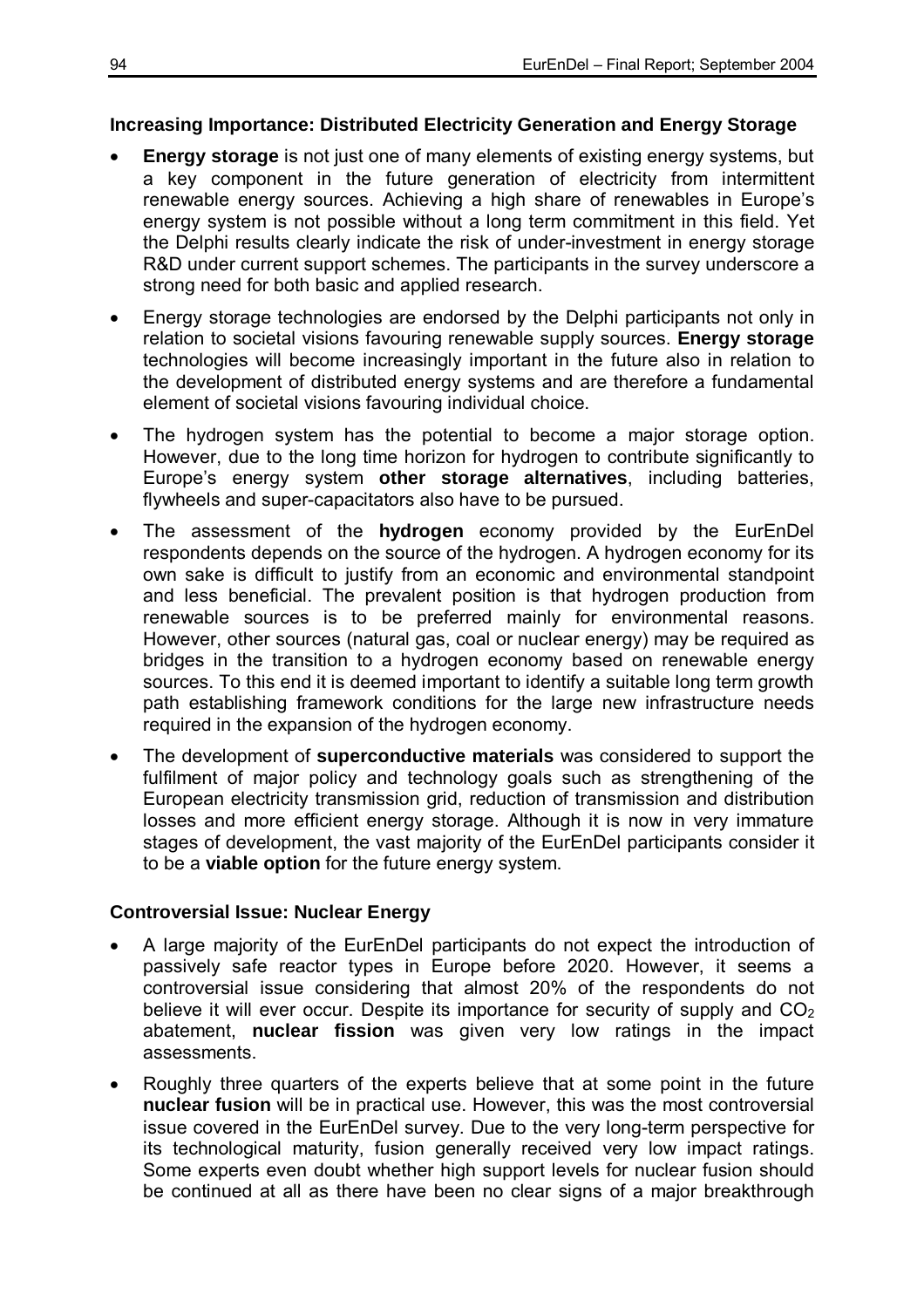and there are no chances for the commercialisation of this technology before 2030. In any event, the Delphi respondents generally agree that the perception of nuclear fusion in the public mind should be decoupled from that of nuclear fission.

• Both nuclear technologies elicit the **largest divergence** between participants **based on national origin**. While there seems to be a fairly high consensus between respondents from different countries on the technical feasibility and the anticipated time horizons, there are strong disagreements on the expected societal impacts and whether or not the technologies will be in practical use in Europe.

### **Intermediate Solution: Natural Gas**

• Most of the Delphi participants agree that **natural gas** can play an important role towards a more sustainable energy supply future for Europe. However, they also stress the need to avoid excessive reliance on this energy source for security of supply reasons. Many emphasize the **transitional character** of this resource as a bridge to a more sustainable energy future not based on fossil fuels. Consequently growth strategies should ensure compatibility with truly sustainable long-term options. In any event in the period considered a strong increase in natural gas imports can be anticipated together with **high investments needed**  to build up the necessary infrastructure (pipelines and liquefaction facilities). R&D efforts in this field can contribute to bringing down the costs of natural gas transportation and storage infrastructure.

#### **Other issues**

- Participants in the survey broadly agree that long term reliability and safety (both real and perceived by the public at large) are the **most crucial issues** for the development of **nuclear** power. To a lesser extend this also holds true for the **hydrogen** system (production, transport and storage) as well as  $CO<sub>2</sub>$ **sequestration and storage**.
- Another pervasive issue throughout the Delphi response is that, both in the case of demand and supply side technologies, the level of **energy prices** should reflect the external costs, in order to increase the economic competitiveness of emerging technologies.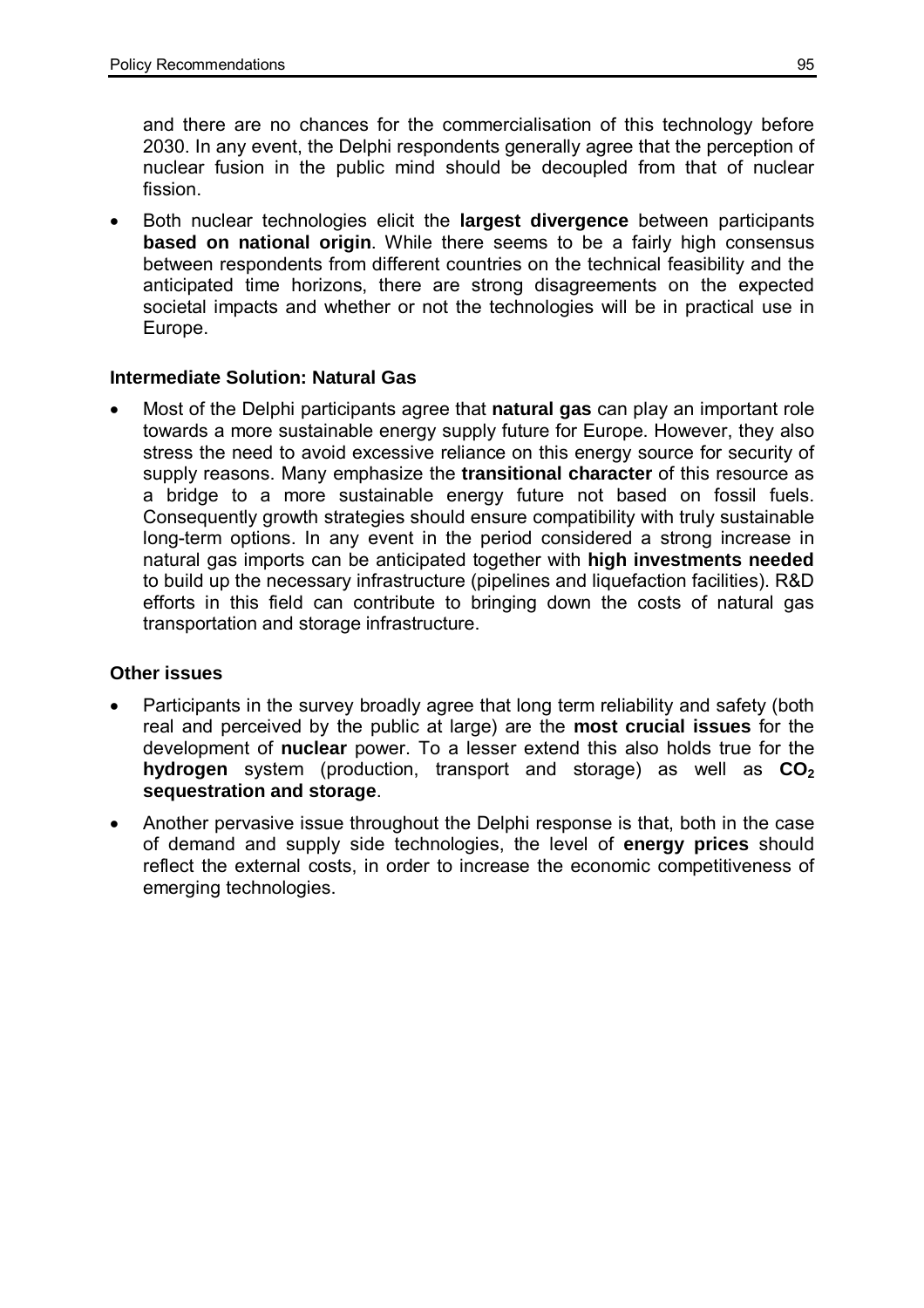# **8. References**

| [EIA 2003]                                                                                                                                                                                          | Energy Information Administration, Annual Energy Outlook 2004, DOE/EIA-<br>0383(2004). U.S. Department of Energy, Washington, DC, December 2003.                                                                                                                                                                                                                            |  |  |  |  |  |
|-----------------------------------------------------------------------------------------------------------------------------------------------------------------------------------------------------|-----------------------------------------------------------------------------------------------------------------------------------------------------------------------------------------------------------------------------------------------------------------------------------------------------------------------------------------------------------------------------|--|--|--|--|--|
| [EC 1997]                                                                                                                                                                                           | European Commission, 1997. Energy for the future: Renewable sources of energy -<br>White Paper for a Community strategy and action plan, COM(97) 599. Brussels                                                                                                                                                                                                              |  |  |  |  |  |
| [EC 2000]                                                                                                                                                                                           | European Commission, 2000. Towards a European strategy for the security of<br>energy supply (Green Paper), COM (2000)769. Brussels.                                                                                                                                                                                                                                         |  |  |  |  |  |
| [EC 2001]                                                                                                                                                                                           | European Commission, 2001. White Paper - European transport policy for 2010:<br>time to decide, COM(2001) 370. Brussels.                                                                                                                                                                                                                                                    |  |  |  |  |  |
| [ENS 2002]                                                                                                                                                                                          | Washington DC, November 19, 2002 (ENS) - Environment News Series 2002.<br>http://ens-news.com/ens/nov2002/2002-11-19-02.asp                                                                                                                                                                                                                                                 |  |  |  |  |  |
| [EUREC 2002]                                                                                                                                                                                        | The Future for Renewable Energy 2. Prospects and Directions, Brussels: EUREC<br>Agency (European Renewable Energy Centres Agency), 2002                                                                                                                                                                                                                                     |  |  |  |  |  |
| [Fraunhofer 1998]                                                                                                                                                                                   | Fraunhofer-Institut für Systemtechnik und Innovationsforschung "DELPHI' 98.<br>Studie zur globalen Entwicklund von Wissenschaft und Technik. Zusammenfassung<br>der Ergebnisse. Methoden- und Datenband", 1998                                                                                                                                                              |  |  |  |  |  |
| [Cahill and Scapolo 1999]                                                                                                                                                                           | Cahill, Eamon / Scapolo, Fabiana and others, "The Futures Project.<br>Technology Map". Series no 11, European Commission, Directorate General JRC<br>Joint Research Center, 1999                                                                                                                                                                                            |  |  |  |  |  |
| [Coates et.al. 1997]<br>Coates, J.F.; Mahaffie, J.B.; Hines, A. (1997): 2025: Scenarios of US and<br>Global Society Reshaped by Science and Technology, Oakhill Press                               |                                                                                                                                                                                                                                                                                                                                                                             |  |  |  |  |  |
|                                                                                                                                                                                                     | [Czech Technology Foresight 2002]<br>Ministry of Education, Youth and sports of the CR: Proposal of<br>the National Research Programme 2002. Technology foresight in the Czech<br>Republic, 2002.                                                                                                                                                                           |  |  |  |  |  |
| [Gordon 1994] T.J. Gordon, 1994. The Delphi Method, AC/UNU Millennium, Project Futures Research<br>Methodology.                                                                                     |                                                                                                                                                                                                                                                                                                                                                                             |  |  |  |  |  |
| [GWU 2002]                                                                                                                                                                                          | George Washington University 2002: The GW forecast,<br>http://gwforecast.gwu.edu/index.asp                                                                                                                                                                                                                                                                                  |  |  |  |  |  |
| [Häder and Häder 2000] Häder, Michael and Sabine Häder, eds. 2000. Die Delphi-Technik in den<br>Sozialwissenschaften. Wiesbaden: Westdeutscher Verlag.                                              |                                                                                                                                                                                                                                                                                                                                                                             |  |  |  |  |  |
| [Halal and Kallmeyer 2004] Halal, William E. and Jeffrey Kallmeyer, 2004. "Technology Forecasts for<br>Improving National Energy Modelling Efforts." TechCast LLC, Washington, D.C.,<br>March 2004. |                                                                                                                                                                                                                                                                                                                                                                             |  |  |  |  |  |
| [IDA 2002]                                                                                                                                                                                          | Ingeniørforeningen I Danmark (IDA) Danish Association of Engineers: Energy<br>technology foresight. Visions for the future energy systems (only in Danish).<br>Copenhagen, 2002. www.ida.dk                                                                                                                                                                                 |  |  |  |  |  |
| [Illum 2004]                                                                                                                                                                                        | Klaus Illum: Oil-based Technology and Economy - Prospects for the Future - A short<br>introduction to basic issues and a review of oil depletion projections derived from<br>different theories and methods" published by the Danish Board of Technology and<br>the Society of Danish Engineers, March 2004. accessible at<br>http://www.tekno.dk/subpage.php3?article=1025 |  |  |  |  |  |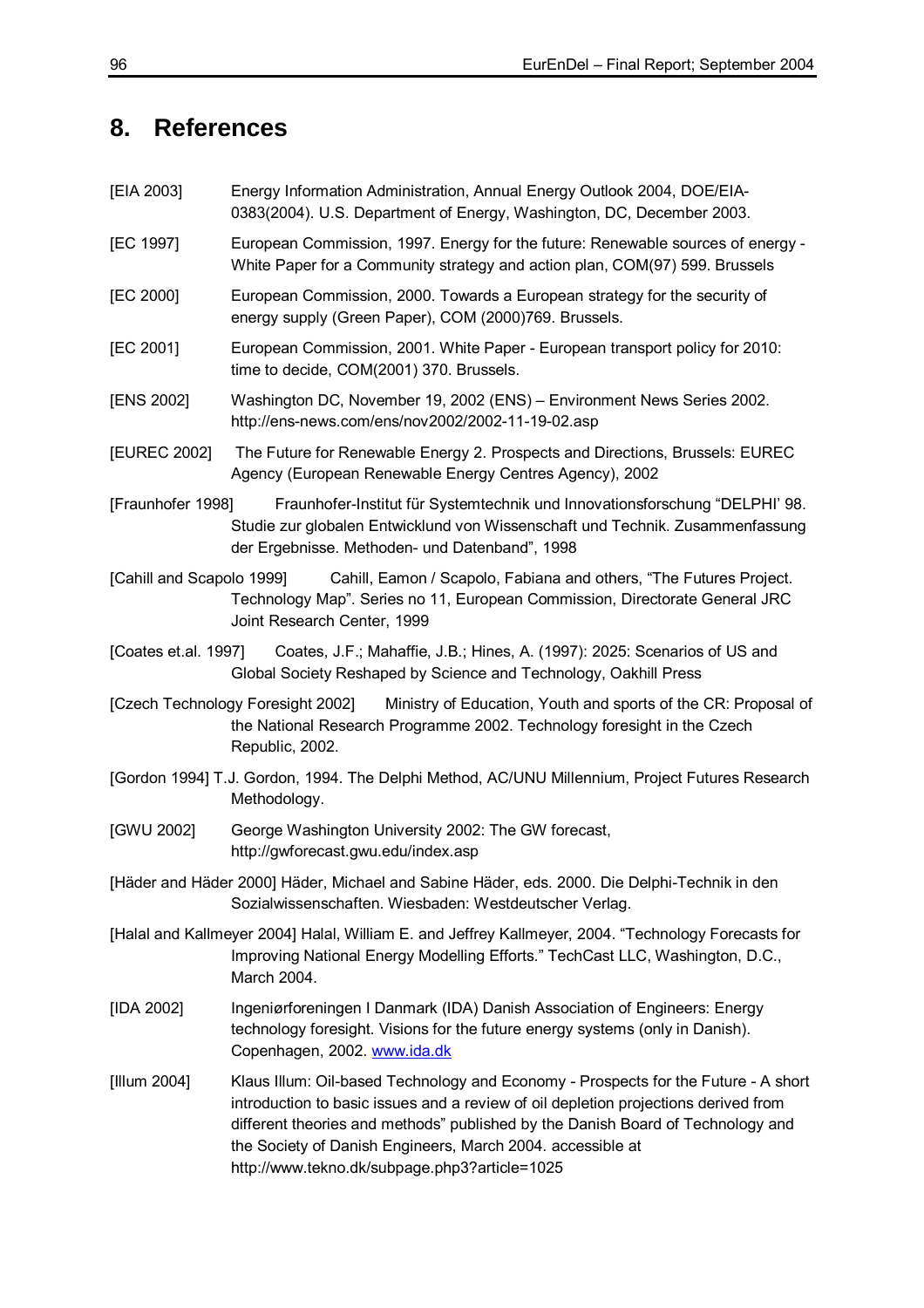- [Jörß and Wehnert 2004] Wolfram Jörß, Timon Wehnert: "Quantitative co-assessment of the EurEnDel Delphi results", 2004, accessible at http://www.izt.de/eurendel/survey\_results/index.html
- [Jørgensen et. al 2004] Birte Holst Jørgensen, Oliver Nielsen, Tobias Reuss, Timon Wehnert: "Delphi report", 2004, accessible at http://www.izt.de/eurendel/survey\_results/index.html
- [Laitner 2004] John A. "Skip" Laitner: " Exploring the Energy Impacts of Unanticipated but Emerging Technologies: Some Preliminary Insightsî, Presented at the WorldFuture 2004: Creating the Future Now!, World Future Society Annual Meeting, World Future Society, Washington, DC, August 2004.
- [Larsen and Petersen 2002] Larsen, Hans & Leif Sønderberg Petersen (eds.) 2002: Risø Energy Report 1. New and emerging technologies – options for the future, Risø National Laboratory, Denmark
- [Linstone and Turroff 1974] Linstone, H.A, Turroff, M. ed. 1974. The Delphi Method Techniques and Applications.
- [López and Velte 2003] Juan Pedro López de Araguas, Daniela Velte: "Results of the Cross-Impact Analysis - Identifying Key Issues of Europe's Energy Future" EurEnDel structural analysis report, 2003, accessible at http://www.izt.de/eurendel/survey\_results/index.html
- [Loveridge et.al. 1995] Loveridge, D., Georghiou, L. & Nedeva. M. (1995): United Kingdom Technology Foresight Programme, Delphi Survey, PREST, University of Manchester, 543 pp.
- [Magnusson et al. 2000] Leif Magnusson et al. (eds.): Swedish Technology foresight. A Synthesis Report from the Swedish Technology foresight Project. The foresighted society. Västerås: Stenby Offset, 2000. ISBN 91 7082-668-4
- [Mantzos et al. 2003] Mantzos, L., Capros, P., Kouvaritakis, N., Zeka-Paschou, M., Chesshire, J., Guilmot, J.F.: "European Energy and Transport - Trends to 2030", European Commission, Luxembourg: Office for Official Publications of the European Communities, 2003, ISBN 92-894-4444-4 accessible at: http://europa.eu.int/comm/dgs/energy\_transport/figures/trends\_2030/index\_en.htm
- [Mantzos 2003a] Mantzos, L.: "Note on "with" and "without climate policies" scenarios definition" in the framework of the CAFE stakeholder consultation process managed by the European Commission, DG Environment, 2003, http://forum.europa.eu.int/Public/irc/env/cafe\_baseline/library?l=/baseline\_data/sum mary tables/scenarios definition/ EN 1.0 &a=d
- [Nakicenovic and Riahi 2002] Nakicenovic, Nebojsa & K. Riahi 2002: An Assessment of Technological Change Across Selected Energy Scenarios, International Institute for Applied Systems Analysis, Laxenburg, Austria (also published by the World Energy Council 2001)
- [Ninni, Bonacina 2004] "Social and technical perspectives", 2004, accessible at http://www.izt.de/eurendel/survey\_results/index.html
- [NL 1998] Ministry of Economic Affairs, The Netherlands (1998): Technology Radar. Vol. 1-5, Ministry of Economic Affairs/RAND Europe
- [NRCETF 1999] Natural Resources Canada Energy Technology Futures: Results from the Renewable Energy Focus Group, February 18, 1999.http://www.nrcan.gc.ca/es/etf